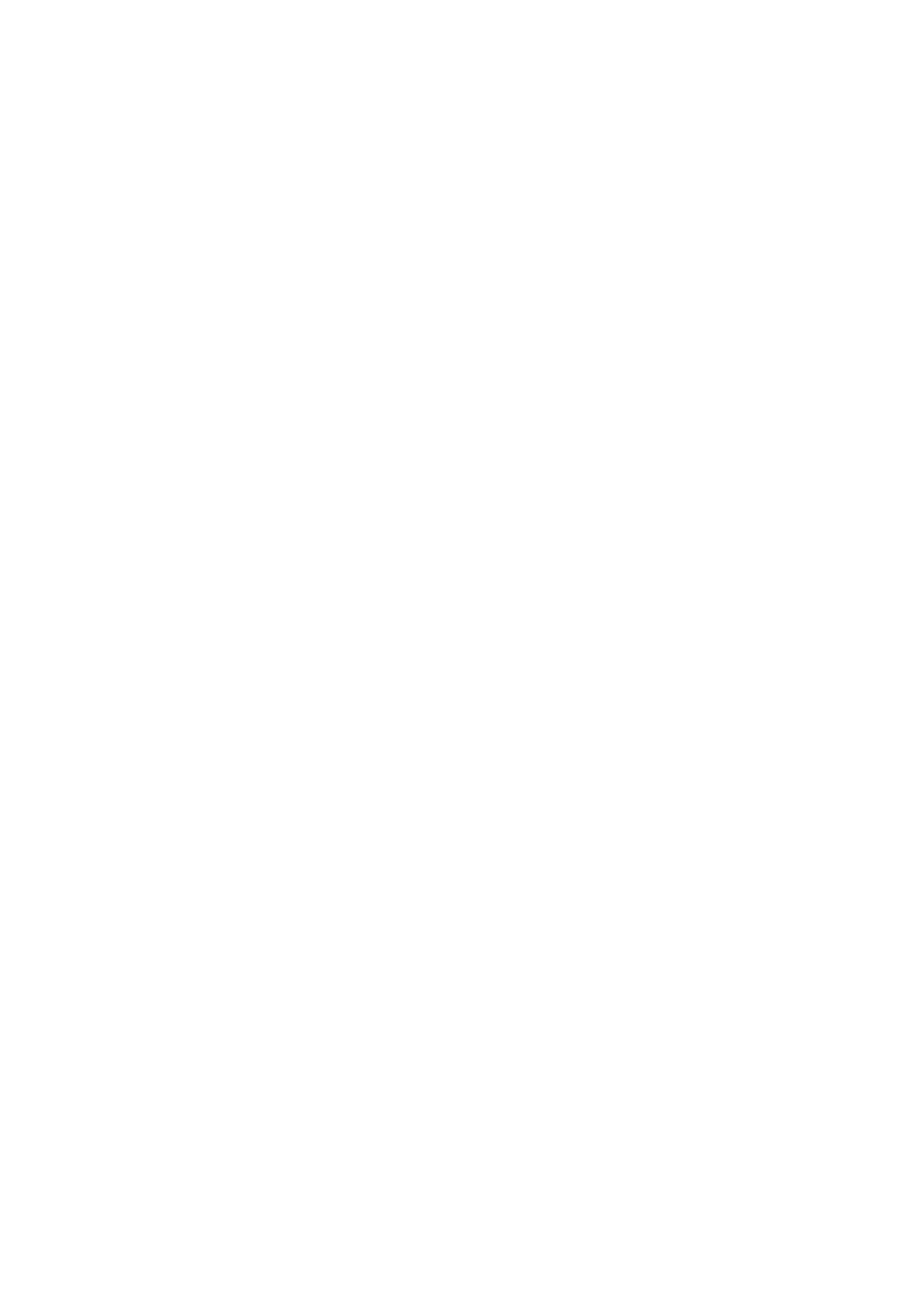# **Community Coordinated Artificial Intelligence**

Towards a unified framework for the democratisation of AI

Anders Jakob Sivesind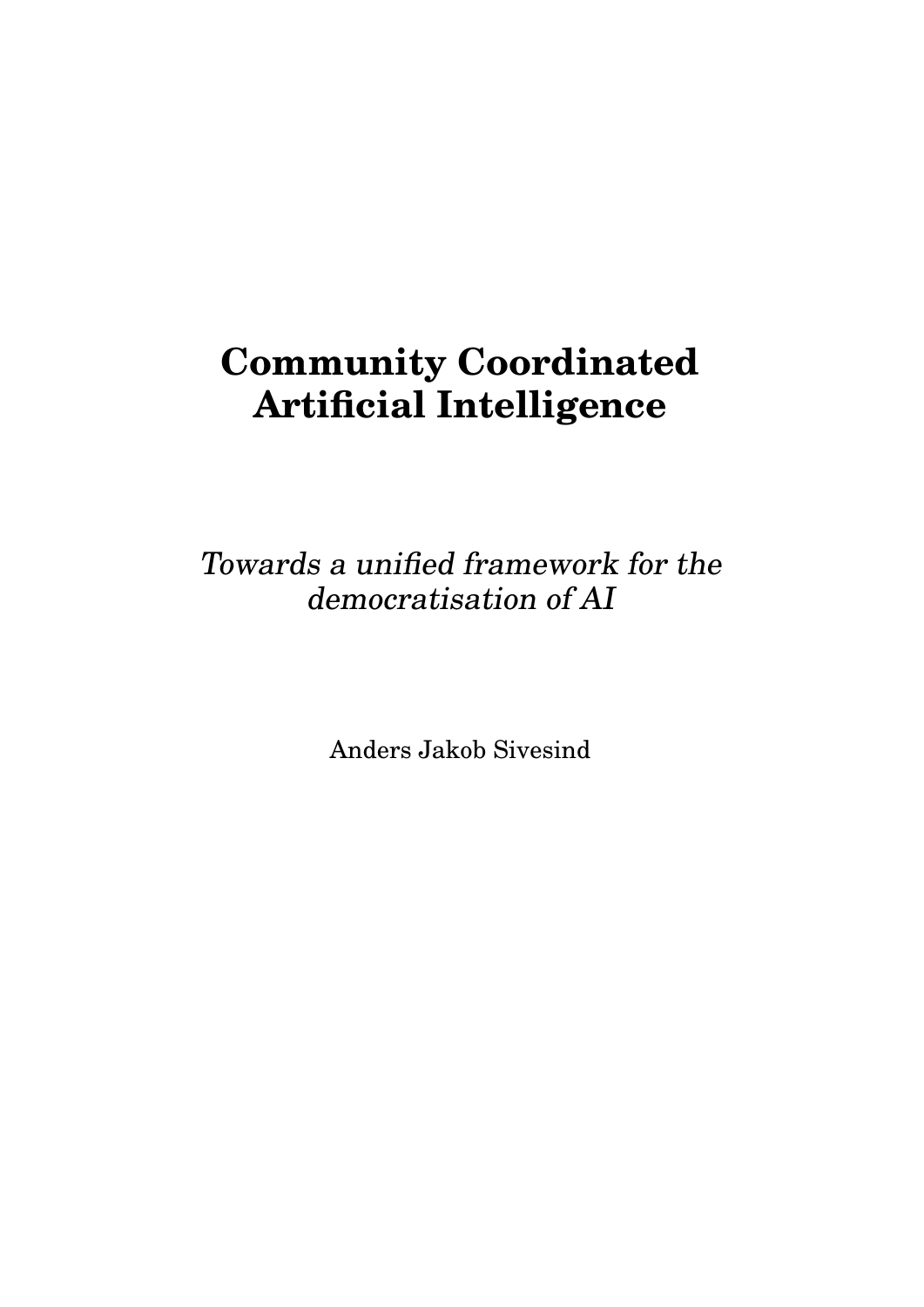© 2021 Anders Jakob Sivesind

Community Coordinated Artificial Intelligence

<http://www.duo.uio.no/>

Printed: Reprosentralen, University of Oslo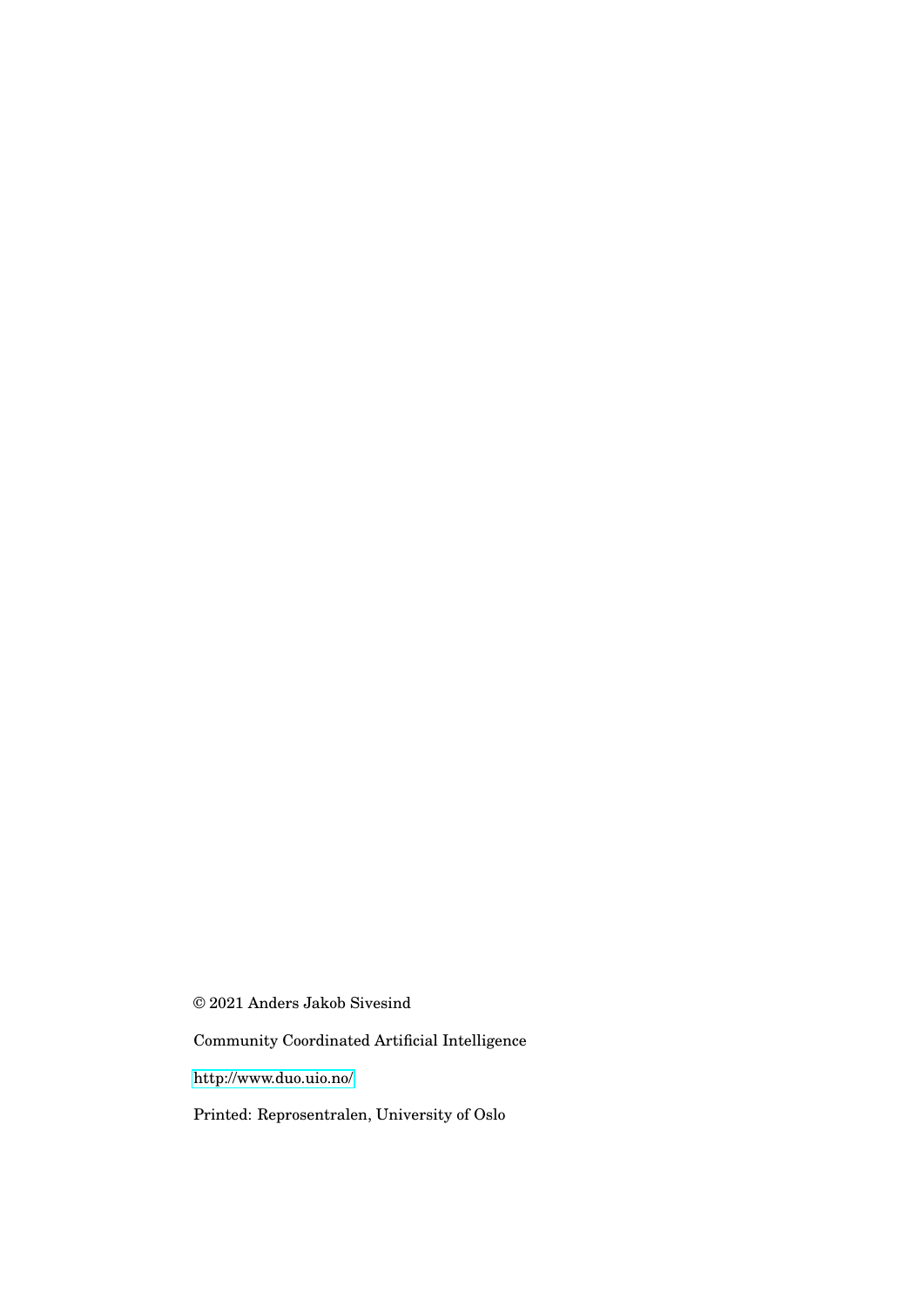### **Abstract**

Contributing to an emerging AI-paradigm shift, this thesis presents a unified socio-technical framework called Community Coordinated Artificial Intelligence (CoCoAI), which expands the horizons of the AI expertocracy. Currently, AI is used mostly by companies (or governments) to analyse people's behaviour to serve their own commercial interests. I argue instead how people, not companies, could ultimately benefit from the development and use of AI. To achieve this goal, I have established four research objectives. The first research objective is performing a literature review on the democratisation of AI. This serves as the scientific foundation for my thesis. My second objective is to establish a definition that unifies the various understandings of what the topic entails. Further, my third objective is to create an overview of the challenges and solutions to the democratisation of AI presented in the literature. Finally, my fourth research objective is to develop a socio-technical framework for the democratisation of AI, using the definition, challenges and solutions I established in my previous objectives.

To form the scientific foundation necessary to accomplish this work, I will perform a structured configurative review of the literature on the topic. By creating a unified definition and an overview of the challenges and solutions, I will establish a foundation for further research on the topic.

Moreover, my framework can inform the design of AI platforms and projects, promoting processes that ensure democratic control of the technology. CoCoAI provides benefits on three levels. On a societal level, Co-CoAI promotes AI solutions that are beneficial to society as a whole, protecting rights and democratic values, and avoiding solutions that discriminate against social groups, or otherwise treats them unfairly. For organisations, CoCoAI increases the availability of AI resources, technology and expertise. This can enable more organisations to benefit from AI for their use case. Finally, on the individual level, CoCoAI promotes education, knowledge sharing, transparency and beneficial solutions. Increased access to educational resources and knowledge sharing in AI can contribute to a society where more people have a basic understanding of the technology. By also having more transparency surrounding the AI systems in use, users will be able to make more informed decisions in their interactions with such AI services and systems. Finally, CoCoAI promotes access to beneficial AI solutions, both by making corporate AI development processes more democratic, but also by enabling the creation of more grassroots AI projects as a result of better access to AI resources, knowledge and technology.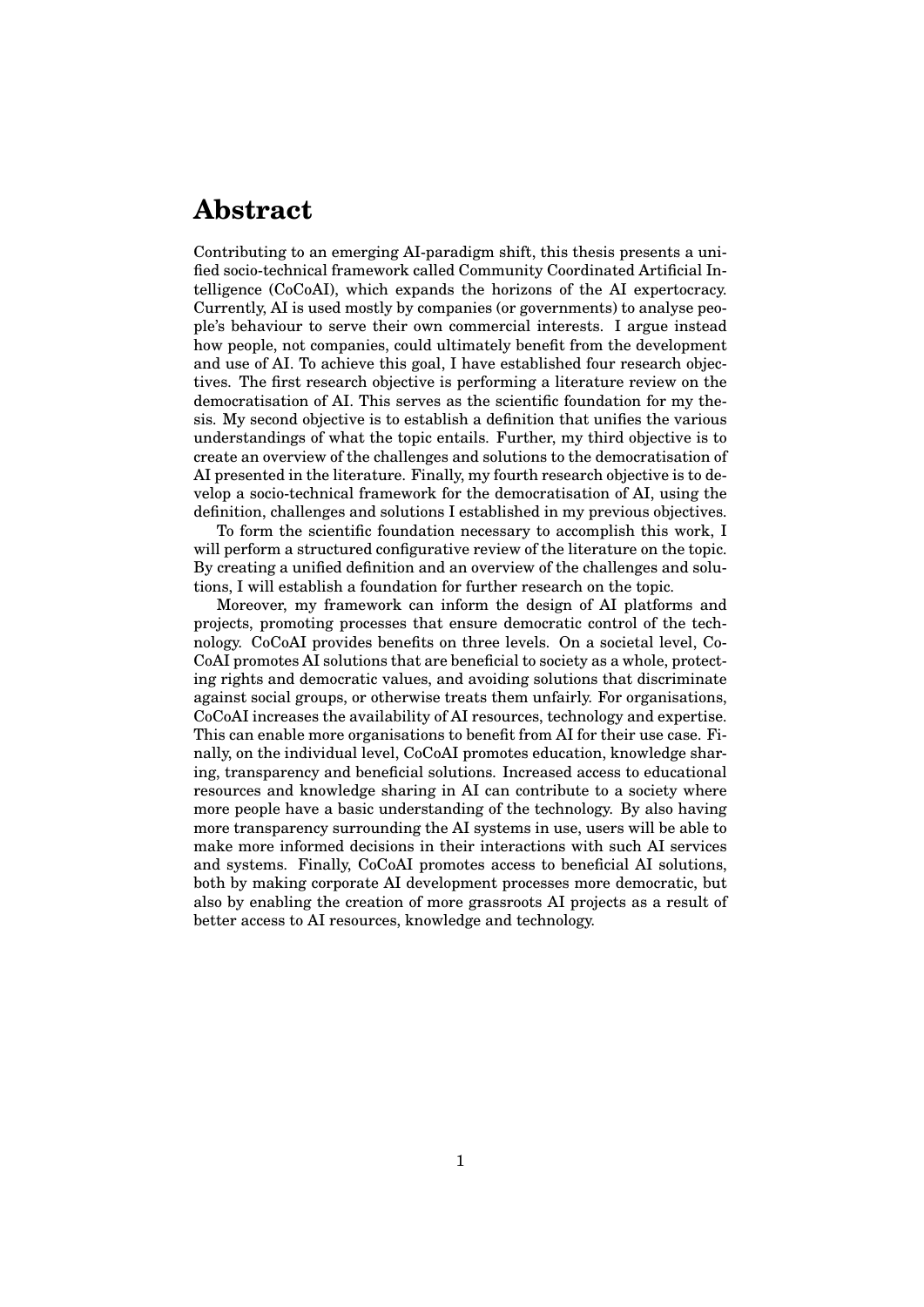### **Acknowledgements**

Writing this thesis has been a fascinating dive into understanding AI as more than a mere technology, but in fact as a trans-disciplinary field of research. This is a core challenge for research on information technologies in general, which involves not only technical challenges such as programming, but also understanding the socio-technical dynamics and ethical implications of the problem. This involves interactions with users, organisations, governments and trans-national institutions. Throughout the process of writing this thesis, I have received invaluable support and guidance from co-students, lecturers and supervisors.

First and foremost, I would like to thank my supervisor Christian Johansen for opening many doors for me throughout the process of this thesis project. Attending various AI related conferences was an invaluable source inspiration and insights into the more academic aspects of computer science. In particular, the AI summer school and conference in Oxford will remain with me as an important memory. Further, the opportunity for me to attend several meetings, participate in a workshop and present my work on several occasions in relation to the IoTSec and SCOTT research projects, provided me with important experience and feedback that I believe will be very useful for the future. I also greatly appreciate the advice offered and the interesting discussions we have had throughout the project.

I am also very grateful to Adam Zachary Wyner for hosting me at Swansea University, while we worked together for several months in the beginning of my thesis project. I wish to thank Tore Pedersen for many interesting discussions, useful inputs and literature tips. Thank you to Johanna Johansen for notifying me about relevant literature and papers. I also want to thank Clara Julia Reich for many interesting discussions and valuable input. Finally, I wish to thank my family for all their wonderful support.

Oslo, May, 2021

Anders Jakob Sivesind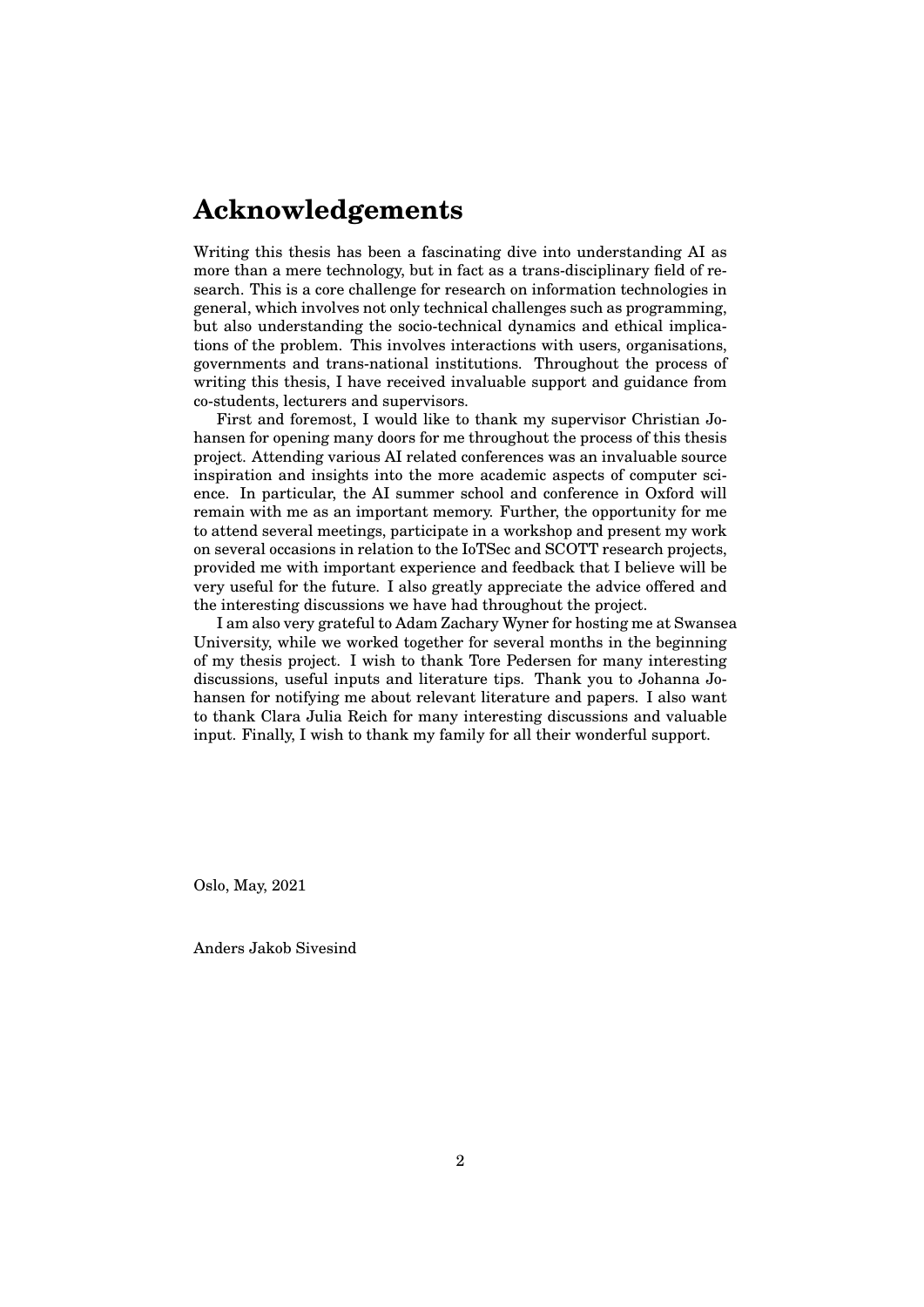## **Contents**

| 1        |             | Introduction<br>$\mathbf{1}$                                                         |                |  |  |
|----------|-------------|--------------------------------------------------------------------------------------|----------------|--|--|
| $1.1\,$  |             |                                                                                      | $\mathbf{1}$   |  |  |
|          | 1.2         | Corporate AI $\ldots \ldots \ldots \ldots \ldots \ldots \ldots \ldots \ldots \ldots$ |                |  |  |
| 1.3      |             |                                                                                      | $\overline{4}$ |  |  |
|          | 1.4         |                                                                                      | 5              |  |  |
|          | $1.5\,$     | Promote development of AI solutions that benefit the general                         |                |  |  |
|          |             |                                                                                      | 6              |  |  |
|          | 1.6         |                                                                                      | 7              |  |  |
|          | 1.7         |                                                                                      | 8              |  |  |
|          |             |                                                                                      | 9              |  |  |
| $\bf{2}$ | Methodology |                                                                                      |                |  |  |
|          | 2.1         |                                                                                      | 9              |  |  |
|          | 2.2         |                                                                                      | 9              |  |  |
|          | 2.3         |                                                                                      | 9              |  |  |
|          |             | 2.3.1                                                                                | 10             |  |  |
|          |             | 2.3.2                                                                                | 12             |  |  |
|          |             | 2.3.3                                                                                | 13             |  |  |
|          |             | Exploratory categorisation<br>2.3.4                                                  | 14             |  |  |
|          |             |                                                                                      |                |  |  |
| 3        |             | Defining the democratisation of AI                                                   | 18             |  |  |
|          | 3.1         | Analysing the democratisation of AI as a term                                        | 19<br>19       |  |  |
|          | 3.2         | Defining democracy in relation to AI<br>3.2.1                                        | 20             |  |  |
|          |             |                                                                                      |                |  |  |
|          |             | 3.2.2                                                                                | 20             |  |  |
|          |             | What is political equality in the context of AI? $\dots$ .<br>3.2.3                  | 21             |  |  |
|          | $3.3\,$     |                                                                                      | 23             |  |  |
|          |             | 3.3.1                                                                                | 23             |  |  |
|          |             | 3.3.2                                                                                | 24             |  |  |
|          |             | 3.3.3                                                                                | 24             |  |  |
|          |             | 3.3.4                                                                                | 25             |  |  |
|          |             | 3.3.5                                                                                | 25             |  |  |
|          |             | The layers of the democratisation of AI<br>3.3.6                                     | 26             |  |  |
|          | 3.4         |                                                                                      | 26             |  |  |
|          | 3.5         |                                                                                      | 27             |  |  |
| 4        |             | Challenges and solutions to the democratisation of AI                                | 28             |  |  |
|          | 4.1         |                                                                                      | 29             |  |  |
|          |             | 4.1.1 Challenges with centralised control                                            | 29             |  |  |
|          |             | 4.1.2                                                                                | 30             |  |  |
|          |             | 4.1.3                                                                                | 31             |  |  |
|          |             | 4.1.4<br>Governing open resources                                                    | 31             |  |  |
|          |             | 4.1.5<br>Research challenges for decentralised control of AI                         | 33             |  |  |
|          | 4.2         | Accountability (and responsibility)                                                  | 33             |  |  |
|          |             | 4.2.1                                                                                | 33             |  |  |
|          |             | 4.2.2                                                                                | 34             |  |  |
|          |             | 4.2.3                                                                                | 37             |  |  |
|          |             | Approaches for accountability<br>4.2.4                                               | 37             |  |  |
|          |             |                                                                                      |                |  |  |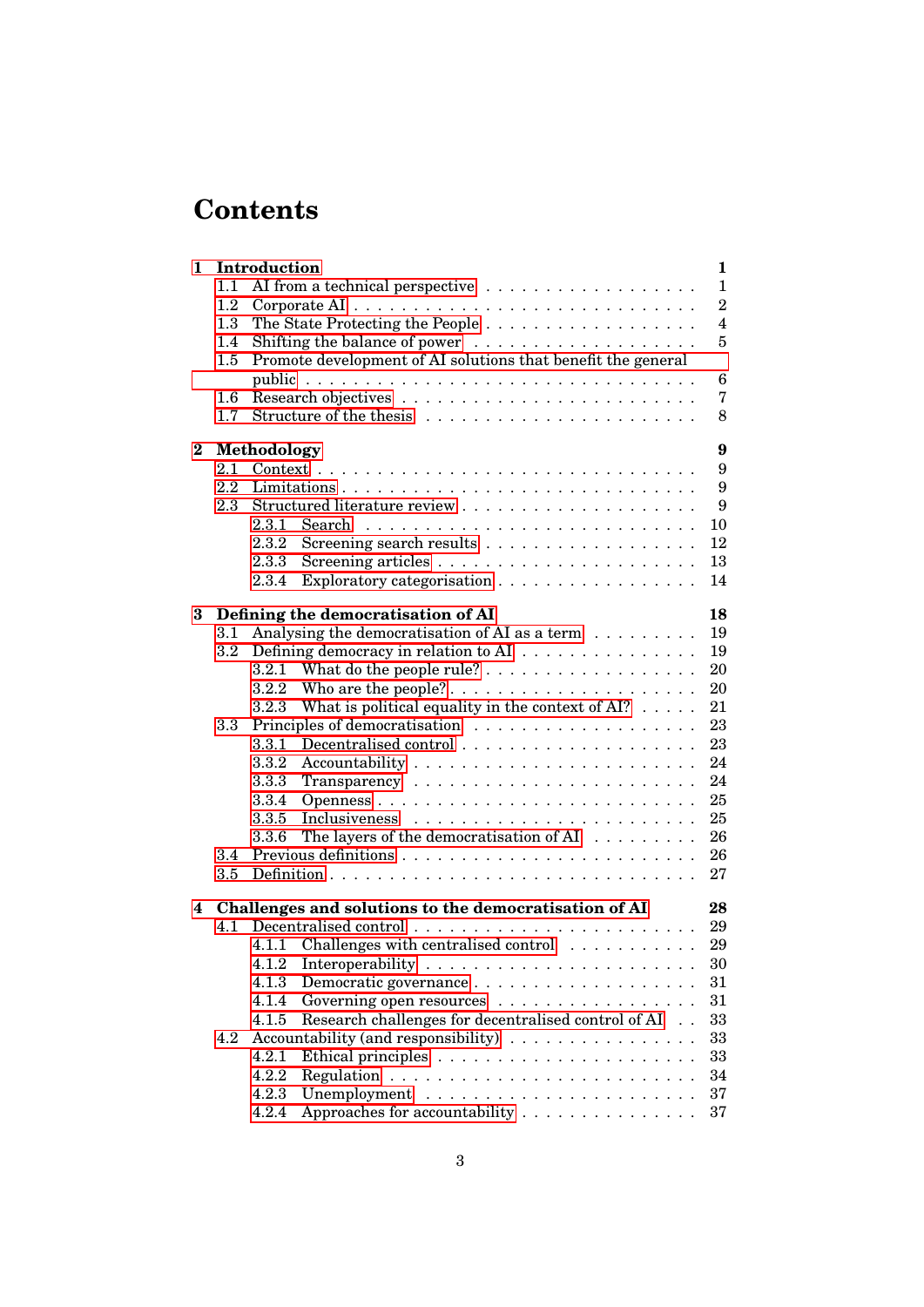|   | 4.3     | 39                |                                                                                                    |    |
|---|---------|-------------------|----------------------------------------------------------------------------------------------------|----|
|   |         | 4.3.1             | Algorithmic transparency                                                                           | 39 |
|   |         | 4.3.2             |                                                                                                    | 41 |
|   | 4.4     |                   |                                                                                                    | 42 |
|   |         | 4.4.1             |                                                                                                    | 42 |
|   |         | 4.4.2             |                                                                                                    | 43 |
|   |         | 4.4.3             |                                                                                                    | 45 |
|   |         | 4.4.4             |                                                                                                    | 47 |
|   |         | 4.4.5             | Auto ML and hardware access                                                                        | 47 |
|   |         | 4.4.6             |                                                                                                    | 50 |
|   |         | 4.4.7             |                                                                                                    | 50 |
|   |         | 4.4.8             |                                                                                                    | 51 |
|   | 4.5     |                   |                                                                                                    | 52 |
|   |         | 4.5.1             |                                                                                                    | 53 |
|   |         | 4.5.2             |                                                                                                    | 54 |
|   |         | 4.5.3             |                                                                                                    | 54 |
|   |         | 4.5.4             |                                                                                                    | 57 |
|   |         | 4.5.5             |                                                                                                    | 58 |
|   |         |                   |                                                                                                    |    |
| 5 |         |                   | <b>Community Coordinated Artificial Intelligence: A framework</b><br>for the democratisation of AI | 59 |
|   | 5.1     |                   |                                                                                                    | 59 |
|   |         | 5.1.1             |                                                                                                    | 60 |
|   |         | 5.1.2             |                                                                                                    | 61 |
|   |         | 5.1.3             | Democratic governance platform                                                                     | 61 |
|   |         | 5.1.4             |                                                                                                    | 61 |
|   |         | 5.1.5             | Algorithmic transparency                                                                           | 62 |
|   |         | 5.1.6             | Open-source AI code/model repository                                                               | 63 |
|   |         | 5.1.7             | Open-source data processing                                                                        | 63 |
|   |         | 5.1.8             |                                                                                                    | 64 |
|   |         | 5.1.9             |                                                                                                    | 64 |
|   |         |                   |                                                                                                    | 65 |
|   |         |                   | 5.1.11 Open-source dataset repository                                                              | 65 |
|   |         |                   | 5.1.12 Data exploration and visualisation tools                                                    | 66 |
|   |         |                   | 5.1.13 Crowdsourced data labelling                                                                 | 67 |
|   |         |                   |                                                                                                    | 67 |
|   | 5.2     |                   |                                                                                                    | 68 |
|   |         |                   |                                                                                                    |    |
| 6 |         | Conclusion        |                                                                                                    | 69 |
|   | 6.1     |                   | Literature review on the democratisation of AI $\dots \dots$                                       | 69 |
|   | $6.2\,$ |                   | Unified definition of the democratisation of AI                                                    | 70 |
|   | 6.3     |                   | Overview of challenges and solutions for the democratisation                                       |    |
|   |         |                   |                                                                                                    | 71 |
|   | 6.4     |                   | Socio-technical framework for the democratisation of AI                                            | 73 |
|   | 6.5     |                   |                                                                                                    | 75 |
|   |         |                   |                                                                                                    |    |
|   |         | <b>Appendices</b> |                                                                                                    | 88 |
|   |         |                   |                                                                                                    |    |
|   |         |                   | A Source documents                                                                                 | 89 |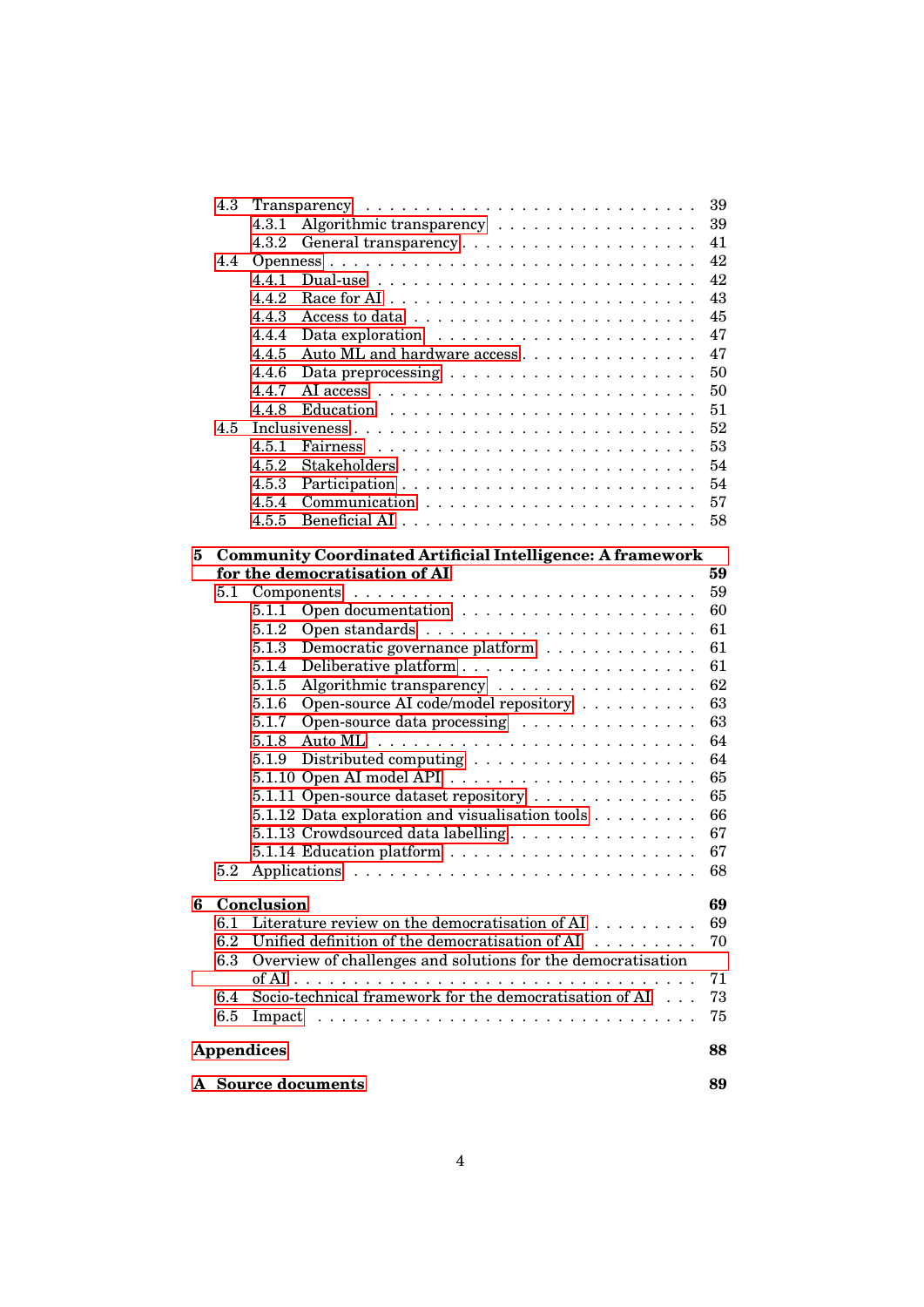|  | <b>B</b> CoCoAI4Privacy | 90 |
|--|-------------------------|----|
|  |                         |    |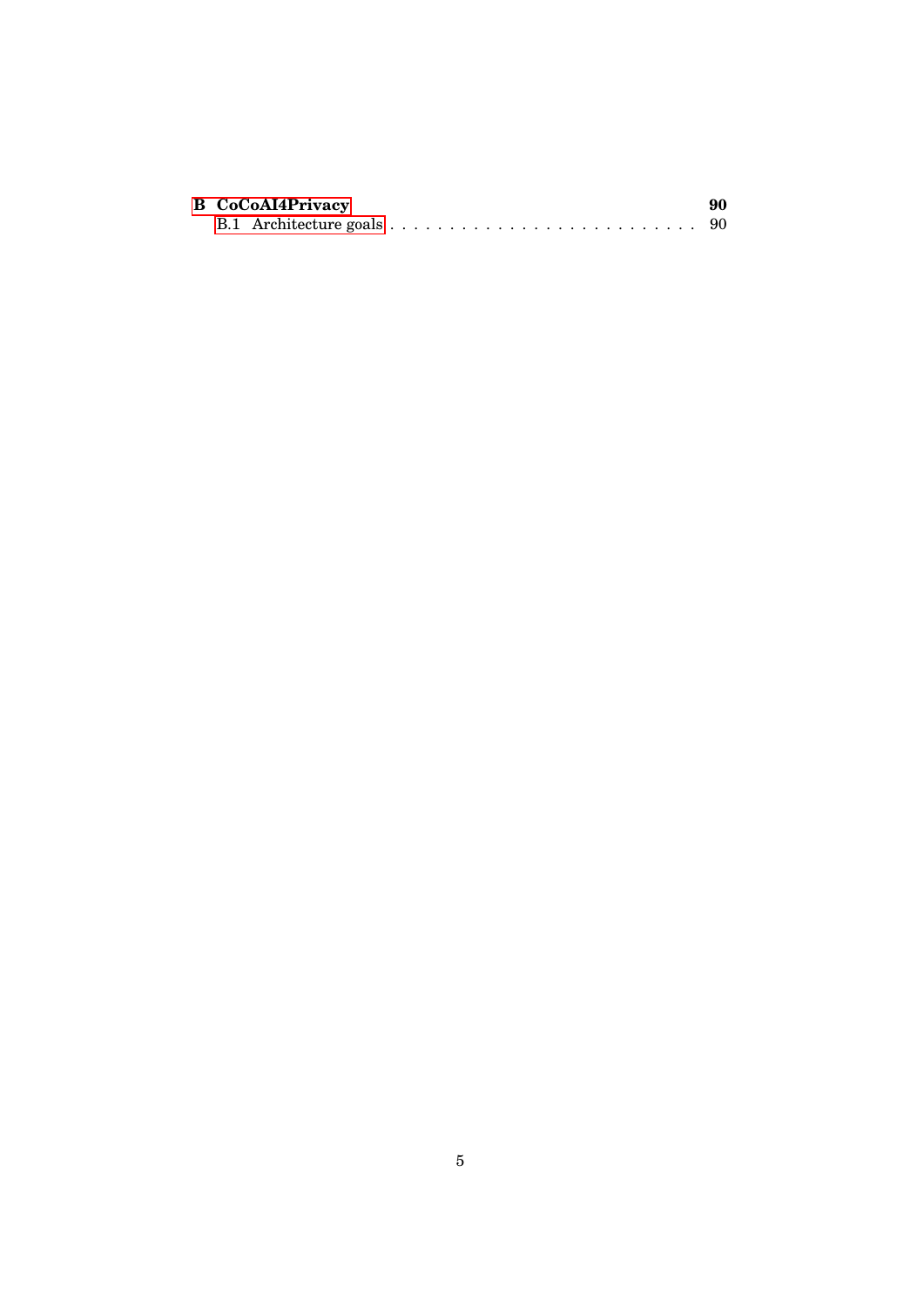## **List of Tables**

| 1 Literature review search queries 11 |  |
|---------------------------------------|--|
|                                       |  |
|                                       |  |
|                                       |  |

## **List of Figures**

| $\mathbf{1}$ | Papers selected in the literature review, counted by year of |  |
|--------------|--------------------------------------------------------------|--|
|              |                                                              |  |
| 2            | A framework for determining the level of public involvement  |  |
|              | in an AI project, adapted from work by Buckingham Shum       |  |
|              |                                                              |  |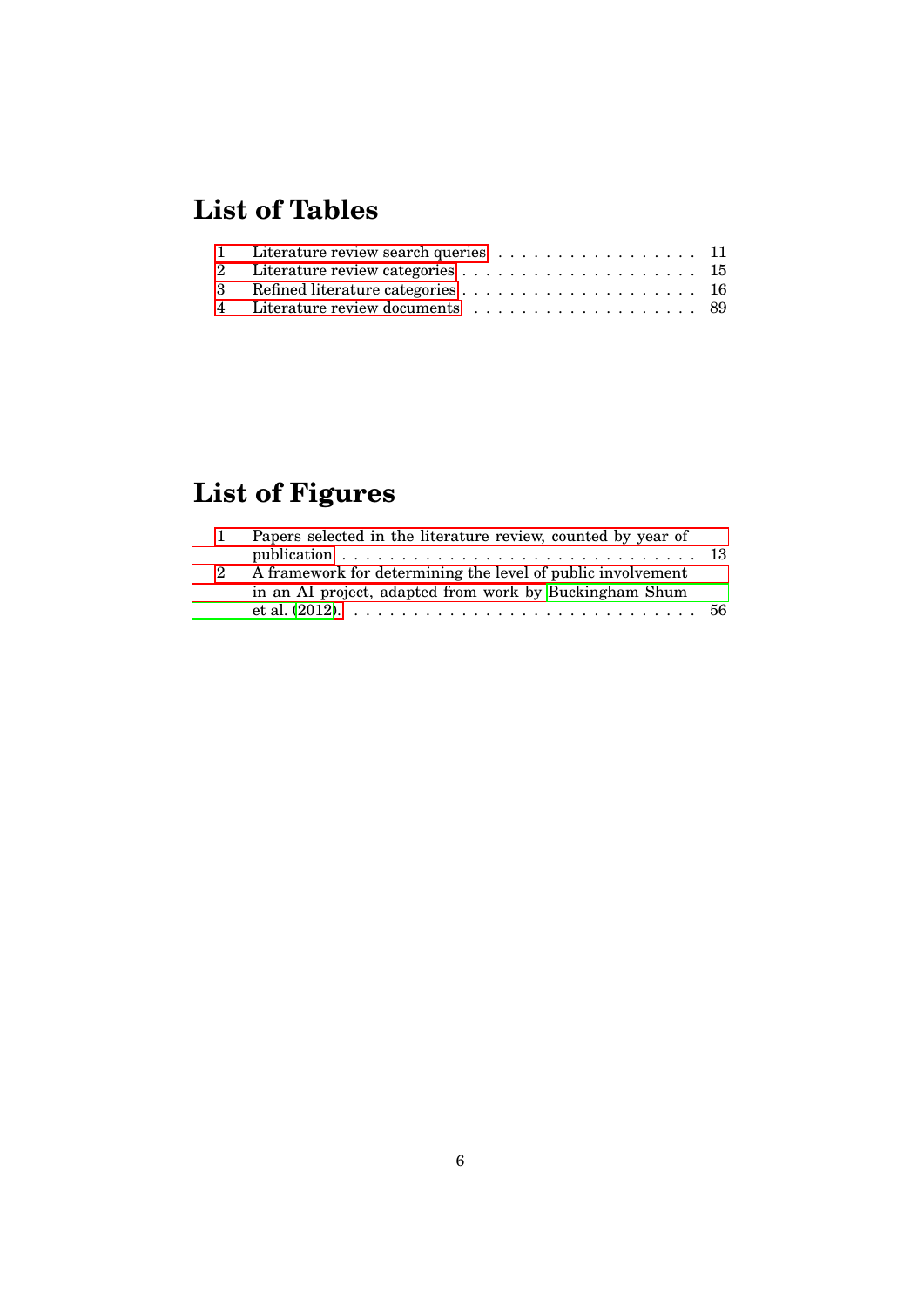## <span id="page-10-0"></span>**1 Introduction**

AI is a technology in great demand, but there is a very small supply of experts with the knowledge and experience necessary to develop AI capabilities usable for solving real-world problems. In addition to this, building datasets big enough to solve real problems is a complicated, tedious and expensive process. Consequently, the development and implementation is mostly being done by companies and governments with the funds to pay for the very high costs.

There are a growing number of people and organisations who have a strong wish to start using AI to help solve their problems, but they lack the expertise or funds necessary to take on such a project [\(Allen et al., 2019;](#page-88-0) [Kobayashi et al., 2019\)](#page-92-0). Furthermore, AI seems to have a large number of potential benefits, such as image recognition, voice recognition or sentiment analysis. However, these potential benefits are in stark contrast with the potential for misuse of the same technology to gain influence over people and, indeed, to manipulate them in numerous ways (e.g. [O'Neil, 2016\)](#page-94-0). Moreover, AI has brought a massive difference in power between those that develop and use AI and the lay people, even more so when they are in the scope of the AI [\(Hall, 2017;](#page-91-0) [Jiang et al., 2017;](#page-92-1) [R. Malhotra and D. K. Malho](#page-93-0)[tra, 2003;](#page-93-0) [Manheim and Kaplan, 2019\)](#page-93-1). I am particularly concerned with how AI can remove any sense of privacy, even without the person's awareness of relinquishing such a basic right. Thus, in this thesis I will often focus on examples related to privacy.

#### <span id="page-10-1"></span>**1.1 AI from a technical perspective**

In this thesis I will interpret AI through a definition by [Schalkoff \(1990\)](#page-95-0): 'A field of study that seeks to explain and emulate intelligent behavior in terms of computational processes'. Thus, by extrapolation, AI is a computational process that emulates intelligent behaviour. This is intentionally a very broad interpretation of the concept, which enables the inclusion of traditional rule-based AI, classical machine learning algorithms, neural networks and other 'intelligent' algorithms. However, variations of machine learning may be the most relevant type of AI in relation to a number of topics throughout the thesis.

When looking at AI from a technological perspective, the primary function is to extract information from complex data automatically. This fundamental property implies two critical abilities:

- 1. the ability to automatically extract information that a person would not be able to see otherwise, because the information is, so to speak, 'hidden' in the usually very large amount of data;
- 2. the ability to obtain information at a much greater scale than a person would be able to, because of the speed with which machine learning algorithms can process large amounts of complex data.

AI can be divided into two major categories: rule-based AI, and machine learning (ML). Rule-based AI is a type of AI that is designed and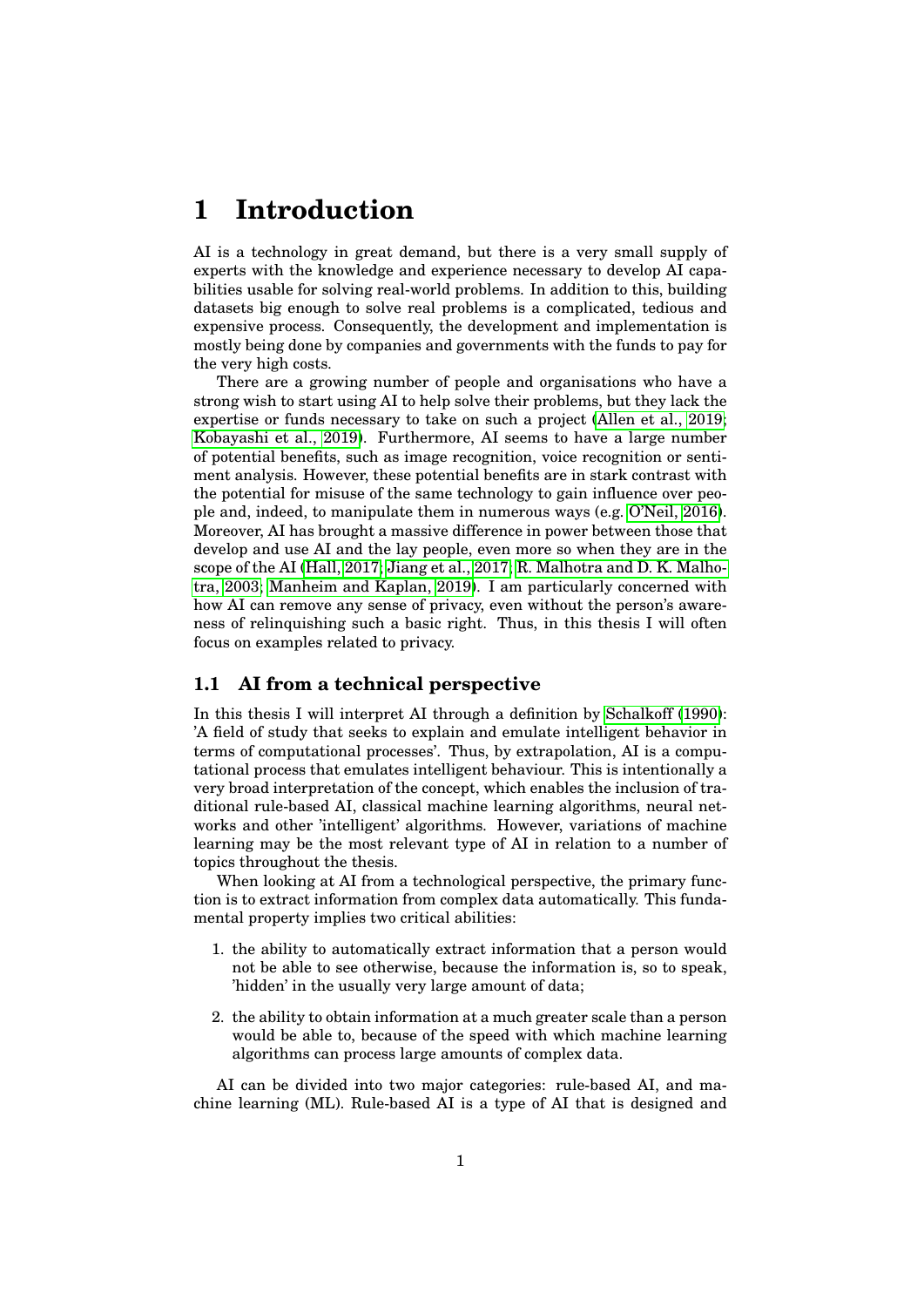programmed by an expert human. It uses rules tailored to detect specific features in data and to make decisions based on these features. Machine learning, on the other hand, learns behaviour directly from observing a large amount of data, and looking for statistical features in the dataset that enable it to make decisions from new data.

ML involves three technical elements: (A) an algorithm able to learn from examples, (B) a dataset containing the data from which the algorithm will learn, and (C) a computing system able to execute the algorithm on the dataset. There are numerous algorithms from which to choose, each of which offers technical properties that differ somewhat from those of the others, but all share the core purpose of extracting information from mostly unstructured data. Further, the dataset needs to contain a significant amount of data that may require substantial manual labour to gather and compile. Finally, the computing system must be able to run the learning algorithm. For simpler models, the hardware does not have to be exceptionally powerful, but the more powerful it is, the more sophisticated the algorithms it will be able to run and the faster it will be able to complete the learning, which in turn enables the processing of larger datasets in a reasonable amount of time.

#### <span id="page-11-0"></span>**1.2 Corporate AI**

Facebook, Google, Spotify, Microsoft, Amazon and Snapchat are all companies associated with the modern digital society, offering services that enable people to communicate and stay connected all the time, everywhere. In the use of these services, people leave behind copious amounts of data about themselves. Sometimes the data is given deliberately, such as entering the date of birth when registering on a website. Often, we provide the data voluntarily, but perhaps not consciously, such as when buying a book from Amazon. At other times, the companies extract information from the patterns in people's usage of a service, such as likes on Facebook [\(Kosinski et](#page-92-2) [al., 2013\)](#page-92-2).

People are familiar with the dynamics of the traditional economy. They spend money on some service or product, and then they can earn it back through work. But the new types of services represent another set of dynamics: surveillance capitalism [\(Zuboff, 2019\)](#page-97-1). Most people may not entirely understand or appreciate how these dynamics work. A key difference from traditional economic systems is that, once people have shared information about themselves, there is no way to unshare it – unlike with money.

According to EU regulations [\(European Parliament, 2016\)](#page-90-0), people have the right to delete the information a company has about them. But if control of data is lost, such as, if the company gets hacked, or if the data is sold, then it is too late. Perhaps even more concerning is if people do not understand under which terms they are providing their data, then how can they know that they agree with how it is being used and shared in the first place?

The quote 'If you are not paying for it, you're not the customer; you're the product being sold' [\(Lewis, 2010\)](#page-93-2) draws attention to another critical misconception. Google's and Facebook's services are not free; people don't pay for them with their money, but with information about themselves. This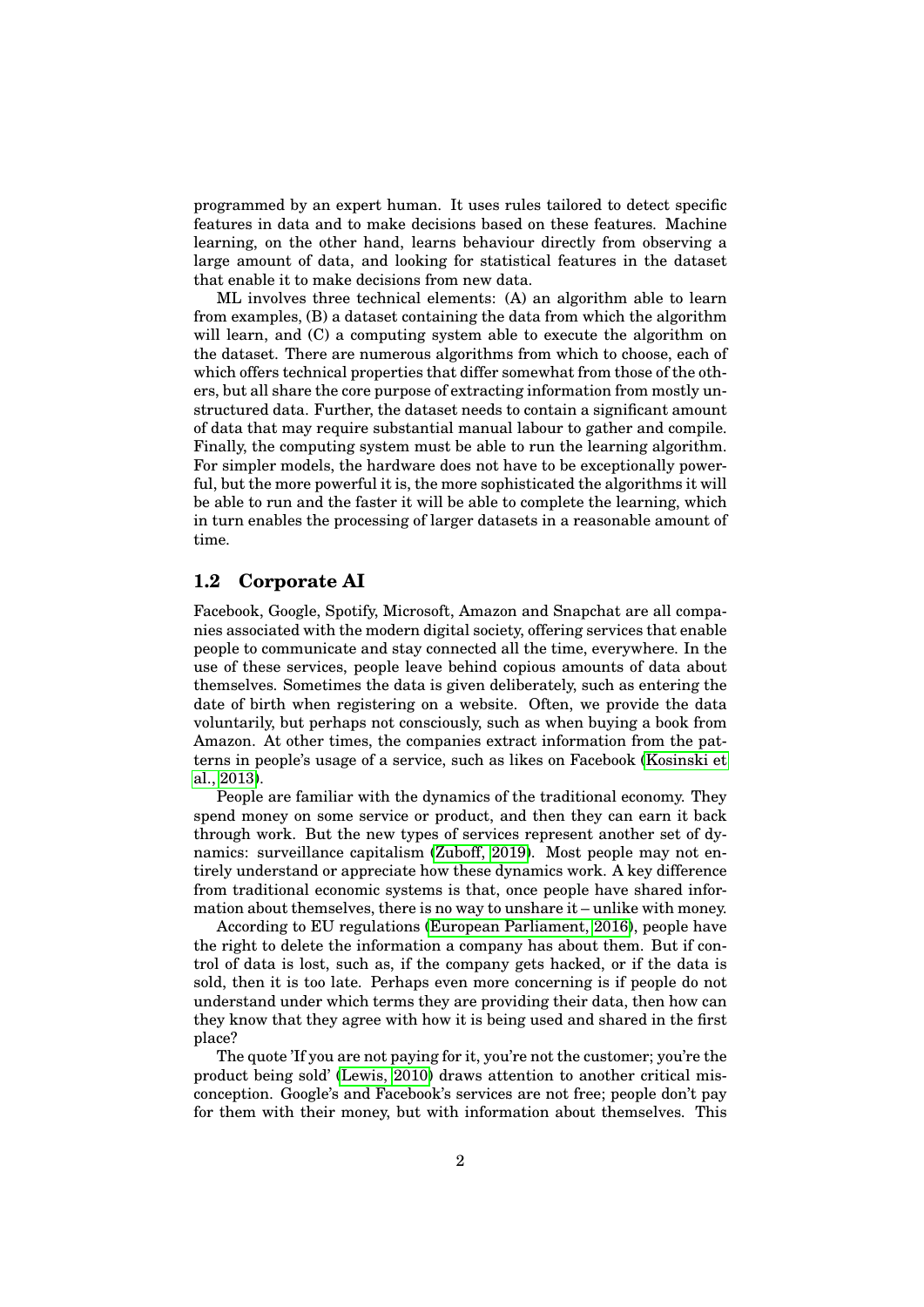realisation raises another question: why is their data so valuable?

Surveillance capitalism is the economic system underlying many of the services people use on a daily basis [\(Zuboff, 2019\)](#page-97-1). Instead of being a deal between two actors, e.g., trading money for a service, it is a deal between many actors, wherein the user provides data about themselves, rather than money, and that data is later used to generate money for the service provider. The services seem free because people do not have to pay money for them, and people seem not to have the same feeling of value for their data as they have for their money. It appears quite natural that people do not have an inherent sense of this value, as it is very abstract; i.e., technical, sociological and economic knowledge is required to appreciate the importance of data.

Surveillance capitalism thrives also because of another aspect which is even more difficult for lay people to comprehend or manage, and that is, since the value of information is linked to technology and context, a piece of information that was considered trivial at one point may become critical sometime later, or otherwise be a piece in a puzzle with other data that may enable someone to extract more personal information. The importance of information is determined not only by its present but also by its future value, sometimes extracted by more sophisticated algorithms [\(Schneier,](#page-95-1) [2015\)](#page-95-1).

Personalisation is arguably the most natural use of personal information. A company may collect someone's name so that they can address them by their first name, to make their service feel more personal. They may note who the closest friends are, so that their posts appear at the top of the social feed. Maybe the company uses a person's interest in American politics to determine that they may wish to see the latest news from the American election.

Personal data also lends itself to information extraction, as does any other type of data with which an AI system works: e.g., looking at the statistical patterns in large quantities of data and tracking who buys what, who talks to whom or which news one reads. With enough time and data, it is possible to build accurate algorithms that can predict a person's behaviour, beliefs or values [\(Kosinski et al., 2013\)](#page-92-2). A problematic consequence of such algorithms is that these companies may know more about people's private lives than do their closest friends, family, or even themselves [\(Peters, 2019\)](#page-95-2).

Combining these two uses, a company can deploy the previously extrapolated information to personalise a strategy that targets a person individually. The strategy takes into account what the person cares about and precisely what matters in their decision process, orchestrating everything to tip their decisional scale [\(Matz et al., 2017\)](#page-93-3). Cambridge Analytica was famously involved in the 2016 American presidential election, where they explored the use of this technology [\(Isaak and Hanna, 2018\)](#page-92-3). There has been some discussion as to whether they made a significant impact on the outcome or not, but studies have shown that psychological targeting can have a real impact on people's actions [\(Matz et al., 2017\)](#page-93-3). I will, however, argue that it does not matter to which degree the political micro-targeting affected the results, as the mere attempt violates citizens' fundamental rights to pri-vacy and freedom (André et al., 2018; [Floridi et al., 2018;](#page-90-1) [Thwaite, 2019\)](#page-96-0). While the Cambridge Analytica scandal received a lot of attention in recent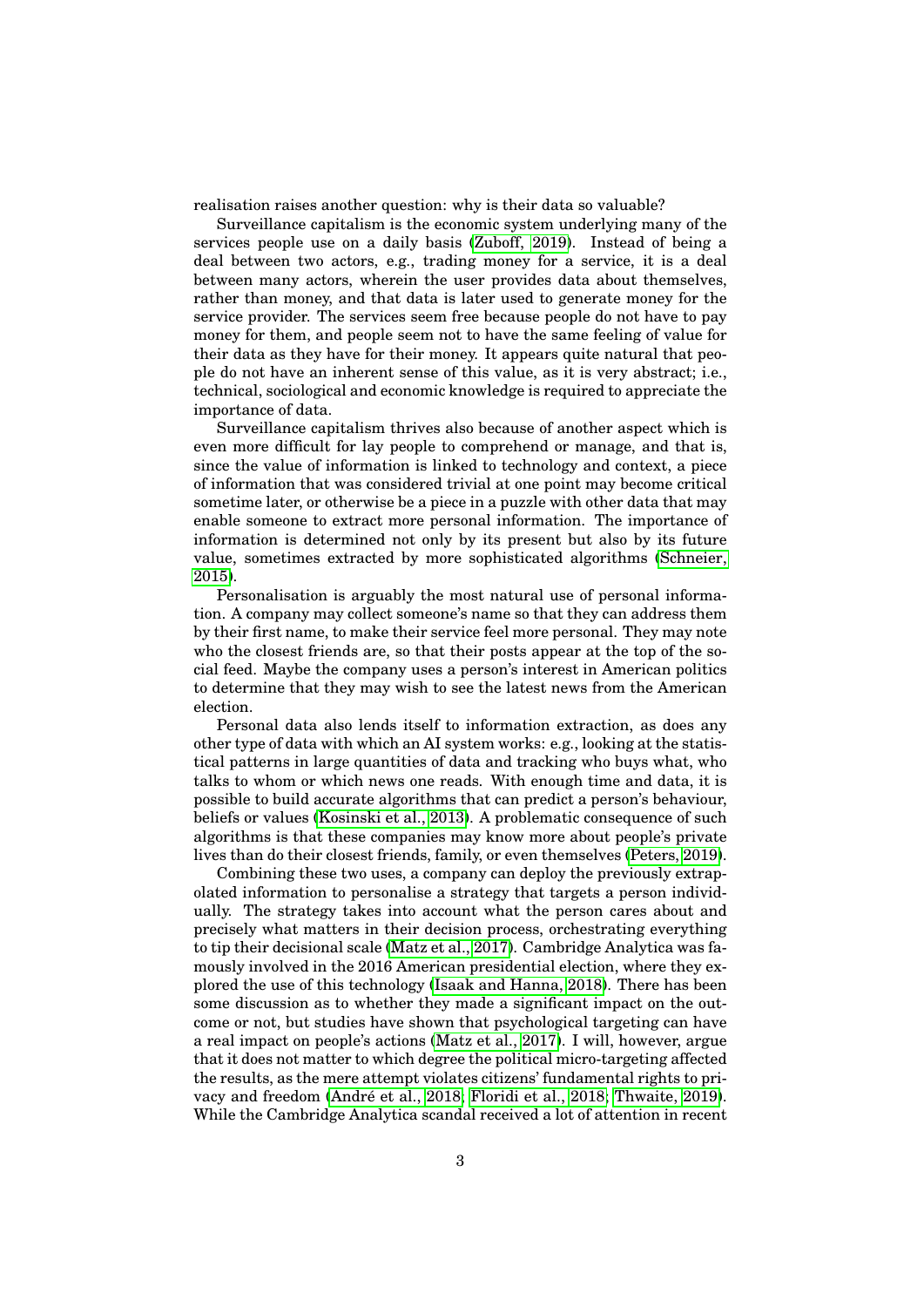years, it is far from the first attempt at using AI to affect election results. A quick look back in the history of U.S. elections reveals examples such as the presidential election campaign of Obama, where Google participated in the campaign, and that of John F. Kennedy who was assisted by Simulmatics [\(Lepore, 2020;](#page-93-4) [Zuboff, 2019\)](#page-97-1).

In summary, a company with the previously mentioned capabilities can, amongst other things, infer a person's sexual orientation, ethnicity, which religious beliefs they have, their political stance, personality traits, happiness and use of addictive substances [\(Kosinski et al., 2013\)](#page-92-2), and is able to use this information for behavioural modification [\(Zuboff, 2019\)](#page-97-1).

Since the misuse of AI can have such problematic consequences, it seems preferable that future development should not be primarily dictated by those who have the most to gain from exploiting unethical opportunities. Legislation can play an important role in putting the technology on the right path, but in order for it to truly benefit society as a whole, the democratisation of AI seems to be the path that needs to be explored.

#### <span id="page-13-0"></span>**1.3 The State Protecting the People**

Nations have plenty of motivation to use AI as a technology. In many cases, the technology appears to be a clear benefit for the general public, such as integrating AI to assist in the urban planning processes [\(Wu and Silva,](#page-97-2) [2010\)](#page-97-2), assisting doctors in the detection of cancer [\(O'Hare, 2017\)](#page-94-1) and detecting water lines containing lead [\(Chui et al., 2018\)](#page-89-1). Governments also play a very important role in regulating its use and protecting people's privacy through regulation. The General Data Protection Regulation (GDPR) seems to be one of the most discussed privacy regulation changes in recent years. It calls for changes in how consent to data collection and processing is collected, how cookies can be used and how a focus on data minimisation can be increased. The regulation also directly impacts the use of AI, stating in recital 71 that 'In any case, such processing should be subject to suitable safeguards, which should include ... to obtain an explanation of the decision reached after such assessment' [\(European Parliament, 2016\)](#page-90-0). This is particularly relevant for machine learning, where one may not have a simple way of deciding exactly how the algorithm arrived at a decision.

<span id="page-13-1"></span>There are other times at which the use of the technology is problematic, for example, how China uses facial recognition to recognise known criminals, suspects and jaywalkers [\(Mozur, 2018\)](#page-94-2). It was recently revealed that Huawei was testing AI-based software with the goal of detecting people with Uighur characteristics – an oppressed minority group persecuted by the Chinese government – and triggering an alarm, potentially notifying the police about them [\(Harwell and Dou, 2020\)](#page-91-1). Several countries, including the United States and the United Kingdom, use predictive policing to detect areas with high potential for crime and individuals who are likely to commit a crime [\(Couchman and Lemos, 2019;](#page-89-2) [Friend, 2013\)](#page-90-2), although police departments in the United States are backing off from the technology after the Black Lives Matter Protests [\(Lepore, 2020\)](#page-93-4).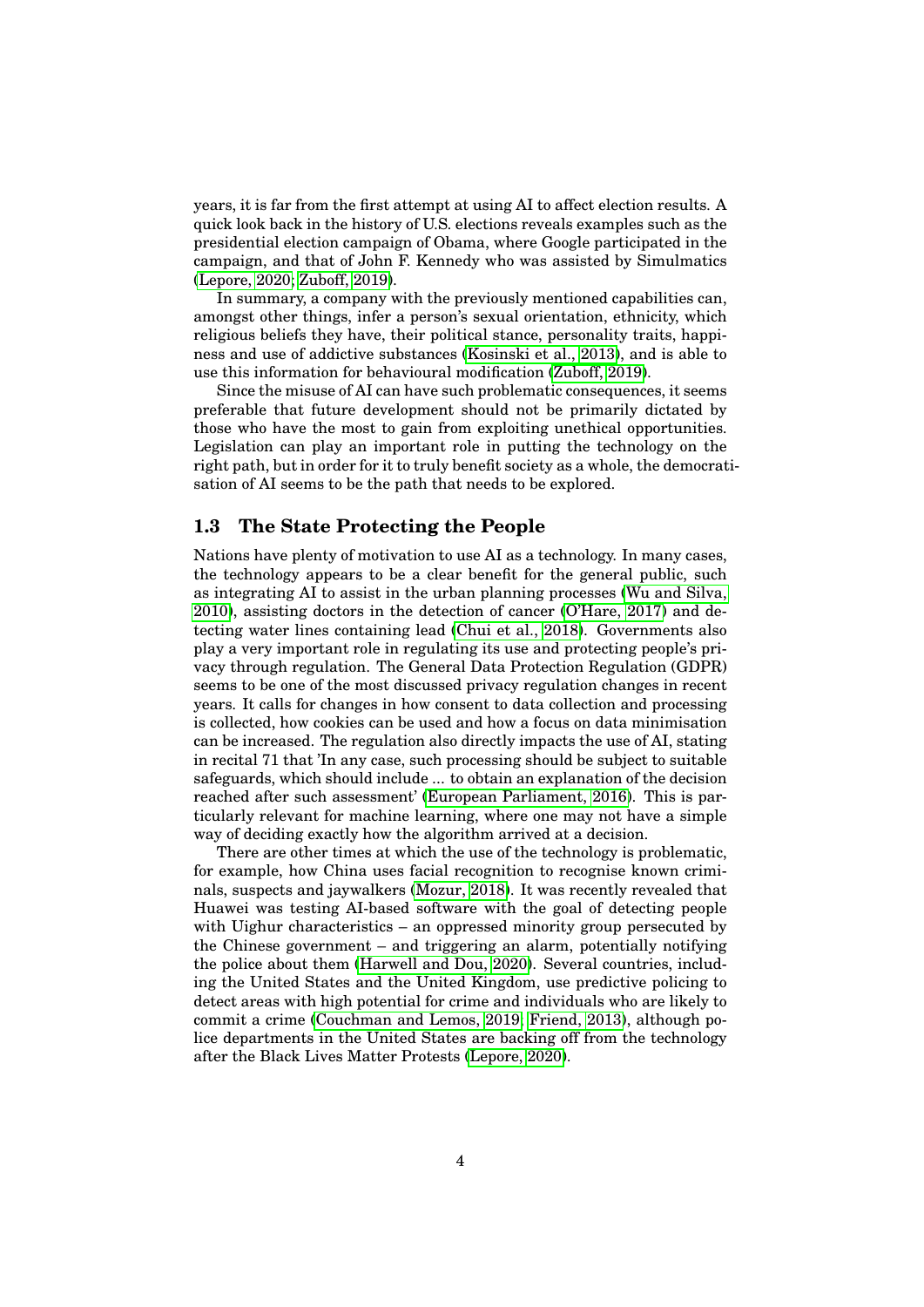#### **1.4 Shifting the balance of power**

We are living in an information society, where the control of information and power, in many cases, can be considered synonymous. The act of possessing information is not in itself empowering; the power lies in the ability to use and control access to this information effectively and with credibility [\(Keohane and Nye Jr, 1998\)](#page-92-4).

Before the internet, newspapers were an essential source of information for the general public. The journalists and editors of these newspapers became the guardians for the general public, seeing it as their responsibility to provide truthful, correct and objective information [\(Ward, 2009\)](#page-96-1).

Today, the source of information has, for a lot of people, shifted from the newspaper and television to online news-feeds, search results and social media. There is, however, a profound difference in the structure of these new information sources compared to the traditional ones [\(Allcott](#page-88-2) [and Gentzkow, 2017\)](#page-88-2).

In some cases, such as the Facebook news feed, a single organisation controls the flow of information from authors and news outlets across the globe. Others, like Google Search, offer the ability to search the internet for information. However, this makes the Google Search service a single point of control for filtering and prioritising a vast network of sources, done automatically and autonomously. Both of these examples show companies in a position to affect people's view of the world by choosing what information to show and what to hide.

Companies behind such systems may have an interest in providing biased information, e.g., in order to increase sales or clicks. However, even when assuming that the intention is good, the technology in these systems will still not provide a neutral view of the world. The root cause of this is algorithmic bias, which can be explained as the tendency of algorithms to systematically behave in a certain way as a result of technical bias (technical constraints), preexisting bias (reflecting existing social attitudes) or emergent bias (differences between the context of development and use) [\(Friedman and Nissenbaum, 1996\)](#page-90-3). Algorithmic bias also occurs in systems based on machine learning. The source of bias, in this case, is not the algorithm itself, but the dataset from which it learned its behaviour [\(Hajian](#page-91-2) [et al., 2016\)](#page-91-2).

<span id="page-14-0"></span>The difference in power between the entity controlling AI and the entity in its scope is significant. AI can extract a lot of information about its subject, potentially without the knowledge of the entity. Whereas, the actor controlling the AI can use this extracted information for their own agenda. Therefore, when people in the general public are regularly in the scope of AI controlled by corporations, the balance of power is vastly out of balance. However, if we enable people with access to AI software and datasets, they may use this to turn the situation on its head. People can use the technology to analyse the behaviour of companies, extracting information regarding how their data is being processed, used and analysed, or they may analyse other information that may interest them.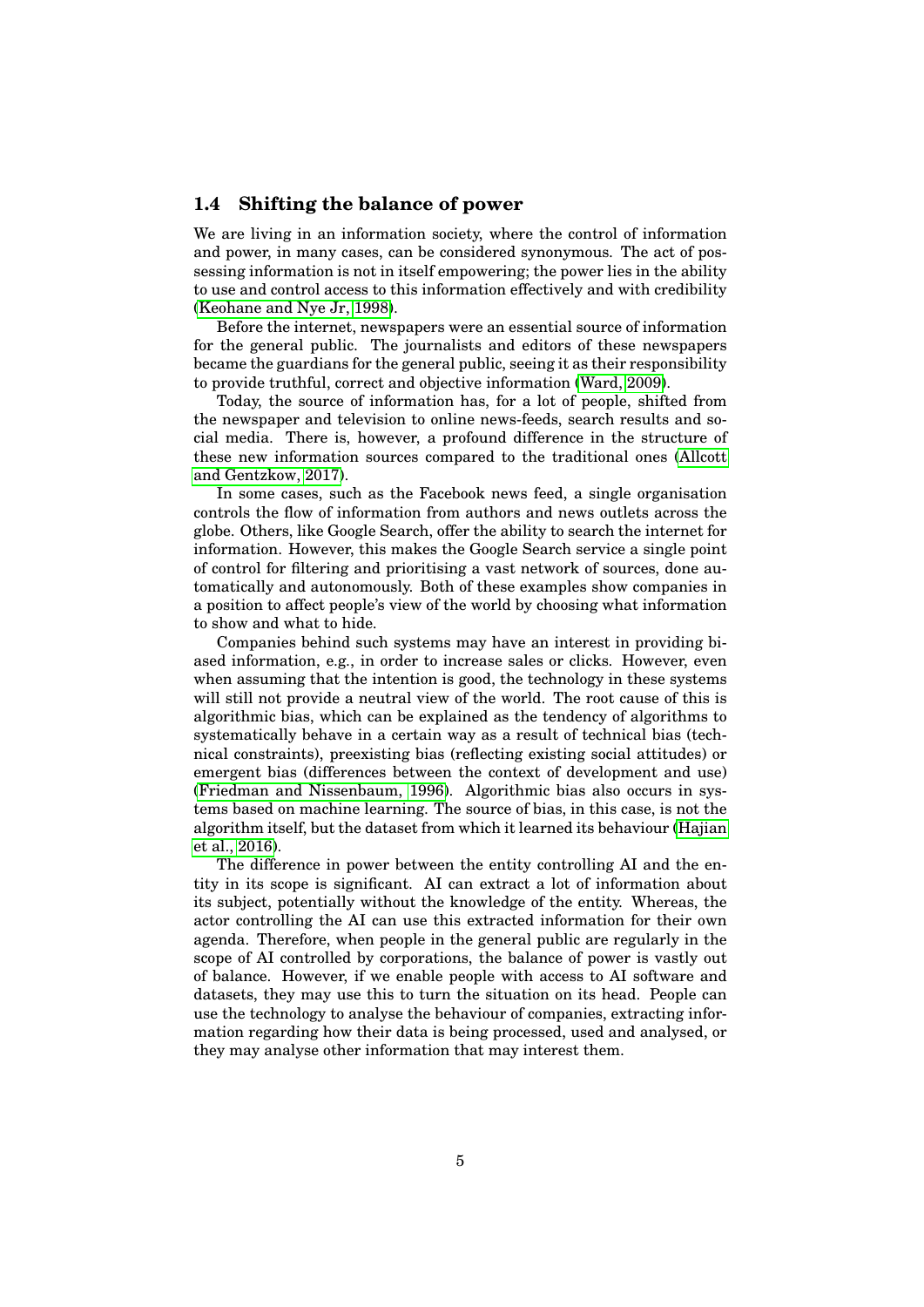#### **1.5 Promote development of AI solutions that benefit the general public**

Many of the AI technologies being developed at the moment are made to saturate corporate information needs. Thus, there may be an untapped potential for AI solutions that is useful for the general public, but is not of economic interest to corporations. Providing people with the data and tools they need to develop their own solutions may encourage the development of AI that taps into this potential. Further, by democratising the development processes used by companies, the general public can also influence the decisions made, such that the resulting AI is more aligned with the interests of the community.

I argue that the democratisation of AI is beneficial for the general public in three primary aspects.

- 1. **How AI is developed.** The development of AI can benefit from a wider community through the exchange of knowledge and expertise. Democratising the development would expand the current perspective from the view of a small group of experts to a complex community of people with different backgrounds and domain knowledge.
- 2. **How AI is used.** By democratising the use of AI, people would have access to the technology and could use it for the public good, developing applications that are aligned with public interests.
- 3. **How AI is governed.** Having AI managed by the community changes how the use and development of AI is evaluated, decentralising the discussion and enabling a greater spectrum of people to take a stance on what are acceptable norms and expectations beyond the legislation put in place by governments.

There are already a number of initiatives with the goal of making AI more beneficial to society as a whole, which is a step in the right direction, but they fall somewhat short of democratising AI, as they do not provide true democratic influence, do not even out the existing power imbalance, and they often are not open for the general public. For example, The Norwegian Data Protection Agency (Datatilsynet) has created the Sandbox for Responsible  $Al^1$  $Al^1$  where companies can get advice for developing AI that re-spects privacy. Further, the United Nations (UN) created AI for Good<sup>[2](#page-0-0)</sup>, a non-profit organisation with the goal of applying AI to address the UN's Sustainable Development Goals. Corporate AI does not appear willing to surrender actual power over AI, but, rather, is interested in contributions to technology development and identifying new use cases. For example, Microsoft's AI for Good<sup>[3](#page-0-0)</sup> program provides organisations with access to AI tools developed by the company; however, they can also withdraw this access.

<sup>1</sup>Sandbox for Responsible AI [https://www.datatilsynet.no/en/regulations-and-tools/](https://www.datatilsynet.no/en/regulations-and-tools/sandbox-for-artificial-intelligence/) [sandbox-for-artificial-intelligence/](https://www.datatilsynet.no/en/regulations-and-tools/sandbox-for-artificial-intelligence/)

<sup>2</sup>AI for Good<https://ai4good.org/>

<sup>3</sup>Microsoft AI for Good<https://www.microsoft.com/en-us/ai/ai-for-good>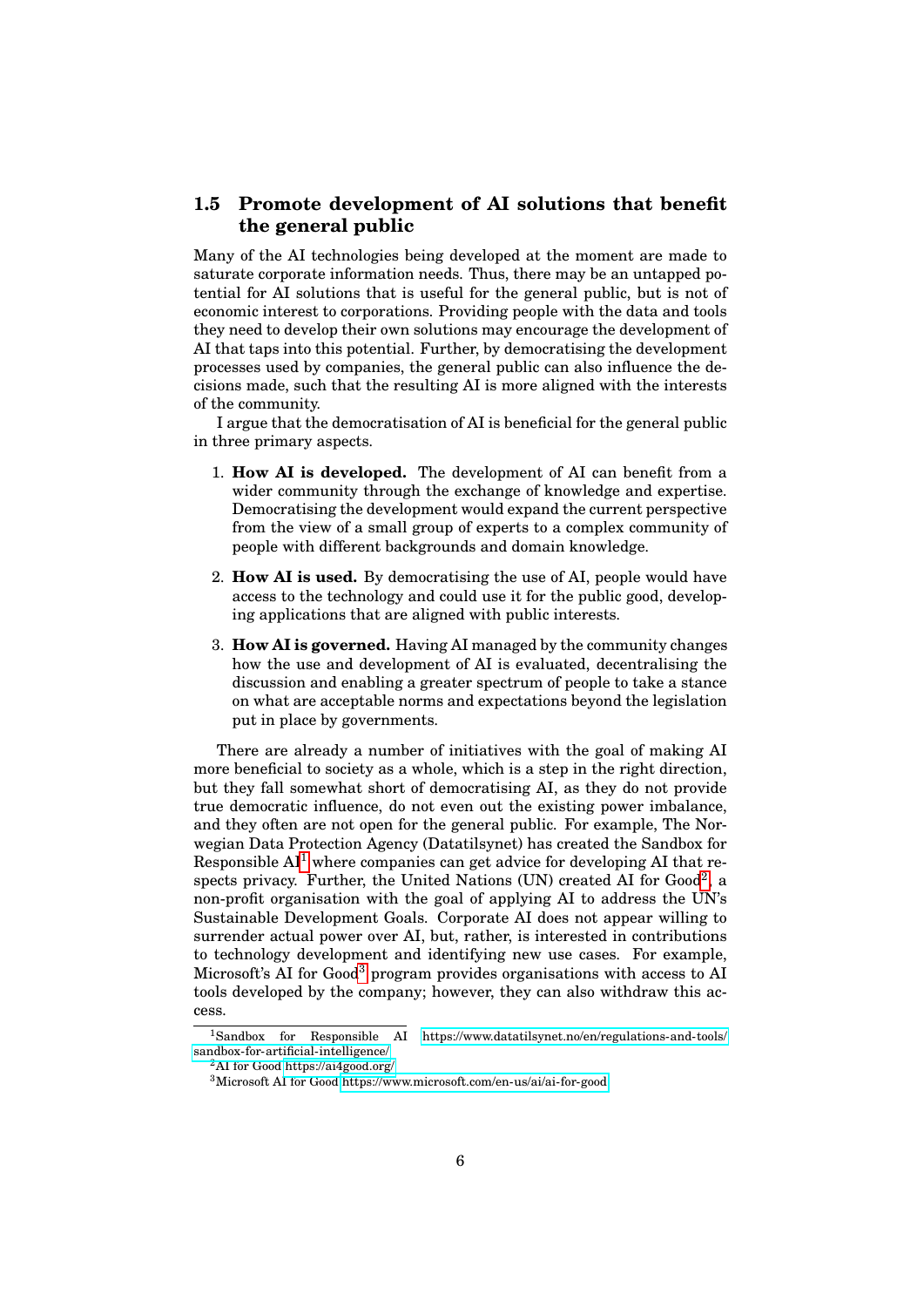The EU's Horizon Europe work programme draft for 2021 - 2022 highlights this exact issue. Under cluster 2, there is an upcoming call for research and innovation project proposals with the title *Artificial intelligence, big data and democracy*. The expected outcomes should include the following.

- Protecting fundamental rights and European values.
- Using AI to reinforce fundamental rights and European values.
- Introducing values-based frameworks for data governance and regulation of AI.
- Enhancing citizen engagement and democracy through the use of AI.

In order to further the development and use of AI in line with relevant rights and values, there is a need for a foundation that can inform the challenges that such democratic development faces, and the potential solutions and approaches that are proposed to address those challenges. As part of this thesis, I will propose a framework for informing such development, using the core ideas and principles of democracy as an approach by which to establish what the relevant rights and values are, how they may be challenged, and by which to decide how to choose between opposing sets of interests in the context of AI projects and platforms. The goal of the framework is to serve as a foundation for the future development of AI projects and platforms, informing choices during development regarding what technical components are integrated as part of the platform.

#### <span id="page-16-0"></span>**1.6 Research objectives**

Establishing a framework requires a solid theoretical foundation, and, after going through the current literature on the topic, I found that there were no adequate overviews of the different aspects of democratising AI, nor was I satisfied by the definitions available. Thus, I have decided to create an overview of the literature on the democratisation of AI through a structured literature review. Further, I will use the overview to establish a more comprehensive definition, as well as create an overview of the various challenges and solutions for the democratisation of AI. Then, I will use the insights gathered through the previous steps to establish a sociotechnical framework. Finally, I will conclude my thesis by reflecting upon my contributions and possible impact.

Here are the various goals of the thesis, summarised as a set of research objectives:

- 1. **Create a review of the literature on the topic** I will perform a structured literature review to create an overview of literature on the topic and establish a foundation to tackle my other research objectives.
- 2. **Establish a unified definition of the democratisation of AI** Using the existing literature, I will analyse how scholars define the term,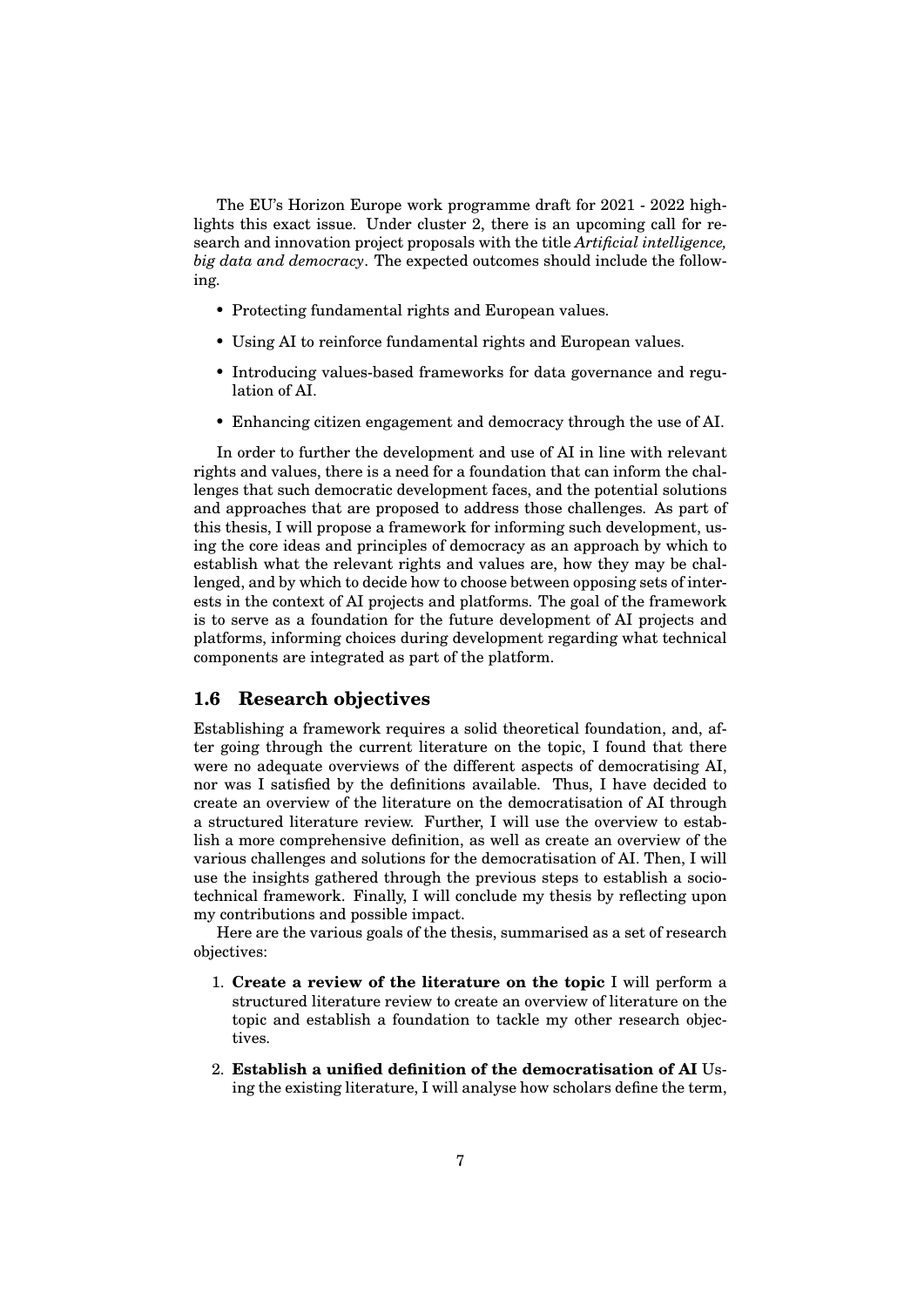either explicitly or implicitly, and analyse how democracy as a fundamental concept can be related to AI, as well as identify and analyse central principles of the democratisation of AI.

- 3. **Establish an overview of challenges and solutions to the democratisation of AI identified by current literature** I will analyse the challenges identified by the current literature, as well as evaluate and summarise solutions proposed in the literature to these challenges.
- 4. **Develop a socio-technical framework for the democratisation of AI** I will use the insights gathered through the previous steps to establish a socio-technical framework that can be implemented in AI projects, as a platform or an infrastructure to further the democratisation of the development, use and governance of AI.

#### <span id="page-17-0"></span>**1.7 Structure of the thesis**

My thesis is composed of six themed chapters. The first chapter, the introduction, provides an overview of problems relevant to the democratisation of AI, and of the motivation as to why it is an important and timely topic of research; also included are the research objectives I address throughout the thesis. In chapter two, the methodology, I describe and explain my choice of the structured literature review as my methodology for establishing a scientific and theoretical foundation for the rest of my thesis, as well as the limitations of my work. Thus, chapter two will address my second research objective. Chapter three addresses research objective two by analysing existing work on defining the democratisation of AI, establishing a relationship between the process of democratising AI and an existing definition of democracy, and drawing upon concepts and topics found in the literature review. The fourth chapter establishes an overview of the various challenges and solutions faced by the democratisation of AI, thereby addressing research question three. In chapter five, I address the final research question by drawing upon the insights gathered throughout the previous chapters to establish a socio-technical framework and propose a few ways in which it can be applied<sup>[4](#page-0-0)</sup>. Finally, in chapter six, I will provide an overview of the work done throughout the thesis, including limitations of my work, how my work has contributed to existing research on the topic, and I will highlight future avenues of research.

<sup>4</sup>Appendix [B](#page-99-0) expands upon this with a suggestion for how to implement a version of the framework as a technical platform for developing AI to evaluate privacy agreements.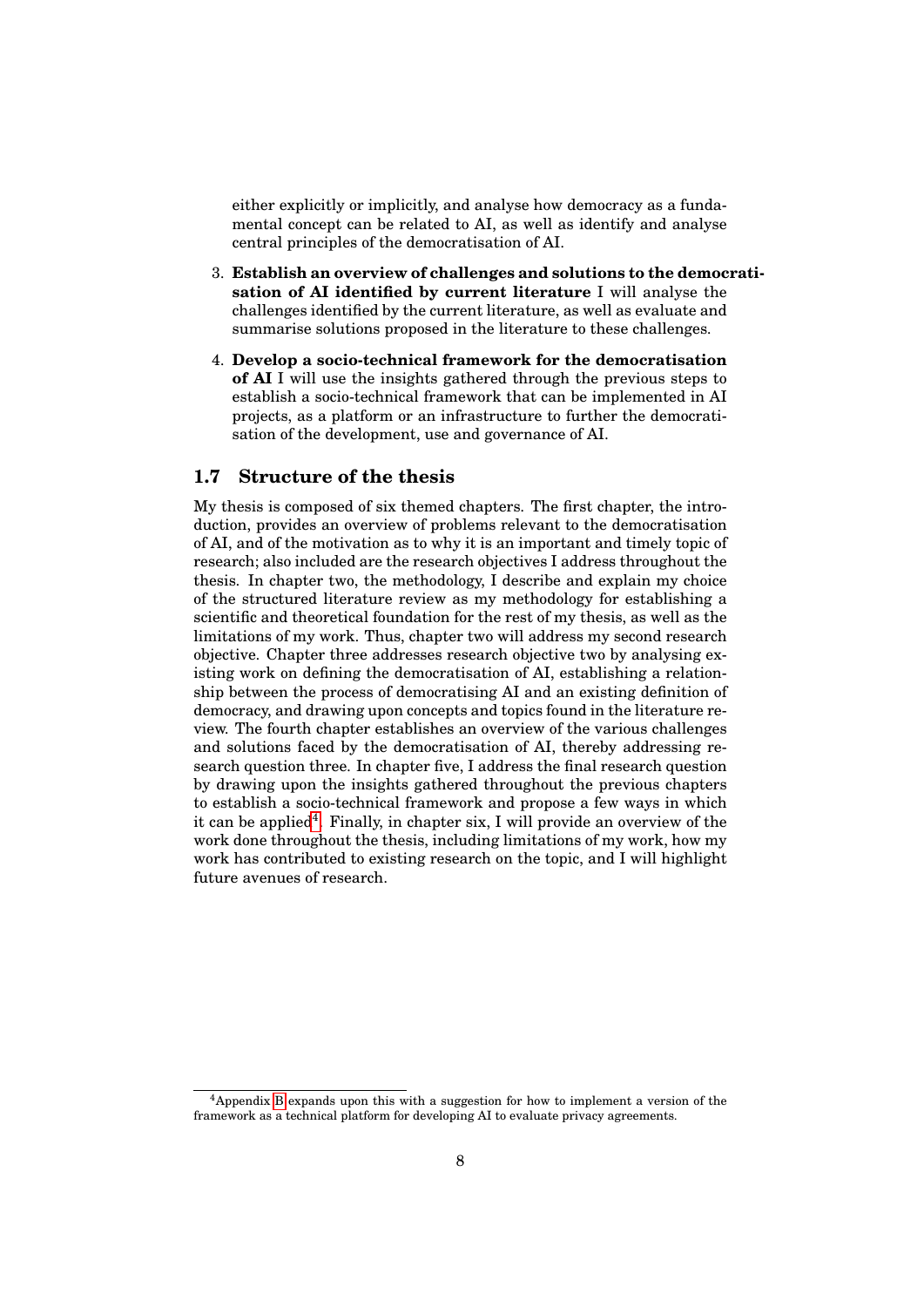## <span id="page-18-0"></span>**2 Methodology**

#### <span id="page-18-1"></span>**2.1 Context**

To establish a theoretical and scientific foundation for the rest of my thesis, I will perform a structured configurative [\(Gough et al., 2012\)](#page-91-3) literature review, searching for concepts and assumptions that are relevant for defining and analysing the democratisation of AI. The goal with this systematic literature review is to address my first research objective, *Create a review of the literature on the democratisation of AI*. I will use this literature review as a foundation upon which to establish a unified definition, in the next chapter, that builds upon and extends the various definitions used in literature. Further, I will summarise and analyse the various challenges and solutions found in the literature review in the subsequent chapter. Doing a structured literature review seems like the right approach, as it enables me to get an overview of what has previously been written on the topic, and thus provides me with a solid scientific foundation upon which to base the rest of my work. In addition, to the best of my knowledge, there does not yet exist any published literature review on the democratisation of AI. Therefore, producing a literature review using a structured and repeatable method provides new insights into an evolving field of knowledge, and seems like a valuable contribution in and of itself.

#### <span id="page-18-2"></span>**2.2 Limitations**

I have constrained the search to primarily capture literature using some form of the term *democratisation* and that writes about AI, ML or data science. While there would probably be other valuable literature on the topic of the general democratisation of technology, I have chosen to specifically focus the search terms on AI, in order to keep the scope down, as there is a time constraint on this thesis. Given more time, I would delve deeper into each topic revealed in the review and explore how democratisation of other areas could inform this topic. Further, other terms such as *democratisation of big data*, *open AI*, *accessible AI* and *social AI* could potentially uncover more related literature and might be worth exploring in future work.

While I will be covering all topics that arises in the literature, I will not delve in depth into them all, as the fields cover everything from politics to AI and data science to participatory design to international relations. Delving into all of these topics would require a great deal more time and a much deeper understanding in many of the fields than my computer science background enables, so my intention is to cover the arguments from the literature review as an overview and instead encourage further research into each topic by researchers in the respective fields.

#### <span id="page-18-3"></span>**2.3 Structured literature review**

My systematic literature review methodology is based on the processes described by [Bryman \(2016\)](#page-89-3), [O'Leary \(2017\)](#page-94-3) and [Seale \(2018\)](#page-95-3). As the goal of the review was to create an overview of the current discussions about the democratisation of AI, as well as the definitions and perspectives on what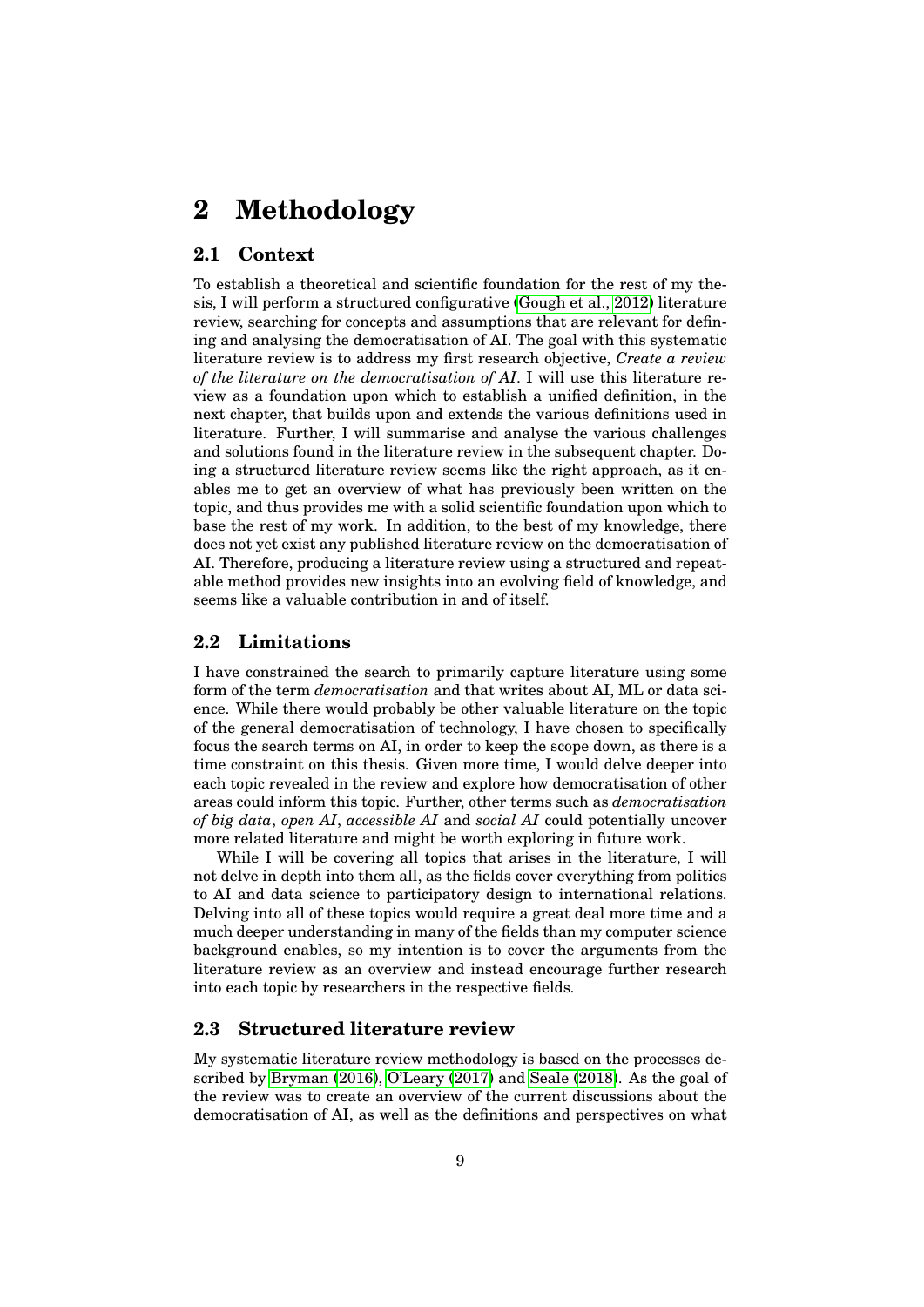the term means, I decided to focus on capturing a wide variety of perspectives rather than narrowing the results down to the papers of the highest possible quality, which would have been prudent for other goals. In the process, I still filtered out papers that I considered to be of too low quality, but I would have been even more restrictive if the review had been for another purpose, such as a meta-analysis summarising research findings.

#### <span id="page-19-0"></span>**2.3.1 Search**

For this structured literature review, I chose to utilise the search engines Google Scholar, Scopus and Web of Science, as they were recommended by the university library. Rather than performing a separate scoping review to determine what search terms I would use, I instead applied an exploratory approach wherein I started out with a number of intuitive search terms, such as *democratisation of artificial intelligence* and *democratised AI*, and expanded the queries with relevant terms mentioned in the resulting texts. Most notably, the term *artificial intelligence* was expanded with relevant terms such as *machine learning*, *deep learning* and *data science*.

The term *beneficial artificial intelligence* was also explored, but it had a tendency to return results regarding artificial general intelligence and how to ensure such a technology would behave ethically. Although the results in Scopus and Web of Science were usable, Google Scholar returned results that diverged greatly from the topic in question, and I aborted the evaluation after evaluating 400 search results. I also considered *responsible artificial intelligence* which returns results regarding policies, ethics for AI development and use, and ethically reasoning AI agents. These topics seemed quite relevant for some aspects of the democratisation of AI, barring the articles about ethically reasoning AI agents. However, the topics were also surfaced by previous queries, and the time constraint of the thesis limits the scope of my search; thus, I chose not to include that query.

The terms *democratisation* and *democratised* can be spelled either with an 's' or a 'z', depending on whether the author is writing in U.S./international English or British English. Different results were returned by the search engines depending on what spelling was used, so I ensured that the queries covered both possibilities. It appears that the U.S./international spelling is more popular in the current literature, based on the number of results for each query (see table [1\)](#page-20-0).

The use of \* as wildcard, as well as *AND* and *OR* for logic queries, were very practical in both Scopus and Web of Science for expanding the scopes of the queries. Google Scholar, however, does not appear to properly support these functions. Hence, I restricted the use of Google Scholar to search for specific phrases, such as *democratised AI* and *beneficial AI*.

In the beginning of the search, I tried to avoid creating queries that were too broad, in the fear of large amounts of irrelevant results, but I expanded the query scope as I realised how few articles were published on the topic. This caused some of the articles to be returned by multiple queries. In other words, the search results listed in the Table [1](#page-20-0) do not represent unique articles across all queries, but include articles that were surfaced multiple times. However, as I removed duplicate papers in the screening of search results, the numbers in the columns *Pass 1* and *Pass 2* are counts of unique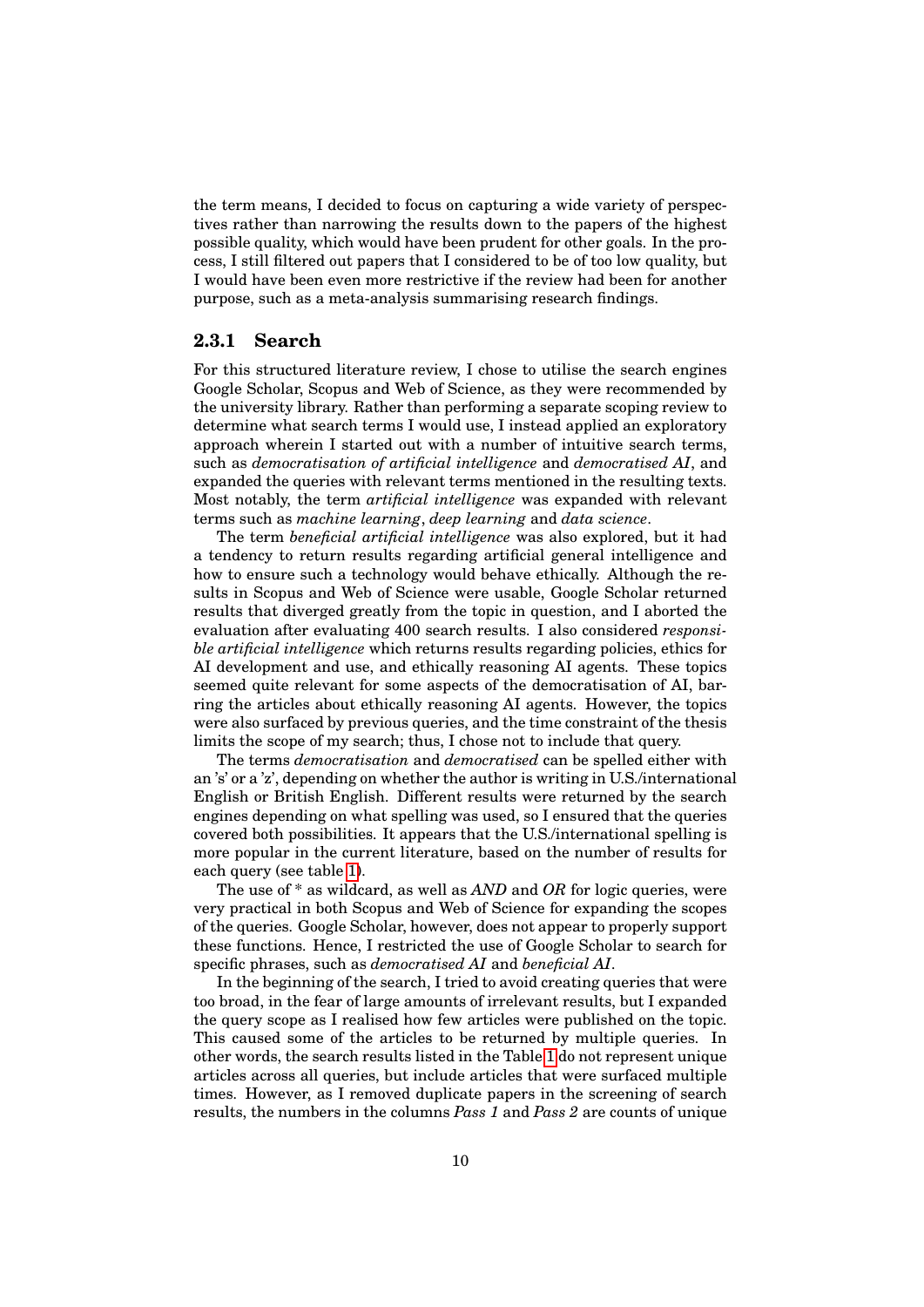<span id="page-20-0"></span>

| <b>Search engine</b>      | Query                                                | <b>Results</b>  | <b>Evaluated</b>        | Pass <sub>1</sub> | Pass 2          |
|---------------------------|------------------------------------------------------|-----------------|-------------------------|-------------------|-----------------|
| Google Scholar            | "democratization of artificial intelligence"         | $\overline{83}$ | 83                      | $\overline{24}$   | 7               |
| Google Scholar            | "democratization of ai"                              | 153             | 153                     | $55\overline{5}$  | 15              |
| Google Scholar            | "democratized artificial intelligence"               | $\overline{36}$ | 36                      | $\overline{8}$    | $\overline{4}$  |
| Google Scholar            | "democratized ai"                                    | 25              | 25                      | $\overline{4}$    | $\overline{1}$  |
| Google Scholar            | "democratisation of artificial intelligence"         | $\overline{4}$  | $\overline{4}$          | $\overline{1}$    | $\overline{0}$  |
| Google Scholar            | "democratisation of ai"                              | $\overline{24}$ | $\overline{24}$         | $\overline{2}$    | $\overline{1}$  |
| Google Scholar            | "democratised artificial intelligence"               | $\overline{0}$  | $\overline{0}$          | $\overline{0}$    | $\overline{0}$  |
| Google Scholar            | "democratised ai"                                    | $\overline{4}$  | $\overline{4}$          | $\overline{0}$    | $\overline{0}$  |
|                           | <b>TITLE-ABS-KEY</b>                                 | 9               | 9                       | $\theta$          | $\mathbf{0}$    |
| Scopus                    | ("democratization of artificial intelligence")       |                 |                         |                   |                 |
|                           | <b>TITLE-ABS-KEY</b>                                 | 9               | 9                       | $\theta$          | $\mathbf{0}$    |
| Scopus                    | ("democratisation of artificial intelligence")       |                 |                         |                   |                 |
| Scopus                    | TITLE-ABS-KEY ("democratization of AI")              | $\overline{4}$  | $\overline{4}$          | $\overline{0}$    | $\overline{0}$  |
| Scopus                    | TITLE-ABS-KEY ("democratisation of AI")              | $\overline{4}$  | $\overline{\mathbf{4}}$ | $\overline{0}$    | $\overline{0}$  |
| Scopus                    | <b>TITLE-ABS-KEY</b>                                 | $\overline{2}$  | $\overline{2}$          | $\Omega$          | $\mathbf{0}$    |
|                           | ("democratized artificial intelligence")             |                 |                         |                   |                 |
| Scopus                    | <b>TITLE-ABS-KEY</b>                                 | $\mathbf{0}$    | $\mathbf{0}$            | $\mathbf{0}$      | $\mathbf{0}$    |
|                           | ("democratised artificial intelligence")             |                 |                         |                   |                 |
| Scopus                    | TITLE-ABS-KEY ("democratized AI")                    | $\overline{0}$  | $\overline{0}$          | $\overline{0}$    | $\overline{0}$  |
| Scopus                    | TITLE-ABS-KEY ("democratised AI")                    | $\overline{0}$  | $\overline{0}$          | $\overline{0}$    | $\overline{0}$  |
| Scopus                    | (TITLE-ABS-KEY (democratization) AND                 | 63              | 63                      | 11                | $\mathbf{1}$    |
|                           | TITLE-ABS-KEY (artificial AND intelligence))         |                 |                         |                   |                 |
| Scopus                    | (TITLE-ABS-KEY (democratisation) AND                 | 63              | 63                      | $\Omega$          | $\mathbf{0}$    |
|                           | TITLE-ABS-KEY (artificial AND intelligence))         |                 |                         |                   |                 |
| Scopus                    | (TITLE-ABS-KEY (democratization) AND                 | 28              | 28                      | $\overline{2}$    | $\mathbf{0}$    |
|                           | TITLE-ABS-KEY (ai))                                  |                 |                         |                   |                 |
| Scopus                    | (TITLE-ABS-KEY (democratisation) AND                 |                 | 28<br>28                | $\bf{0}$          | $\bf{0}$        |
|                           | TITLE-ABS-KEY (ai))                                  |                 |                         |                   |                 |
| <b>Web of Science</b>     | ALL=("democrati*ation of artificial intelligence")   | 4               | $\overline{\mathbf{4}}$ | $\overline{0}$    | $\overline{0}$  |
| Web of Science            | ALL=("democrati*ation of ai")                        | $\overline{2}$  | $\overline{2}$          | $\overline{0}$    | $\overline{0}$  |
| Web of Science            | ALL=(democrati*ation AND "artificial intelligence")  | 36              | 36                      | $\overline{2}$    | $\mathbf{1}$    |
| <b>Web of Science</b>     | ALL=(democrati*ation AND ai)                         | $\overline{31}$ | $\overline{31}$         | $\overline{0}$    | $\overline{0}$  |
| Scopus                    | TITLE-ABS-KEY (democra* AND                          | 534             | 534                     | 39                | 17              |
|                           | $($ "artificial intelligence" ${\rm OR}$ ai $)$ )    |                 |                         |                   |                 |
| Web of Science            | ALL FIELDS: (democra* AND                            | 618             | 618                     | 11                | $\overline{4}$  |
|                           | ("artificial intelligence" OR ai))                   |                 |                         |                   |                 |
| Scopus                    | TITLE-ABS-KEY (democra* AND ("deep learning"         | 285             | 285                     | 9                 | 8               |
|                           | OR "machine learning"))                              |                 |                         |                   |                 |
| Scopus                    | TITLE-ABS-KEY (democra* AND ("data science"))        | 54              | 54                      | $\overline{9}$    | $\overline{4}$  |
| Web of Science            | ALL FIELDS: (democra* AND ("deep learning" OR        | 261             | 261                     | 5                 | 3               |
|                           | "machine learning" OR "data science"))               |                 |                         |                   |                 |
| Scopus                    | TITLE-ABS-KEY ("beneficial artificial intelligence") | $\overline{4}$  | 4                       | 3                 | $\overline{2}$  |
| Scopus                    | TITLE-ABS-KEY ("beneficial ai")                      | $\overline{9}$  | $\overline{9}$          | $\overline{6}$    | $\overline{1}$  |
| Web of Science            | ALL FIELDS: ("beneficial artificial intelligence"    | 11              | 11                      | $\overline{2}$    | $\mathbf{0}$    |
|                           | OR "beneficial ai")                                  |                 |                         |                   |                 |
| Google Scholar            | "beneficial artificial intelligence"                 | 774             | 400                     | 11                | 7               |
| $\overline{\mathbf{Sum}}$ |                                                      | 3162            | 2788                    | 204               | $\overline{77}$ |

Table 1: Literature review search queries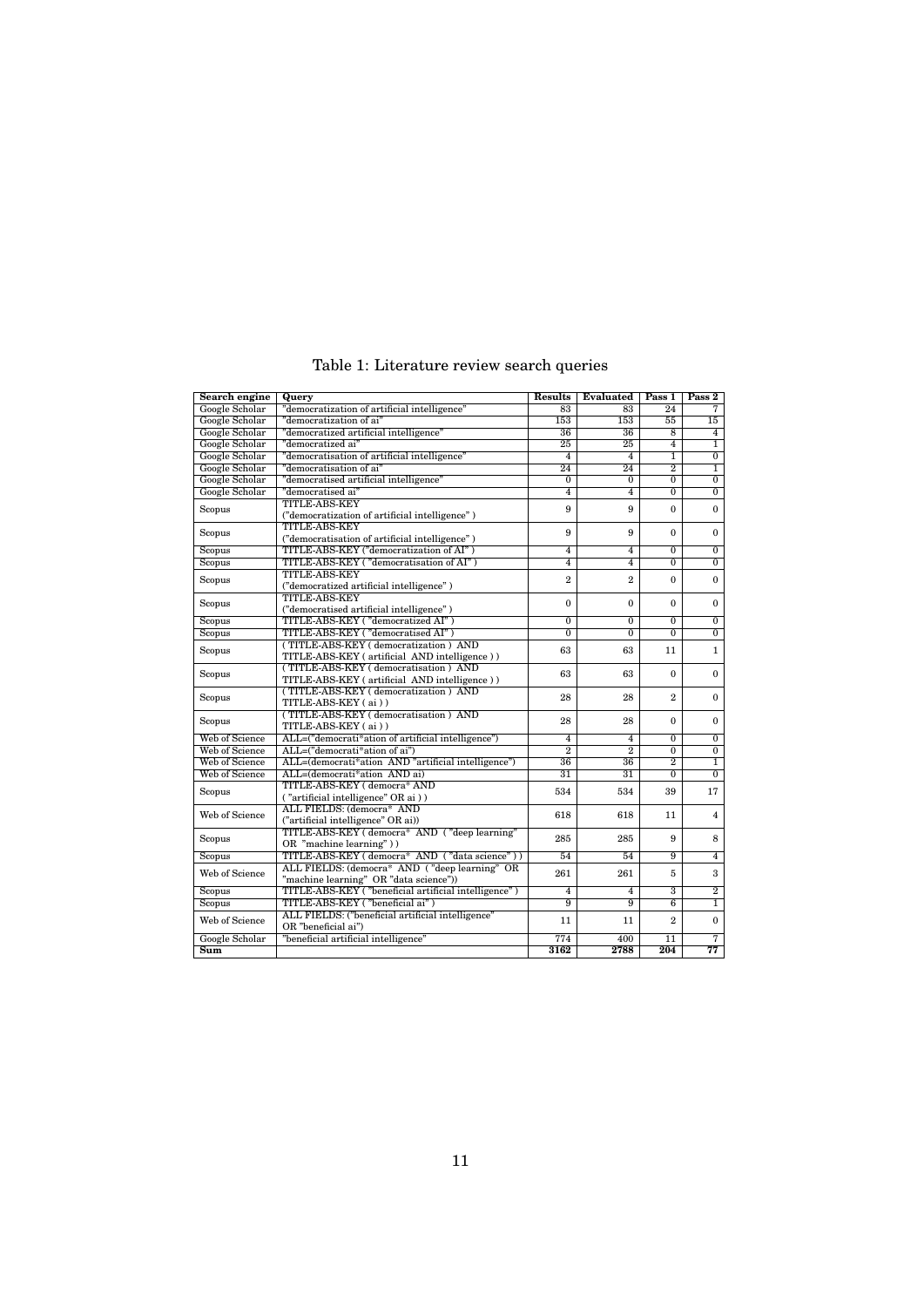<span id="page-21-0"></span>papers, where papers are counted in the first query in which they appear.

#### **2.3.2 Screening search results**

To decide what papers are relevant and which to discard, I needed some definition of that for which I am looking. In this case, however, since I am trying to construct a definition based on the literature review, it is important to avoid settling on a definition while doing the screening. Otherwise, I would simply end up eliminating the papers that do not fit the original definition, which would become a self-fulfilling prophecy. To keep this from happening, I decided to start with a very wide scope, keeping any papers addressing democratisation and AI.

As part of the exploratory process, I defined a set of topics that I considered related to the democratisation of AI. The set of topics started out quite narrow, but, as I processed the search results, I added new topics that I came across to the set, being careful to err on the side of capturing too many topics rather than than too few. The final set of related topics is listed below in the set of conditions for eliminating search results.

In order to decide what papers I would keep and which to discard due to irrelevancy, I devised a set of criteria defining the boundaries of what I consider relevant. Any paper meeting one or more of the following criteria was excluded from the literature review:

- only mentions AI and democratisation in separate contexts:
- uses AI and democratisation in the same context, but only writes about using AI as a tool to democratise a different activity;
- merely mentions the democratisation of AI, but without any real substance;
- does not write about democratisation, governance, policies, norms, ethics, social impact, human rights, transparency, inclusiveness, diversification, participatory design or development, globalisation, balance of power, fairness, bias, crowd sourcing, data exploration, data labelling, data cleaning, data processing, data sharing, software sharing, knowledge sharing, education, simplified development, integration, auto ML, explainable AI or validation in some way relatable to AI.

In the screening of search results, I went through all those returned for each query. There was one exception, however, which was the final Google Scholar search on beneficial artificial intelligence. For that query, I processed the first 400 results, but only the first few result pages were at all relevant to the democratisation of AI. Thus, I decided not to process the remaining 374 results.

There is a notable difference between how the three search engines display their search results. Scopus and Web of Science have the article abstract available in the search results, but Google Scholar displays sections of the text that are predicted to be relevant to the query or that contain the search terms used. Therefore, I applied two different screening strategies, one for Google Scholar and one for Scopus and Web of Science.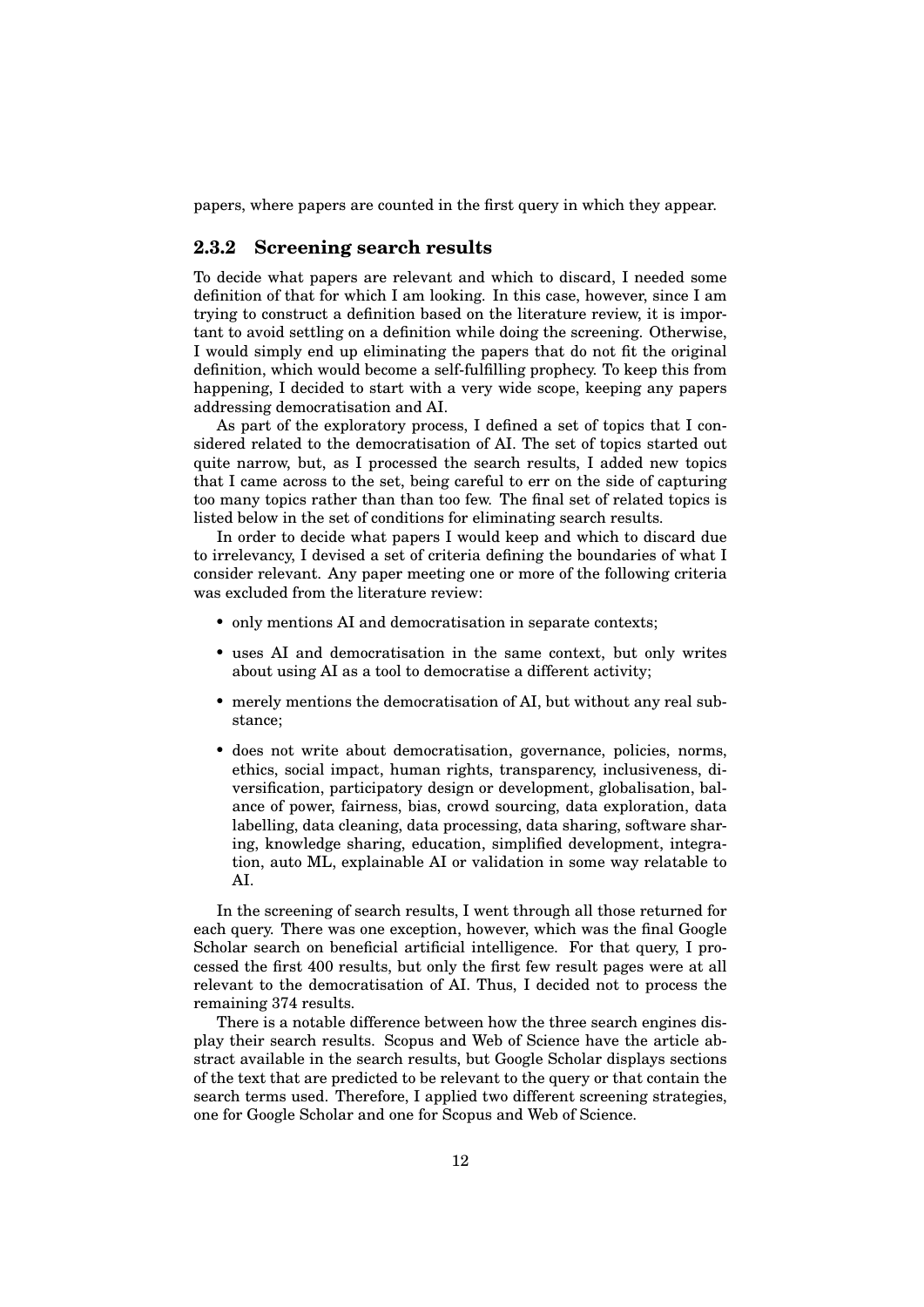<span id="page-22-1"></span>



For Google Scholar, if the title was clearly irrelevant, the highlighted sections appeared irrelevant and the search term was either not highlighted or appeared exclusively in the bibliography, in which case I discarded the result.

For Scopus and Web of Science, if the title and abstract were clearly irrelevant, I discarded the search result.

#### <span id="page-22-0"></span>**2.3.3 Screening articles**

To screen the articles, I checked to see if any section of the article seemed relevant, essentially looking for the inverse of the irrelevance criteria from before. If I found a section that seemed relevant, I would check the quality of the paper. To judge the quality, I used Google Scholar to look up the H-index of the authors of the paper and the journal or conference series in which it was published, as well as to evaluate the structure and content of the paper itself. If the author and the conference or journal were unlisted or had a very low H-index in relation to others in the same field, I would be very reluctant to include the paper. I decided, however, to make an exception if the paper contributed an interesting perspective or insight, since the purpose was to create an overview of the various topics and approaches suggested. However, if the paper did not provide any real contribution towards the objective, was poorly written or otherwise seemed less than serious, it was discarded.

In Figure [1,](#page-22-1) I have counted how many papers were published in each year. The resulting Figure seems to indicate a growing popularity since the concept's inception in 2016<sup>[5](#page-0-0)</sup>, as more papers were published in each

<sup>&</sup>lt;sup>5</sup>In the literature review there is a paper from 2012 by Buckingham Shum et al., about the democratisation of open data, complexity science and collective intelligence, mentioning AI as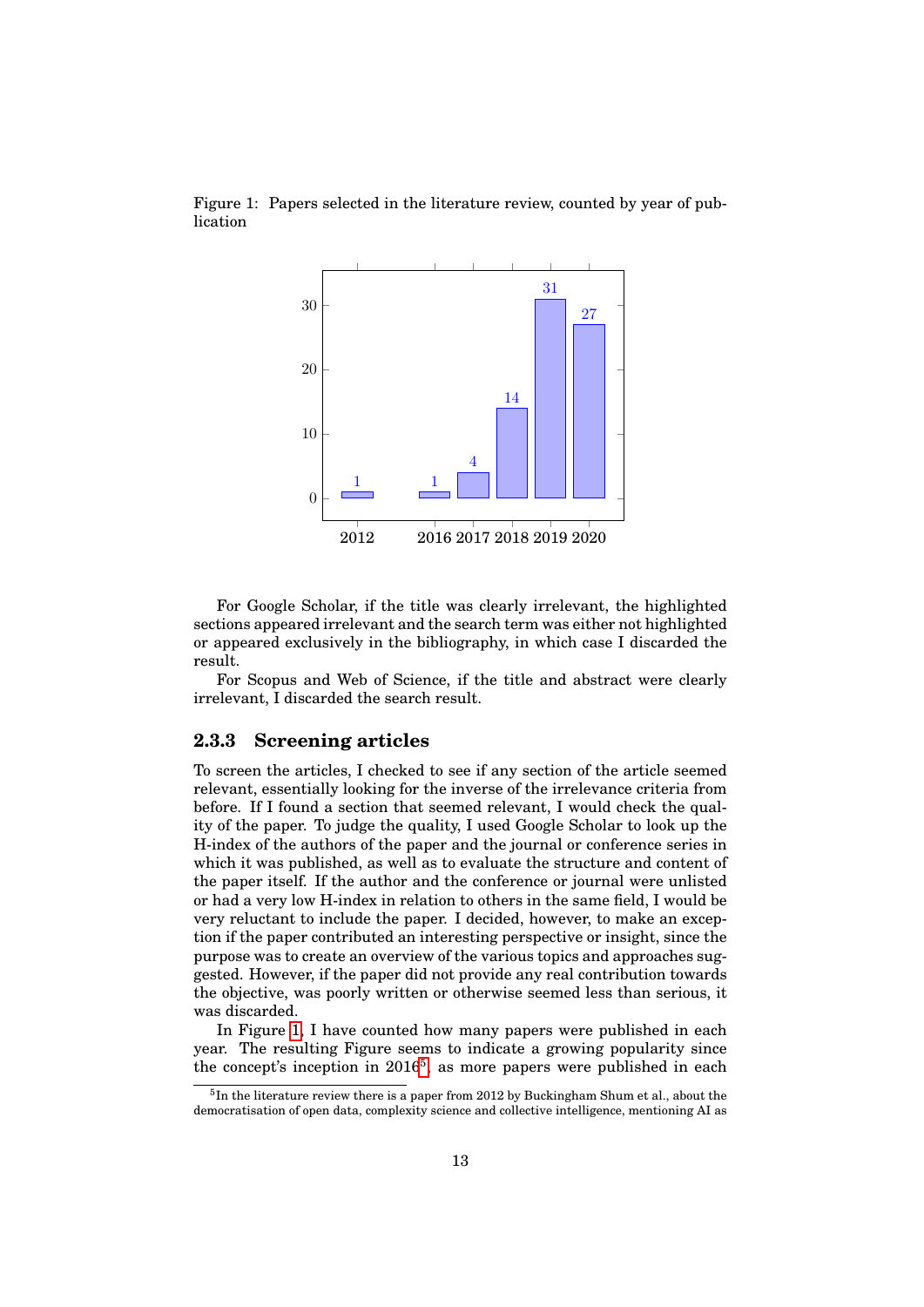consecutive year. In 2020, the number of papers published was somewhat lower than that of the previous year, but I attribute this feature to the fact that I performed the search in 2020, and thus there may have been other papers published later in 2020 that were not included in this count.

The fact that papers start appearing in 2016 is also noteworthy. One reason for this timing may have been that AI started becoming more useful for practical applications around this time. A notable breakthrough to illustrate this is a paper by [He et al. \(2015\)](#page-91-4), in which they demonstrate a neural network exceeding human level performance in the task of recognising objects in images [\(He et al., 2015\)](#page-91-4). This transformation in the conceptualisation of AI, from a technical curiosity into a practical tool that may solve real world problems, seems like a possible explanation for the newfound interest in democratising the technology.

#### <span id="page-23-0"></span>**2.3.4 Exploratory categorisation**

To identify what topics are included in the literature in the definition of the democratisation of AI, I performed an exploratory categorisation of the topics related to the term in the papers. These categories include meta topics, such as explicit discussion about the definition of the term, the current status of democratisation and challenges that democratisation must tackle, as well as a topic for each challenge identified where there is a paper discussing an approach to the challenge.

Table [2](#page-24-0) provides an overview of the various categories I identified, noted in the first column. Further, in the second column I noted the sub-topics I found in the literature related to each category. In the third column I have included the amount of papers that fell into the related category. As I decided to include papers that have a section discussing one of the related topics in a category, rather than only count papers dedicated to the topic, I have included a number of papers that are represented in multiple categories.

While analysing the various articles, I identified another, more refined, set of categories and topics in relation to the democratisation of AI. This new categorisation is founded upon the five principals of democratising AI, which will be discussed in the next chapter. Since the categories are focused on the democratisation of AI, they do not include the meta categories from the previous set.

Several of the primary categories were highlighted by scholars as principles of democratisation, for which I found support through an analysis of democracy. Further, the principles were central concepts relating to the topics discussed in the broader literature. However, some researchers have pointed out additional principles for which I did not find support, and thus chose to discard. There were also some definitions of the principles with which my analysis did not align, so I altered the definition of those principles to better fit my findings. In addition, I added a principle of my own,

part of this process. However, since the authors do not explicitly write about the democratisation of AI, I rather consider the paper as a broader precursor to the concept. In contrast, [Nakamura and Yamakawa \(2016\)](#page-94-4) uses the term *democratisation of AI*, noting briefly that enabling more people to create their own AIs is a step in the process of democratising the technology.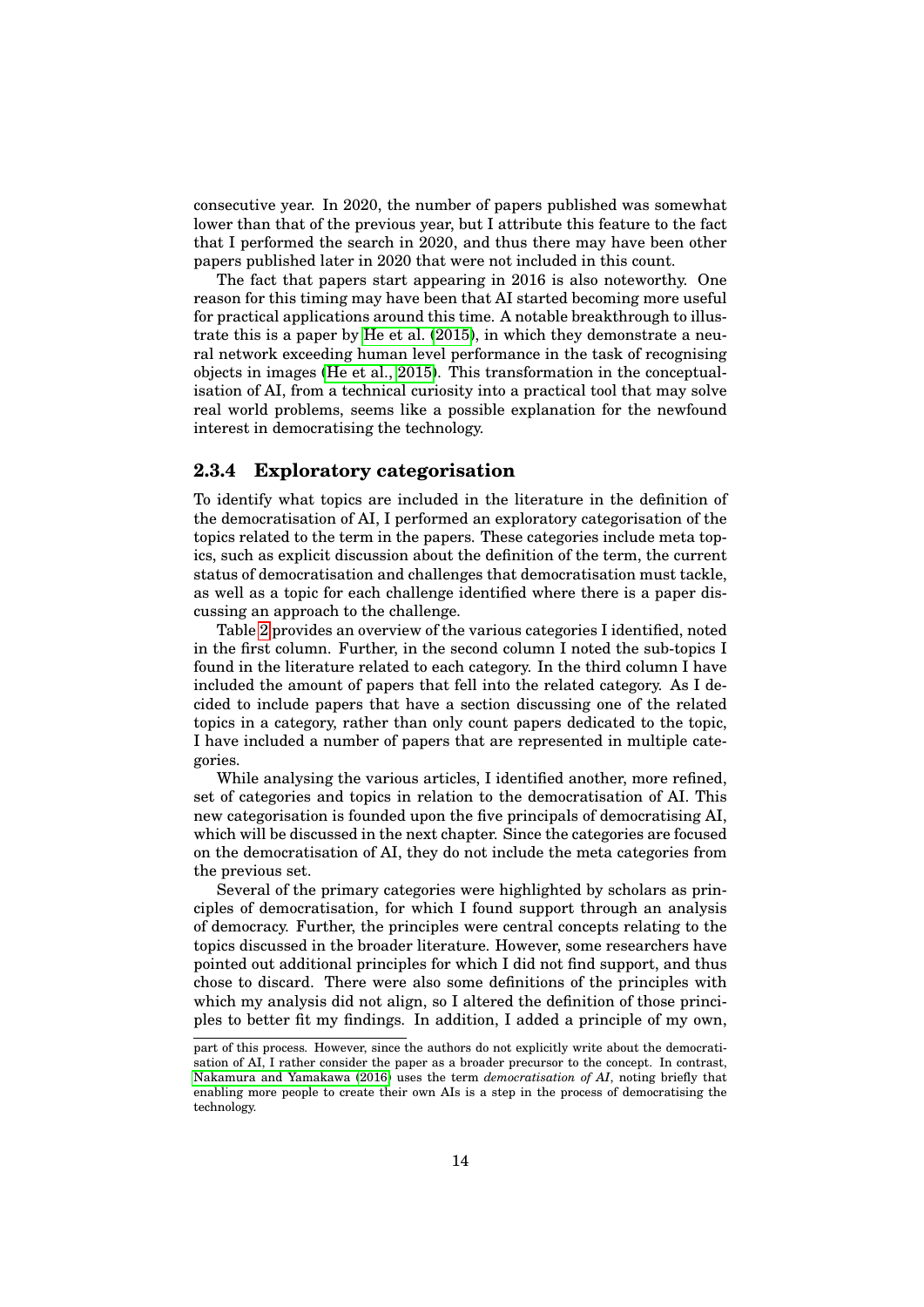<span id="page-24-0"></span>

| Category               | <b>Topics</b>                        | Number of papers        |
|------------------------|--------------------------------------|-------------------------|
| Definition             | Definition                           | 5                       |
| Current status         | <b>Existing solutions</b>            | $\overline{\mathbf{3}}$ |
|                        | Corporate vs community               |                         |
|                        | Centralised vs decentralised         |                         |
|                        | Open vs closed development           |                         |
| Challenges             | The technological race for AI        | 21                      |
|                        | Transparency                         |                         |
|                        | <b>Inclusiveness</b>                 |                         |
|                        | Convergence                          |                         |
|                        | Global South                         |                         |
|                        | Education                            |                         |
| Knowledge development  | Knowledge sharing                    | 11                      |
|                        | Diversify field                      |                         |
|                        | Fairness                             |                         |
|                        | <b>Bias</b>                          |                         |
| Inclusion              | Participatory design and development | 19                      |
|                        | Social impact                        |                         |
|                        | Establishing norms                   |                         |
| Governance             | Fundamental rights                   | 12                      |
|                        | Policies                             |                         |
|                        | Data sharing                         |                         |
| Data access            | Crowd-sourced data labelling         | 11                      |
|                        | Data cleaning                        |                         |
| Interpretability       | Data exploration                     | 16                      |
|                        | Explainable AI                       |                         |
| Simplified development | Auto ML                              | 12                      |
|                        | Validation                           |                         |
| Software sharing       | Software sharing                     | 5                       |

Table 2: Literature review categories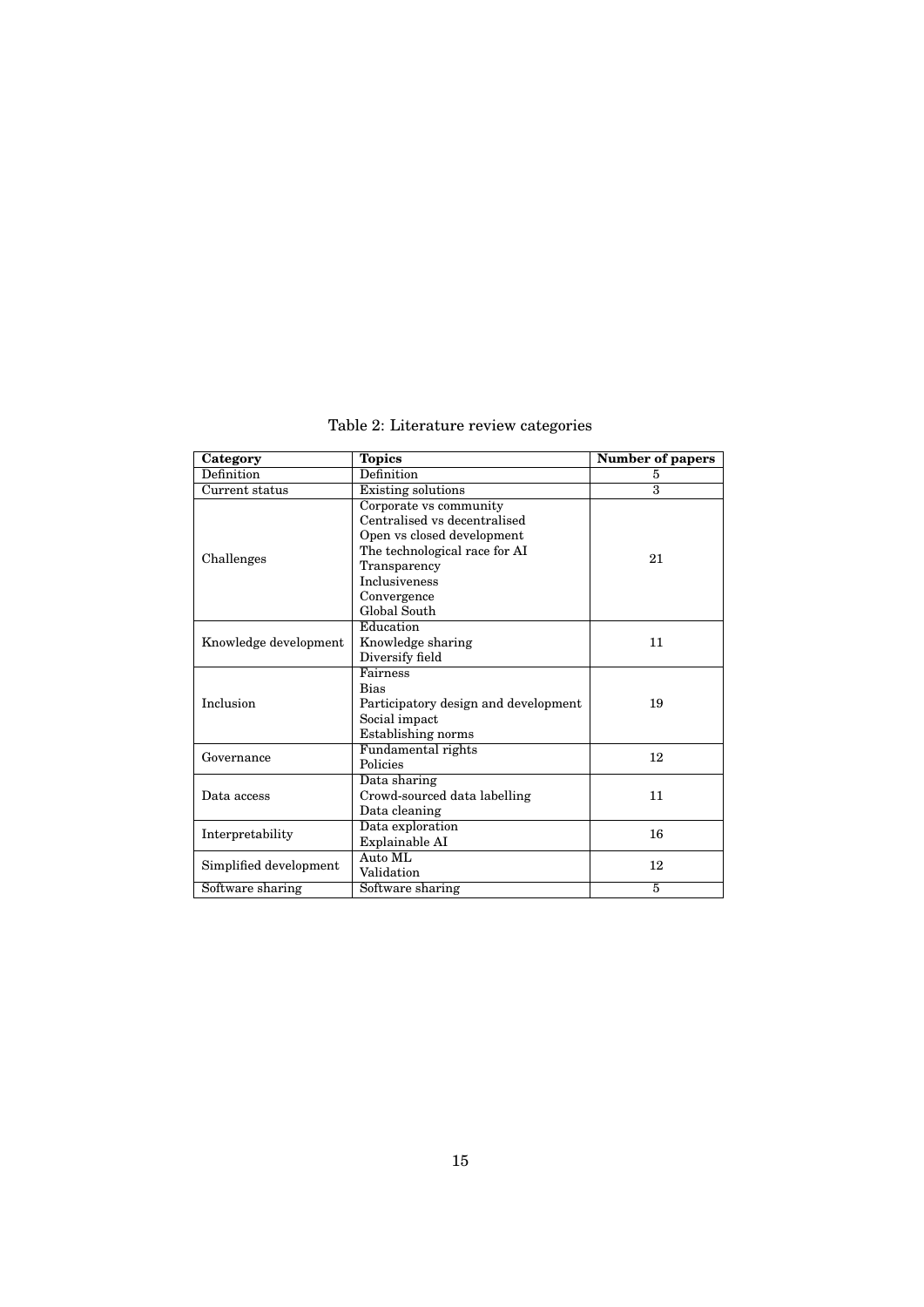<span id="page-25-0"></span>

| Category              | <b>Topics</b>                       |
|-----------------------|-------------------------------------|
|                       | Challenges with centralised control |
| Decentralised control | Interoperability                    |
|                       | Democratic governance               |
|                       | Governing open resources            |
|                       | Ethical principles                  |
| Accountability        | Regulation                          |
|                       | Unemployment                        |
|                       | Approaches for accountability       |
|                       | Algorithmic transparency            |
| Transparency          | General transparency                |
|                       | Dual-use                            |
|                       | Race for AI                         |
|                       | Access to data                      |
|                       | Data exploration                    |
| Openness              | Auto ML                             |
|                       | Access to hardware                  |
|                       | Data preprocessing                  |
|                       | Access to AI                        |
|                       | Education                           |
|                       | Fairness                            |
|                       | <b>Stakeholders</b>                 |
| Inclusiveness         | Participation                       |
|                       | Communication                       |
|                       | <b>Beneficial AI</b>                |

Table 3: Refined literature categories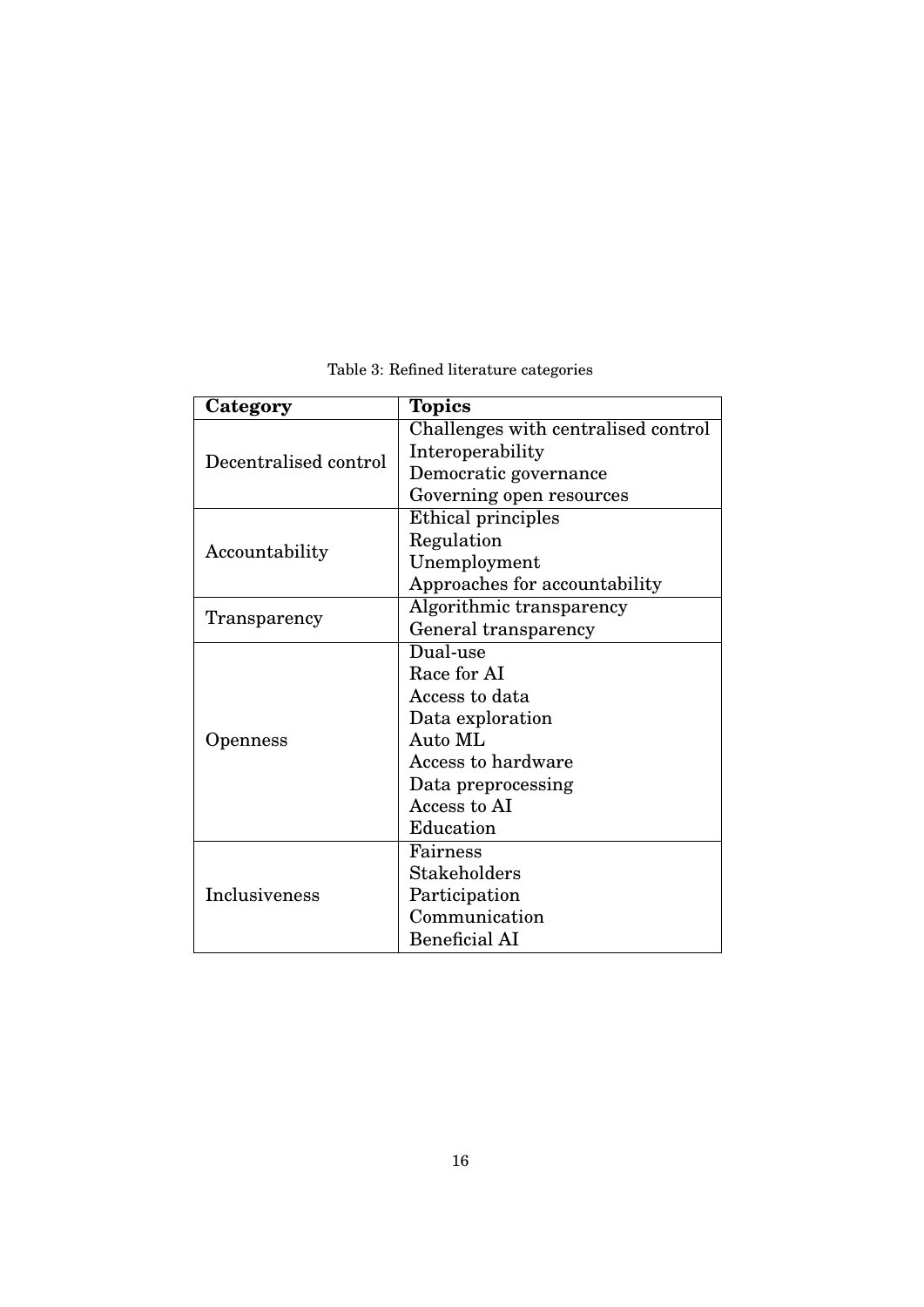accountability, which was not highlighted as a principle, but was a key concept in relation to the discussions regarding the regulation and governance of AI.

Within each category, I have listed a set of topics that were central discussions in the literature reviewed. Some of the topics are relevant for several of the categories, as the categories share a number of aspects. In those cases, I placed the topic in the category to which the topic's discussion contributed the most. An overview of the categories and topics is provided in Table [3.](#page-25-0) I decided to use this set of categories and topics to organise my chapter on the challenges and solutions of democratising AI.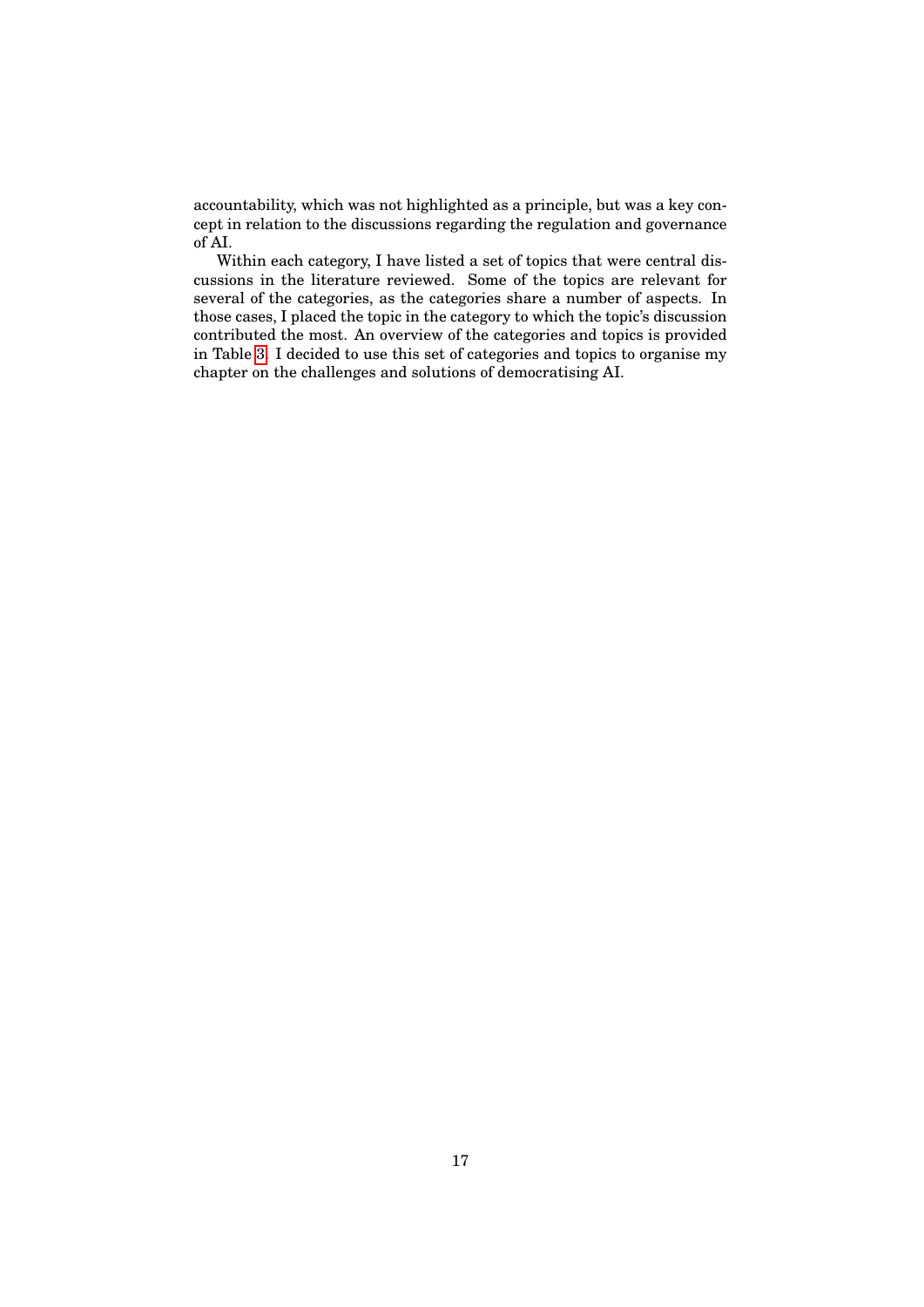### <span id="page-27-0"></span>**3 Defining the democratisation of AI**

The term *democratisation of AI* seems to have first appeared in a paper from 2016, by Nakamura and Yamakawa, titled *A Game-Engine-Based Learning Environment Framework for Artificial General Intelligence*. Since then, the number of papers discussing the topic and related subjects appears to have grown year over year, as shown in Figure [1.](#page-22-1)

However, while the existing literature offers two explicit definitions for the democratisation of artificial intelligence (namely [Ienca, 2019;](#page-92-5) [D. Wang](#page-96-2) [et al., 2020\)](#page-96-2), neither definition seems to capture the concept in its entirety. Looking at how the different papers use the term reveals differing understandings about what the term encompasses. Some authors (such as [Ma](#page-93-5)[sood and Hashmi, 2019\)](#page-93-5) approach the topic as an entirely technical challenge, while others (see for instance [Buckingham Shum et al., 2012;](#page-89-0) [Ienca,](#page-92-5) [2019;](#page-92-5) [Moreau et al., 2019;](#page-94-5) [Sudmann, 2020\)](#page-95-4) recognise that the topic also extends into politics and sociology. To address this issue, I will analyse how the existing literature writes about and uses the term, as well as relates the concept of democracy to AI. My purpose is to create a unified definition that captures the various insights revealed in the analysis, addressing my second research objective: *Establish a unified definition of the democratisation of AI*.

While the democratisation of AI is an emerging topic in scientific literature, it is important to realise that the term and the definitions do not exist in a vacuum. First and foremost, they draw on literature that builds upon the democratisation of technology, a topic that has been studied for decades [\(Feenberg, 1991\)](#page-90-4). Further, they also rely on observations and understandings of democratisation of governance. In particular, implicit within the authority of the democratic state is the establishment and enforcement of laws and regulations necessary for ensuring responsibility and accountability of the different actors in the field, as well as the decentralisation of political control to ensure participation in various forms. Apparently, in many states, democratisation of AI faces great hurdles, due to states using undemocratic forms of power. In states where elections are not free and fair or where the government is no longer truly accountable to the population due to the amount of secrecy or external influence on the democratic processes, conditions are insufficient to regulate the development and use of AI in democratic ways. In this case, participatory and communicative discourses are recognised as alternative strategies by which to achieve democratic processes, implying both national and international cooperation, agreements and pressure. Thereby, people and advocacy groups may dissuade governments from abusing the technology to maintain undemocratic control, wherein they deploy the technology to silence opposition, impose surveillance or develop unethical AI systems such as Lethal Autonomous Weapons (LAW).

There is a gap between how companies through their websites and a majority of scholars describe the current status of democratisation. Big companies such as Google and Microsoft and a small number of scholars use the term democratised AI, referring to auto AI solutions [\(Sudmann, 2020\)](#page-95-4)). This implies that the tech companies have reached a state wherein AI has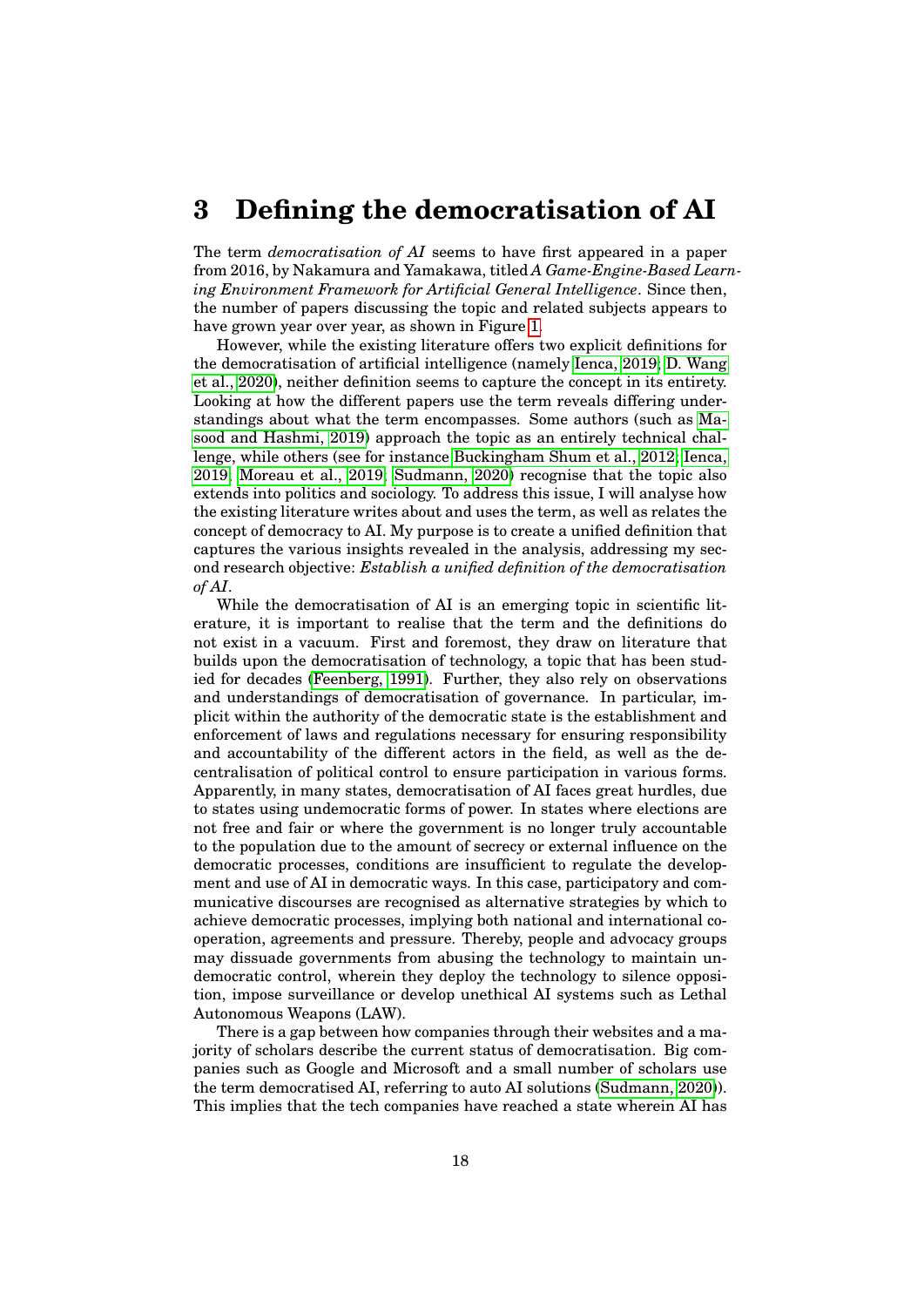become democratised as an outcome and that the process, therefore, is in some way completed. On the other hand, the vast majority of the literature disagrees, noting current and anticipated issues and challenges with how AI is designed, used and governed [\(Ienca, 2019;](#page-92-5) [Sudmann, 2020\)](#page-95-4). One can interpret the narrative that the companies use as an attempt to gain good faith and public trust while they are simultaneously wielding this technology for their own economic benefit. They also refer to the term to highlight how technology is used for public good, such as how Microsoft participates in projects addressing climate change, while attempting to distract from negative cases, as in the case where Microsoft also cooperated with China's National University of Defence on AI problems that commentators believed could be used for state surveillance [\(Sudmann, 2020\)](#page-95-4). It is, therefore, necessary to review the literature independently of such corporate interests.

#### <span id="page-28-0"></span>**3.1 Analysing the democratisation of AI as a term**

We can glean a few insights regarding the democratisation of AI by merely analysing the term by itself. First of all, democratisation is a process [\(Ienca,](#page-92-5) [2019\)](#page-92-5), implying that AI is inherently undemocratic [\(Sudmann, 2020\)](#page-95-4). This point was argued in the introduction of this thesis, highlighting how the primary technical components of AI greatly shift the balance of power in favour of the parties making use of the technology. As such, the current use of AI, in many cases, is very problematic from a societal and democratic point of view.

Further, researchers considers the term to be of a utopian-idealistic nature [\(Sudmann, 2020\)](#page-95-4). While the process itself seems within reach, the goal, like the goals of other types of democratisation, in reality appears to be facing practically insurmountable obstacles. For example, people should be equal in the development and use of AI [\(Ienca, 2019;](#page-92-5) [Sudmann, 2020\)](#page-95-4), but, in practice, a number of people will have impairments or simply not have access to computers or the internet, diminishing their ability to participate on an equal footing. This is not to say that one should not strive to reduce this disparity, however, as some level of equality is more desirable than none.

#### <span id="page-28-1"></span>**3.2 Defining democracy in relation to AI**

Despite there being a few attempts at defining the democratisation of AI, none of the authors elaborates on how their works draw on some established definition of democracy. Thus, to address this apparent gap in the literature, I will first have to establish what democracy can mean in this context. David Held [\(2006\)](#page-91-5) defines democracy as '(...) a form of government in which, in contradistinction to monarchies and aristocracies, the people rule. Democracy entails a political community in which there is some form of political equality among the people.' [\(Held, 2006,](#page-91-5) p. 1).

From Held's definition of democracy, there are two points that carry particular significance in relation to the democratisation of AI: *the people rule* and *political equality among people*. Similar to Held [\(2006\)](#page-91-5), other authors who write about the democratisation of AI highlight equality and rule of the people as central concepts (see for instance [Ienca, 2019;](#page-92-5) [Sudmann, 2020\)](#page-95-4).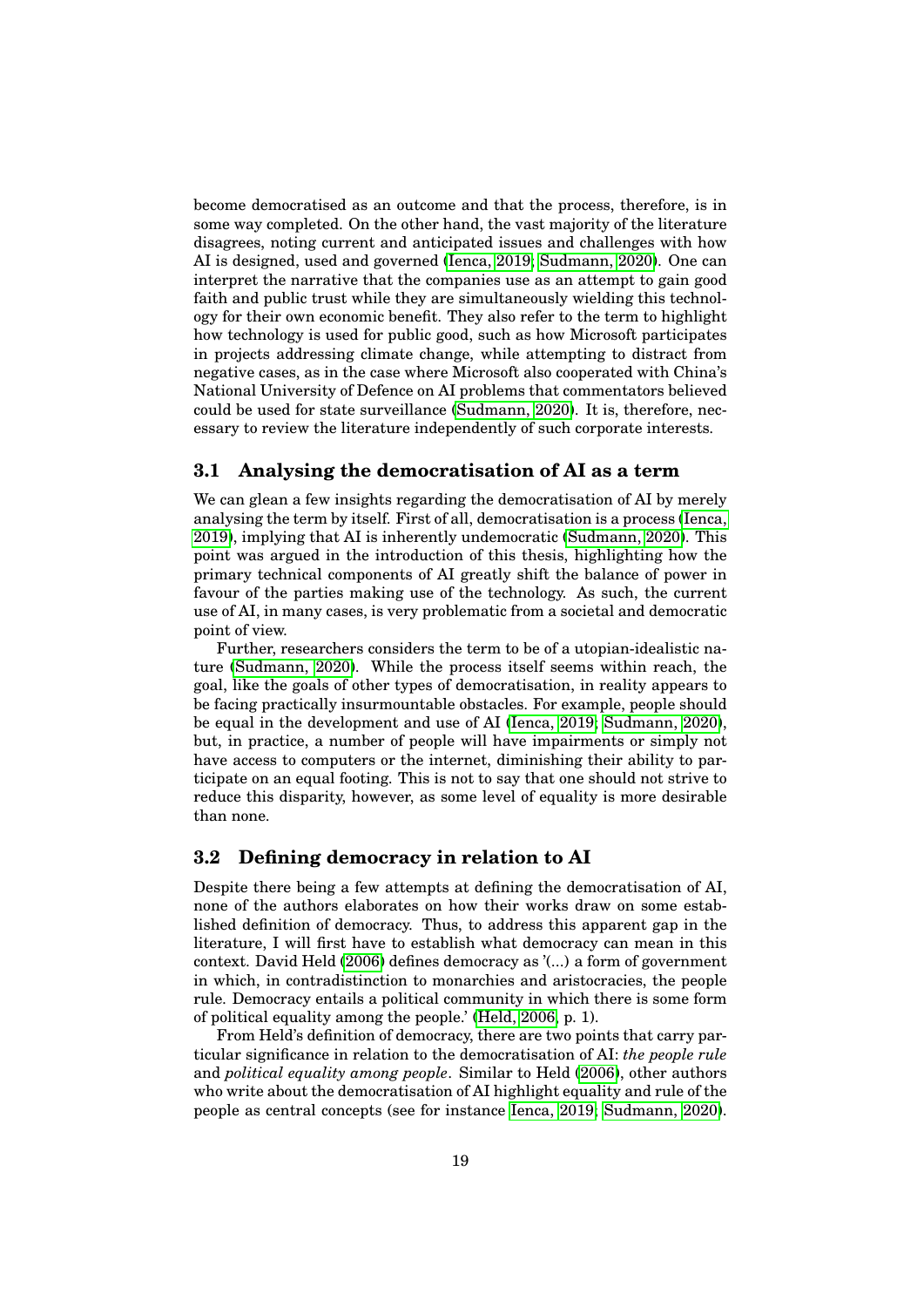I argue that both aspects are relevant in this thesis, which leads to the following questions:

- 1. What do the people rule?
- 2. Who are the people?
- 3. What is political equality in the context of AI?

#### <span id="page-29-0"></span>**3.2.1 What do the people rule?**

In a traditional democratic context, the object in question would naturally be the democratic state, which means that the citizens with voting rights, in principle, rule the decisions regarding the governance of the democratic state. This can be achieved through representative systems, wherein the parliament legitimises politics and authorises governing bodies that manage the society according to the rule of law and by the use of expertise. In regard to the democratisation of technology, I suggest this is equivalent to people ruling the decisions regarding the management of AI, such that the management of AI is not limited to decisions regarding the governance of AI, but also includes decisions within the various processes in the development and use of AI.

#### <span id="page-29-1"></span>**3.2.2 Who are the people?**

The question about who the people are, in relation to a democracy, dates back to ancient Greece and remains, to this day, an open question [\(Held,](#page-91-5) [2006\)](#page-91-5). To help answer this question in the context of AI, there is an intermediary question that can be answered: who has a legitimate claim to exert influence over the outcome of a decision? A natural answer to this question is: anyone who would in some way be impacted by the outcome of the decision, whether directly or indirectly, has a legitimate claim to influence the decision in direct proportion to the decision's impact on them. In other words, everyone who is concerned, has an interest, or is affected, now or in the future as AI develops.

Further, the Legitimate Claim to Influence (LCI) seems to align with Hutt's [\(2018\)](#page-92-6) principle of Equality of Access and Deliberation: 'EAD comprises two sub-principles: equality of access, and equality of deliberation. Equality of access means that all those potentially affected by collective decisions must have an equal opportunity of entering the fora where those decisions are adopted. Equality of deliberation requires that decision-making processes be sensitive enough to be able to capture, make visible, and consider the claims of all the participants in the discussion in a non-dominating manner.' [\(Hutt, 2018,](#page-92-6) p. 98). A notable difference between EAD and LCI is that LCI grants differing level of influence depending on the impact on the participant, whereas EAD leaves this decision to the parties involved in the deliberation process.

Moreover, the legitimate claim to influence in the context of a deliberative process can be transferable, meaning that a person or organisation who represents someone else that has an LCI can wield this claim to further the interests of the person they represent. This distinction enables, for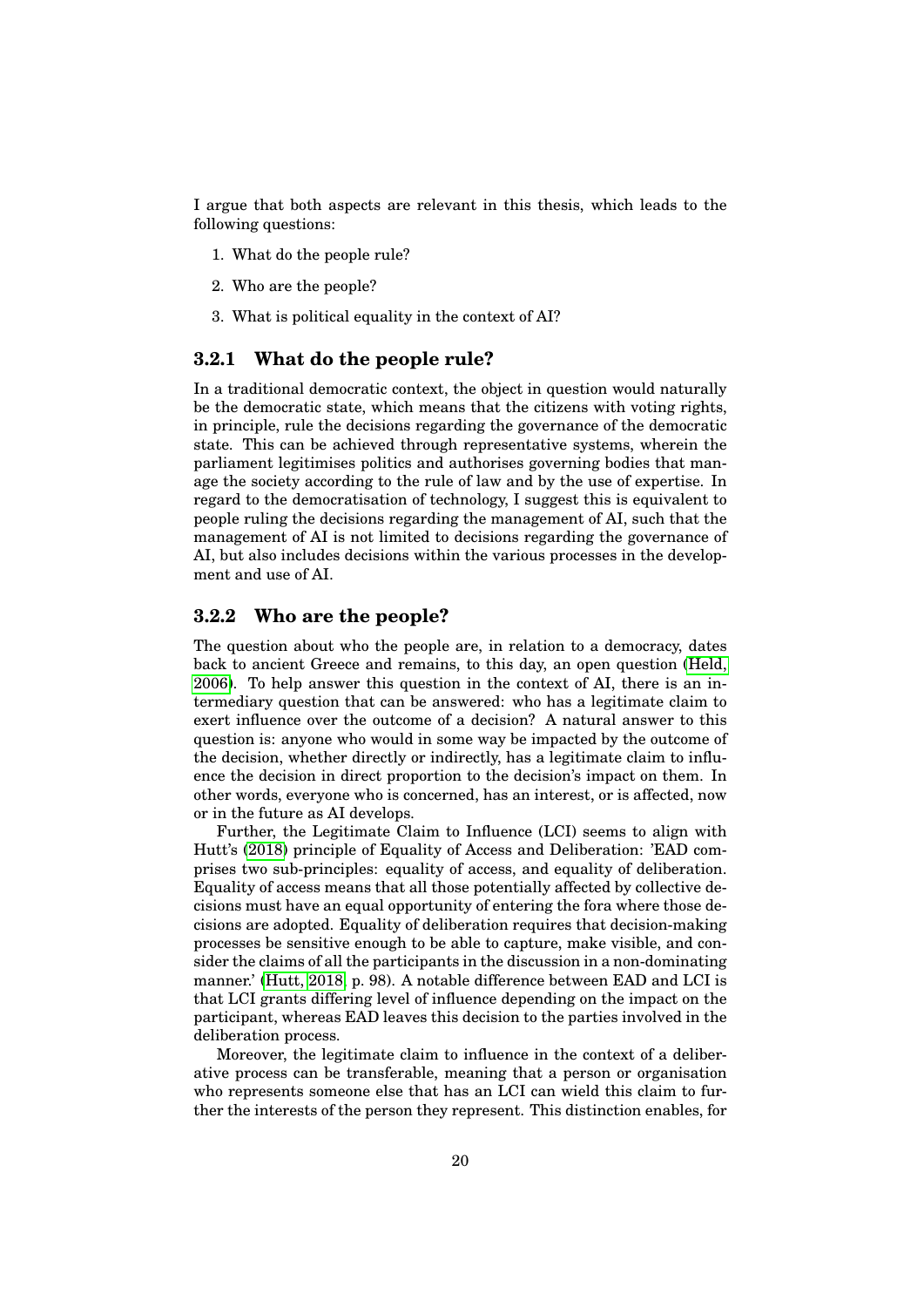example, advocacy groups to defend the interests of groups who may not be able to defend their interests on their own.

There are some practical issues relating to LCI. For example, determining who actually has an LCI becomes an undecidable problem, since it is impossible to determine the exact future implications of a decision. However, one can address this issue by, for example, limiting influence to those who face a significant foreseeable impact from the decision. On this backdrop, the literature identifies a number of stakeholders relevant for the process of democratising AI:

- **AI researchers** include experts from academia, public institutions as well as companies with a focus on developing the state of the art in AI [\(Moreau et al., 2019\)](#page-94-5). These experts stay up-to-date and contribute to the state-of-the-art in the field [\(Moreau et al., 2019\)](#page-94-5).
- **AI developers** may contribute to innovation in a particular topic or application but primarily use the technology for their own purposes, without necessarily staying up-to-date with the state-of-the-art [\(Moreau et al., 2019\)](#page-94-5). This category includes Small and Medium-sized Enterprises (SMEs) that employ AI in their work, but without specialising in the technology [\(Moreau et al., 2019\)](#page-94-5).
- **AI users** use ready-made AI models to address needs they may have, such as, for example, as part of an app or website.
- **Politicians** [\(Buckingham Shum et al., 2012\)](#page-89-0) participate in the development of new regulation and legislation regarding the design, development and use of AI.
- **Advocacy groups** [\(Buckingham Shum et al., 2012\)](#page-89-0) work to protect the interests of the groups they represent.
- **General public** is made up of everyone else, those individuals who do not have any direct connection to or significant knowledge about AI, but may still use it as a part of end-user applications [\(Moreau et](#page-94-5) [al., 2019\)](#page-94-5) or who are subject to it as part of their daily lives.

It is important to note that there are majority and minority groups within the various stakeholder groups, in particular the general public, as relate to historic or continued oppression, disparities in access to resources, education, and so forth.

I will use the term non-experts to refer to AI users, politicians, advocacy groups and the general public, while excluding people who have adequate knowledge and experience in AI to develop AI for their own needs without the use of greatly simplified development processes.

#### <span id="page-30-0"></span>**3.2.3 What is political equality in the context of AI?**

There is a variety of different types of democracies, each of which interpret equality in a different way. The different types seem to fall within three different categories, depending on exactly the aspects with which they are concerned, in regards to equality. Further, the various categories can also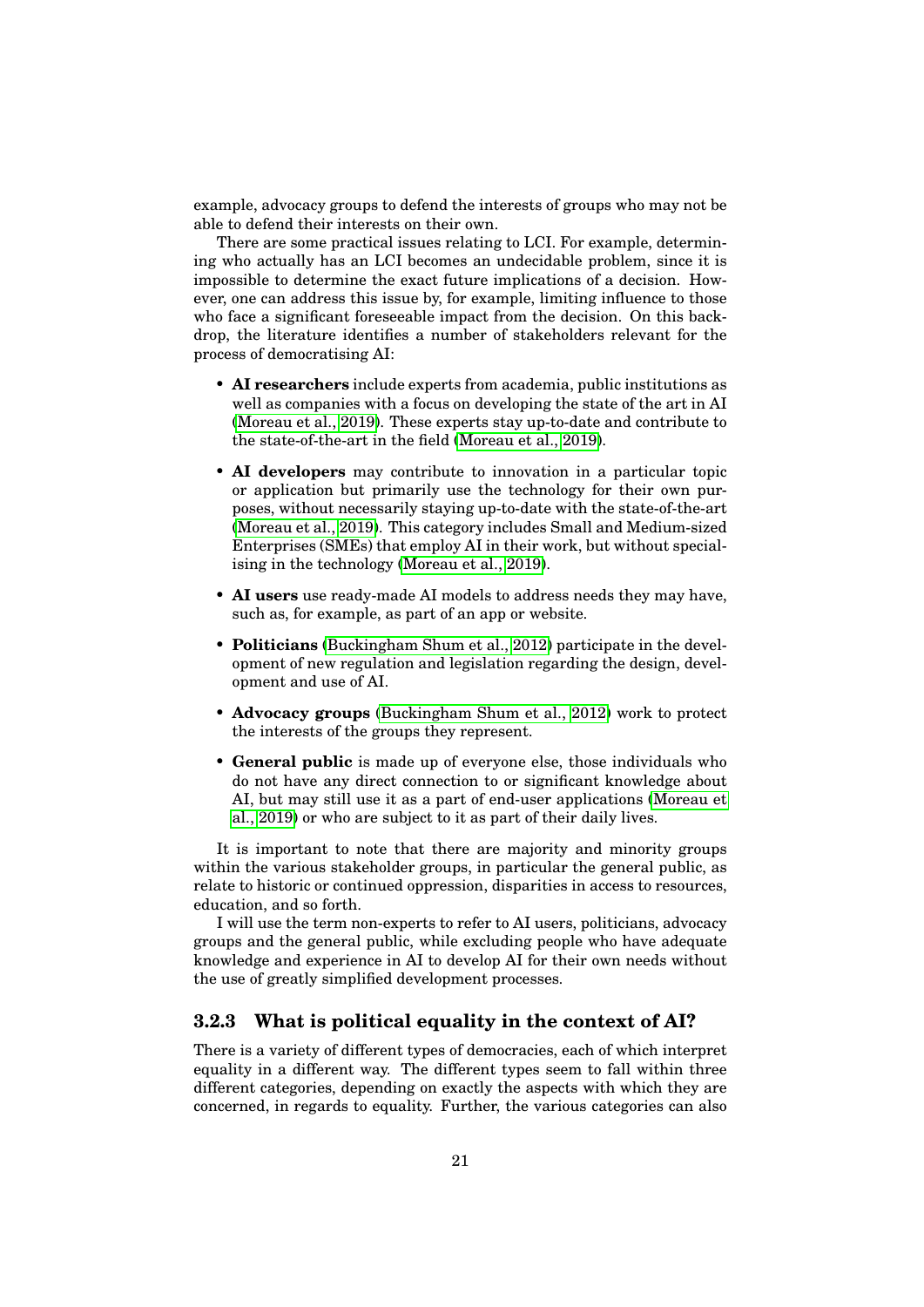help clarify what types of democracies are compatible and which are contradictory, as each type of democracy seems to be less compatible with the others within the category. However, one may pick and choose different types of democracies across the categories in order to assemble interpretations of equality that capture different considerations than would any distinct type by itself.

The first category concerns themselves with whether or not it is fair to impose restrictions in order to distribute resources more evenly throughout the democracy. In this category we find the liberal democracy, which considers not only that citizens should have equal rights, but that there should be a focus on the freedom of the individual rather than equality among peers in other aspects of their lives [\(Beretta et al., 2019\)](#page-88-3). We also find the egalitarian democracy, which aims to ensure complete equality, meaning that participants should not only have equal rights, but equal opportunities [\(Beretta et al., 2019\)](#page-88-3).

The second category is instead concerned with how decisions can be reached. Here we find the deliberative democracy, in which the focus is on enabling a discussion between peers to arrive at rational solutions and compromises, where everyone should have equal rights to have their arguments and voices heard as well as taken into consideration [\(Beretta et al.,](#page-88-3) [2019;](#page-88-3) [Elster, 1998\)](#page-90-5). However, equality in the process of deliberation has further implications, as it gives people the right to a minimum of living standards, education and other benefits [\(Hutt, 2018\)](#page-92-6). The purpose of this right is to ensure that people will not be dominated in the process of deliberation by others with, for example, a better socio-economic background [\(Hutt, 2018\)](#page-92-6). Further, equality in deliberation also emphasises that people without deep technical knowledge should have an equal opportunity to participate, rather than limiting deliberation to groups of experts [\(Habermas,](#page-91-6) [2015\)](#page-91-6). In contrast, a competitive democracy means ensuring that participants have equal opportunity in asserting their positions and decisions, with the compromise that someone else in the future will have the opportunity to assert their own decisions [\(Beretta et al., 2019\)](#page-88-3).

Finally, the third category consists of a solitary type of democracy, the republican democracy. A republican democracy aims to hold leaders accountable to the public for their choices, and thus focuses more on enabling equal rights among citizens to challenge decisions made by the leaders, than arriving at decisions through public deliberation [\(Beretta et al., 2019\)](#page-88-3). The goal of this focus on accountability is preventing people from being subject to domination by others. One can argue that the republican democracy is in somewhat of an opposition to a deliberative democracy, but I will suggest that the two exists more as trade-offs with one another, rather than in actual fundamental disagreement. For example, any deliberative representative democracy relies on a balance between the republican and deliberative views of equality.

In this thesis, I will borrow central dimensions from the deliberative, egalitarian and republican perspectives in my interpretation of equality, tackling challenges and solutions that not only concern themselves with fundamental rights, but also aim to ensure accountability of the various actors and to minimise disparities related to AI, such as access to AI resources and knowledge, economic opportunity and influence on the decisions re-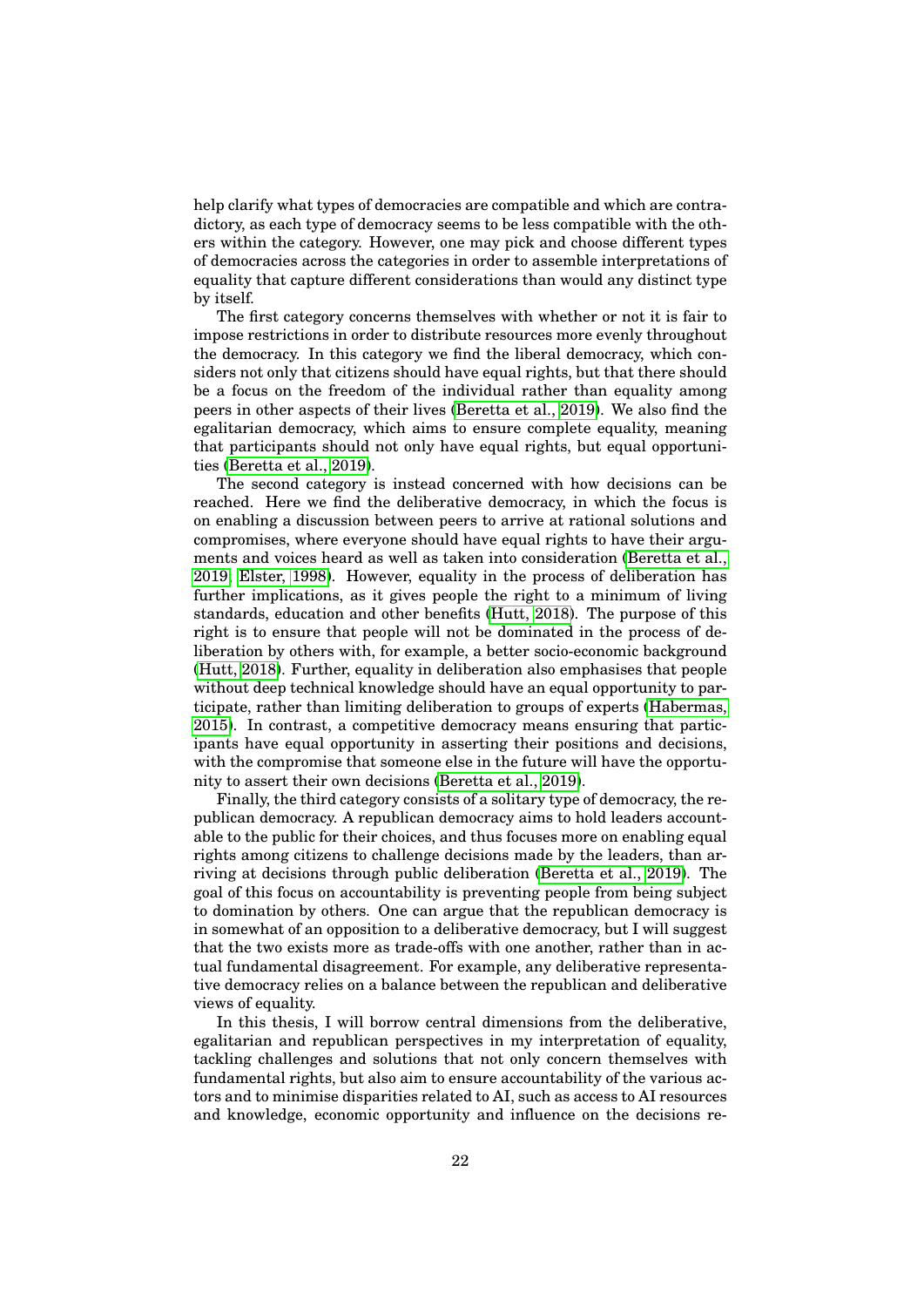garding AI. The reason for this is that this interpretation of equality seems to be the most ambitious of the various options, and thus for the other options some challenges or solutions may not be relevant. For example, in a purely liberal interpretation of equality, one does not need to consider that certain groups, such as large companies, may have better access to AI technology than others, as it does not necessarily infringe on any rights. By contrast, from an egalitarian perspective, the groups with access have a better opportunity to benefit from the technology than do the rest, and thus one should attempt to increase the general public's access to the technology.

#### <span id="page-32-0"></span>**3.3 Principles of democratisation**

I would like to highlight that, while the notion of principles can seem quite passive, as they assert what is or what should be, in this case each principle can also be considered a mechanism by which to further the process of democratising AI. This small shift in perspective can help illustrate how the principles are not just passive descriptors, but also serve the definition as an active component of the process.

In the following, I will be considering different dimensions of democratisation of AI in order to synthesise a more coherent set of concepts, processes and models. The resulting collection of principles is sufficient to capture all challenges and solutions from the literature that seemed relevant. However, the relationships between the principles are somewhat complex, as the realisation of each principle depends on certain aspects of the other principles, and thus some topics in the democratisation of AI are related to several principles.

To illustrate how concepts were selected, evaluated and organised, I provide this example. The principle of interoperability is mentioned by Ienca [\(2019\)](#page-92-5) in their definition of the principle convergence. The next question is, then, do any of the existing principles already supersede interoperability? On the one hand, one can consider interoperability as a mechanism by which to prevent AI developers from being locked into a single ecosystem, as their artifacts would be compatible with other frameworks. From this perspective, it is natural to argue that interoperability belongs within decentralised control. On the other hand, interoperability is also a way of keeping the technology open, as it relies on at least partially open standards in order to enable parsing by, or communication with, other frameworks. Thus, one can also argue that interoperability belongs within openness. However, I will suggest that interoperability contributes more to the decentralisation of control than it does to the openness of AI, and I have therefore chosen to categorise this principle within decentralised control.

#### <span id="page-32-1"></span>**3.3.1 Decentralised control**

First of all, the concept of decentralised control seems to be one of the most fundamental aspects of democracy, as it directly relates to the rule of the people. Thus, the control of AI should be decentralised to avoid accumulation of economic, political and technological power in the hands of a single or a few cooperating actors [\(Buckingham Shum et al., 2012;](#page-89-0) [Ienca, 2019\)](#page-92-5).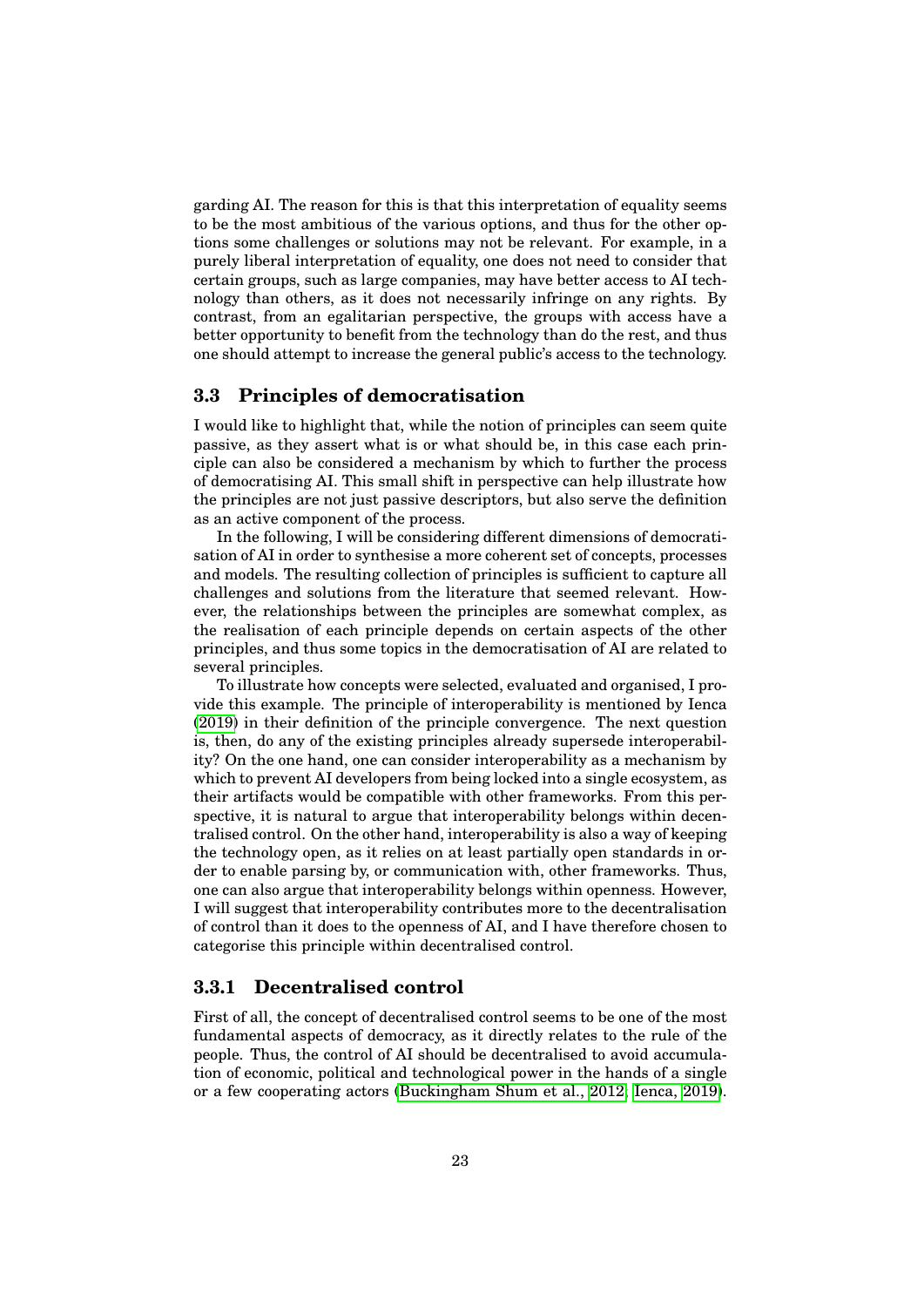This necessity holds true, not only for corporate, but also for state or international entities, as they may hold a disproportionate amount of power over other people, companies or states [\(Ienca, 2019\)](#page-92-5).

Ienca [\(2019\)](#page-92-5) defines convergence as the interoperability, intercommunication and ease of integration as well as the convergence of neurotechnology and AI, and argues it is a principle of the democratisation of cognitive technology. The convergence of neurotechnology and AI is not relevant to my work, as I focus solely on AI. However, the rest of the definition seems to be covered by my definition of decentralised control, as interoperability, intercommunication and ease of integration are all mechanisms of decentralising control. Thus, I have chosen not to include convergence as a separate concept.

#### <span id="page-33-0"></span>**3.3.2 Accountability**

Accountability in the democratisation of AI means ensuring that actors developing, using and governing AI and related resources can be held accountable by the stakeholders of their AI and decisions, similarly to how democratic governments are to be held accountable by their citizens. This is a necessity for balancing the power between those who use AI and those who are subjected to AI, as well as for maintaining trust in how the technology is being used. Accountability relies on decentralised control, transparency, openness and inclusiveness, as without decentralised control the accountability may not be democratic, without transparency it may be harder to determine whether the AI is being misused, without openness it becomes harder to explain what causes the issue or there may be a lack of knowledge necessary to make good decisions regarding the technology, and without inclusiveness the impact on certain minorities may not get adequate attention.

#### <span id="page-33-1"></span>**3.3.3 Transparency**

Transparency enables insight into the processes, decisions and results from the design, development, use and governance of AI. This may include information about which stakeholder groups were involved in reaching certain decisions, what steps were taken to mitigate negative bias in the final AI model, what data is used by an AI system, how reliable the system is or information about how a system reaches a conclusion. Transparency is also related to the rule of the people, as a necessity for ensuring that accountability is enforced.

One may argue that transparency around the development, use and governance of AI is a necessity for ensuring the entities controlling AI can be held accountable for their actions. As well as enabling trust between those who control AI and the general public [\(Buckingham Shum et al., 2012\)](#page-89-0), transparency is a way of balancing knowledge and power [\(Belinchon et al.,](#page-88-4) [2019\)](#page-88-4).

Ienca defines transparency as 'the principle of enabling a general public understanding of the internal processes of cognitive technologies<sup>[6](#page-0-0)</sup>' [\(Ienca,](#page-92-5)

<sup>6</sup> [Ienca \(2019\) defines cognitive technology to include AI earlier in the paper.](#page-92-5)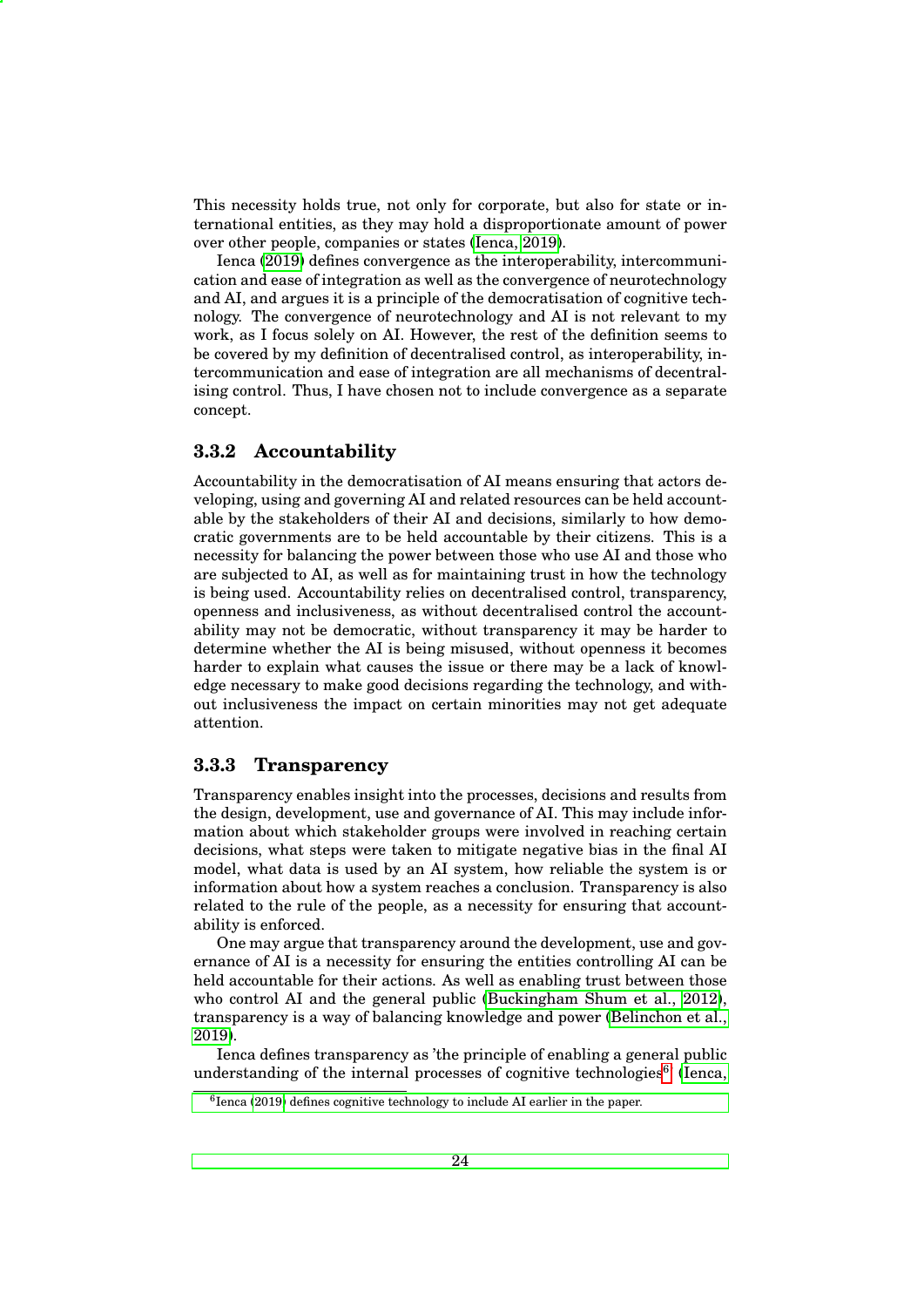[2019,](#page-92-5) p. 275), however, this definition seems too narrow. While insight into the internal AI processes may lead to increased awareness of how an AI system reaches a decision and the ways in which the decision may be incorrect, the definition does not include information regarding the planning, development, use or governance of AI. Instead, the definition seems more akin to the term algorithmic transparency, which is discussed in section [4.3.1.](#page-48-1) However, Ienca [\(2019\)](#page-92-5) goes on to acknowledge the need for transparency regarding when and why AI is applied, the sources of the data and expertise that were used, as well as data protection and ownership, even if it does not line up with their definition of transparency.

#### <span id="page-34-0"></span>**3.3.4 Openness**

Openness regarding AI means there should be fair access to the technology [\(Ienca, 2019\)](#page-92-5) and the resources necessary for its development and use, as without access one cannot participate in the development and use on an equal level with others. One can certainly argue that the concepts of transparency and inclusiveness naturally belong within the concept of openness, but I have purposefully separated the three concepts for clarity, because they are relevant as their own separate discourses in and of themselves.

Ienca states that 'openness in [cognitive technologies] involves the principle of infusing every application we interact with, on any device, at any point in time, with (components of) cognitive technology' [\(Ienca, 2019,](#page-92-5) p. 275) and argues that it would 'prevent their uneven accumulation among restricted applications or tools' [\(2019,](#page-92-5) p. 275), which seem not to be an obvious implication of the term. While the availability of AI technology for the applications where it would be useful seems to be a sensible interpretation of openness, the necessity of applying the technology in all applications seems to be beside the point and most likely impractical. The accumulation of AI technology in applications where it is useful, and the absence of the technology in applications where there are other, more practical, solutions, does not seem to pose any threat to the democratisation of AI, but rather appears to be a pragmatic approach to application development.

#### <span id="page-34-1"></span>**3.3.5 Inclusiveness**

Inclusiveness in regard to AI means that there should be equality in the development, use and governance of AI among all stakeholders; no social group should be unfairly treated. This also implies that non-experts should be included in the development, use and governance of AI, relating back to the discussion on equality.

Some authors use terms such as marginalisation and being left behind (see for instance [Ienca, 2019\)](#page-92-5), but I find that these words create a narrative of a necessity for everyone to make use of AI. In reality, some social groups might prefer to avoid AI, whether due to religious, cultural or other interests. Instead, the word fair is context-dependent and reflects the concept that everyone should have the opportunity to make use of and benefit from AI, yet they should also have the option not to be subject to it.

Further, the definition of inclusiveness also reflects that there are degrees of fairness and that, in many cases, there is no option that is equally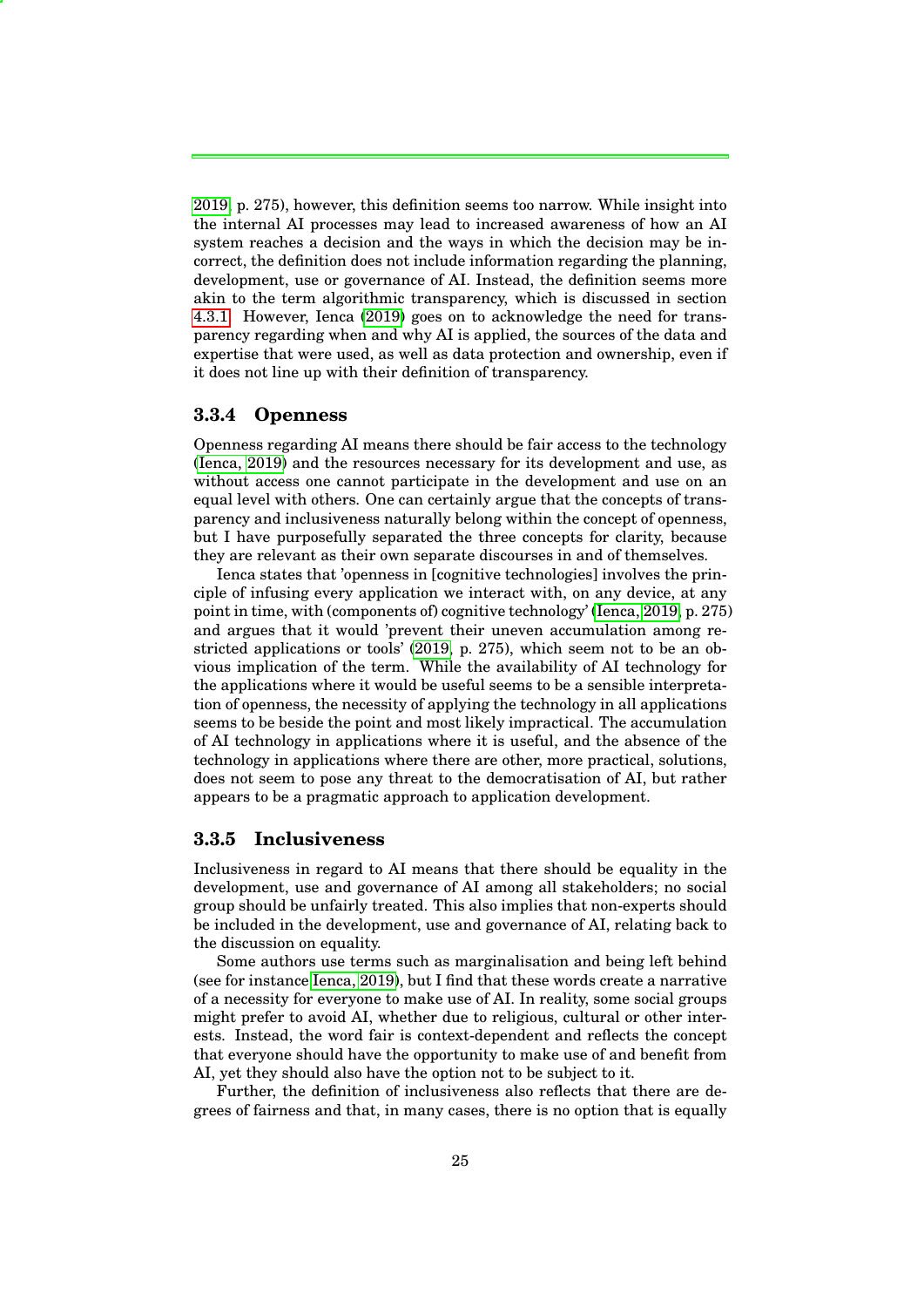fair for everyone. Therefore, stating that *no one should be treated unfairly* rather than that *everyone should be treated fairly* emphasises that the goal is to avoid situations in which one or several groups are discriminated against for the benefit of others, even if the discriminating solution may be best for the average person in the community.

Sudmann [\(2020\)](#page-95-4) identifies social good as a principle of democratisation and argues that the democratisation of AI implies that the technology should be used for social good. While I agree that the democratisation of AI is related to social good, I am inclined to disagree that it is a necessary principle. I will instead argue that democracy is not inherently about what is good and what is bad, but is instead about equality and fairness. My premise is the assumption that a majority of people wants what is best for society. Thus, the relationship between social good and democratisation is rather a consequence of decentralised control and inclusion, and, as with the influence on a decision, people can implement their own perspectives on what is good and fair. In their article, Sudmann [\(2020\)](#page-95-4) uses the concept of participation rather than inclusion, which may help explain why they found the need for including social good as a separate concept. Participation seems to be a narrower concept, which does not necessarily consider the implications for those not actively participating. Inclusiveness, on the other hand, covers both the ability to participate and the consideration of groups who may not be able to participate.

Finally, Ienca [\(2019\)](#page-92-5) distinguishes user-centredness as its own principle for the democratisation of AI. Nevertheless, I will argue that it seems to be more of a design principle than necessarily an aspect of the democratisation of AI, and that the benefits it might bring to the process would be covered by the inclusiveness concept.

#### <span id="page-35-0"></span>**3.3.6 The layers of the democratisation of AI**

Based on the principles above, we can conclude that the process of democratising AI happens in three layers: technical, social and political. The technical layer relates to technical aspects of AI, such as whether it is accessible and transparent. Further, the social layer relates to social aspects surrounding AI, for example who has access to the technology and how choices during the design of AI impact stakeholders. Finally, the political layer relates to the control of AI and the related processes, whether through regulation or informal processes. These three layers do not exist in isolation, however, as the layers can inform decisions or provide solutions to problems discovered within other layers. Djeffal [\(2020\)](#page-90-6) also writes about the technical, social and governance aspects of AI, but focuses on understanding the choices made about AI rather than the process of democratising AI.

#### <span id="page-35-1"></span>**3.4 Previous definitions**

In the literature review, I came across two explicit definitions related to the democratisation of AI. The first definition is by [D. Wang et al. \(2020\)](#page-96-2): 'Researchers coined it as "democratizing AI", where non-technical users are empowered by AutoAI technologies to create and adopt AI models.' [\(D.](#page-96-2) [Wang et al., 2020,](#page-96-2) p. 77)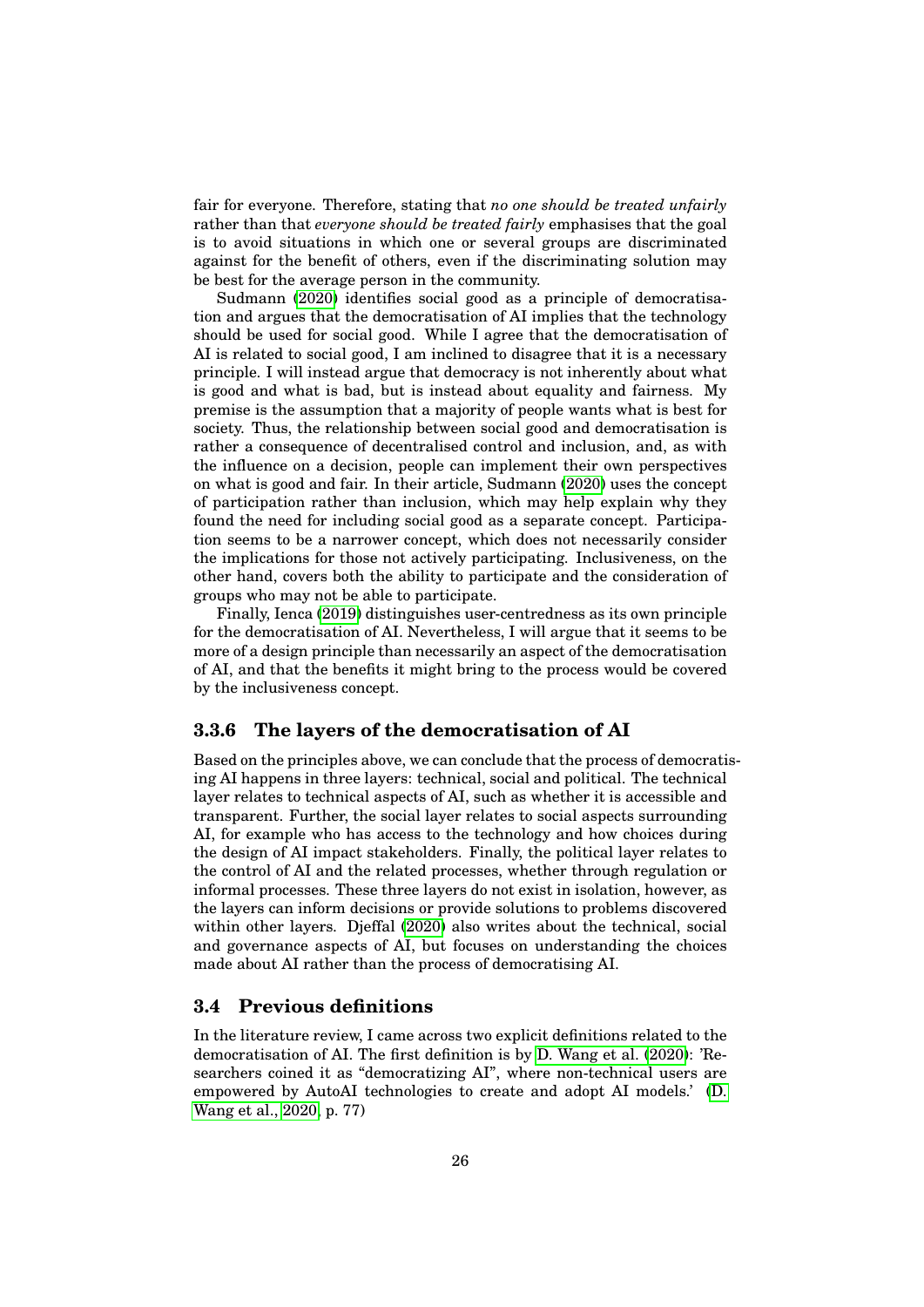The second definition is by [Ienca \(2019\)](#page-92-0): 'Consequently, democratizing cognitive technology implies a process of decision making about CT that will guarantee a possibility of fair access to CT for all users and a principle of equality among users during various stages of decision-making (including design, development and application)' [\(Ienca, 2019,](#page-92-0) p. 272)

[D. Wang et al. \(2020\)](#page-96-0) appears to understand the term as a result of Auto ML, which seems to be a very narrow understanding of the term. Whereas, [Ienca \(2019\)](#page-92-0) has a broader perspective, highlighting that it is about equality in the decision making about the technology, and that fair access to the technology is also relevant. However, there are a number of different aspects identified above, that neither definition address. For example, Ienca focuses on equality among users, whereas I argue that there are other stakeholders who should also be included in this equality, such as those who do not use the AI but are subject to it.

## **3.5 Definition**

One of my research objectives was to establish a unified definition of the democratisation of AI. By compiling the various insights acquired through analysis of the term *democratisation of AI*, analysis of how democracy as a fundamental concept can be related to AI, as well as the identification and analysis of five principles for the process of making AI more democratic, I have arrived at the following definition of the democratisation of AI.

The democratisation of artificial intelligence is the technical, social and political process towards accomplishing equality among stakeholders in the development, use and governance of AI through decentralised control, accountability, openness, transparency and inclusiveness.

This definition will inform decisions made in the next chapter, relating to what challenges and solutions were selected from the literature, and it will provide a structure, based on the five principles of the democratisation of AI, from which to organise the various challenges and solutions in the subsequent chapter.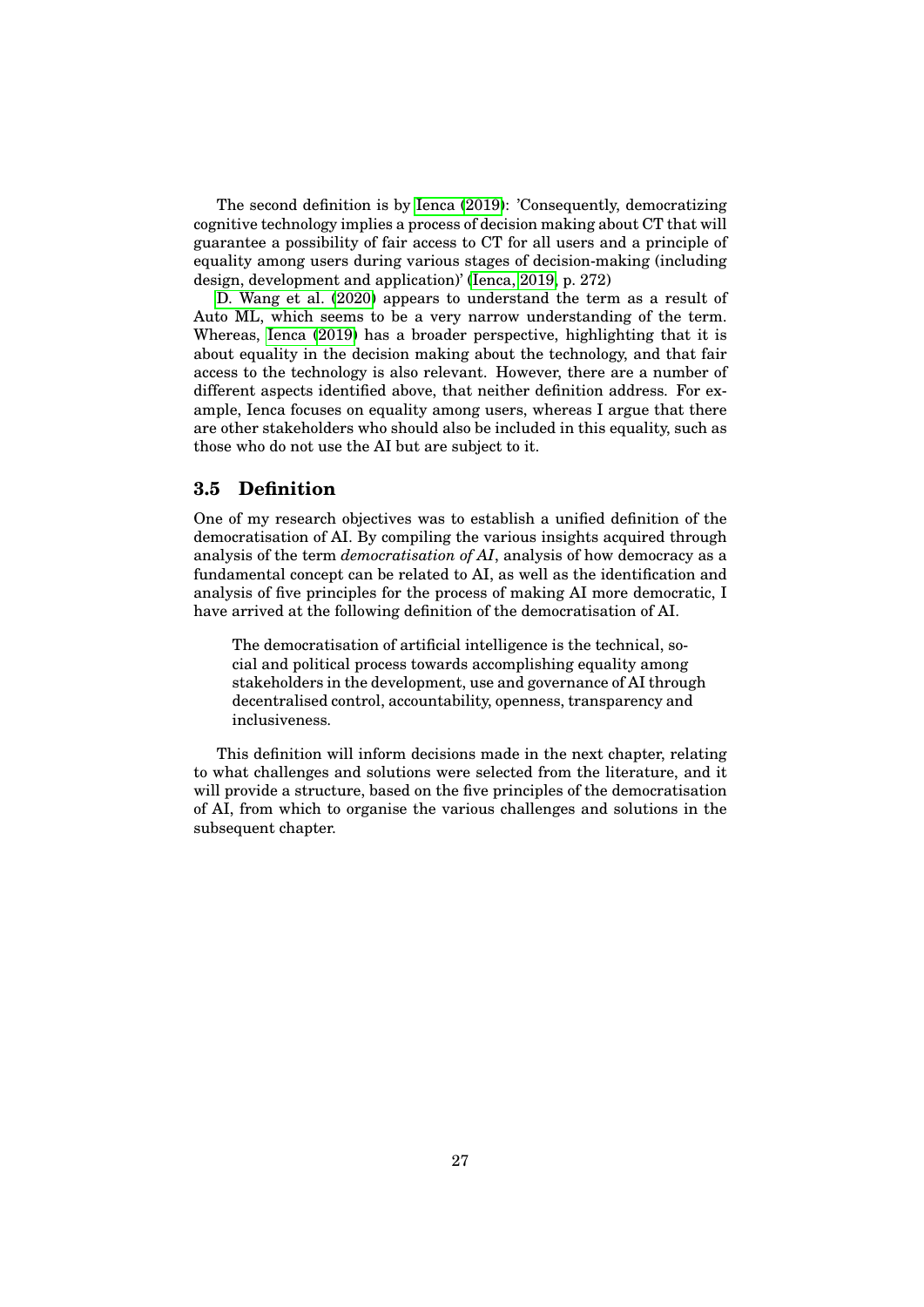# <span id="page-37-0"></span>**4 Challenges and solutions to the democratisation of AI**

In this chapter, I will go through the different challenges and solutions I identified through the literature search. The purpose of this chapter is to tackle research objective number three: *Establish an overview of challenges and solutions to the democratisation of AI identified by current literature*. Further, this chapter will serve as a foundation for the framework being established in the next chapter by identifying the various challenges the framework can address and a number of possible solutions that can be used to address them.

This chapter builds upon the definition established in the previous chapter to evaluate, structure and organise the various challenges and solutions from the literature. Thus, the challenges and solutions have been separated into five sections, one for each principle in the definition, to provide structure. However, some challenges and solutions may fit several sections due to how there is a certain overlap between the principles and how solutions may have more than one aspect to them. In those cases I have evaluated what principles the challenges or solutions contribute the most to, and placed them where I think they are most relevant, even if one certainly could argue for placing them somewhere else.

To begin with, I will present methods of evaluating how democratic the processes a project uses for development and use of AI is, as this topic necessarily encompasses all the concepts from the definition. In the literature I found a number of frameworks proposed for evaluating these processes, and while the frameworks may not be specifically about democratisation or cover all the challenges of democratisation under my definition, they may still serve as good starting points for guidance and evaluation.

[Garvey \(2018\)](#page-91-0) suggests the use of a framework by Lindblom [\(1993\)](#page-93-0) for democratic governance of technology, called Intelligent Trial and Error (ITE). ITE poses 20 questions separated into five different categories. While assessing a project one can give the project a score from one to five for each question, sum the total score and divide it by 100. By doing this, one is left with a score between zero and one, representing how democratic the process of development or use is. Since the framework is of a generic nature, not specifically for AI or software development processes, there are a number of shortcomings. The questions are very high-level and while a user with experience and knowledge about the challenges of AI could reason their way from the questions to most of the relevant challenges, it may not be trivial for others who lack that expertise.

[Clarke \(2019\)](#page-89-0) proposes 50 principles that participants in the various AI processes can use for guiding the process of designing, developing and using AI or evaluating to what extent they have ensured that the resulting AI is beneficial for society. The principles reflect most of the challenges I have identified, however, there are a number of shortcomings. First of all, as the principles are based on risk assessment and management, they fail to capture other aspects of democratisation not necessarily tied to risks, such as open access to data and technology produced by the project and how the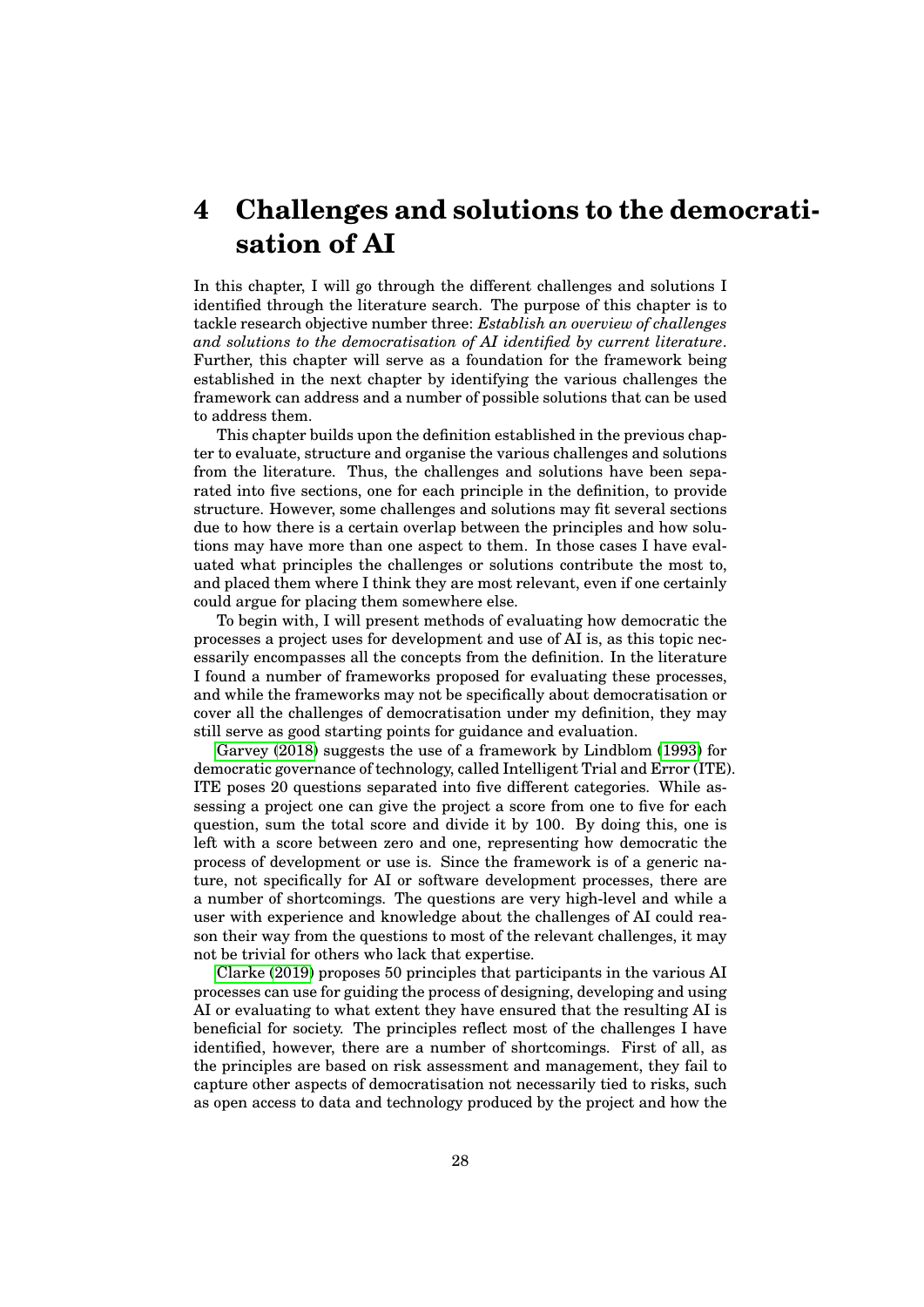project and its artefacts should be governed. Further, the principles are not complete within the covered topics either. For example, they do not mention providing information regarding how reliable an AI system is or measures of negative bias in the predictions from the final model.

### **4.1 Decentralised control**

While there seems to be a general agreement in the literature that the control of AI should be decentralised [\(Miikkulainen et al., 2019;](#page-93-1) [Montes and](#page-93-2) [Goertzel, 2019;](#page-93-2) [Shah, 2018;](#page-95-0) [Yigitcanlar and Cugurullo, 2020\)](#page-97-0), the current rhetoric being used by China and other actors (Cave and Óh $\hat{E}$ igeartaigh, [2018\)](#page-89-1) instead seem to reflect a situation where technological silos are competing for technological advantage or dominance. Further, there are already several examples of full-stack AI companies, such as Amazon, Facebook, Microsoft, Alphabet and Alibaba [\(Lauterbach, 2019\)](#page-92-1). A full-stack AI company is a company that develops their own AI-optimised processors, host their own IT infrastructure, participate in fundamental AI research as well as develop and provide AI powered applications [\(Lauterbach, 2019\)](#page-92-1). These companies tend to also cooperate closely with universities, compete to attract the most talented AI developers and buy up start-ups for their technology or talent [\(Lauterbach, 2019\)](#page-92-1). Furthermore, full-stack AI companies tend to control a monopoly in some market, be it Google in search or Amazon in online retail, which helps explain how they fund the development of their technology stack [\(Lauterbach, 2019\)](#page-92-1).

## **4.1.1 Challenges with centralised control**

While there is not necessarily anything inherently bad with a company holding a significant grasp of AI technology, after all they may choose to act responsibly and use the technology in a way that is sustainable and beneficial for society as a whole. They may have a conflict of interest encouraging them to use the technology for their own economic benefit, while setting aside considerations regarding the consequences the actions may have for their users. Further, the fact that a company holds significant control over the technology does not line up with the principals of democratised AI, in particular the principle of decentralised control. The exception to this is the case where the company is adequately accountable to those who may use or be subject to the AI applications developed by the company, similarly to a representative democracy. This seems, however, not to be the case at present (see section [4.2.4\)](#page-46-0) and I will discuss the challenges of accountability in section [4.2.](#page-42-0)

To prevent centralisation or monopolisation of the technology, one approach is to enforce legislation similar to the antitrust legislation used to prevent anti-competitive practices or monopolisation of a market [\(Ienca,](#page-92-0) [2019\)](#page-92-0). An argument against splitting up companies that hold a monopoly within a segment is that the products would be less effective [\(Arogyaswamy,](#page-88-0) [2020;](#page-88-0) [Shah, 2018\)](#page-95-0). [Shah \(2018\)](#page-95-0) instead proposes to tax monopolies according to how a competitive market would restrict their pricing. I will however argue that, while the taxing could be a good way of putting some of the money to work for society, it would not provide any check against the power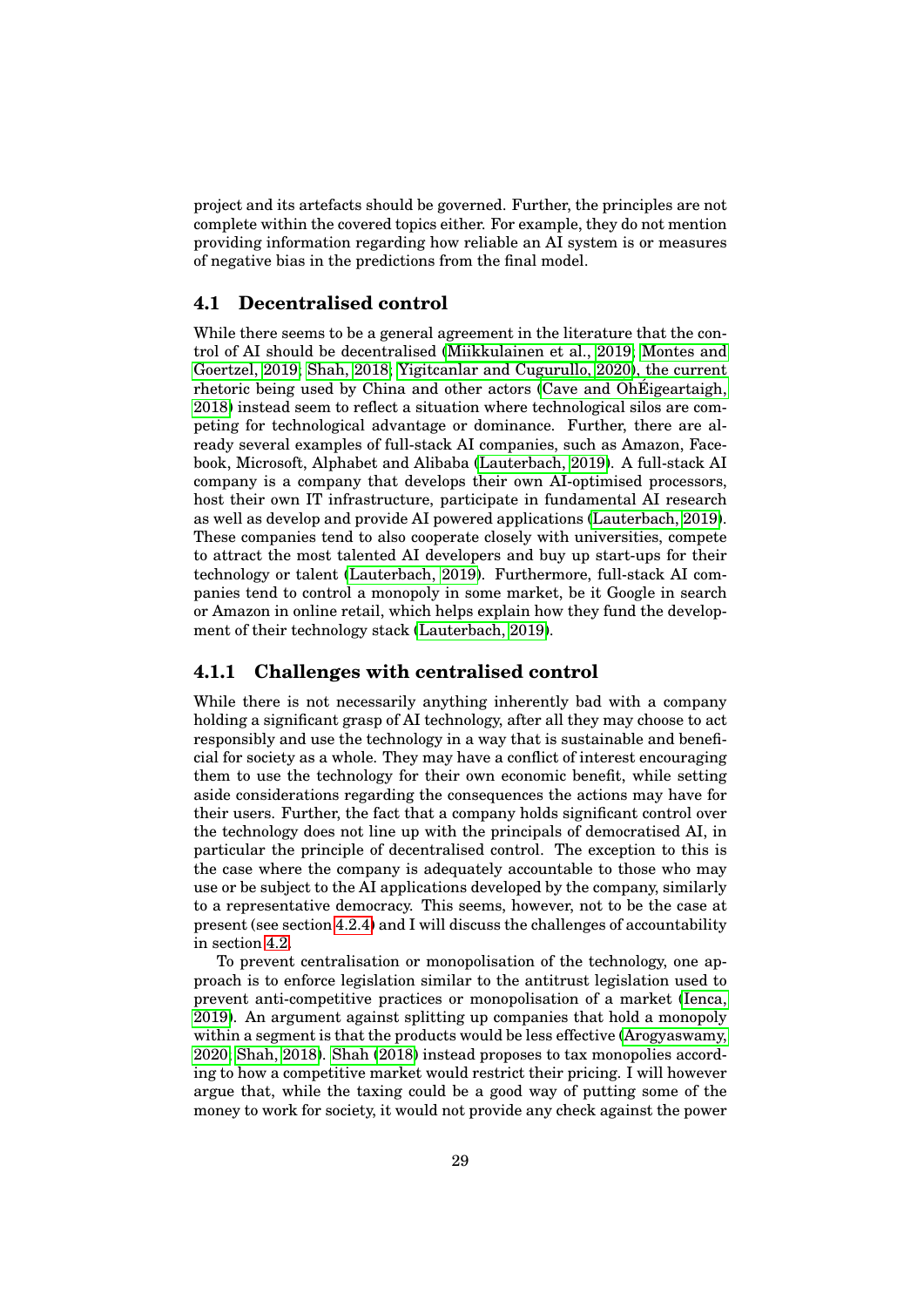these companies wield in these positions and therefore would not mitigate their centralised control. My reasoning behind this is that taxing the companies would not necessarily affect how they make decisions regarding AI, perhaps except for incentivising them to exploit the technology further to make up for the money they are taxed.

## <span id="page-39-0"></span>**4.1.2 Interoperability**

A positive note here is that many of the AI tools and frameworks are available open source [\(Luce, 2019\)](#page-93-3), and there are a number of AI platforms offered to the public by major stakeholders such as Google, Microsoft and Amazon [\(Masood and Hashmi, 2019\)](#page-93-4). However, initially the development of open AI tools and frameworks were community-driven, but over time company owned or backed projects have taken over the majority of this space as companies have invested significant resources in developing their own solutions [\(Braiek et al., 2018\)](#page-88-1). One potential explanation of this investment is an interest in centralising the control of the development of AI in their favour. By developing a popular framework for AI development and offering additional benefits such as large datasets and plug-and-play operations within their cloud infrastructure, they can capture significant control over the development as well as benefit from the large expenditures AI developers pay in order to train their models on the company's cloud infrastructure [\(Braiek et al., 2018\)](#page-88-1). This effect can be further exacerbated by reducing interoperability, locking developers within their ecosystem by increasing the difficulty of migrating their code, models and data to other alternative services and frameworks. For this reason, the use of open standards for interfaces and other aspects of tools and resources can be an important tool in maintaining the flexibility to move between ecosystems [\(Belinchon et al.,](#page-88-2) [2019;](#page-88-2) [Miikkulainen et al., 2019\)](#page-93-1).

This point also argued by [Miikkulainen et al. \(2019\)](#page-93-1) and [Belinchon et al.](#page-88-2) [\(2019\)](#page-88-2), who argues that AI needs open standards and that interoperability is important to enable developers to build upon the previous successes of others and perhaps even more importantly, it discourages monopolisation of AI. On the contrary, [Moreau et al. \(2019\)](#page-94-0) argue that components should only be standardised after they have been tested in a variety of contexts, and that the community prefers simple lightweight task-oriented components over interoperability, relying on simple file formats such as CSV and XML over standards proposed by Gate<sup>[7](#page-0-0)</sup> (General Architecture for Text En-gineering), Stanford CoreNLP<sup>[8](#page-0-0)</sup> and Apache UIMA<sup>[9](#page-0-0)</sup>. While these two arguments are not in direct opposition, both agree that there should be standards, they seem to disagree about the urgency of developing standards and encouraging interoperability. There are, however, several existing solutions for enabling compatibility between AI frameworks, such as the Open Neu-ral Network Exchange<sup>[10](#page-0-0)</sup> (ONNX) format for neural network models and  $Keras<sup>11</sup>$  $Keras<sup>11</sup>$  $Keras<sup>11</sup>$  as an abstraction layer to set up, train and run inference on NN

<sup>7</sup>Gate<https://gate.ac.uk/>

<sup>8</sup>Stanford CoreNLP<https://stanfordnlp.github.io/CoreNLP/>

<sup>9</sup>Apache UIMA<https://uima.apache.org/>

<sup>10</sup>Open Neural Network Exchange<https://onnx.ai/>

<sup>11</sup>Keras<https://keras.io/>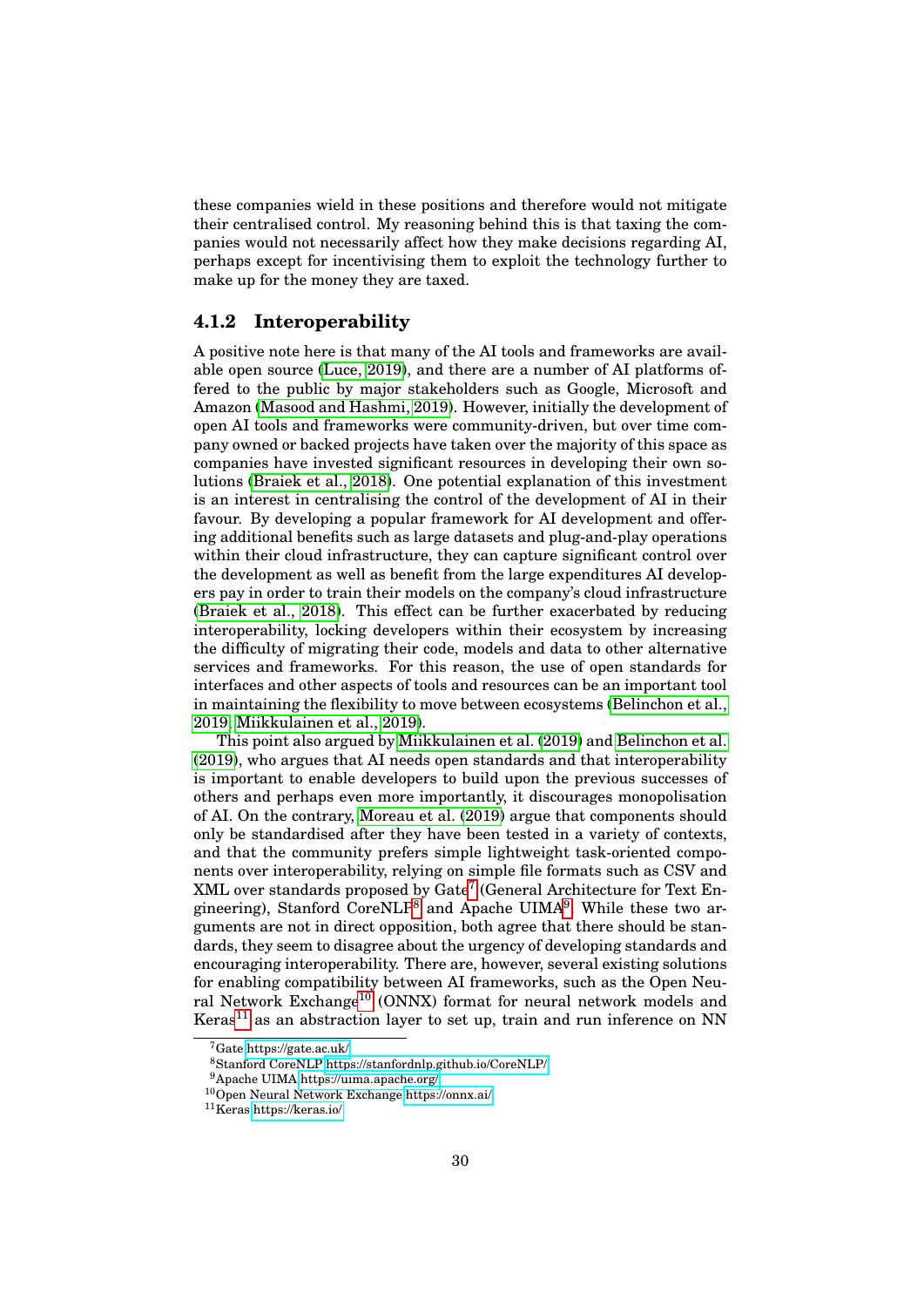<span id="page-40-0"></span>models [\(Masood and Hashmi, 2019\)](#page-93-4).

#### **4.1.3 Democratic governance**

In addition control of resources it is also important to discuss the control of the development and use processes of AI. The literature did not specifically provide any approaches for democratic project management, but there were many authors writing about inclusive development, where people from the general public is included in the development and use processes which also promotes this notion of decentralised control [\(Ienca, 2019\)](#page-92-0). These approaches will be discussed in section [4.5](#page-61-0) about inclusiveness. However, one can draw inspiration from existing democratic models, such as participatory democracies, where the members participate and vote on each decision, and representative democracies, where the members elect someone to represent them and make decisions in their place.

Further, democratic governance also applies to state actors in order to ensure proper use and governance of AI on a national level, as well as applying appropriate pressure internationally to further the democratic AI practices. One can argue that state actors are held accountable through elections, which is true, assuming that the state is a democratic state based on rule of law. It is however not the case for states that suffer from corrupt or otherwise problematic electoral processes, do not have adequately informed citizens or are not democratic states to begin with.

## **4.1.4 Governing open resources**

While the decentralised control of technology and data is a good principle, it does not come without its own challenges, such as anonymisation, trust, availability, integrity, ownership, load balancing, free-loaders and managing public access to petabyte-sized databases [\(Buckingham Shum et al.,](#page-89-2) [2012\)](#page-89-2). However, a centralised solution is not without challenges either, potential participants may not trust the central server and a central service becomes a single point of failure that could bring everything to a halt, potentially leak all the collected data if breached [\(Lyu et al., 2020\)](#page-93-5) or be abused by the entity controlling it [\(Sudmann, 2020\)](#page-95-1). In particular, there are situations where data is too sensitive to leave the place of origin, for example sensitive patient data from a hospital.

[Buckingham Shum et al. \(2012\)](#page-89-2) argues that there are possible approaches for fair centralised control of a resource, suggesting the possibility of treating it like a common resource pool and to adopt an institutional management approach of it. To align this approach with the democratisation of AI, the institution controlling the resource would have to be democratically managed, thus creating a situation similar to a representative democracy. To maintain stability and fair use of the resource the authors refer to a set of conditions identified by [Ostrom \(1990\)](#page-94-1):

- 1. Clearly defined boundaries to the resource and of institutional membership.
- 2. Congruence of provision and appropriation rules to the state of the local environment.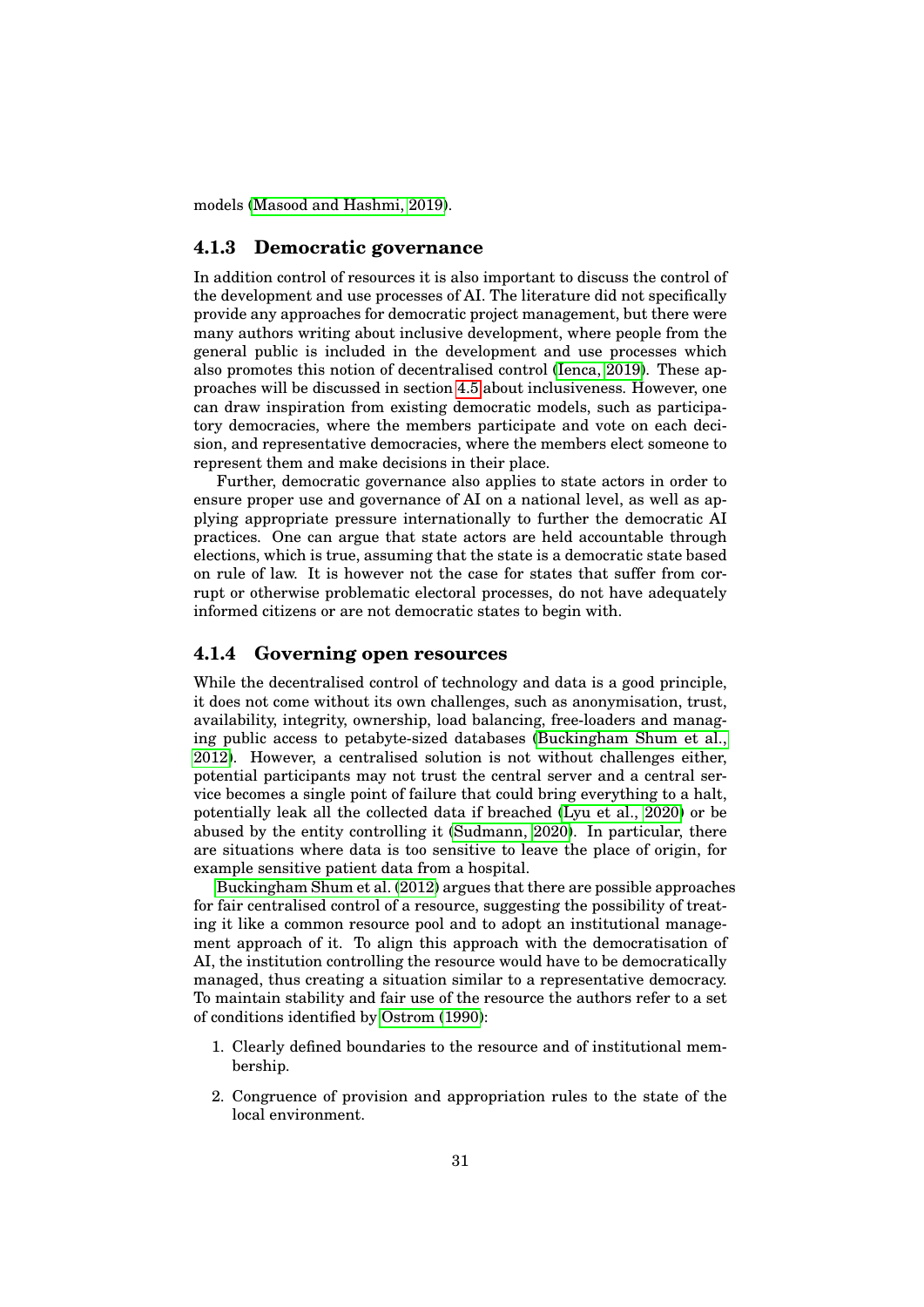- 3. Collective choice arrangements are decided by those who are affected by them.
- 4. Monitoring and enforcement of the rules is performed by the appropriators or agencies appointed by them.
- 5. Graduated sanctions (i.e., more refined than 'one strike and you're out').
- 6. Access to fast, cheap conflict resolution mechanisms.
- 7. The right to self-organise is not subject to interference from external authorities in how the community chooses to organise itself.
- 8. That these self-organising institutions for self-governing the commons were part of a larger structure of nested enterprises.

One can also govern open resources through voting systems, where the access to vote and weight of one's vote can depend on one's contribution to the resource as a whole. It is of imperative importance that there are sufficient counter measures to keep malicious actors from artificially influencing the vote, either by creating a large number of accounts or boosting their account ratings [\(Montes and Goertzel, 2019\)](#page-93-2).

When resources are openly available, as proposed in section [4.4](#page-51-0) on openness, there is always a risk of people abusing them. For this reason, one needs methods of stopping such behaviour and protecting the resources such that they can be accessed by honest users. Fundamentally, there are two approaches to dissuade the misuse of an open resource, prevention and sanctioning [\(Buckingham Shum et al., 2012\)](#page-89-2), where prevention attempts to keep the misuse from happening and sanctioning punishes misuse that has already happened.

Preventative measures can be distinguished into three separate categories: cryptographic techniques, obfuscation techniques and reputation techniques [\(Buckingham Shum et al., 2012\)](#page-89-2).

Cryptographic techniques are used to make it prohibitively difficult or resource intensive for an attacker to gain access to a resource [\(Buckingham](#page-89-2) [Shum et al., 2012\)](#page-89-2). While encryption can be very effective, it also requires careful handling of encryption keys which becomes increasingly complex in situations where data and keys should be shared between a large number of actors in an open network instead of being centrally controlled. Hashing can be used to ensure the integrity of data in the network, but also requires careful handling such that an attacker may not substitute a malicious hash value.

Obfuscation techniques includes, for example, anonymisation of personal data or generation of synthetic data based on patterns in real data with the goal of making it impossible for someone to tie the data back to the origin, even if the attackers have access to other data and performs inference to deduce missing data points [\(Buckingham Shum et al., 2012\)](#page-89-2). While it, by itself, does not keep an attacker from accessing the data, it protects those whose data is in the dataset if unauthorised access were to be gained. The downside of this approach is that valuable information can be lost in the process of obfuscation [\(Buckingham Shum et al., 2012\)](#page-89-2).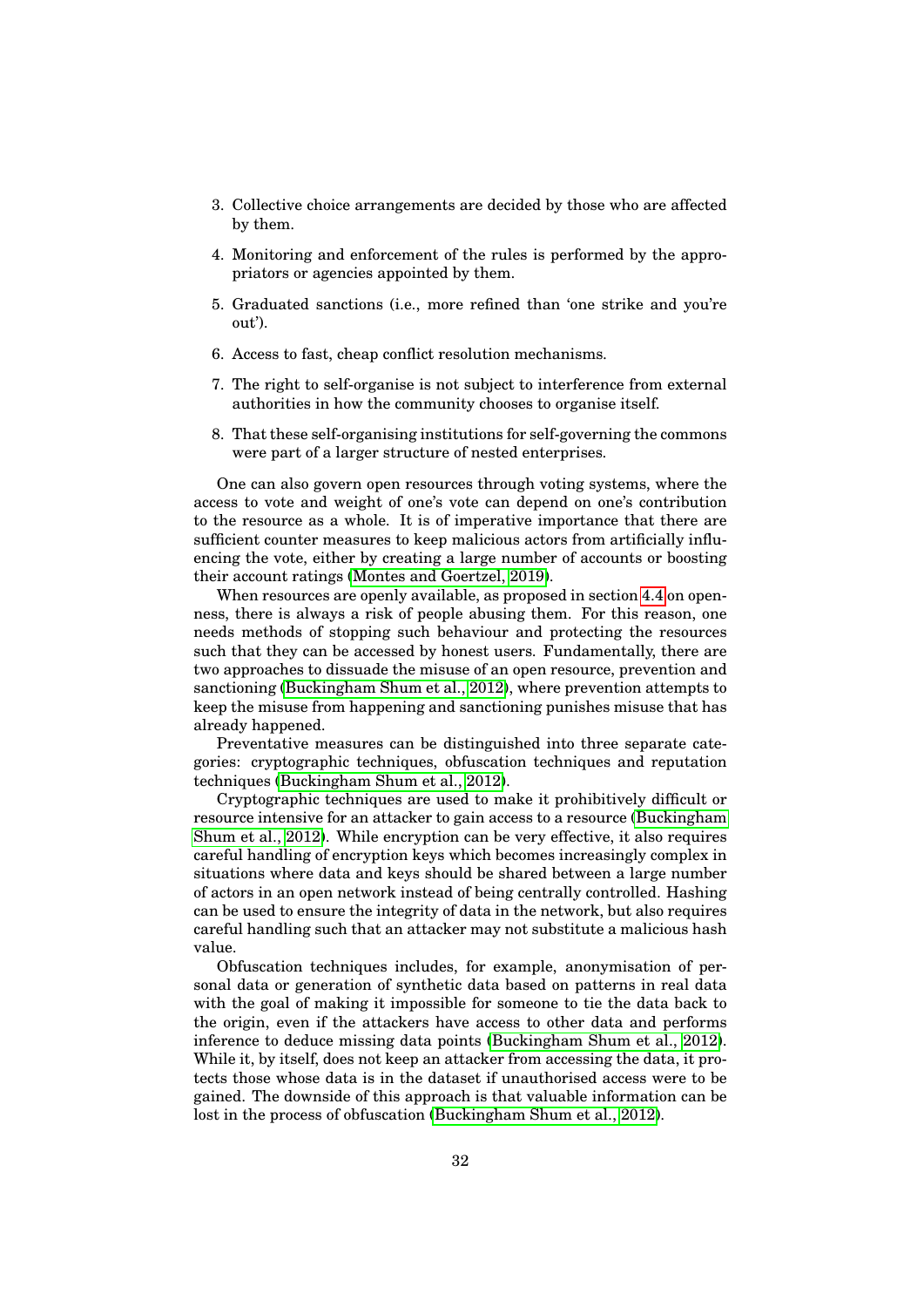Reputation techniques relies on the analysis of a user's previous behaviour in comparison to behavioural patterns previously observed [\(Buck](#page-89-2)[ingham Shum et al., 2012\)](#page-89-2). While the approach may help detect malicious users, it does not guarantee to always produce correct conclusions and thus it may hinder some honest users or let some malicious users through the cracks [\(Buckingham Shum et al., 2012\)](#page-89-2).

Sanctioning, on the other hand, is a retroactive approach in which a malicious actor is punished in some way in order to dissuade them from repeating their actions or deterring others from that type of behaviour [\(Buck](#page-89-2)[ingham Shum et al., 2012\)](#page-89-2). Examples of this may be temporary or permanent bans from online platforms or restricted access to particular resources. A major issue with sanctions is that lacking identification of user accounts may allow users to simply create a new account, avoiding any sanctions put into effect [\(Buckingham Shum et al., 2012\)](#page-89-2).

# **4.1.5 Research challenges for decentralised control of AI**

- Improvement and development of new democratic governance methods to enable users to participate in the government of platforms and technology use, as well as the development of AI [\(Buckingham Shum](#page-89-2) [et al., 2012\)](#page-89-2).
- Buckingham Shum et al. highlights the need for establishing *ICTenabled Governance* as a scientific domain with the focus on governance assisted with the use of 'formal methods, metrics and assessment models, decision support [as well as] simulation tools' [\(Bucking](#page-89-2)[ham Shum et al., 2012\)](#page-89-2).

## <span id="page-42-0"></span>**4.2 Accountability (and responsibility)**

# <span id="page-42-1"></span>**4.2.1 Ethical principles**

The development of ethical principles for the development and use of AI is without question an important task. Ethical principles are agile, able to change at a rapid pace along with the development of AI technology and they can provide guidance to responsible organisations, corporations and other actors in the field of AI. AI ethics faces a few challenges, however. First of all, the principles are not enforceable [\(Lyu et al., 2020;](#page-93-5) [Nemitz,](#page-94-2) [2018\)](#page-94-2); an actor can simply choose to act irresponsibly, ignoring an ethical principle when it suits their interests, without any consequences beyond some criticism from interest groups or perhaps some public backlash, if they even reveal their practice to the general public. Secondly, ethical principles are inherently neither democratic nor global in nature [\(Belinchon et](#page-88-2) [al., 2019\)](#page-88-2). Thus, if the ethical principles agreed upon were created by people from a handful of countries and cultures, say for example the countries where AI is most prominently being developed, they would exclude important perspectives, principles and norms from most of the world [\(Belinchon](#page-88-2) [et al., 2019\)](#page-88-2). And there is some scepticism to whether it is actually feasible to come up with ethical principles that can be agreed upon globally or if it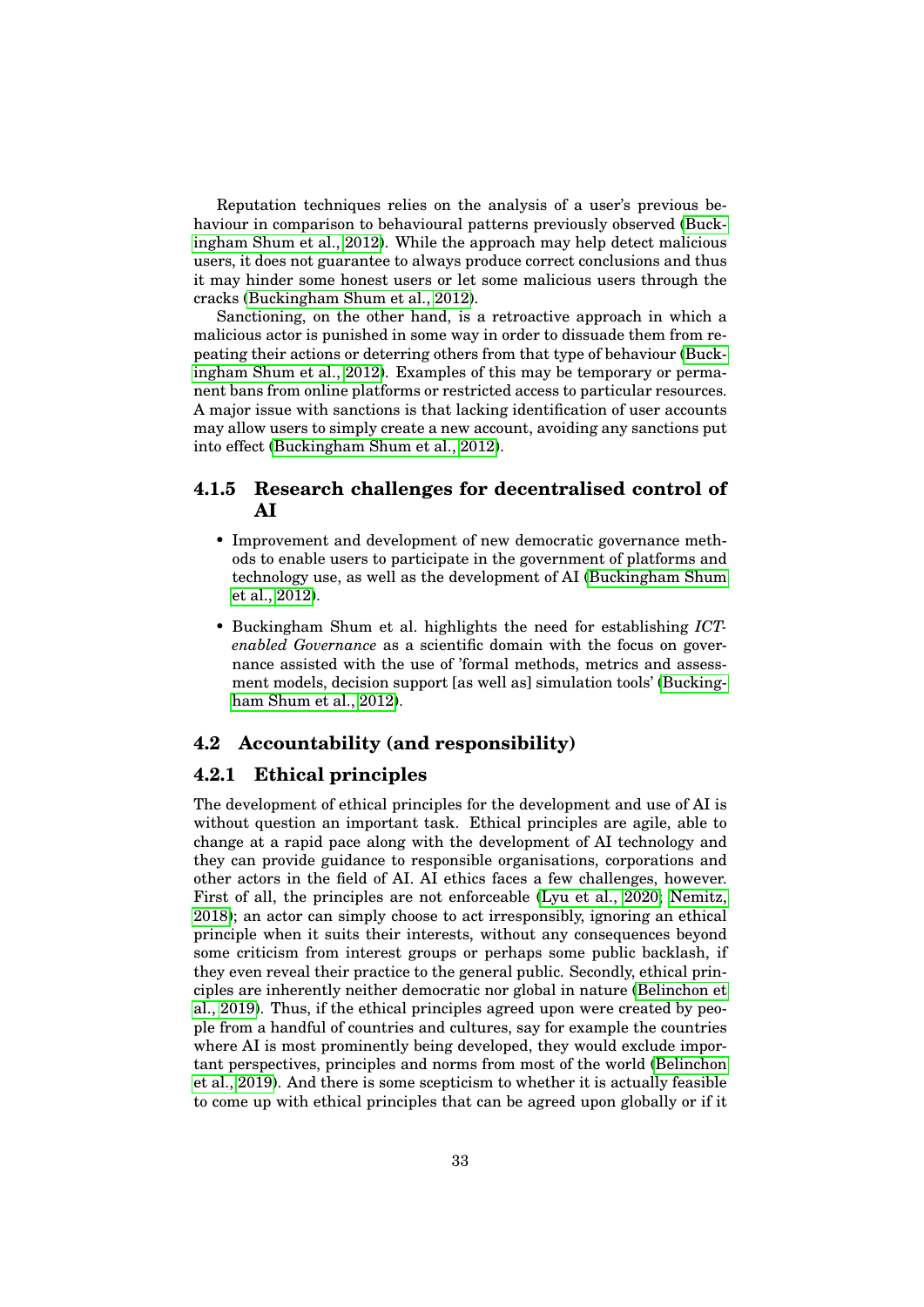is best to have several more localised ethical guidelines [\(Belinchon et al.,](#page-88-2) [2019\)](#page-88-2).

A number of AI companies have internal ethics boards [\(Lauterbach,](#page-92-1) [2019\)](#page-92-1), which is a step in the right direction as they can provide better ethical oversight [\(Lauterbach, 2019;](#page-92-1) [Shah, 2018\)](#page-95-0). However, Google recently created an uproar by firing two heads of their AI ethics team in short order, potentially hinting at how there can be internal friction between the ethics board and the interests of the company. Lauterbach [\(2019\)](#page-92-1) suggests that full-stack AI companies should be required to have transparent internal ethics committees to evaluate and ensure they are acting responsibly and that these committees should be as diverse as possible. Further, Floridi et al. [\(2018\)](#page-90-0) argues that one should support the training of these boards, as well as making ethics boards mandatory for work on AI. On a similar note, the Norwegian Data Protection Authority (Datatilsynet) have created a regulatory sandbox, where companies can receive guidance to develop AI solutions that are ethical and responsible from a privacy point of view [\(Datatilsynet, 2020\)](#page-90-1). This could certainly help, but it could not be considered as an alternative to enacting regulation of AI, as one still leaves the regulation entirely in the hands of the companies.

### <span id="page-43-0"></span>**4.2.2 Regulation**

In order to truly protect the rights and interests of the subjects of AI, one needs to establish enforceable laws and regulations that can be used to hold companies to account for their actions when they choose to act contrary to the interests of their stakeholders in the development and use of AI [\(Lyu](#page-93-5) [et al., 2020;](#page-93-5) [Shah, 2018\)](#page-95-0). Having regulation to address relevant issues also enable authorities to perform audits to discover negative behaviour an actor may be been hiding from the public. Ethics can play an important role in the process of establishing these regulations, as regulatory bodies can use the ethical principles established in the AI community to help guide the regulation.

Baum [\(2017\)](#page-88-3) highlights some challenges with using regulation to prevent certain features in AI design to ensure safe and beneficial AI. Namely that constraints may cause a backlash from AI developers or they may constrain the wrong features if they are not carefully considered. Further, the importance and impact of certain features in the design of AI may change over time such that the regulation regarding these features also will need to be kept up-to-date. Instead of restricting the features legal to use in AI designs, one could alternatively incentivise the use of beneficial features over harmful features [\(Baum, 2017;](#page-88-3) Dieffal, 2020). However, similarly to ethical principles, the developers could choose to ignore the incentives and go for a harmful design, despite any financial, public or professional backlash caused by the decision [\(Baum, 2017\)](#page-88-3).

Instead of focusing on specific AI design features, perhaps it is more appropriate to address and constrain specific uses of AI on a higher level [\(Etzioni, 2018\)](#page-90-3). The higher-level goal is after all not to constrain the features used in AI designs, but rather to ensure that the AI developed and used are beneficial for society and safe to use. Baum [\(2017\)](#page-88-3) suggests to require the designer to choose the most beneficial design, but it does not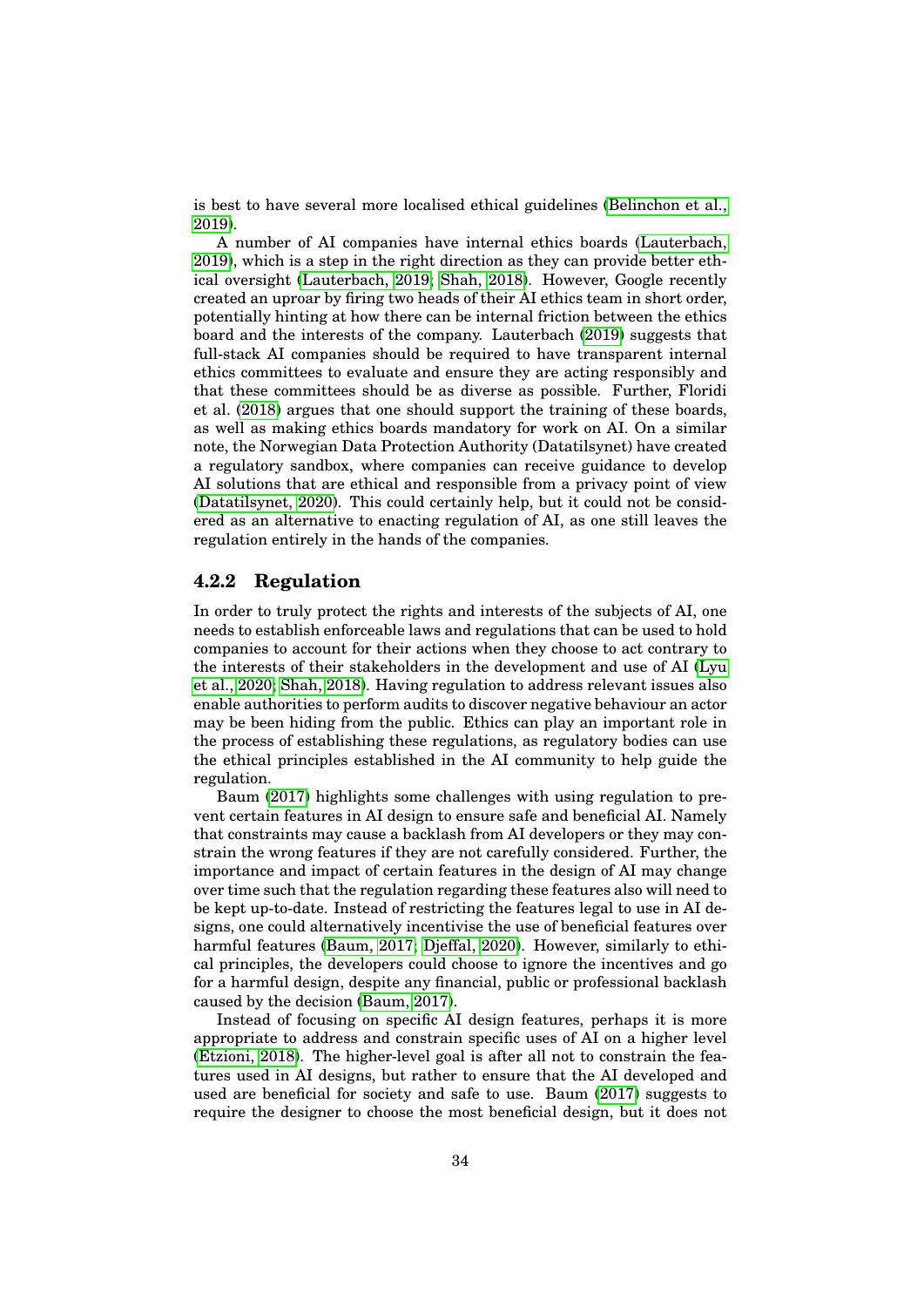seem obvious that there is always a design that is objectively more beneficial than the alternatives, nor always a way to directly compare the benefit of different possible designs. Perhaps instead of requiring the designer to choose an imagined optimal design, the designer could defend their choice of design by demonstrating that all concerns and interests within reason were addressed and weighted appropriately in the process of choosing a specific design. This requirement of an appropriate process of reaching a design seems more feasible to demonstrate and evaluate than comparing a design to some imagined optimum.

There are also claims that laws would be too inflexible [\(Nemitz, 2018\)](#page-94-2) or slow [\(Ghallab, 2019\)](#page-91-1) to handle the future development of AI, but legislation has the ability to be quite general, technology independent, rather than specifically targeting AI or another technology specifically. Therefore it can instead focus on the primary principles and core issues that arise from the use of such technology. This is one of the core functions in a number of legal systems, for example in civil law systems, where general legislation is interpreted and made concrete through court cases.

Some authors even go as far as proposing the creation of an international governmental body for AI [\(Belinchon et al., 2019;](#page-88-2) [Floridi et al., 2018\)](#page-90-0), but others remain sceptical to the idea of creating governmental bodies specifically for AI [\(Belinchon et al., 2019;](#page-88-2) [Shah, 2018\)](#page-95-0) arguing instead that AI can be handled by existing bodies such as those responsible for data or consumer rights protection. Another alternative would be the creation of international multi-stakeholder fora where both policy makers, interest groups and other stakeholders could engage in a discourse to address concerns regarding AI [\(Belinchon et al., 2019\)](#page-88-2). Challenges with open fora such as this includes deciding how to balance the influence of different groups regarding the discourse on specific issues and who should be allowed to vote on the outcome of different deliberations [\(Belinchon et al., 2019\)](#page-88-2). One can, for example, imagine there would be fundamental disagreements about how to interpret equality, not to mention the challenges of aligning the views of different cultures or the influence of governments with competing agendas. However, that it may not be trivial to reach final decisions does not mean one cannot have useful discourses or outcomes. An example of a positive outcome from international deliberation, to reinforce this point, is the Universal Declaration of Human Rights.

Different countries have chosen different ways to approach the control and accountability of AI. In China, AI has become an important piece in the national strategy [\(Carter, 2020;](#page-89-3) [Lauterbach, 2019\)](#page-92-1), both as a way to surveil and control the population, but also as a step towards becoming a global technological leader [\(Schneider, 2020\)](#page-95-2). The US, on the other hand, have chosen a free market approach where innovation appears to be prioritised over regulation of the technology [\(Schneider, 2020\)](#page-95-2). Finally, the European Union have chosen to prioritise individual values and beneficial technology, thus creating initiatives such as the GDPR and the Ethics Guidelines for Trustworthy AI [\(Schneider, 2020\)](#page-95-2). These different approaches seem to somewhat line up with the different views of equality, as previously discussed.

The next big question is then; which challenges of AI have to be regulated and which can be left to ethics? This is the point where literature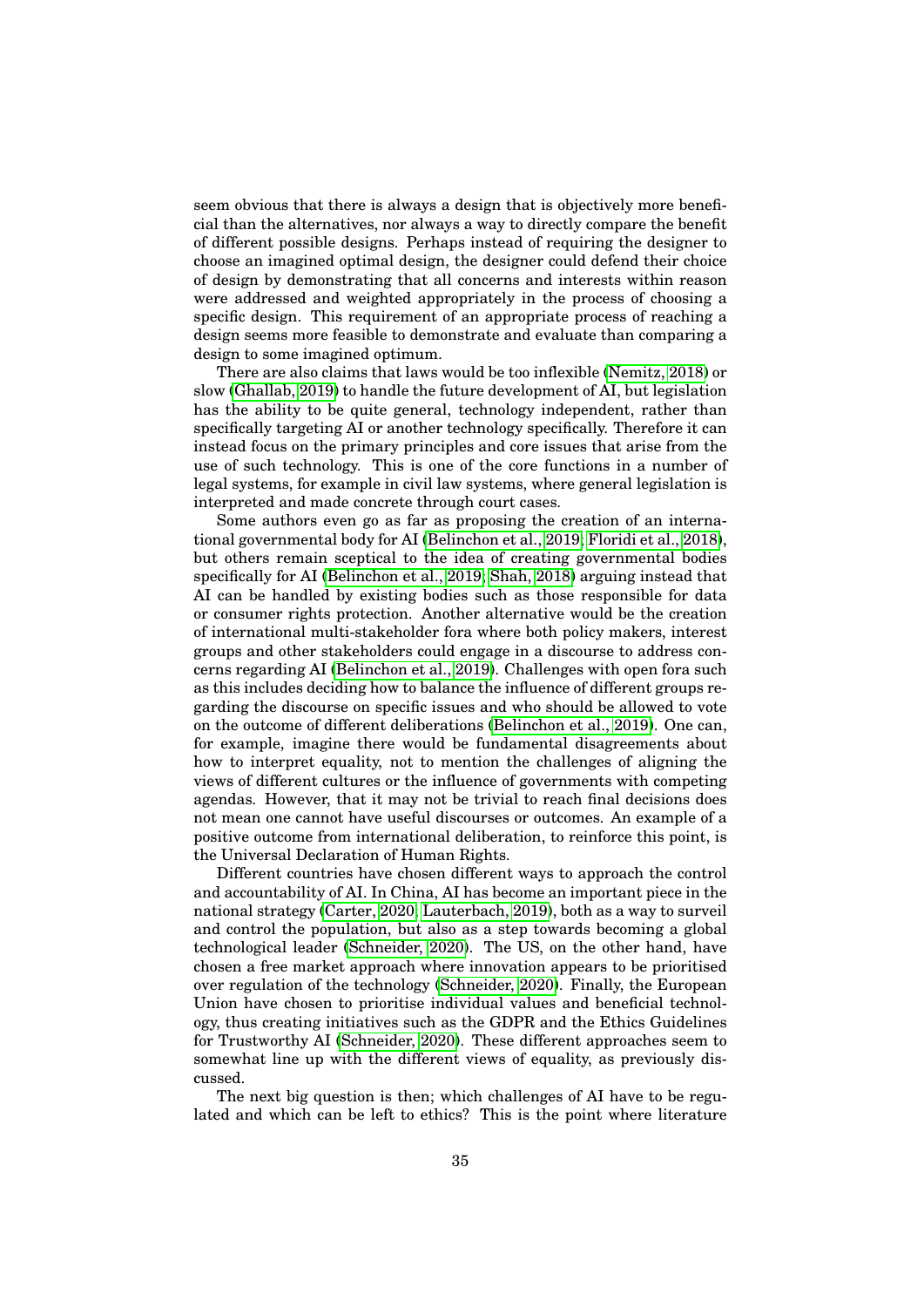seems the most divided, and not without good reason. Regulating AI too much can lead to a slow down in technological development [\(Miikkulainen](#page-93-1) [et al., 2019\)](#page-93-1) and potentially drive research, development and investments to countries that are less strict, whereas regulating too little may lead to a situation where caution is thrown to the wind in a race to publish research first or getting first to market with a new technological development. Neither of these options are good for the future of our society, and as such, a balance needs to be struck.

Nemitz refers us to the principle of *essentiality* in legislation, meaning that any matter which concerns fundamental rights or the core interests of the state must be handled through democratic legitimised law [\(Nemitz,](#page-94-2) [2018\)](#page-94-2). This means that issues regarding privacy, safety, autonomy, discrimination or the democratic processes cannot be left to self regulation by companies, all of which are issues that may be directly impacted through the use of AI [\(Ghallab, 2019\)](#page-91-1).

The concept of fundamental rights as a foundation for the use, development and governance of AI seems to be supported by a number of authors [\(Donahoe and Metzger, 2019;](#page-90-4) [Thinyane and Sassetti, 2020\)](#page-96-1). First of all, the use of AI can benefit the realisation of human rights [\(Donahoe](#page-90-4) [and Metzger, 2019\)](#page-90-4), but the human rights can also inform the boundaries of how AI should be used. Thinyane and Sassetti [\(2020\)](#page-96-1) proposes to use the International Bill of Human Rights as a foundation, highlighting that it contains additional information making it more suited for practical applications than, for example, the Universal Declaration of Human Rights. Thinyane and Sassetti importantly note that a system shouldn't just avoid violating rights, but that the developers and users should respect and consider the rights throughout the development and use processes. Further, they suggest following an approach by Raso et al. [\(2018\)](#page-95-3) to evaluate the human rights impact of an AI solution, focusing on the quality of the data, the system design and the inclusiveness of the process, and finally the interactions between the system and the context into which it is deployed [\(Thinyane and Sassetti, 2020\)](#page-96-1).

Nemitz [\(2018\)](#page-94-2) argues that there is a need for regulation to enable transparency on three levels. First of all, they propose that an impact assessment is performed for policy making and legislation before deployment of high risk technologies, such that adequate legislation can be developed in order to protect essential interests. Secondly, they argue that developers and users of AI should perform impact assessment in regards to whether the use can impact democracy, rule of law or fundamental rights. And that the assessment should be publicly available if the AI will be used in the public, and that public authorities should perform their own independent assessment in high risk cases. Finally, they argue that AI users should be legally compelled to provide an explanation of how the AI works and how it impacts individuals. While some of these already apply under GDPR when it comes to algorithms processing personal data, the authors propose extending the regulations to a wider set of aspects including democracy, rule of law and fundamental rights, as mentioned earlier.

In a very recent development, the European Commission published a proposal for a regulatory framework on AI [\(European Commission, 2021\)](#page-90-5). The framework divides AI applications into four groups based on risk, rang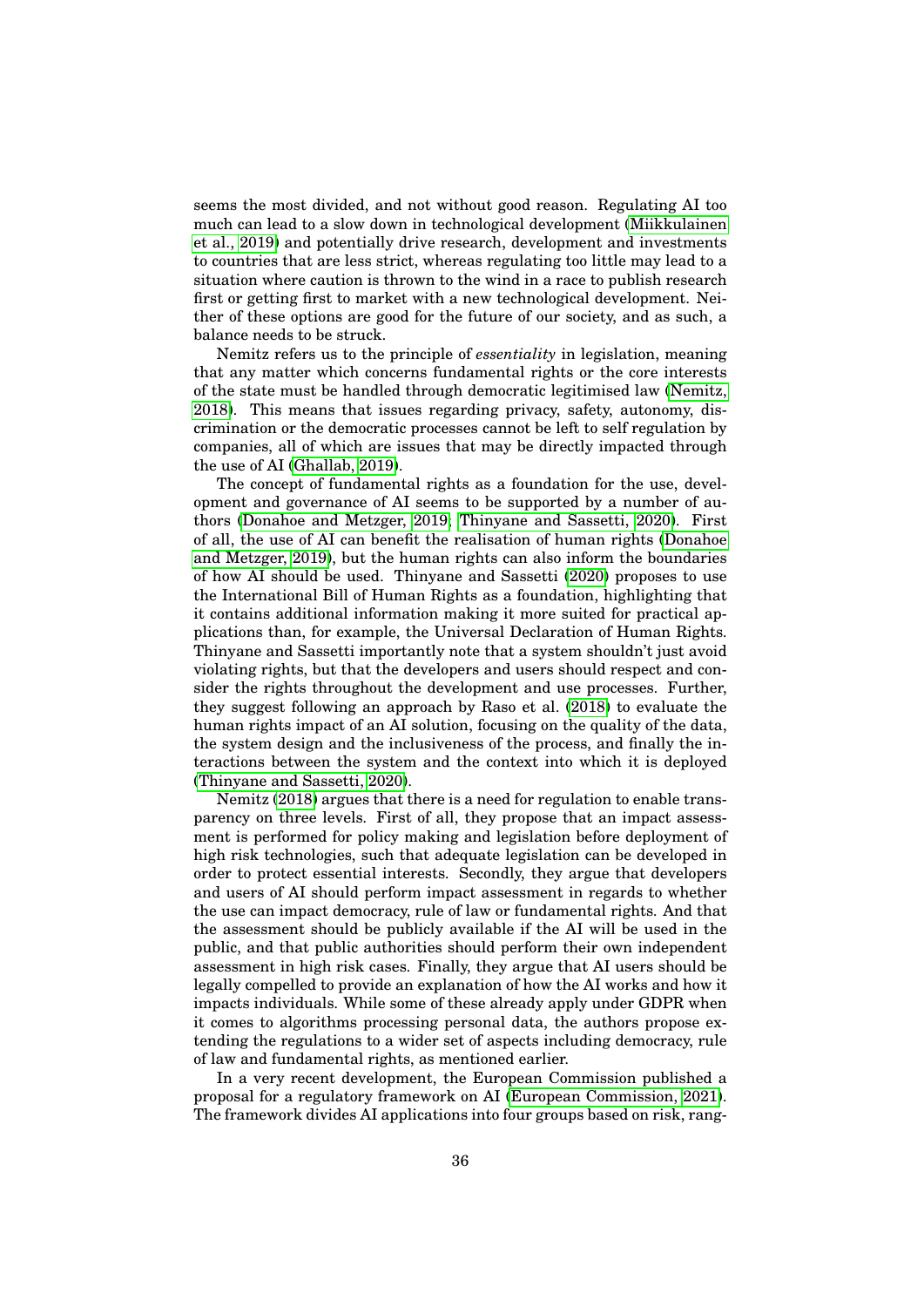ing from minimal to unacceptable risk. Applications that pose a clear threat to fundamental rights of citizens are deemed unacceptable and unlawful. Further, applications that deal with safety, asylum and migration, remote biometric identification, as well as access to education, employment and essential services, fall within the category of high risk. These applications will face a set of strict requirements, such as risk assessment and mitigation, detailed documentation of compliance, high quality datasets as input and high levels of robustness. The limited risk category includes applications that requires some level of transparency, such as how users must be informed that they are dealing with an AI agent instead of a human being. And finally, the minimal risk category covers all applications that have no legal obligation.

#### **4.2.3 Unemployment**

Unemployment as a result of automation is a big challenge in the face of AI [\(Belinchon et al., 2019;](#page-88-2) [Ghallab, 2019;](#page-91-1) [Lauterbach, 2019;](#page-92-1) [Wirtz et al.,](#page-97-1) [2019\)](#page-97-1). The challenge is not a new one, as some of the most prominent examples of it dates back to the industrial revolution. However, AI has the potential to cause massive layoffs due to the automation of professions where such processes were not previously feasible [\(Lauterbach, 2019\)](#page-92-1). The question here is where does the responsibility for this issue lie? Is it up to the people laid off to re-educate themselves and find new work, should the state take responsibility by providing support for those affected [\(Belinchon](#page-88-2) [et al., 2019;](#page-88-2) [Floridi et al., 2018\)](#page-90-0), or should the companies who automated the positions be held accountable? The answer to this question seems to be tied to how one interprets equality and labour rights, as previously discussed.

## <span id="page-46-0"></span>**4.2.4 Approaches for accountability**

There are essentially three methods of holding actors accountable regarding the democratisation of AI, through capitalistic mechanisms, regulatory mechanisms and political mechanisms. The capitalistic mechanism can be used to hold capitalistic actors accountable through alternatives in a market, where users can choose to move to an alternate service if they disagree with the actions of their current service. It relies on companies regulating themselves as to not lose users to competing services. There are some authors who argues for relying more or less entirely on such an approach [\(O'Sullivan and Thierer, 2018\)](#page-95-4), where the regulation of the technology is light or nonexistent and instead one should trust the companies to do what is right. This mechanism runs into problems, however, when there are no legitimately competitive alternatives for users to switch to or when users do not act in their own best self interest. The issue of competitive alternatives proves to be a particular problem when it comes to actors involved in surveillance capitalism, where the accumulation of data about the users enables the actors to make large sums of money from the advertisement industry. As of April 2021, the top 5 most valuable companies in the S&P500 (Apple, Microsoft, Amazon, Facebook and Alphabet, parent company of Google) were companies with advertising networks, making out over 20%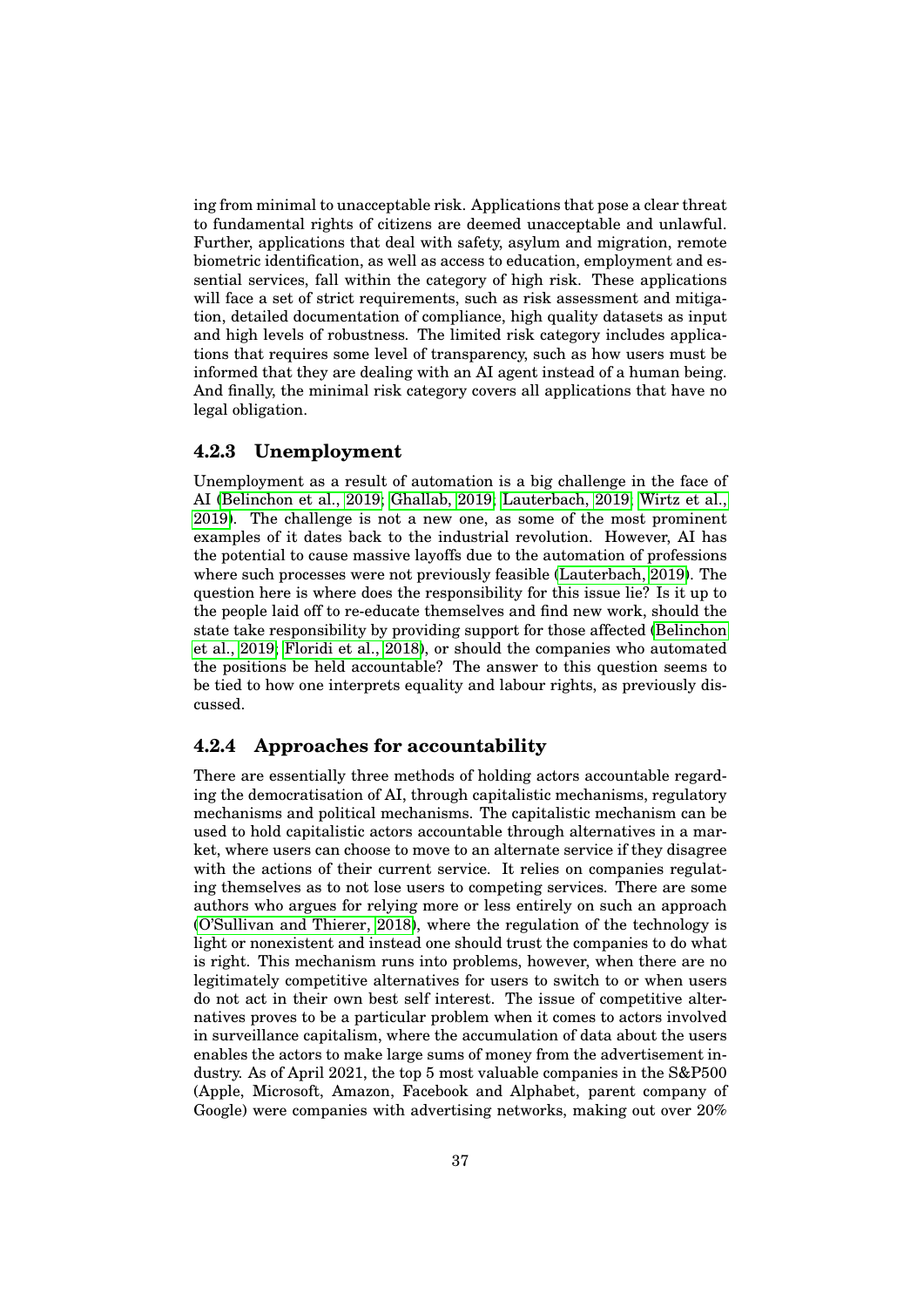of the total value in the S&P500 index. This speaks to the challenge other companies face when competing with the added revenue from selling direct advertising. Even when assuming that there is a competitor who manages to establish a similarly featured service without resorting to surveillance, there is also a notion of inertia keeping users in their current service. They are already familiar with their current service and probably have quite a lot of data stored there already, not to mention social media where users would essentially have to convince their contacts, jobs, organisations, universities and so forth, to swap service in order not to lose touch with their friends and to stay up-to-date with their events, plans and relevant announcements. Further, all of this additionally relies on well-informed users that act rationally in their own best interest, that the service is transparent and honest about their actions and that each user has enough knowledge on the relevant topics to actually understand the severity of the service's actions. In other words, there are a lot of obstacles in keeping companies accountable through capitalistic mechanisms and the suggestion that this is an effective mode of regulation when it comes to AI seems naive. Other authors have also highlighted self-regulation as an approach with limited effect, whether it is due to a conflict of interest, focusing on metrics such as shareholder value instead of impact on users and society, not realising the potential consequences of their decisions or not taking the consequences serious enough [\(Arogyaswamy, 2020\)](#page-88-0).

The regulatory mechanism is to ensure accountability through regulation enforced by a government. As argued previously, regulation might be the most important tool to ensure AI is not abused within a country, due to how there seems to be a lack of responsiveness in the capitalistic mechanism. For example, data protection law can be used to regulate how a user's data can be utilised for AI development [\(Djeffal, 2020\)](#page-90-2). But beyond setting restrictions on how AI can be used, law can also encourage development of certain forms of AI [\(Djeffal, 2020\)](#page-90-2). Failure to properly regulating how AI is applied can lead to a normalisation of breaching fundamental societal values and rights, such as how privacy and autonomy seems to be washed away by surveillance capitalistic actors [\(Zuboff, 2019\)](#page-97-2). It can pose a particular risk for social groups that are already disadvantaged, such as historicallymarginalised groups [\(Yigitcanlar and Cugurullo, 2020\)](#page-97-0). A number of authors dispute that AI should be regulated until it is absolutely necessary, arguing that it would stifle the creativity and slow down the development of the technology [\(Miikkulainen et al., 2019\)](#page-93-1). Others argue for a compromise, where industry and government co-regulate the technology as governments are less suspicious of the companies and the companies still can, to some extent, control the regulation of the technology [\(Carter, 2020\)](#page-89-3). Companies already seem to hold significant power over government regulation, such as through lobbies and dark money schemes [\(Hertel-Fernandez et al., 2018\)](#page-91-2). And this control seems, in many cases, to come at the expense of the general public, for example by protecting tobacco advertisement [\(Neuman et](#page-94-3) [al., 2002\)](#page-94-3) and fossil fuel subsidies [\(Victor, 2009\)](#page-96-2). In 2018 Google was the company that spent the most money on lobbying in the US, spending more than \$21 million [\(D'Souza, 2019\)](#page-90-6) to fight off privacy- and other regulation that would hamper their collection of user data or otherwise interfere in their efforts.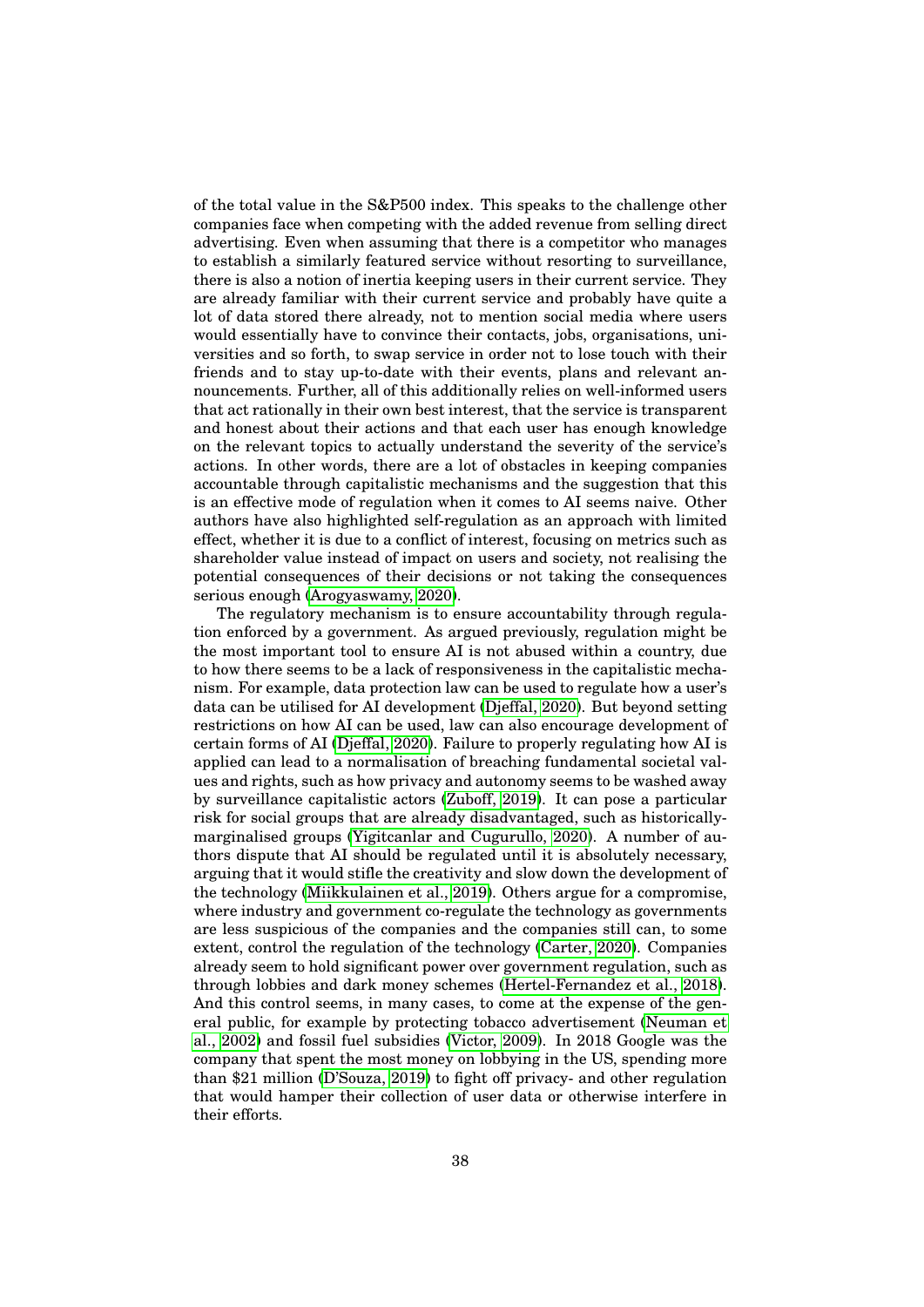Thirdly, the political mechanism is used to enforce accountability internationally. This can include using sanctions such as tariffs or political pressure to dissuade countries from breaching international agreements. OECD (Organisation for Economic Co-operation and Development) created the first international accord for AI [\(Carter, 2020\)](#page-89-3). While the accord was accepted by many countries, China decided not to follow the principles proposed in the accord, highlighting instead how the country views AI as an technological race and they are intent on being the leader in the field [\(Carter, 2020;](#page-89-3) [Lauterbach, 2019\)](#page-92-1). Despite their competitive rhetoric, China mentions in their own guidelines that they will work to improve international cooperation when it comes to laws and regulation of AI [\(Carter,](#page-89-3) [2020\)](#page-89-3).

Research objectives tied to AI and accountability includes:

- Develop regulatory models that are effective for governing emerging AI activities and capabilities [\(Smith and Neupane, 2018\)](#page-95-5), these new models must also be able to keep up with the rate of innovation in the field.
- Research whether more regulation of AI will actually impact the rate of innovation in the field and alternatively how one can regulate to protect values and interest with the least possible impact on innovation.
- Develop systems for determining accountability when an AI misbehaves and makes erroneous decisions [\(Smith and Neupane, 2018\)](#page-95-5) that are discriminatory, causes financial loss or even harm to a person.
- Investigate how AI can support or diminish human rights [\(Smith and](#page-95-5) [Neupane, 2018\)](#page-95-5), either by enabling more people to achieve a right or violate rights such as privacy or autonomy.
- Investigate AI's impact on the job market and how to achieve a future where AI development and use does not come at a great cost for employees subjected to job automation [\(Smith and Neupane, 2018\)](#page-95-5).

## **4.3 Transparency**

# <span id="page-48-0"></span>**4.3.1 Algorithmic transparency**

The literature seems to agree that there is a need for algorithmic transparency, insight into the logic behind algorithms, in such a way that it can be understood by those subjected to the algorithm [\(Carvalho et al., 2019;](#page-89-4) [Dj](#page-90-2)[effal, 2020;](#page-90-2) [Floridi et al., 2018;](#page-90-0) [Kobayashi et al., 2019;](#page-92-2) [Moreau et al., 2019;](#page-94-0) Timan and Grommé, 2020). The term algorithmic transparency incorporates the concepts *interpretability* and *explainability*, where interpretability refers to the extent to which one can interpret the inner workings of algorithm itself and explainability is to what extent one can understand and explain how an algorithm reached some conclusion [\(Baird and Schuller,](#page-88-4) [2020\)](#page-88-4). The two terms are, however, often used interchangeably in the literature and there seems to be a variety of definitions for the terms in the literature [\(Carvalho et al., 2019;](#page-89-4) [Hohman et al., 2019\)](#page-91-3). Carvalho et al.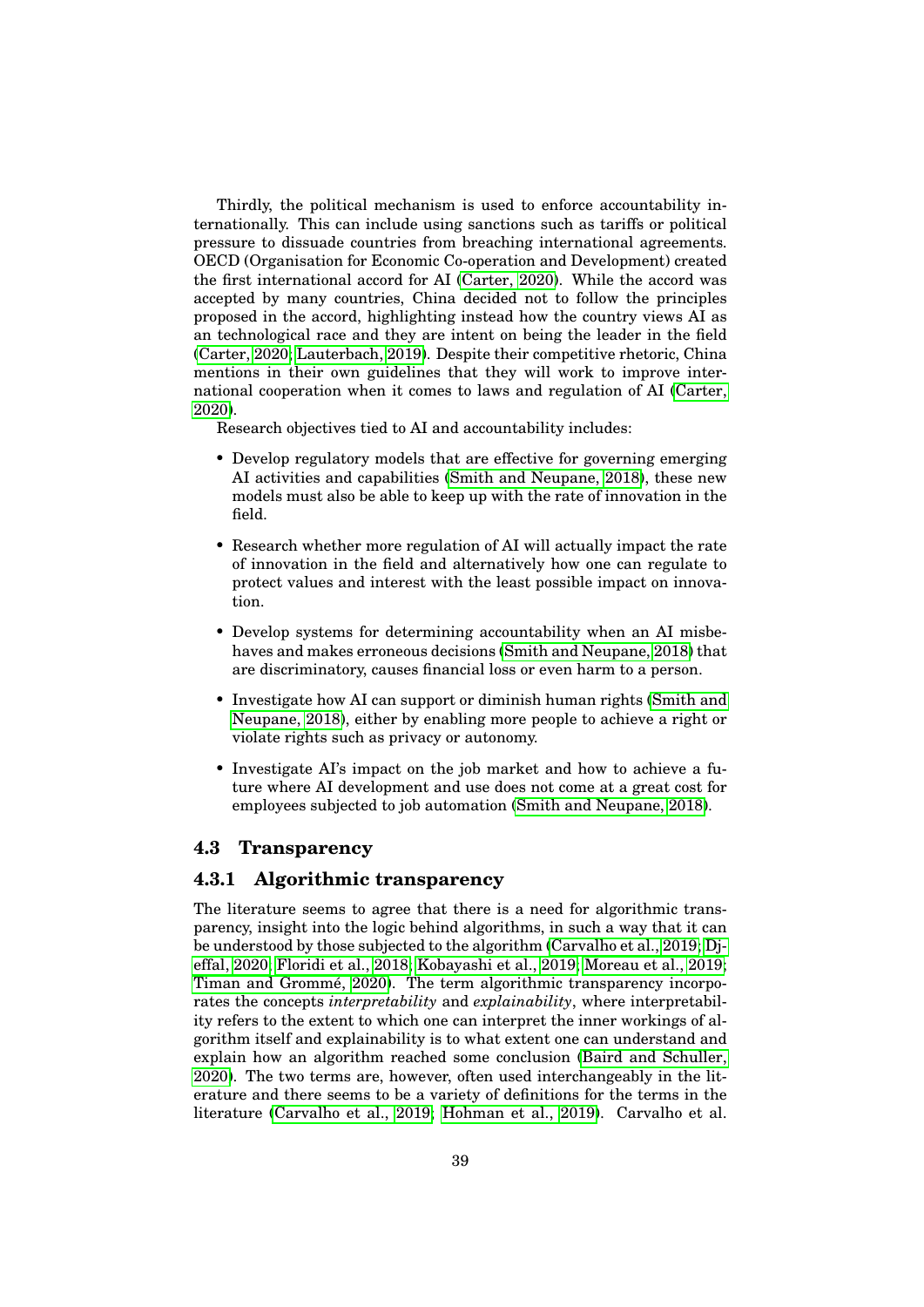[\(2019\)](#page-89-4) states that algorithm transparency is more about how the algorithm learns from data and what relationships it can learn, rather than the model the algorithm learns. Thus it seems there is either a disagreement in the literature regarding what the term algorithmic transparency should mean, or algorithm transparency and algorithmic transparency are two distinct terms that should not be confused. For the purpose of this thesis, however, I shall use algorithmic transparency as a broader term which includes the learned model, as defined above.

Gaining the insight of algorithmic transparency is of major importance for critical systems, especially relating to health and safety, as the failure to explain why wrong decisions were made may result in a lapse in trust and may cause resistance to further developments [\(Gao et al., 2018;](#page-90-7) [Yigitcan](#page-97-0)[lar and Cugurullo, 2020\)](#page-97-0). Further more, it could facilitate or improve the general public's right of explanation for automated decisions made about them, as required by the GDPR. Algorithmic transparency is also useful to address issues regarding negative bias [\(Hohman et al., 2019\)](#page-91-3), as getting insight into how the decision was made could help establish whether skin tone, gender or other sensitive attributes had a significant impact on the outcome. Further, algorithmic transparency would be useful in enabling public discussions about the outcomes of an algorithm. It could enable authorities to demand explanations for certain behaviours of proprietary systems without the owners of the systems needing to reveal the inner workings of the algorithm and thus risk exposing their intellectual property [\(Carvalho et al., 2019\)](#page-89-4). Finally, algorithmic transparency can be used in education to help illustrate how the algorithms work internally [\(Hohman](#page-91-3) [et al., 2019\)](#page-91-3). However, while useful, it seems not to be strictly necessary for legal accountability, as the legal system already have methods of handling black-box processes [\(Wischmeyer, 2020\)](#page-97-3).

The issue of algorithmic transparency is particularly relevant for neural networks, due to the nature of how they function. There does however already exist a number of approaches to reveal information about why or how a neural network reached a conclusion. In Local Interpretable Model-Agnostic Explanations (LIME) one changes the input slightly and see how it impacts the output of the neural network [\(Shah, 2018;](#page-95-0) [Sudmann, 2018\)](#page-95-6), while it does not reveal any natural language arguments for an output it can reveal to what extent each part of the input contributed to the output. This delta can be analysed by a domain expert who can evaluate the relevancy of the features highlighted and point out cases where the highlighted features can be tied to negative bias in the algorithm. But while this is easy for simple queries, it may become non-trivial for complex inputs. Such as when none of the input features are direct representations of a minority but instead the input contains a collection of proxy features that may be combined to represent certain minorities such as address, income, name, profession, etc. A Pointing and Justification (PJ-X) model can be used to provide predefined answers to specific questions regarding the input, such as why a person in an image is not flying [\(Sudmann, 2018\)](#page-95-6). D. Wang et al. [\(2020\)](#page-96-0) proposes the use of visualisation tools to illustrate the technical details of the algorithms resulting from AutoAI. AutoAIViz by Weidele et al. attempts to address this need, visualising the process of selecting model components and parameters. Carvalho et al. in their work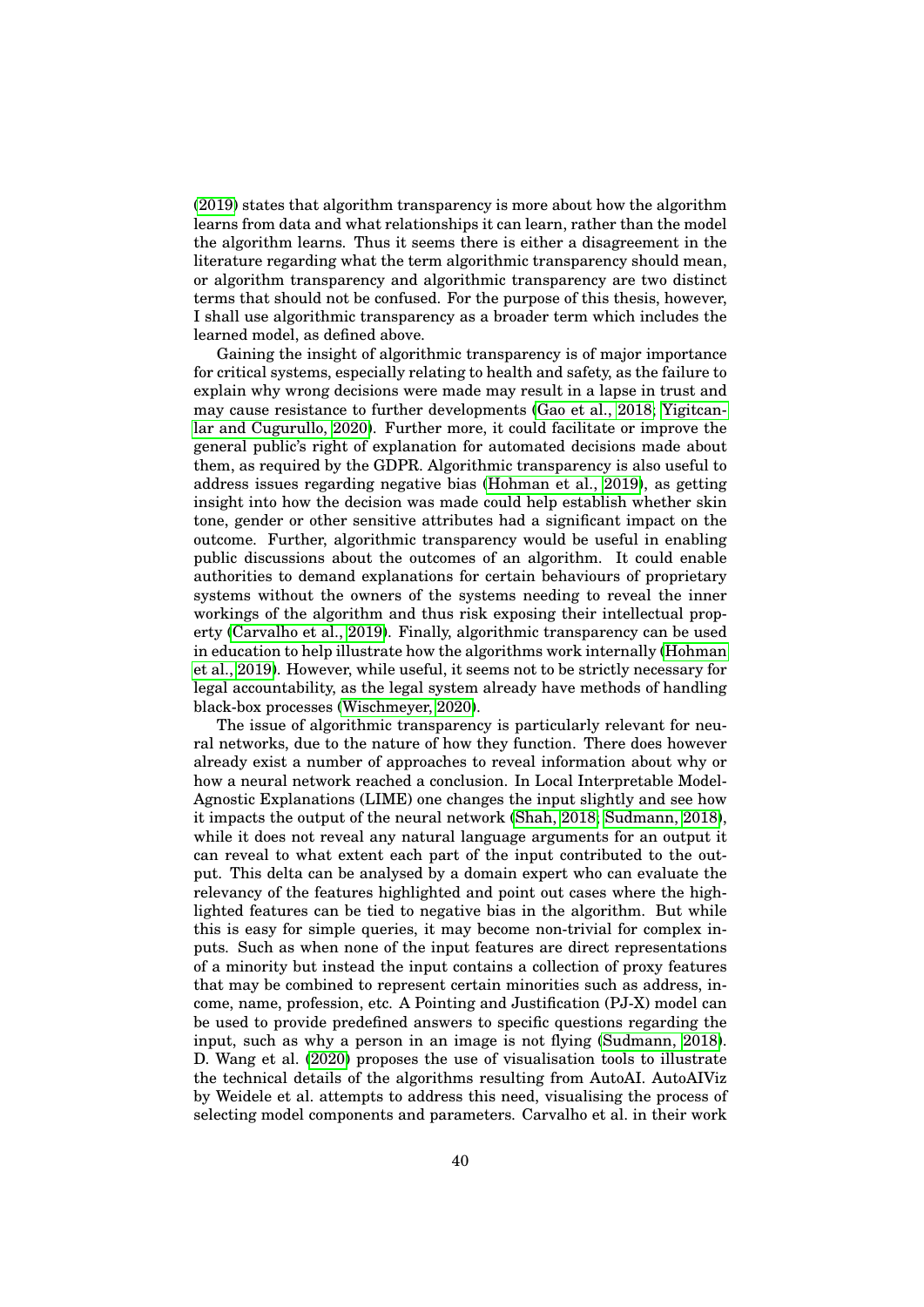*Machine Learning Interpretability: A Survey on Methods and Metrics* [\(2019\)](#page-89-4) provides a great overview of different approaches and perspectives for algorithmic transparency that exists in current literature. Further, Hohman et al. [\(2019\)](#page-91-3) offers an overview of use cases and existing solutions for visualising deep learning.

While algorithmic transparency is an important avenue of research, Wischmeyer [\(2020\)](#page-97-3) also highlights that regulatory agencies do not have the resources necessary to process all the data and information already provided regarding the AI systems in use. Thus, there is also a need to provide these agencies with additional resources or simplifying the data needed for a review such that less resources are required.

#### <span id="page-50-0"></span>**4.3.2 General transparency**

Instead of full algorithmic transparency, the focus could alternatively be on gaining insight into the information surrounding a decision made by an AI system such that the decision could be changed or that the relevant stakeholders can decide accountability in that particular context [\(Wischmeyer,](#page-97-3) [2020\)](#page-97-3). This seems to be a useful alternative, at least while more sophisticated approaches for algorithmic transparency is being researched.

Another challenge is ensuring that users and other stakeholders have adequate information such that they can make informed decisions regarding and trust the use of an AI system for a particular use case [\(Wischmeyer,](#page-97-3) [2020\)](#page-97-3). But one has to find a balance between the need for the general public to have access to information regarding the systems that make decisions about them and the legitimate interest of the companies developing these systems to protect their technology and intellectual property [\(Wischmeyer,](#page-97-3) [2020\)](#page-97-3). Exactly what information is disclosed may depend the context of the system [\(Wischmeyer, 2020\)](#page-97-3), such as whether it is run by the public or private sector, what information does the controller have a legitimate interest in keeping secret, is the system decisions critical in nature, etc.

To enable transparency for users and other stakeholders, one could first of all disclose whether or not AI is used in a system [\(Wischmeyer, 2020\)](#page-97-3). The GDPR gives the subjects of an automated decision the right of explanation for the outcome of that decision. This right could be extended by giving the general public the right to a set of information regarding systems and services, such as whether AI is used or not, even if they are not subject to that system [\(Wischmeyer, 2020\)](#page-97-3). One can imagine this information provided on similar grounds as the privacy policy of a service.

Machine Learning algorithms are inherently probabilistic and while the accuracy, precision and F1 scores are prominently displayed for benchmark datasets when new algorithms are published, it is also important to surface it when the algorithms are put into practice. To make the information more digestible for non-experts the metrics could take a different form such as a confidence score or other metric to communicate the reliability of the algorithms. These metrics and scores could be calculated using standard processes which may depend on the use case and type of algorithm. If services provide a confidence score for their algorithms, users can decide whether the confidence is appropriate for their use case, or if their use case requires an even more robust algorithm [\(Baird and Schuller, 2020;](#page-88-4) [Floridi](#page-90-0)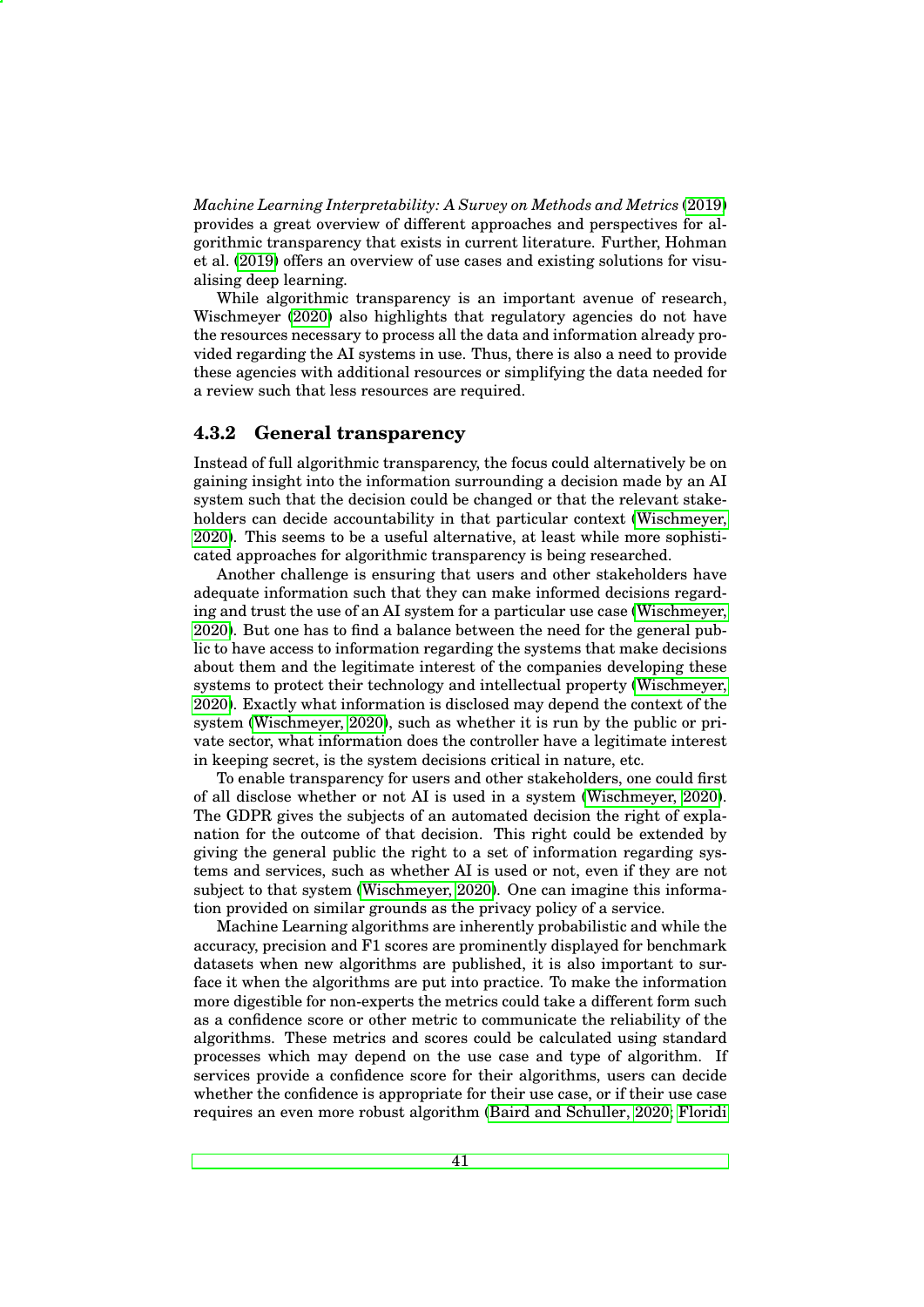[et al., 2018\)](#page-90-0). A confidence score could, for example, be calculated with some formula to include measures of bias for relevant minority groups [\(Baird](#page-88-4) [and Schuller, 2020\)](#page-88-4), precision scores, accuracy scores and other relevant measurements that may inform the robustness of the algorithm.

Rather than providing these scores and details in a large document, as has been the tradition with privacy policies, instead Belinchon et al. [\(2019\)](#page-88-2) argues for the use of labels on products and services that would inform users about the collection of data and use of machine learning. These labels could also contain the confidence score of the model and information about to what extent it was checked for negative biases [\(Shah, 2018\)](#page-95-0) as well as other metrics that may be relevant. There exists already a number of initiatives to produce labels such as these, however primarily focused on privacy rather than AI, including  $T_0S$ ; $DR^{12}$  $DR^{12}$  $DR^{12}$ , Privacy Labelling [\(Johansen](#page-92-3) [et al., 2021\)](#page-92-3) and Apple Privacy Labels<sup>[13](#page-0-0)</sup>.

Finally, governmental agencies could require access to a deeper set of information regarding an AI system than the general public on the premise that the information will remain secret. Thus AI systems need to be auditable, in particular the data used for training needs to be reviewed and be auditable to ensure the AI has a sound foundation [\(Baird and Schuller,](#page-88-4) [2020;](#page-88-4) Timan and Grommé, 2020). Further, the processes used in the design and development of AI should be auditable to ensure appropriate steps are taken to mitigate negative bias and potential unfair treatment of minority groups [\(Floridi et al., 2018\)](#page-90-0), as argued in section [4.2.2.](#page-43-0)

Research objectives for AI and transparency includes:

- Develop methods of uncovering bias in AI applications before they are used in public spaces [\(Smith and Neupane, 2018\)](#page-95-5)
- Investigate what scores and metrics are relevant to disclose to the public when publicly deploying AI services
- Explore the feasibility of a confidence score and potential processes for how to derive it
- Develop labels for AI scores or extend existing privacy label systems to include AI information
- Investigate where the boundary lies between disclosing information for the general public and protecting the legitimate interests of the algorithm developers

#### <span id="page-51-0"></span>**4.4 Openness**

## <span id="page-51-1"></span>**4.4.1 Dual-use**

While there is an agreement that openness is core to the democratisation of AI [\(Allen et al., 2019;](#page-88-5) [Belinchon et al., 2019;](#page-88-2) [Holford, 2019;](#page-91-4) [Ienca, 2019;](#page-92-0) [Mi](#page-93-1)[ikkulainen et al., 2019;](#page-93-1) [Shah, 2018\)](#page-95-0), there is a dispute regarding to what extent this should happen [\(Ienca, 2019;](#page-92-0) [Miikkulainen et al., 2019;](#page-93-1) [Sud](#page-95-1)[mann, 2020\)](#page-95-1). On one hand, keeping the technology open and available

<sup>12</sup>ToS;DR<https://tosdr.org/>

<sup>13</sup>Apple Privacy Labels<https://www.apple.com/privacy/labels/>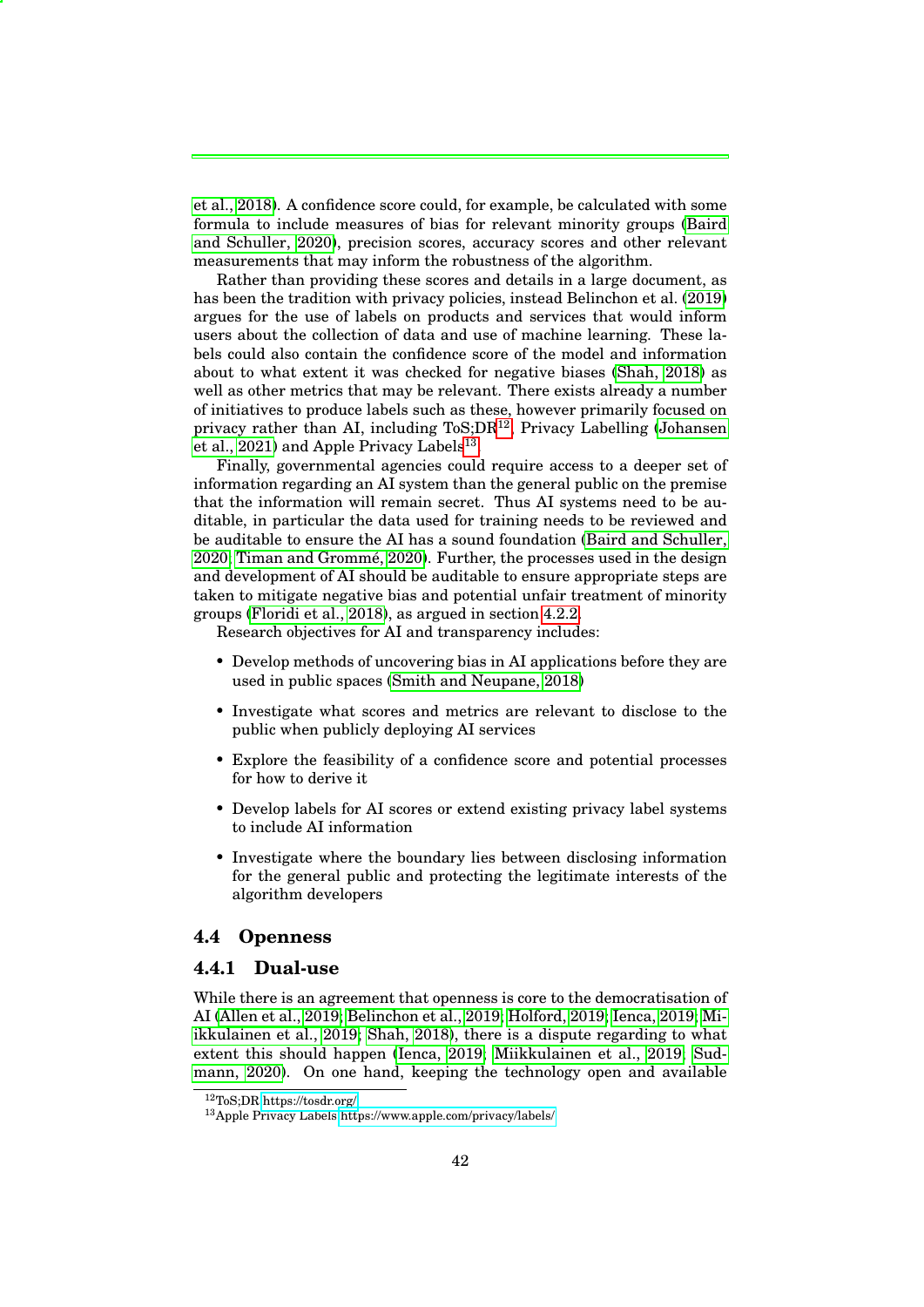enables a wider community to apply it for use cases not considered by the original researchers or developers, as well as for other researchers to reuse existing solutions rather than reinventing the same technology [\(Moreau](#page-94-0) [et al., 2019\)](#page-94-0). On the other hand, since AI technology in many cases can serve more than on purpose, it can enable people to misuse the technology for nefarious purposes, be that illegal operations or in military applications (Cave and Oh $\dot$ [Eigeartaigh, 2018;](#page-89-1) [Sudmann, 2020\)](#page-95-1). This dual-use aspects highlights the need for there to be ethical assessments in the planning, development and use AI systems, as well as regulation to make it possible to hold those who misuse AI accountable for their actions [\(Ienca, 2019\)](#page-92-0). Further, this issue raises the question of where the boundary between beneficial and dangerous AI.

To begin tackling this dual-use aspect of AI Lauterbach [\(2019\)](#page-92-1) suggests that scientific institutions could act as trustees of datasets and algorithms to ensure they are used responsibly and for good purposes. Further, the author proposes that potential negative societal consequences of research should be disclosed in the published work. Increasing the awareness and consideration regarding the potential for misuse in the development of AI sounds like a good first step towards more beneficial technology. Indeed, other authors mention that AI researchers could benefit from additional education in ethics and social sciences to increase this awareness and forethought. However, the suggestion that scientific institutions should safeguard technology does raise some potential issues. For example, how does one decide what technology needs to be controlled? Who should hold these institutions accountable to ensure they balance the openness and safety concerns properly? How does one decide whether another party can be trusted with technology that could potentially be misused?

## **4.4.2 Race for AI**

A race dynamic for the development of AI technology has to be avoided as it may cause participants to cut corners in regards to safety, ethics or regulation, leading to an increased risk of solutions that can be to the detriment, rather than benefit, of our future (Cave and OhÉigeartaigh, 2018). [Lauterbach \(2019\)](#page-92-1) argues that there cannot be any notion of a race in AI development as there is no finish line. I will instead argue that there can be a race between two or more parties, even if the finish line is not formally established, as long as the parties are set on being ahead of the others on the same path. In the case of China's competitive AI rhetoric, the path is the development of AI technology. And while there may not be a formally established finish line to decide winners and losers, the potential race is toward any AI developments that would benefit them in some way.

However, some authors actually highlight a potential goal for an AI race: the super intelligence [\(Baum, 2017\)](#page-88-3). An Artificial General Intelligence (AGI), is a hypothetical AI algorithm that is capable of learning a broad spectre of different behaviours [\(Muehlhauser and Salamon, 2012\)](#page-94-4), similarly to humans, in contrast to the narrow AI of today which are highly specialised in one particular task. An AI super intelligence extends this by also surpassing human capabilities in the related tasks, which could hypothetically lead to something called the intelligence explosion [\(Muehlhauser](#page-94-4)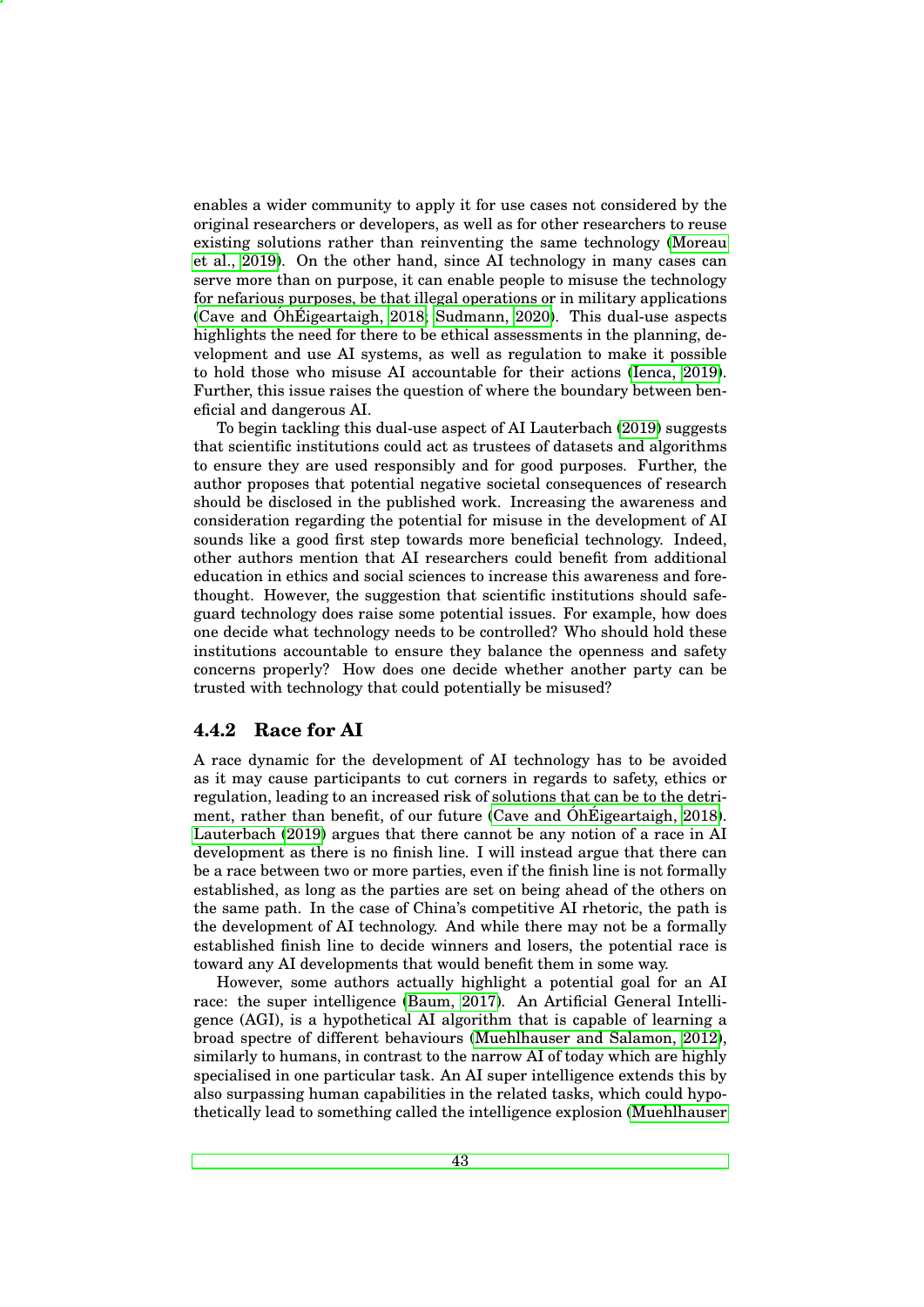[and Salamon, 2012\)](#page-94-4). A situation where an AI is capable of developing new algorithms better than itself and thus recursively increasing the technological capabilities of those controlling the AI [\(Muehlhauser and Salamon,](#page-94-4) [2012\)](#page-94-4). The concern is that the actor who controls this AI would rapidly outpace the research efforts and capabilities of any other powers keeping them in check. It is important to note here that it is in fact irrelevant whether artificial super intelligence is, or will ever be, possible. Having super intelligence as the goal of an AI race only depends on the participants believing that they need to reach this technology before the others.

Further, a race dynamic does not only apply to nation states, as there could also be negative competition between research groups or companies in getting their results first published or first to market. This further emphasises the need for regulation in order to control what corners participants can cut in the race to their results, as discussed in section [4.2.2.](#page-43-0)

Perhaps openness and cooperation regarding results and technology among research communities, and states, as well as a focus on safe and responsible development of AI for the global good, could be practised to maintain trust between the parties (Cave and OhÉigeartaigh, 2018) and promote beneficial AI instead of harmful competitive practices [\(Baum, 2017\)](#page-88-3). There are, however, authors disagreeing with this, instead arguing that openness in AI may actually contribute to the race dynamic, in particular in proximity to the goal of a super intelligence [\(Bostrom, 2017\)](#page-88-6). Their reasoning for this, is that in a close competition there would be less room to slow down and ensure one makes safe decisions [\(Bostrom, 2017\)](#page-88-6). Actors might also be less willing to choose options that reduces the effectiveness of the AI in trade for more safe operation [\(Bostrom, 2017\)](#page-88-6). On the other hand, a closed environments with technological silos competing for the advantage does not necessarily alleviate these problems. The silos may still choose to charge ahead with a disregard for safety, just in case the other silos are right behind them. One could also end up in a situation where a single company or nation is in control of technology which is vastly superior to the rest of the world. In an open environment, on the other hand, more actors will be at the same level of AI development and thus will not be able to overwhelm the others.

Cave and  $\hat{\text{Oh}}$  Eigeartaigh [\(2018\)](#page-89-1) identifies three sets of risks when it comes to a race for advantage in the development of AI technology. First, the authors highlight the risk of a competitive rhetoric. Secondly, the risk of there being an actual race for AI. Thirdly, the risk of someone winning an actual race for AI. If the actors engage in competitive rhetoric, they may not be able to develop broadly beneficial AI as their rhetoric may eliminate dialogue and collaboration towards the necessary agreements, goals and compromises (Cave and Oh $\hat{E}$ igeartaigh, 2018). Further, the use of competitive rhetoric may naturally spark an actual race of AI (Cave and  $\overline{OhE}$ igeartaigh, [2018\)](#page-89-1).

A competition in AI development may lead to the participating actors cutting corners regarding safety, ethics or other important considerations in favour of getting their results as quickly as possible (Cave and ÓhÉigeartaigh, [2018\)](#page-89-1). It may also lead to conflict between the actors, such as espionage, sabotage or in the worst case an open conflict (Cave and Oh[Eigeartaigh,](#page-89-1) [2018\)](#page-89-1).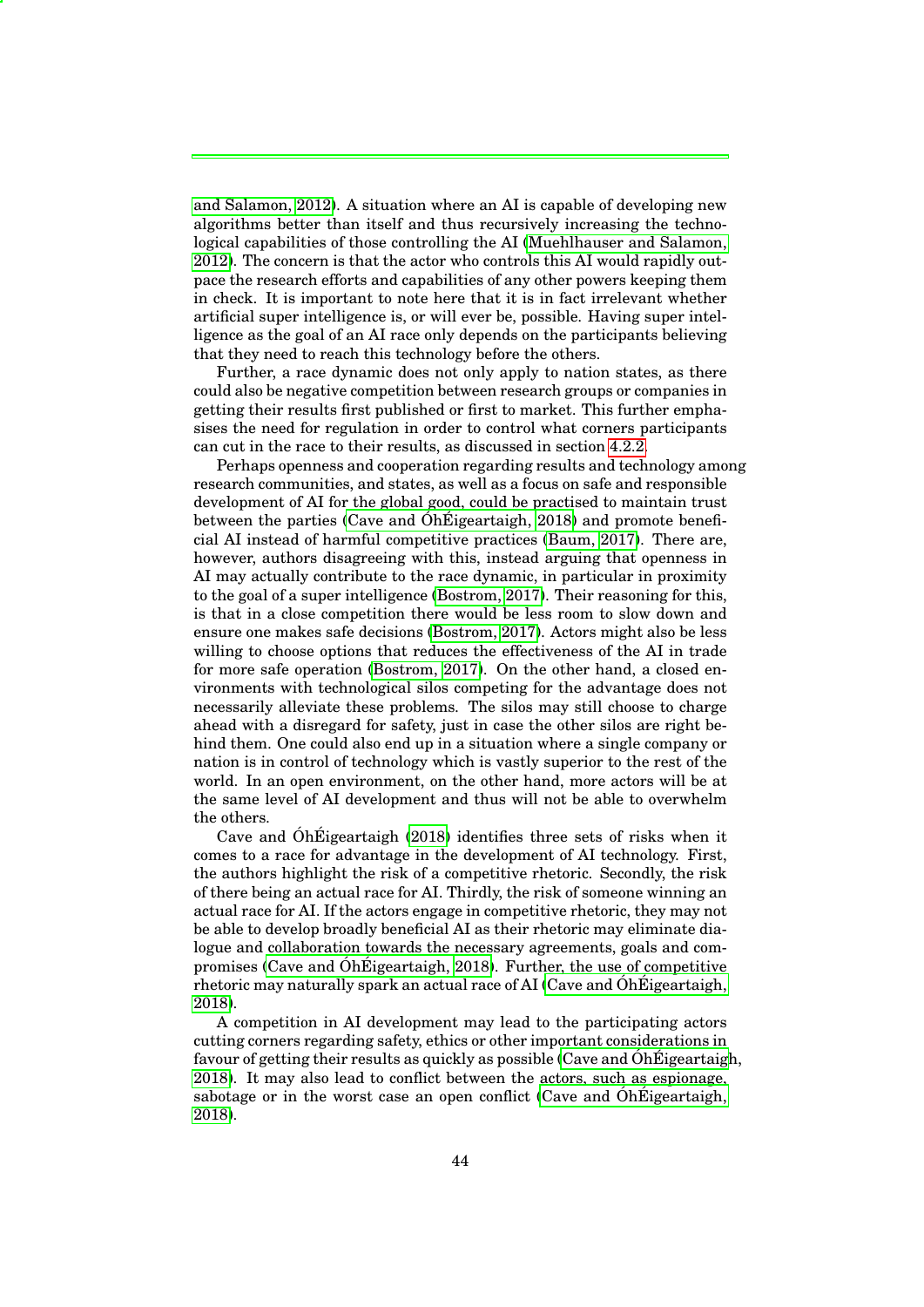There seems to be some major roadblocks on the path to achieving open international cooperation on AI development, however, such as political animosity between states and ethical disagreements such as how some states might use the technology for surveillance of their citizens or autonomous lethal weapons. One may have to look to historical examples of successful international cooperation for inspiration on how to approach such an agreement rather than resorting to secrecy. For example the International Space Station, World Trade Organisation, the UN climate panel and other multinational collaborations about establishing common standards. However, excluding certain states from the cooperation might be taken as an excuse to return to a technological race dynamic.

## **4.4.3 Access to data**

Part of openness of AI is ensuring open access to data [\(Musikanski et al.,](#page-94-5) [2020\)](#page-94-5) and other relevant resources for the general public. Academic data resources and datasets are often shared as they are expensive to produce, but software prototypes are are typically not published even if they are sometimes reused to achieve new goals [\(Moreau et al., 2019\)](#page-94-0). Beyond academic datasets, there are other cases where there is not enough data available, often due to privacy concerns, such as in medicine [\(Kobayashi et al.,](#page-92-2) [2019;](#page-92-2) [Luce, 2019\)](#page-93-3). A cost-saving alternative for less sensitive scenarios is to engage non-experts in the creation of data [\(Moreau et al., 2019\)](#page-94-0), for example by involving a community in playing a video game as was done for the MineRL project [\(Guss et al., 2019\)](#page-91-5), however there is a need to develop more methods of enabling this [\(Moreau et al., 2019\)](#page-94-0).

From the literature I have identified a number of different ways of managing data in an open fashion. The control of user data is of particular importance in this time of surveillance capitalism, notably that a user should have awareness, accessibility, consent and reusability of the data [\(Bucking](#page-89-2)[ham Shum et al., 2012;](#page-89-2) [Musikanski et al., 2020;](#page-94-5) Timan and Grommé, 2020). One way to tackle this is by creating a decentralised marketplace where the data of each user is aggregated and they can control what purposes it can be used for Belinchon et al. One could imagine that a user accepts that a service may add information about the user to this database and the service in turn would get a percentage of the user's earnings from the provided data. In this variant the user maintains control of the data and the service can still make a profit from gathering data about the user, granted that the user actually sells access to their data. This still does not solve all problems, as the control of exact knowledge about what data is mined about users and how it is processed is an important market advantage for companies based on surveillance capitalism, thus one can imagine they will be very reluctant to give up this control and exclusive knowledge. Further, it is still surveillance capitalism, and relies on companies gathering copious amounts of data about their users. Therefore there should be alternatives for the users such as plans where you pay a subscription rather allow the company to gather the data. This concept seems to line up with existing regulation, such as the GDPR, granting users control over their personal data, but extended to cover all data associated with the user even if the user's account or ID cannot be associated with a natural person.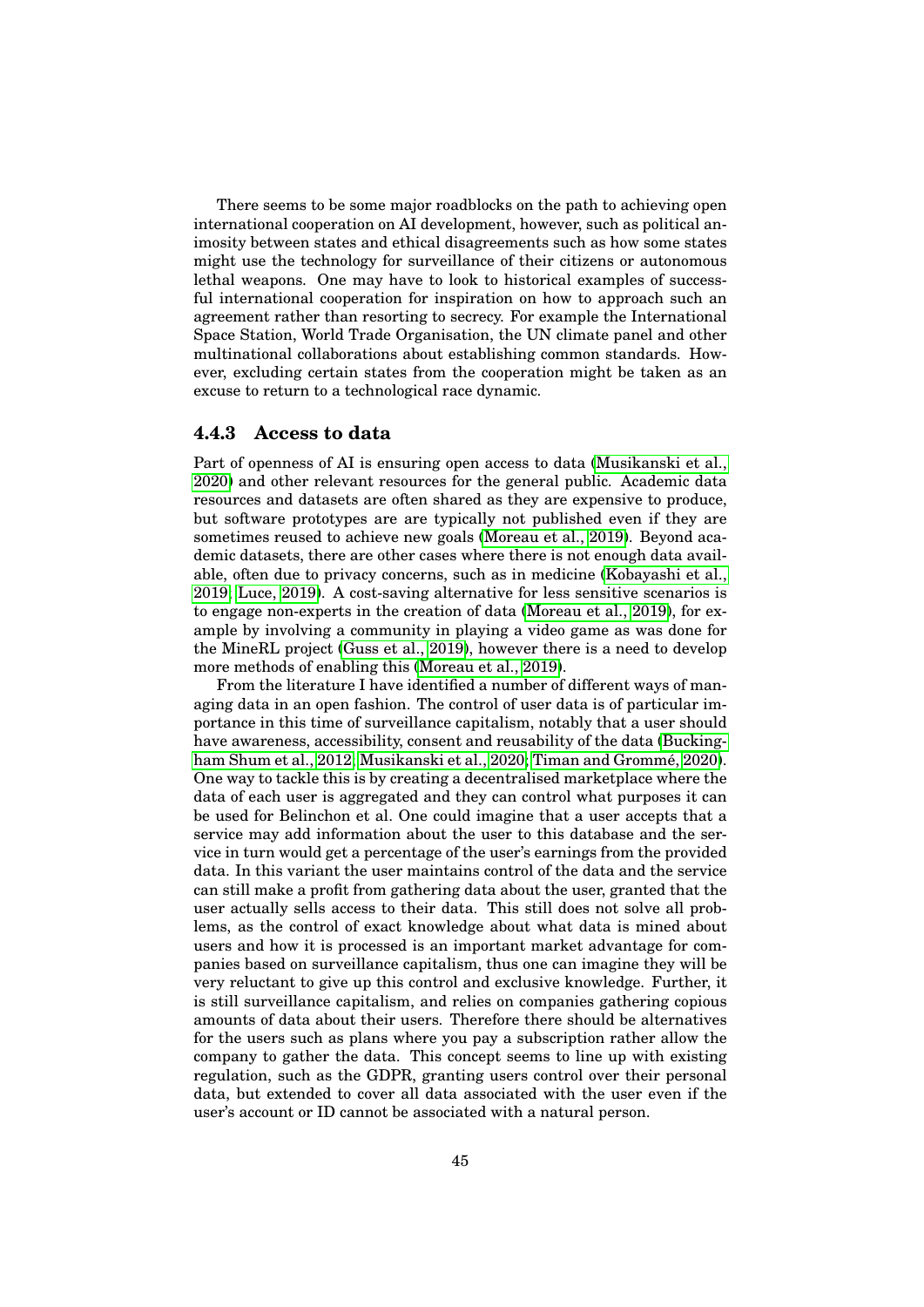Shah [\(2018\)](#page-95-0) proposes a somewhat different approach, where the company would steward the data for a limited time, after which the control of the data would be released to the public domain. I see three issues with this idea, however. First of all, it is only concerned with that the data will be openly accessible, not considering how a user should be able to control their own data. Secondly, it only applies to non-personal and anonymised data, personal data would have to be handled the way it is today as most users might be opposed to their data being shared openly. Thirdly, some data is time sensitive, such as current location or search queries, after the stewardship period ends the data may have reduced value or be useless.

There are also approaches that would enable the publishing of datasets that contain personal data. Braiek et al. [\(2018\)](#page-88-1) proposes the use of generative models to train on massive existing data sets and then using the models to generate large synthetic data sets based on the original data. These generative models would also be easier to transfer between interested parties as they take up a lot less space, and thus also consumes less resources of the infrastructure where the dataset is hosted. There is however an upfront cost of resources to train the model on the original data. Typically, a generative model refers to the generative side of an Adversarial Generative Neural Network (AGNN), where a generative network generates, for example, an image and a discriminatory network attempts to discern whether the image was generated or is part of the original dataset. The generative network is rewarded when the discriminatory network believes the image it generated was from the dataset, and the discriminatory network is rewarded when it correctly concludes the origin of the image. Over time, the generative neural network will learn how to generate images that are practically indistinguishable from the original dataset. While generative models can address a number of challenges, the users of the resulting models will need to keep in mind that the generative model may reflect, or in the worst case exacerbate, biases existing in the original dataset [\(Jain](#page-92-4) [et al., 2018\)](#page-92-4).

Montes and Goertzel [\(2019\)](#page-93-2) argues for the creation of large decentralised datasets where privacy information regarding each point of data can be decided by the contributor. This idea of creating a large decentralised dataset is also suggested by Belinchon et al. [\(2019\)](#page-88-2) and Baird and Schuller [\(2020\)](#page-88-4), where Baird and Schuller also highlights possibilities for using homomorphic encryption, data masking and federated learning as ways of preserving privacy for the data owners.

In some cases, the data is too sensitive to be moved around, but there is not enough data stored locally to train robust AIs. For this purpose Lyu et al. [\(2020\)](#page-93-5) proposes a learning framework, called Fair and Differentially Private Decentralised Deep Learning (FDPDDL), that uses blockchain to enforce a decentralised reputation system on the users of the framework and enables local training of AI. The reputation system keeps track of the contribution of each participant and restricts them from extracting considerably more value from the framework than they contribute. Further, the framework employs Differentially Private Generative Adversarial Networks (DPGAN) and Differentially Private Stochastic Gradient Descent (DPSGD) to enable the network to move a model around, training it on data locally, rather than moving data around and potentially risking exposure.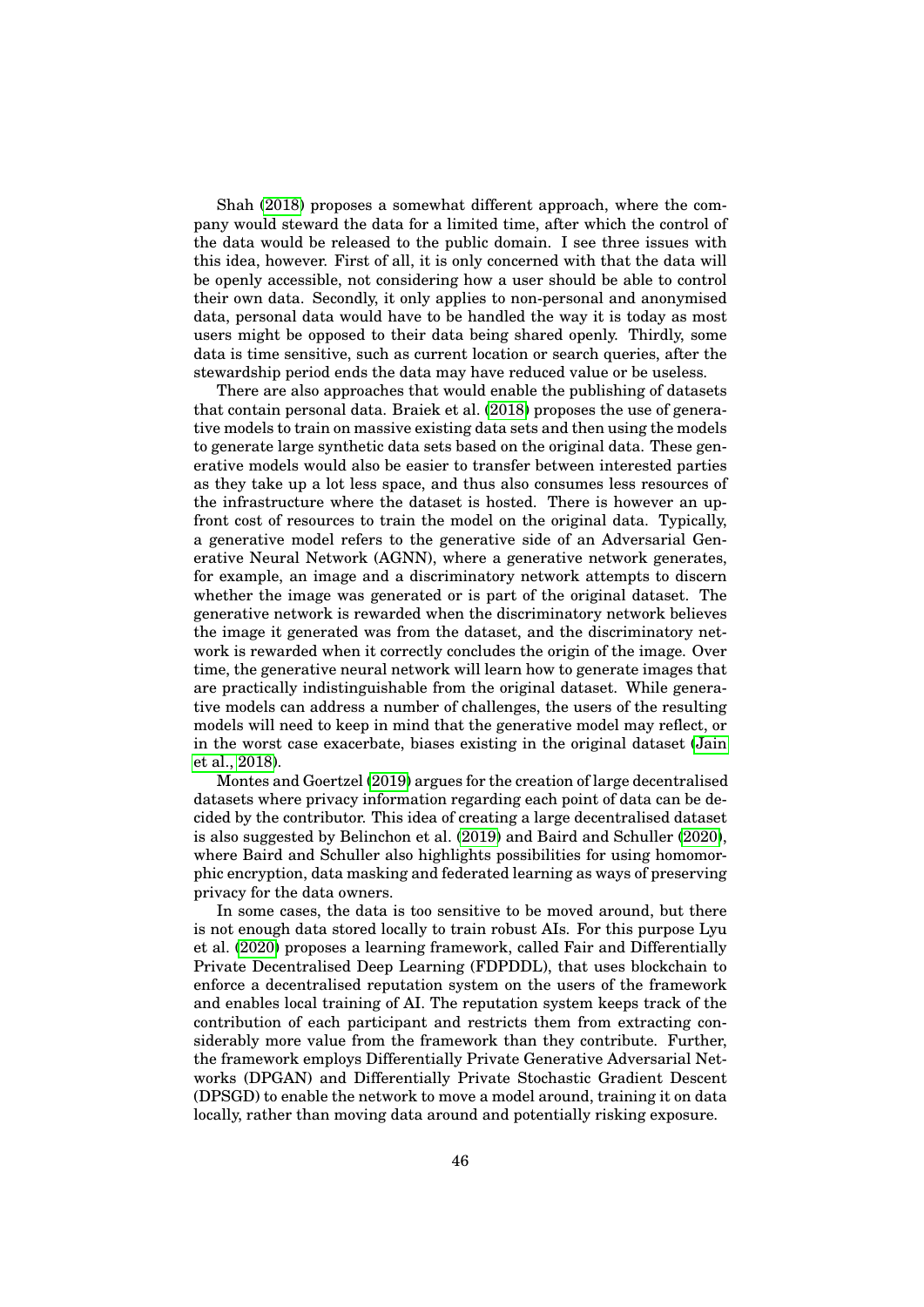## **4.4.4 Data exploration**

Even though a dataset may be open to the public, it may not be trivial for others to put it to use as the documentation of the data is often not sufficient to fully understand the data and its context [\(Choi and Tausczik,](#page-89-5) [2017\)](#page-89-5). To this end, a greater focus on properly documenting public datasets and collaboration with domain experts in interpreting and analysing the data can help clarify the details [\(Choi and Tausczik, 2017\)](#page-89-5).

To further understand the content of a dataset one can utilise data visualisation tools to explore what data is available and the biases existing in the data. Data visualisation tools with a high usability can enable domain experts to participate in the analysis of the data [\(Gao et al., 2018\)](#page-90-7) and thus visualisation tools can play an important role as an enabler of inclusiveness. Efficiency is a major challenge for these tools [\(Gao et al., 2018\)](#page-90-7) due to the potential size of the datasets in use for AI. However, Kraska [\(2018\)](#page-92-5) found that query approximation, progressive results and an analytical workflow that is easy to change was more important to interactivity than having a fast execution engine.

One potential challenge when enabling non-experts to work with statistics and analytical tools without any previous training, is that they may make mistakes such as drawing conclusions from insignificant changes in results. To help users avoid such mistakes, Kraska included a component called QUDE (Quantify the Uncertainty in Data Exploration) in their Northstar data science system [\(Kraska, 2018\)](#page-92-5). The inclusion of error avoidance solutions may play an important part in enabling a wider community to analyse data and develop AI, as issues such as statistical insignificant results could lead users to draw false conclusions.

#### <span id="page-56-0"></span>**4.4.5 Auto ML and hardware access**

Hyper parameter tuning is a particular challenge for machine learning [\(Gao et al., 2018\)](#page-90-7). Finding the optimal parameters for learning rate, training algorithm, number of iterations and batch size, not to mention what algorithm and architecture to use, can be both tricky and time consuming, as there is typically a very big number of parameters to tune and changing one parameter can change what the optimum is for other parameters. If one is attempting to solve a known problem, such as image classification, there are often several well-performing models to choose from. The challenge in this case is that they each have their own trade-offs, typically resource intensiveness versus accuracy [\(Gao et al., 2018\)](#page-90-7), thus deciding which one to use requires experience that most non-experts might not have. The problem becomes even harder when there are no standard models to turn to, such as in the case of novel AI problems and applications. Further, to determine how a combination of parameters performs requires training a model on the dataset, which can take anywhere from minutes to years, depending on the problem and hardware. Reinforcement Learning (RL) is particularly notorious for requiring vast amounts of training time, where projects such as AlphaGoZero and OpenAI Five used more than 4.9 million games of Go and 11,000 years of Dota 2 game time, respectively [\(Guss et al., 2019\)](#page-91-5).

This challenge highlights two particular needs. First and foremost, one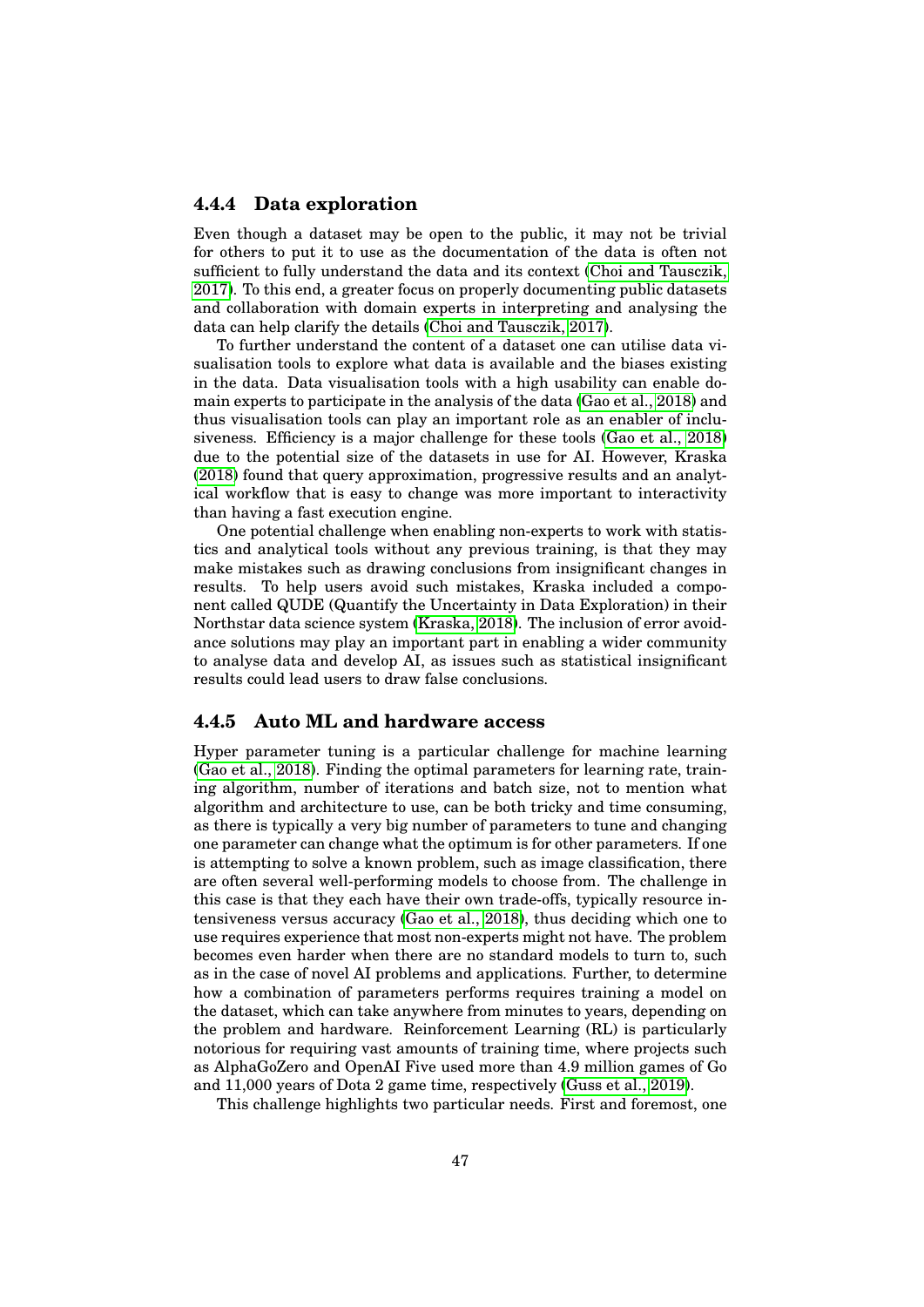needs access to hardware capable of the computation necessary for training the model and tuning the hyper parameters within a reasonable span of time. For this, hardware in the cloud can be a solution [\(Luce, 2019\)](#page-93-3). However, cloud compute and cloud storage is rather expensive for people who are not using it professionally [\(Luce, 2019\)](#page-93-3). An alternative, would be taking inspiration from the BOINC  $^{14}$  $^{14}$  $^{14}$ , Folding@Home  $^{15}$  $^{15}$  $^{15}$  and Leela Chess Zero  $16$  projects, enabling peers to donate compute time on their devices to massively distribute large computing tasks. Further, one can develop more efficient algorithms that requires less computing to achieve similar results. [K. Wang et al. \(2017\)](#page-96-4) proposes an algorithm they claim is easier to use, as one does not need to specify the learning parameters beforehand, as well as requiring less compute time in comparison to gradient descent.

Secondly, there is a need for software to handle this hyper parameter tuning automatically [\(Gao et al., 2018\)](#page-90-7), keeping track of previous results, models and parameters as well as using automatic analysis to decide what parameter combinations to try next. These types of solutions are typically referred to as Auto ML and they can have a varying degree of complexity, from automatically comparing a set of parameters, to automatically configuring data pipelines, selecting algorithms and choosing an architecture and hyper parameters for the problem.

When it comes to the selection of algorithms and architectures Auto ML (or Auto AI) can be used to help select a reasonably effective model for simple problems, but requires further research to truly become usable for a greater variety of real world problems. It could serve as a tool to enable a wider public to develop AI for themselves, without deep knowledge in AI, and many papers highlights this as a good place to start [\(Allen et al.,](#page-88-5) [2019;](#page-88-5) [Bagrow, 2020;](#page-88-7) [Binnig et al., 2018;](#page-88-8) [Masood and Hashmi, 2019\)](#page-93-4). More complicated problems, on the other hand, might require collaboration with AI experts to come up with an algorithm and architecture suitable for the problem.

Bagrow [\(2020\)](#page-88-7) performed an experiment to show that non-experts are able to come up with prediction tasks, of their own interests, that are trainable by Auto ML algorithms. This finding is a positive note indicating that non-experts can indeed participate directly in the development of AI with the current Auto ML technology, not only by assisting with surrounding tasks such as data collection or labelling.

However, D. Wang et al. [\(2020\)](#page-96-0) recognises two challenges in the effort of enabling non-AI-experts to make use of AutoAI, *Business Objectives* and *Transparency*. Firstly, they define Business objective challenge as being the tension that is created by that most business objectives desired by the nontechnical users, for example compliance to regulations, often do not align with the technical objectives, such as accuracy [\(D. Wang et al., 2020\)](#page-96-0). To address the business objective challenge D. Wang et al. [\(2020\)](#page-96-0) proposes the use of constraints as an approach to not only satisfy the technical objectives but also the business objectives in the AutoAI process. Secondly, they define the transparency challenge as the challenge for non-expert users to truly

<sup>14</sup>BOINC<https://boinc.berkeley.edu/>

<sup>15</sup>Folding@Home<https://foldingathome.org/>

<sup>16</sup>Leela Chess Zero<https://lczero.org/>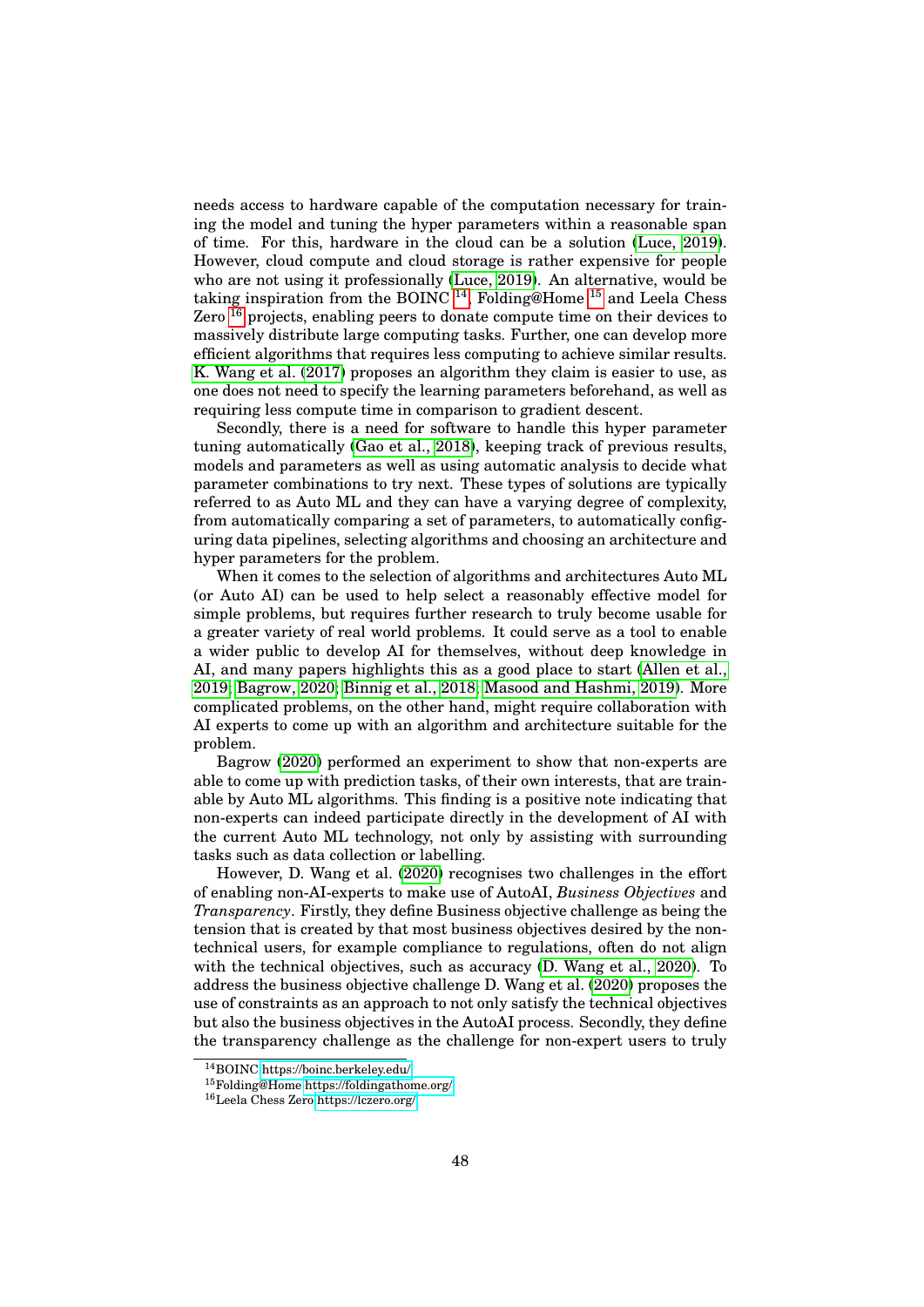understand how the AI works and why certain outcomes happen. This challenge lines up with the reasons for why algorithmic transparency is such an important avenue of research. Algorithmic transparency is discussed in section [4.3.1.](#page-48-0)

There already exists quite a few Auto ML solutions, both services such as Azure ML<sup>[17](#page-0-0)</sup>, Amazon SageMaker<sup>[18](#page-0-0)</sup>, Google Cloud AutoML<sup>[19](#page-0-0)</sup> and Weights  $\&$  Biases<sup>[20](#page-0-0)</sup>, and libraries, for example Neural Network Intelligence<sup>[21](#page-0-0)</sup>, Sci-kit optimize<sup>[22](#page-0-0)</sup> and Keras Tuner<sup>[23](#page-0-0)</sup>. The literature also includes a variety of solutions to address this challenge:

- Kojima et al. [\(2020\)](#page-92-6) developed Kyoto-university Graph Convolutional Network framework (kGCN) an Auto ML system for working with chemical structures.
- Olson et al. [\(2018\)](#page-94-6) developed a system named PennAI, an Auto ML system for biomedical data which helps guide the user through the process of deciding which models to try on the data and what parameters to change.
- Liang et al. [\(2019\)](#page-93-6) developed LEAF (Learning Evolutionary AI Framework). It uses evolutionary algorithm to not only select model parameters, but also network architectures.
- Shang et al. [\(2019\)](#page-95-7) presents an Auto ML system called Alpine Meadow, focused on interactivity, small data and traditional ML pipelines (as opposed to Neural Network architectures).
- Binnig et al. [\(2018\)](#page-88-8) has proposed a system called Quality-aware Interactive Curation of Models (QuIC-M) that automatically constructs AI data processing pipelines and curates a model based on a userspecified problem and constraints.
- Völcker et al. [\(2020\)](#page-96-5) have developed a system named DeepNotebooks, which takes a tabular dataset and produces a model and a python notebook for interacting with the model. The user can then further refine the parameters used and query the model and data using python.

To help evaluate all these different solutions, Xanthopoulos et al. [\(2020\)](#page-97-4) created a set of criteria to evaluate Auto ML systems and services from a user's perspective, rather than focusing on the performance numbers of different solutions. The 32 proposed criteria are spread across six categories, including estimates, scope, productivity, interpretability, customisability and connectivity. Some of these criteria line up with challenges discussed in this chapter, highlighting features of the services that support the democratisation process. For example, interpretability aligns with data visualisation and algorithmic transparency, and connectivity relates to interoperability and AI access.

<sup>17</sup>Azure ML<https://azure.microsoft.com/en-us/services/machine-learning/automatedml/>

 $^{18}\mathrm{A}$ mazon SageMaker<https://aws.amazon.com/sagemaker/>

<sup>19</sup>Google Cloud AutoML<https://cloud.google.com/automl/>

<sup>20</sup>Weights & Biases<https://wandb.ai/>

<sup>21</sup>Neural Network Intelligence<https://github.com/Microsoft/nni>

<sup>22</sup>Sci-kit optimize<https://github.com/scikit-optimize/scikit-optimize>

<sup>23</sup>Keras Tuner<https://github.com/keras-team/keras-tuner>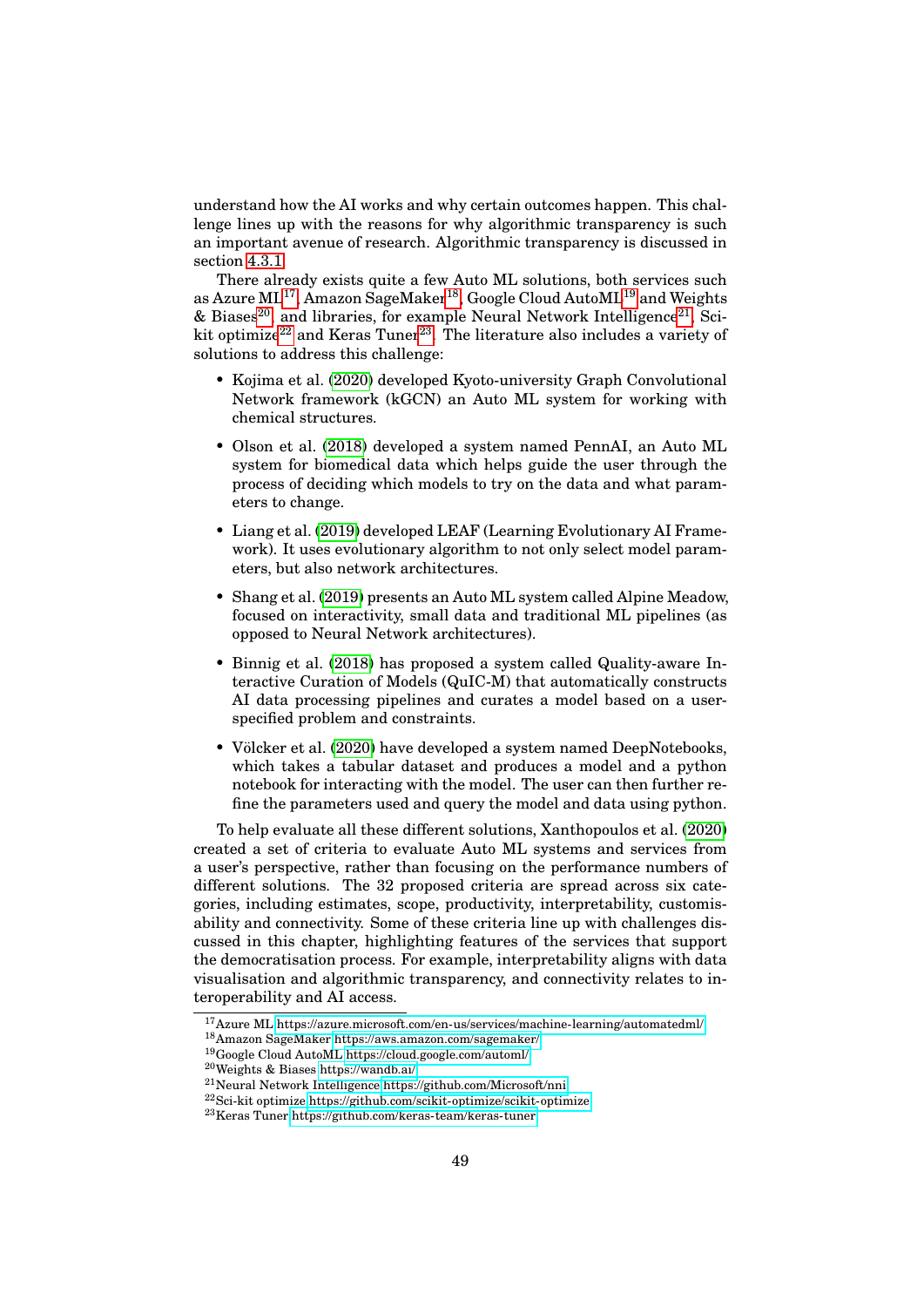#### **4.4.6 Data preprocessing**

A lot of the time of an AI developer goes into the preprocessing of data, or data wrangling, which is the development of pipelines to take the raw input data, massaging it into a format that is suitable for AI training and extracting the features in the data that the designer consider relevant for the prediction task. Patel [\(2020\)](#page-95-8) suggests that AI features can be democratised through feature stores, databases where one can get access to already extracted features and information about the features.

I would like to expand upon this idea with the addition of data wrangling pipelines, where the extracted features are not stored directly but instead a pipeline that one can feed the data through to extract the features in the format one needs. These pipelines could be made modular, where one inserts modules one after another to add layers of processing. This modularity would in particular be useful for people with less programming expertise, as they could design their own pipelines though graphical user interfaces, relying on existing pipeline modules developed by others in the community. With such a system others could take existing pipelines and alter them to their own needs, for example someone might want pictures in black and white rather than colours or perhaps scaled down to a different size, depending on their use case. This approach has other advantages, namely that one does not need to store data multiple times, first in the raw form and then a copy in each other format that is useful to the community. The downside is of course that the final dataset needs to be computed from the raw data for each particular case, but each user would only need to do this once to create their own dataset. If more data is added to the raw data store one only needs to process the new data, requiring minimal additional work.

## **4.4.7 AI access**

After the AI has been developed, it needs to be tested and validated for its purpose, deployed and the deployment needs to be monitored to ensure there is enough capacity to handle incoming traffic and that crashes are appropriately handled [\(Gao et al., 2018\)](#page-90-7). Model validation is about ensuring that the model performs as expected on unseen data, not just on the training dataset. For example, while a trained model may perform well on the dataset as a whole, there may be subsets of the data where the model is performing significantly worse. An example of this may be an AI face detection system that gets confused by different skin colours. [Chung et al.](#page-89-6) [\(2019\)](#page-89-6) have developed a system for discovering such sub-performing subsets of the dataset with the goal of highlighting potential problem features that the developers should consider taking a closer look at.

After a model has been successfully validated, it needs to be set up for deployment. This could, for example, be done through a web API or as a software package that can be integrated into an application. To make this process more approachable for a wider community, these functions could be implemented as a service that could be set up and rolled out on demand [\(Gao et al., 2018\)](#page-90-7). There are already a number of such services offered by companies such as Google, Microsoft and Amazon. The literature provided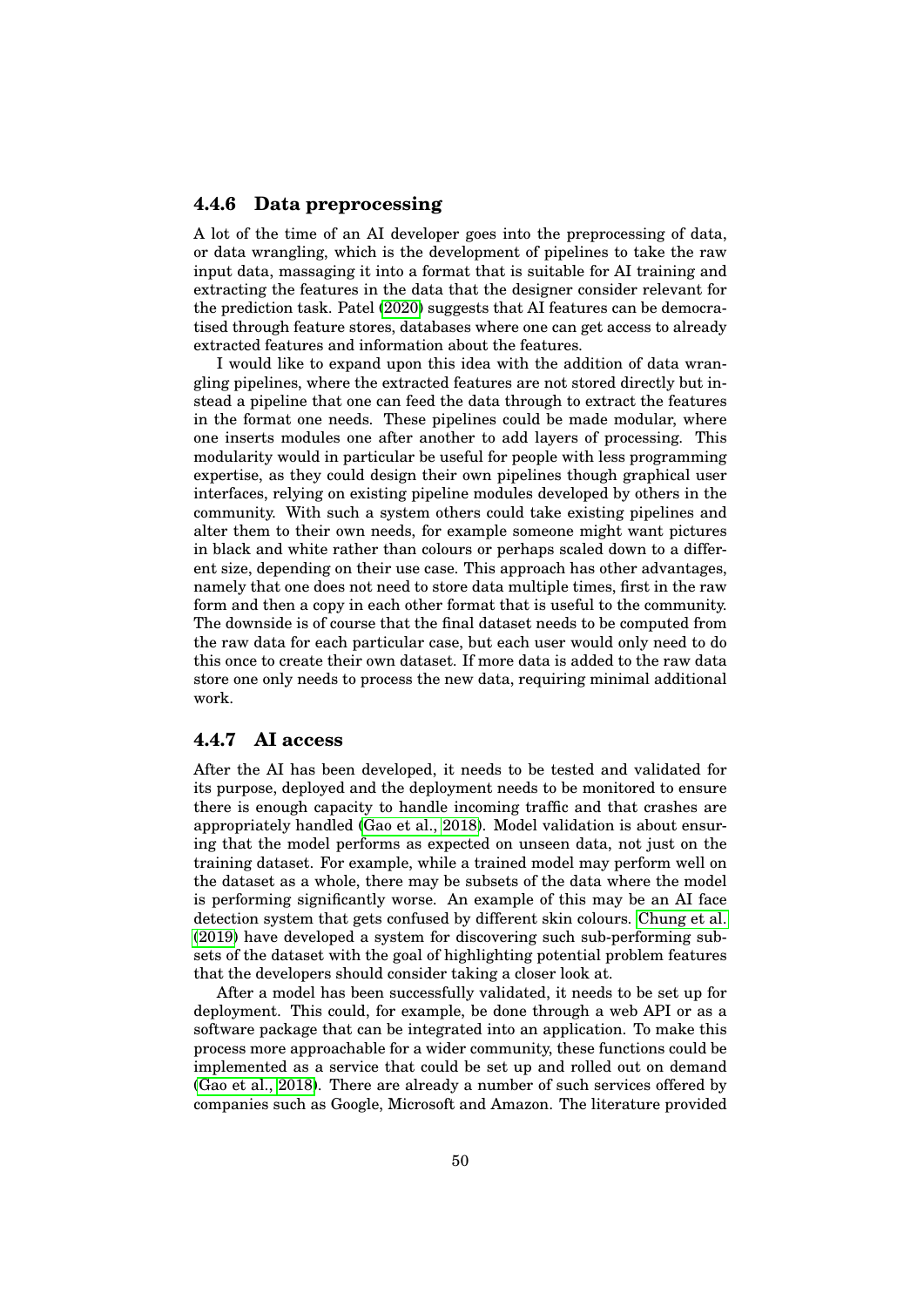one example of such a solution, DLHub by Chard et al. [\(2019\)](#page-89-7). DLHub focuses on sharing and deploying models, offering not only deployment functionality, but also a model repository that can be used to verify results and reuse existing models. Such a model repository could enable others to benefit from the work one has done developing an AI model, as others could use the model for their own projects. Currently there is no standard method for publishing AI models, resulting in models being published in a variety of locations from GitHub to private websites [\(Chard et al., 2019\)](#page-89-7). Therefore, creating a common location for AI resources might make the process of finding relevant resources easier.

Another proposal with a similar fundamental idea is suggested by Montes and Goertzel [\(2019\)](#page-93-2), who argues for an AI marketplace relying on Distributed Ledger Technology (DLT). The purpose of using DLT would be to enable the decentralisation of this model repository, instead of relying on a traditional centralised structure with one company or institution who can control the repository. The authors go on to suggest that such a repository, with live deployed models, could enable AI pipelines by using multiple AI models in a network to achieve complex behaviours, where a model does further processing on the output of the previous model.

The publishing of developed resources and artefacts is also motivated by several major Natural Language Processing (NLP) conferences that are encouraging authors to ensure reproducibility of their submitted works [\(Moreau et al., 2019\)](#page-94-0). For many projects the artefacts produced are considered part of the outcome of the project, further encouraging reproducibility through shared data and code [\(Moreau et al., 2019\)](#page-94-0). Moreover, Moreau et al. [\(2019\)](#page-94-0) proposes the use of workshops and journals with publications that focus on reproduction of results, maintenance and improvement of research tools and documentation to incentivise researchers to spend more time improving and maintaining a data and software foundation for future research.

#### **4.4.8 Education**

There a wide support in the literature for a more extensive offer in AI education to increase AI literacy [\(Allen et al., 2019;](#page-88-5) [Belinchon et al., 2019;](#page-88-2) [Floridi et al., 2018;](#page-90-0) [Kobayashi et al., 2019;](#page-92-2) [Lauterbach, 2019;](#page-92-1) [Moreau et](#page-94-0) [al., 2019;](#page-94-0) [Robinson, 2020;](#page-95-9) [Van Horn et al., 2017;](#page-96-6) [Vazhayil et al., 2019;](#page-96-7) [Ylipulli and Luusua, 2019\)](#page-97-5). While there is information about AI available online, such as the initiatives Elements of  $Al^{24}$  $Al^{24}$  $Al^{24}$ ,  $Al4All^{25}$  $Al4All^{25}$  $Al4All^{25}$ , AI Saturdays<sup>[26](#page-0-0)</sup>,  $BD2K$  Training Coodinating Center<sup>[27](#page-0-0)</sup> and online education marketplaces that have started offering courses in AI, which may be a good place to start for those who need an introduction into the field [\(Luce, 2019\)](#page-93-3), it may be more challenging to actually get practical experience [\(Allen et al., 2019\)](#page-88-5). Possible ways of expanding the offer is through education in school [\(Belin](#page-88-2)[chon et al., 2019;](#page-88-2) [Floridi et al., 2018;](#page-90-0) [Lauterbach, 2019;](#page-92-1) [Pavao et al., 2019;](#page-95-10) [Vartiainen et al., 2020;](#page-96-8) [Vazhayil et al., 2019\)](#page-96-7), experimentation in libraries

<sup>24</sup>Elements of AI<https://www.elementsofai.com>

<sup>25</sup>AI4All<https://ai-4-all.org/>

<sup>26</sup>AI Saturdays<https://saturdays.ai/>

<sup>27</sup>BD2K Training Coodinating Center<http://bigdatau.org/>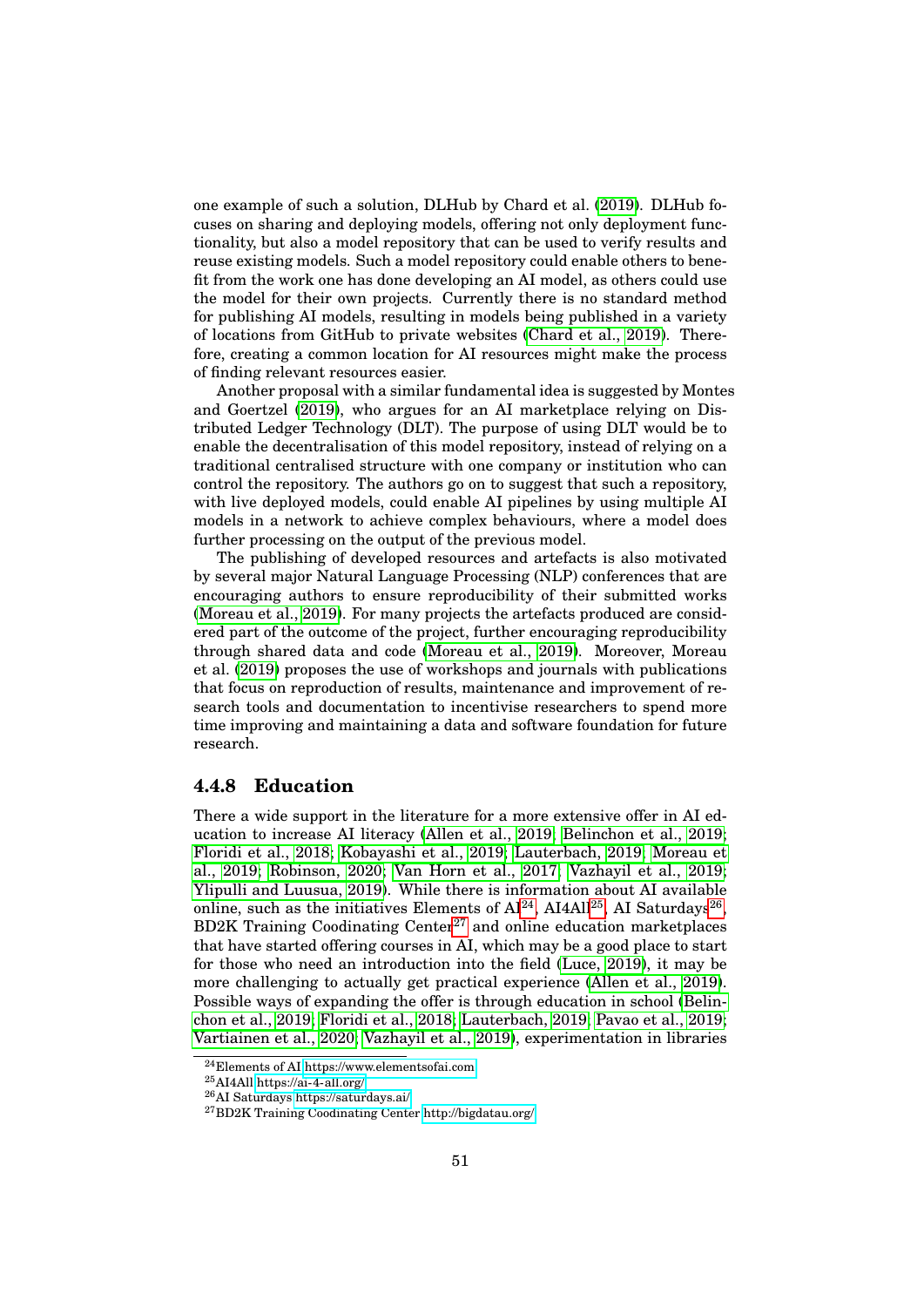[\(Finley, 2019;](#page-90-8) [Ylipulli and Luusua, 2019\)](#page-97-5), tinkering in maker spaces or specialised centers [\(Van Horn et al., 2017\)](#page-96-6). The goal is not necessarily that everyone should know the intricate details of AI design and development, but at least ensuring that people have an understanding of how the technology works and what it is capable of so they are able to make informed decisions regarding it in the future [\(Ienca, 2019\)](#page-92-0). Further, this would be a step towards preparing for potential shifts in the job market, where some jobs lost to automation may be replaced with positions that are more tech related [\(Lauterbach, 2019\)](#page-92-1). It is also important to include courses in the ethics of AI in the AI education [\(Floridi et al., 2018;](#page-90-0) [Shah, 2018\)](#page-95-0) to promote a future where AI researchers and developers are even more mindful and aware of potential consequences of their AI.

Research challenges for the openness of AI includes:

- Research the true impact of open AI, weighing risks of misuse against the benefits of a wider group of people gaining access to the technology [\(Smith and Neupane, 2018\)](#page-95-5).
- Researching how AI applications can be successfully scaled up to benefit as many people as possible, including how to expand a system across cultural boundaries without creating negative bias [\(Smith and](#page-95-5) [Neupane, 2018\)](#page-95-5).
- Investigate how knowledge about AI can most effectively be shared to enable people to make decisions related to AI, both in the general public and government [\(Smith and Neupane, 2018\)](#page-95-5).
- Explore possible solutions to the challenge that many educators do not have a background in AI.
- Investigate the impact of a race for AI technology on the willingness to accept risk, or cut corners in risk assessment or deliberative processes, and whether openness and international collaboration can reduce these risks.
- Explore how to most effectively enable a wider group of people to design, develop and use AI locally, including in the Global South [\(Smith](#page-95-5) [and Neupane, 2018\)](#page-95-5). This challenge includes both access to knowledge and training, but also necessary resources, both digital and physical.

# <span id="page-61-0"></span>**4.5 Inclusiveness**

The primary challenge of inclusiveness is ensuring that the interests of relevant social groups are considered, such that they are not treated unfairly in the application of AI systems. This is not limited to the development of AI applications for public use, but also includes AI research and innovation. An approach to promote this consideration is by enabling participation and collaboration between public, private, academia and community in the development, use and governance of AI [\(Floridi et al., 2018;](#page-90-0) [Robinson, 2020;](#page-95-9) [Yigitcanlar and Cugurullo, 2020\)](#page-97-0). Further, ensuring diversity within the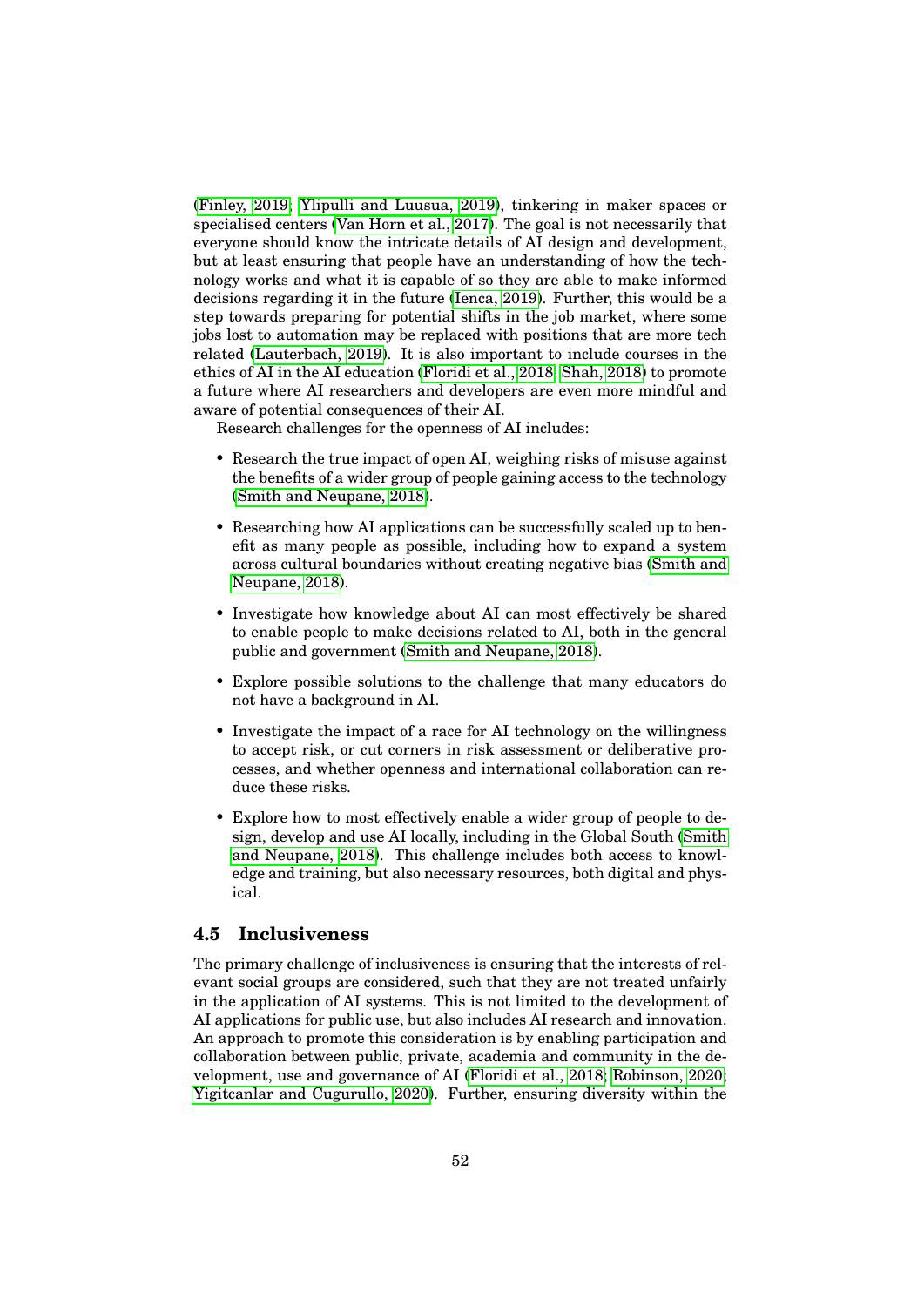technology profession [\(Shah, 2018\)](#page-95-0), promoting teams with diverse backgrounds [\(Belinchon et al., 2019\)](#page-88-2), both in culture, heritage and education. And adhering to ethical standards established for the relevant context, for example the European Commission's ethical guidelines for AI development [\(Yigitcanlar and Cugurullo, 2020\)](#page-97-0).

#### **4.5.1 Fairness**

The first step towards ensuring that no group is being treated unfairly should be defining what fairness means. However, this turns out to be a deceptively non-trivial and context dependent task, as there is a great number of ways of interpreting the term and many of them are trade-offs of one another [\(Beretta et al., 2019\)](#page-88-9). Further, these different interpretations of the term align with different interpretations of equality in democracy [\(Beretta et al., 2019\)](#page-88-9), as discussed in section [3.](#page-27-0) Beretta et al. attempts to address this challenge in their paper *The Invisible Power of Fairness* [\(2019\)](#page-88-9), going through various possible interpretations of the term in the context of machine learning and explaining them both in mathematical and natural language terms.

Timan and Grommé [\(2020\)](#page-96-3) developed a framework identifying a number of challenges to fairness related to automated decision making. The framework focuses on the data processing workflow and notes potential challenges for fairness in each step, both for the intermediary results and the processes for getting to those results. Finally, the framework highlights some potential solution spaces for each step in the workflow.

Wong [\(2020\)](#page-97-6) adapted a framework called Accountability for Reasonableness, originally developed by Daniels and Sabin [\(1997\)](#page-89-8) for healthcare contexts, for determining whether an appropriate process has been followed to ensure algorithmic fairness. The framework consists of four conditions, which must all be met for the process to be considered fair. The four conditions, directly quoted, are as follows [\(Wong, 2020\)](#page-97-6):

- 1. Publicity condition: Decisions that establish priorities in meeting [algorithmic fairness] and their rationales must be publicly accessible.
- 2. Relevance condition: The rationales for priority-setting decisions should aim to provide a reasonable explanation of why the priorities selected are thought the best way to progressively realize [the value the algorithm aims to provide] or the best way to meet [claims] of the defined population under reasonable [. . . ] constraints. Specifically, a rationale will be "reasonable" if it appeals to evidence, reasons, and principles that are accepted as relevant by ("fair minded") people who are disposed to finding mutually justifiable terms of cooperation. An obvious device for testing the relevance of reasons is to include a broad range of stakeholders affected by these decisions so that the deliberation considers the full range of considerations people think are relevant to setting priorities.
- 3. Revision and appeals condition: There must be mechanisms for challenge and dispute resolution regarding priority-setting decisions and,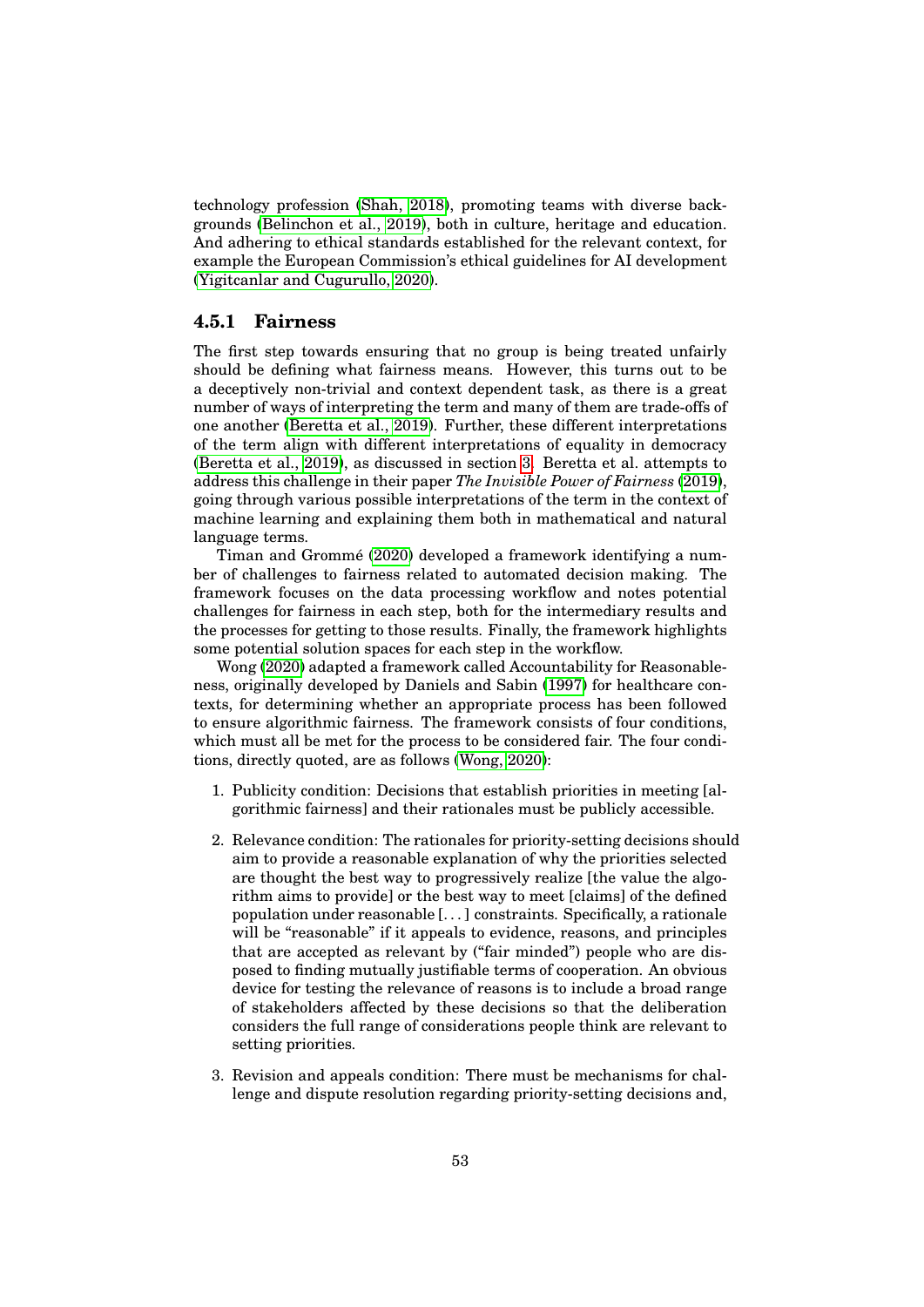more broadly, opportunities for revision and improvement of policies in light of new evidence or arguments.

4. Regulative condition: There is public regulation of the process to ensure that conditions  $(1)$ – $(3)$  are met.

# **4.5.2 Stakeholders**

When deciding who to include in the various processes, one first has to identify who the relevant stakeholders are for an application, which may be less trivial than it sounds. Defining too sharp boundaries between groups may risk accidental exclusion, while having too vague boundaries may render the groups meaningless [\(Belinchon et al., 2019\)](#page-88-2). Belinchon et al. [\(2019\)](#page-88-2) argues for a global standard process for identifying stakeholders, which could help developers correctly identifying whom they need to include in the development and use processes. Such a standardised process could also make it easier for a development team to justify their choices, for example in the case of an audit.

# **4.5.3 Participation**

Open-source development enables more interaction between developers and users in addition to allowing users to participate in the planning and development of the software, even without programming experience [\(Moreau et](#page-94-0) [al., 2019\)](#page-94-0). The general public could, for example, contribute by writing and keeping documentation up-to-date, organise and coordinate discussions on ethics, work on promoting the project to gain interest from other possible participants or even labelling data. Including domain experts in the development of AI projects could, for example, ensure that the AI operates as it should and that it is safe to deploy for the planned use case [\(Allen et al.,](#page-88-5) [2019\)](#page-88-5).

Further, very few research projects are truly open up for public participation [\(Moreau et al., 2019\)](#page-94-0) and several papers propose to change this [\(Buckingham Shum et al., 2012;](#page-89-2) [Moreau et al., 2019\)](#page-94-0). However, while researchers may be rewarded for their efforts through publications and academic recognition resulting from the projects they contribute to, the same may not apply to members of the general public. It is therefore important to find ways to incentivise the community such that they feel rewarded for their efforts instead of being exploited [\(Moreau et al., 2019\)](#page-94-0). However, one issue with rewarding the general public for providing or labelling data, is worker exploitation [\(Baird and Schuller, 2020\)](#page-88-4). This has been a common critique of solutions such as Amazon's Mechanical Turk [\(Hara et al., 2017;](#page-91-6) [Semuels, 2018\)](#page-95-11). Moreau et al. [\(2019\)](#page-94-0) suggest that enabling potential contributors to see the extent of the contributions by others in the community may motivate them to get involved. Small to Medium Enterprises (SME) may be motivated to contribute if the resulting tools or technology can be of use to them [\(Moreau et al., 2019\)](#page-94-0). While larger companies may be motivated by external innovation from open development, the possibility of their technology being considered as a standard due to the wide adoption or support of the open source community or additional sales of related products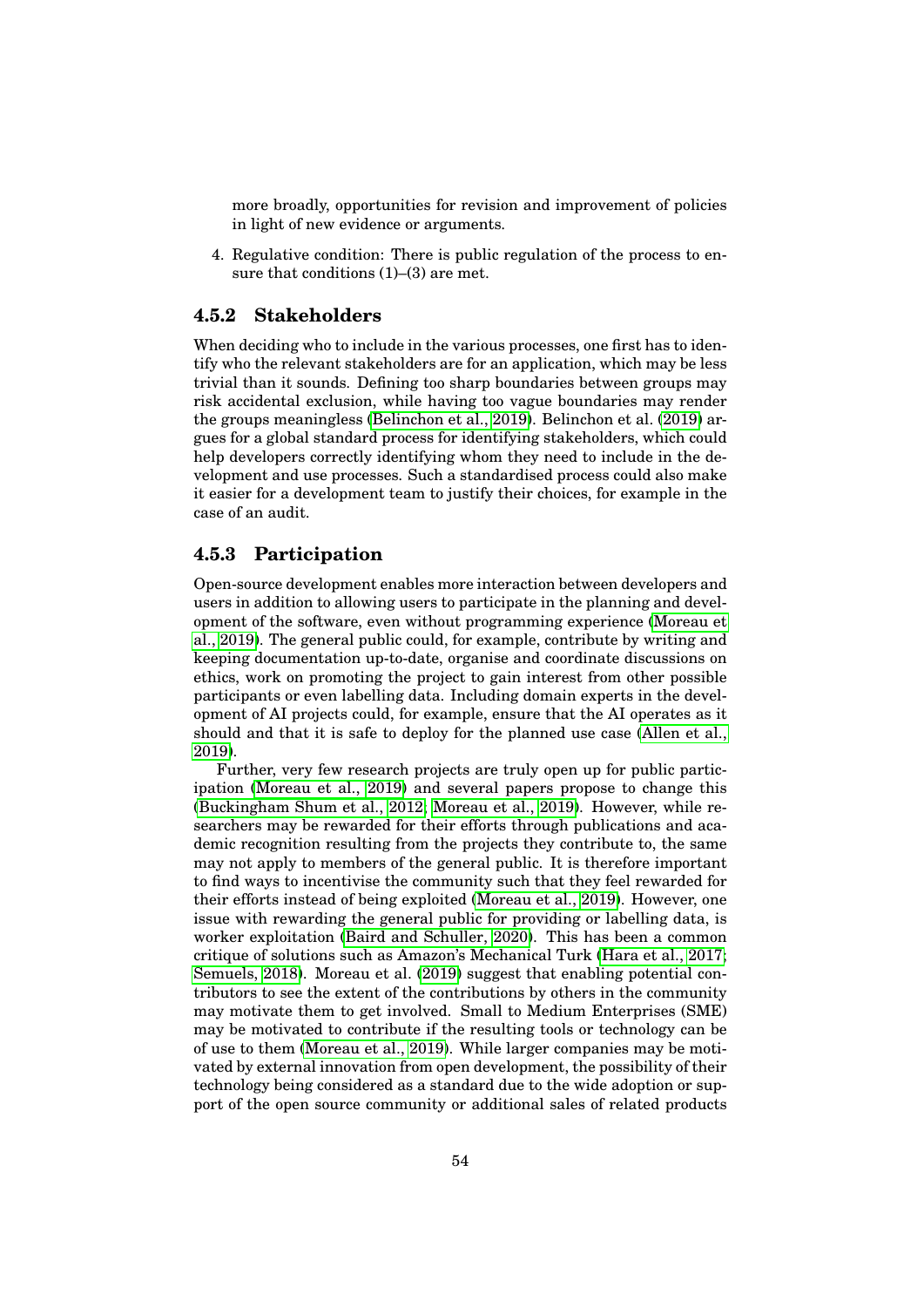or services [\(West and Gallagher, 2006\)](#page-97-7).

A challenge with attracting attention and participants to a project is the lack of visibility [\(Moreau et al., 2019\)](#page-94-0). If those who are potentially interested in the project are not aware of its existence or there is no easy way of finding the project, they might never come across it. It must also be apparent that the project is open to contributions [\(Moreau et al., 2019\)](#page-94-0), otherwise potential participants may simply go on with their day instead of offering their help. GitHub is widely used for open source projects, perhaps one can draw inspiration from their solution in creating a platform for discovering potentially interesting AI projects.

While the goal of inclusion is collaboration in the realisation of projects that will make a positive impact on society, there are bound to be disagreements and conflicts. Many of these disagreements will be founded on differing principals and visions of what the future should look like, and such disagreements are the core purpose of inclusion in the democratisation of AI. But there will also be disagreements founded on economic imperatives, political partisanship, false information and, if the project is openly available online, just for the sake of causing conflict. It is therefore of paramount importance to design any system in such a way that it promotes healthy and constructive disagreements, while also avoiding destructive conflicts [\(Buckingham Shum et al., 2012;](#page-89-2) [Dobbe et al., 2020\)](#page-90-9). If a fundamental conflict regarding a project cannot be resolved or appropriately addressed, one should consider the option of not proceeding with the project [\(Dobbe et al.,](#page-90-9) [2020\)](#page-90-9). Umbrello [\(2019\)](#page-96-9) proposes the use of Value Sensitive Design to evaluate what values are embedded in decisions and to help find common ground between stakeholders with disparate interests in development of AI.

Dobbe et al. [\(2020\)](#page-90-9) propose a set of of commitments and questions that AI projects should consider and answer in the process of designing, developing and using AI. The questions highlight challenges that projects may face and that can help guide the work with the general public.

The involvement of the general public in the development and use of AI requires development of novel techniques and methods of enabling this. Lock et al. [\(2020\)](#page-93-7) write about the participatory methodology they developed for involving planners and policy makers in the development of a technique for including machine learning in a Planning Support System (PSS) for urban development, as well as their experience and results from going through this process. This inclusiveness on a meta level, not only in the development and use of AI, but in the development of methods to enable more people to participate in the development and use of AI, could help uncover potential solutions not apparent to experts in AI.

Buckingham Shum et al. [\(2012\)](#page-89-2) provides a framework to classify the level of public participation in a research project, separating the depth of public involvement into four levels. I have adapted this framework to more generally describe participation in an AI project, shown in figure [2.](#page-65-0)

The first, and most basic, level includes projects where the general public does not serve any active role beyond assisting the project with obtaining the fundamental resources necessary for the development process. This can include providing data [\(Baird and Schuller, 2020\)](#page-88-4), for example by uploading data recorded from them playing a game, or loaning compute resources such as the BOINC [\(Buckingham Shum et al., 2012\)](#page-89-2) and Folding@Home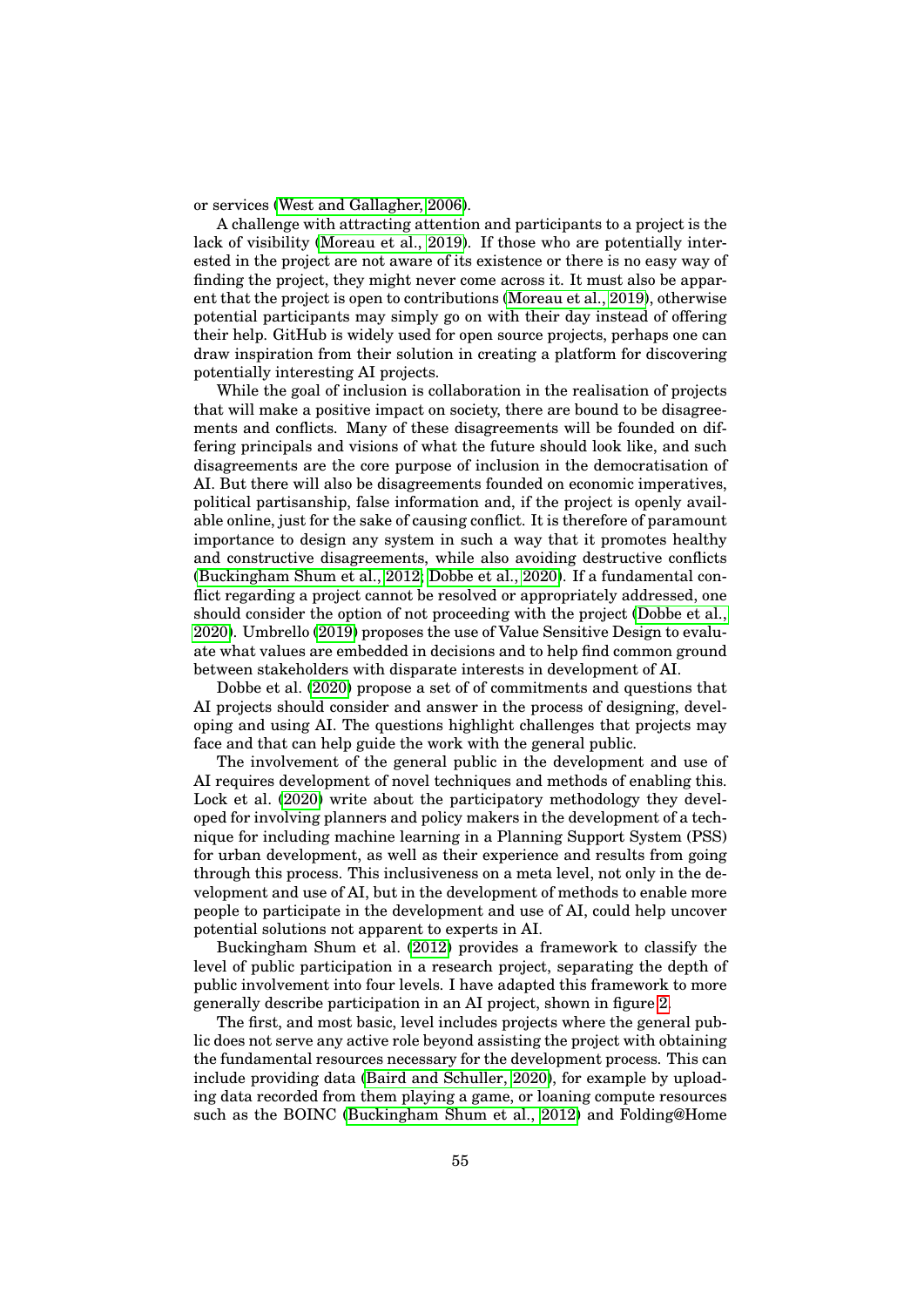- <span id="page-65-0"></span>• **Level 4 - Collaboratory development**
	- **–** General public participates in the development, deployment and maintenance of the project.

#### • **Level 3 - Participatory development**

**–** General public participates in the problem definition, planning and other tasks related to the project such as promotion or coordinating participants from various stakeholder groups.

#### • **Level 2 - Distributed intelligence**

**–** General public and/or advocacy groups participates in discussions regarding ethical issues and other challenges, and/or the labelling of data.

#### • **Level 1 - Crowdsourcing**

**–** General public participates by loaning compute time from their machines or by providing data.

Figure 2: A framework for determining the level of public involvement in an AI project, adapted from work by [Buckingham Shum et al. \(2012\)](#page-89-2).

projects as discussed in section [4.4.5.](#page-56-0)

The second level gives the public a more active role, where they can participate in discussions, decisions and votes about ethical issues and other challenges for the project as well as in the labelling of data [\(Allen et al.,](#page-88-5) [2019;](#page-88-5) [Buckingham Shum et al., 2012;](#page-89-2) [Djeffal, 2020\)](#page-90-2). Participants may also receive training in order to participate more effectively or take a test to check their ability to participate [\(Buckingham Shum et al., 2012\)](#page-89-2). Training and tests may be particularly relevant for participants contributing to the labelling of data. Djeffal [\(2020\)](#page-90-2) proposes randomly selecting citizens, which seems to be good on a principal level, as the selected group would most likely reflect the major opinions of the population, one might risk an under representation of minority groups or they might not be represented at all. This concern shares many similarities to algorithmic bias resulting from biased datasets, it is easy to sample data from common groups but smaller groups may not be sampled at all. To address this, one should ensure that the minority groups that have the most to lose from a decision should be sufficiently represented so they can defend their interests.

The third level involves the general public more in-depth in the process, such as data gathering and planning [\(Allen et al., 2019;](#page-88-5) [Buckingham Shum](#page-89-2) [et al., 2012\)](#page-89-2). The external participants should also have, at least to some extent, shaped the problem or goal of the project [\(Buckingham Shum et al.,](#page-89-2) [2012\)](#page-89-2).

On the fourth level, the general public is completely integrated in the project developing software, setting goals, organising discussions, planning milestones and publishing papers where applicable [\(Allen et al., 2019;](#page-88-5) [Buck-](#page-89-2)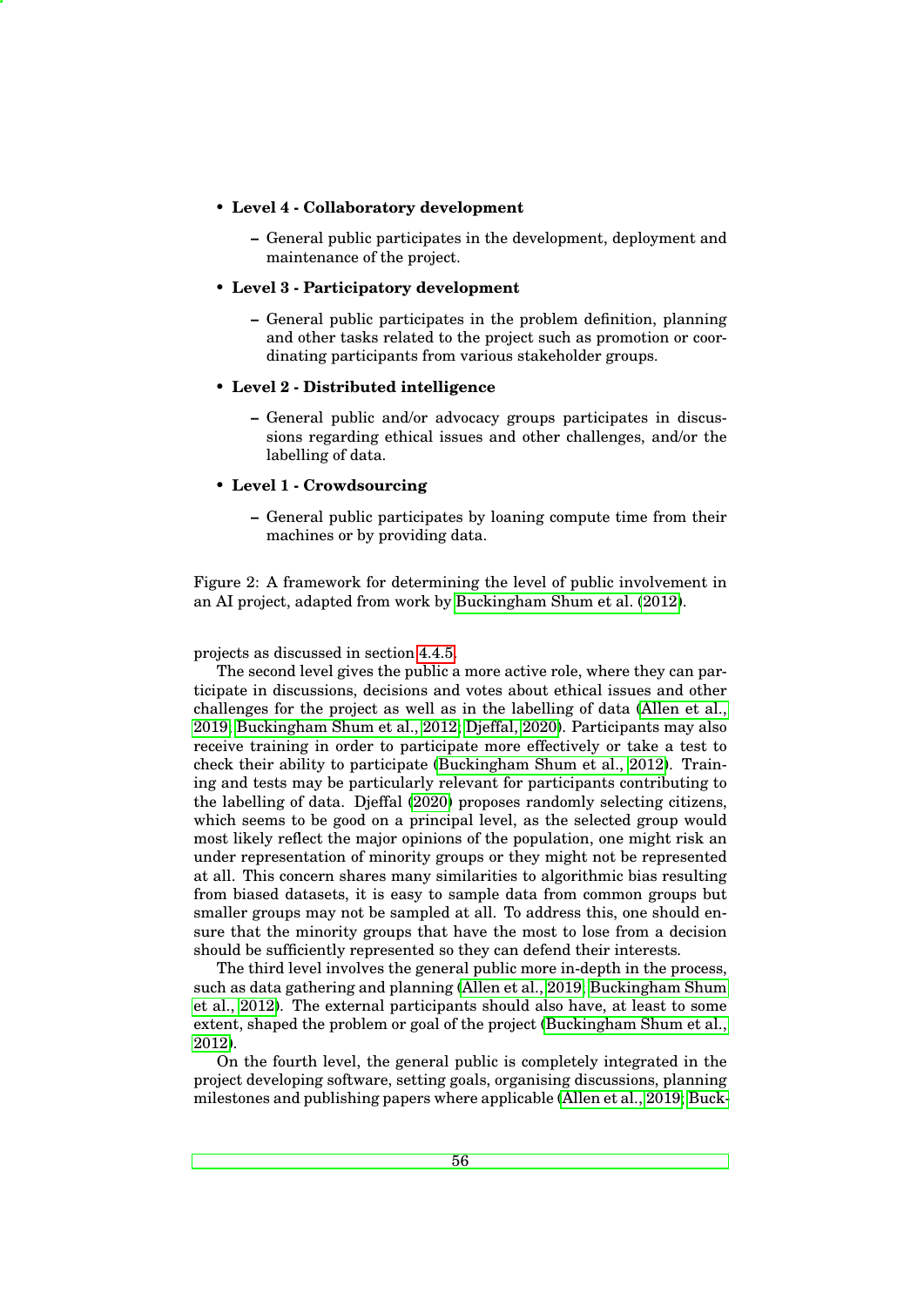[ingham Shum et al., 2012;](#page-89-2) [Musikanski et al., 2020\)](#page-94-5).

It is important that the involvement of the relevant social groups in the process of ethics analysis is not just as a step in the process of development but a continuous discussion throughout the project [\(Moreau et al.,](#page-94-0) [2019\)](#page-94-0). This is an important difference as continuous involvement can identify potential issues with decisions made along the way in the project, not only address hypothetical issues at the beginning of the project or before the project is deployed. It would be very important to monitor this process closely, however, as to avoid situations where the concerns of some groups are not appreciated to their fullest extent or some social groups are not fairly represented in the discussions. Thinyane and Sassetti [\(2020\)](#page-96-1) highlights this issue, pointing out that naive use of participatory approaches can reinforce the existing power structures and biases that already exist rather than minimising them [\(2020\)](#page-96-1).

Musikanski et al. [\(2020\)](#page-94-5) propose community-in-the-loop AI, where the community in its entirety is involved in the supervision of AI. While this is a step in the right direction, and it certainly could be a part of the involvement of the community, I would argue that the community would serve a quite passive role if they are not further involved in other ways.

Serious gaming is a possible tool for the generation or labelling of data [\(Buckingham Shum et al., 2012;](#page-89-2) [Moreau et al., 2019\)](#page-94-0). It is an approach where one develops a game tailored to help solve a problem or generate data by using incentives and deterrence within a game to provoke decision making and balancing of priorities [\(Buckingham Shum et al., 2012\)](#page-89-2). A famous example is the Foldit project<sup>[28](#page-0-0)</sup> where players solve puzzles to help solve protein folding problems.

## <span id="page-66-0"></span>**4.5.4 Communication**

Another challenge to the inclusion of the general public in the discussion of challenges, ethical or otherwise, is effectively communicating complex problems, such as complex relations, plots and numbers which can be hard to interpret or relate to without a background in the relevant domain. Storytelling is a tool that can help in addressing this challenge by constructing a narrative to create a context that illustrates the problem in question and any relevant features, using the data and plots as part of the narrative [\(Buckingham Shum et al., 2012\)](#page-89-2).

Boundary objects and infrastructures are essentially concepts and networks of concepts that enable two or more groups to work together without having a full consensus about the meaning of the concept or construct [\(Buckingham Shum et al., 2012\)](#page-89-2). The purpose of a boundary object is to enable the groups to coordinate, but disagreements caused by a boundary object may require discussions between the groups to realign the understanding of the boundary object to the precision necessary for work to continue [\(Buckingham Shum et al., 2012\)](#page-89-2). These objects and infrastructures will play an important role in the inclusion across fields and domains for effective communication and collaboration [\(Buckingham Shum et al., 2012\)](#page-89-2).

<sup>28</sup><http://fold.it/>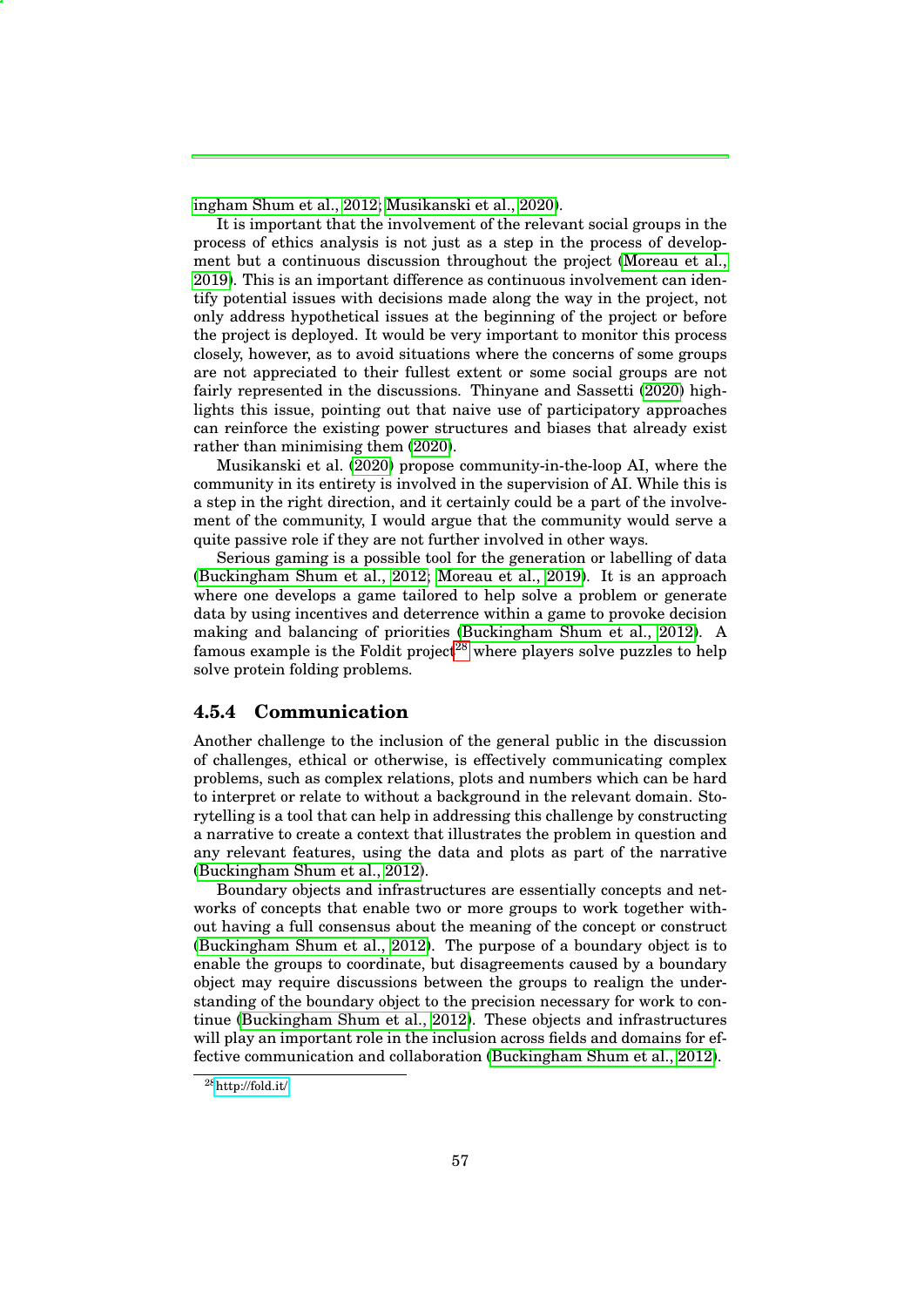# **4.5.5 Beneficial AI**

Land and Aronson [\(2020\)](#page-92-7) highlights a challenge for the global inclusion of AI, as AI is being used more and more in the Global South [\(Belinchon et al.,](#page-88-2) [2019\)](#page-88-2), it is important to ensure that marginalised people are not exploited for their data or underpaid labour. The goal of increasing access to AI in the Global South has to be creating value for those who needs it the most, not further increasing the wealth of large companies or institutions. Further, equality in the development and use of AI implies that AI should be deployed and used in a way that benefits those who are less able to participate, for example the Global South, such that they are able to participate on a more equal footing.

One of the major challenges towards the development of beneficial AI is a lack of incentives [\(Floridi et al., 2018\)](#page-90-0), as the current market incentivises companies to focus on profit rather than global beneficial impact [\(Ghallab,](#page-91-1) [2019\)](#page-91-1). Belinchon et al. [\(2019\)](#page-88-2) proposes the creation of a beneficial AI investment fund, where successful AI companies are required to donate a percentage of their earnings to the fund, which would then distribute the money to startups or initiatives that attempt to realise the Sustainable Development Goals with the use of AI. Similarly, Montes and Goertzel [\(2019\)](#page-93-2) proposes that a percentage of the tokens in the SingularityNet platform can be kept in a beneficial reserve, and over time get distributed to projects and external organisations considered beneficial as a way to incentivise beneficial initiatives.

The literature highlights a number of research challenges:

- Develop an international standardised process for identifying relevant stakeholder groups for different AI projects.
- Moving from more traditional eParticipation portals to interoperable services able to reach users through a variety of channels with the goal of making it simpler for users to participate [\(Buckingham Shum](#page-89-2) [et al., 2012\)](#page-89-2).
- Development of NLP tools to extract opinions and knowledge from natural language to enable the automatic summarisation of opinions, perspectives and arguments to help create overview of larger discussions [\(Buckingham Shum et al., 2012\)](#page-89-2).
- Create an overview of AI use and policies in the Global South [\(Smith](#page-95-5) [and Neupane, 2018\)](#page-95-5) and identify potential for enabling the Global South to benefit from AI to a greater extent.
- Explore how AI innovations impacts existing social structures, what groups are at risk of being harmed and what steps can be taken to ensure the innovations contribute to a better society as a whole [\(Smith](#page-95-5) [and Neupane, 2018\)](#page-95-5).
- Research novel models for participatory design and development of AI [\(Smith and Neupane, 2018\)](#page-95-5).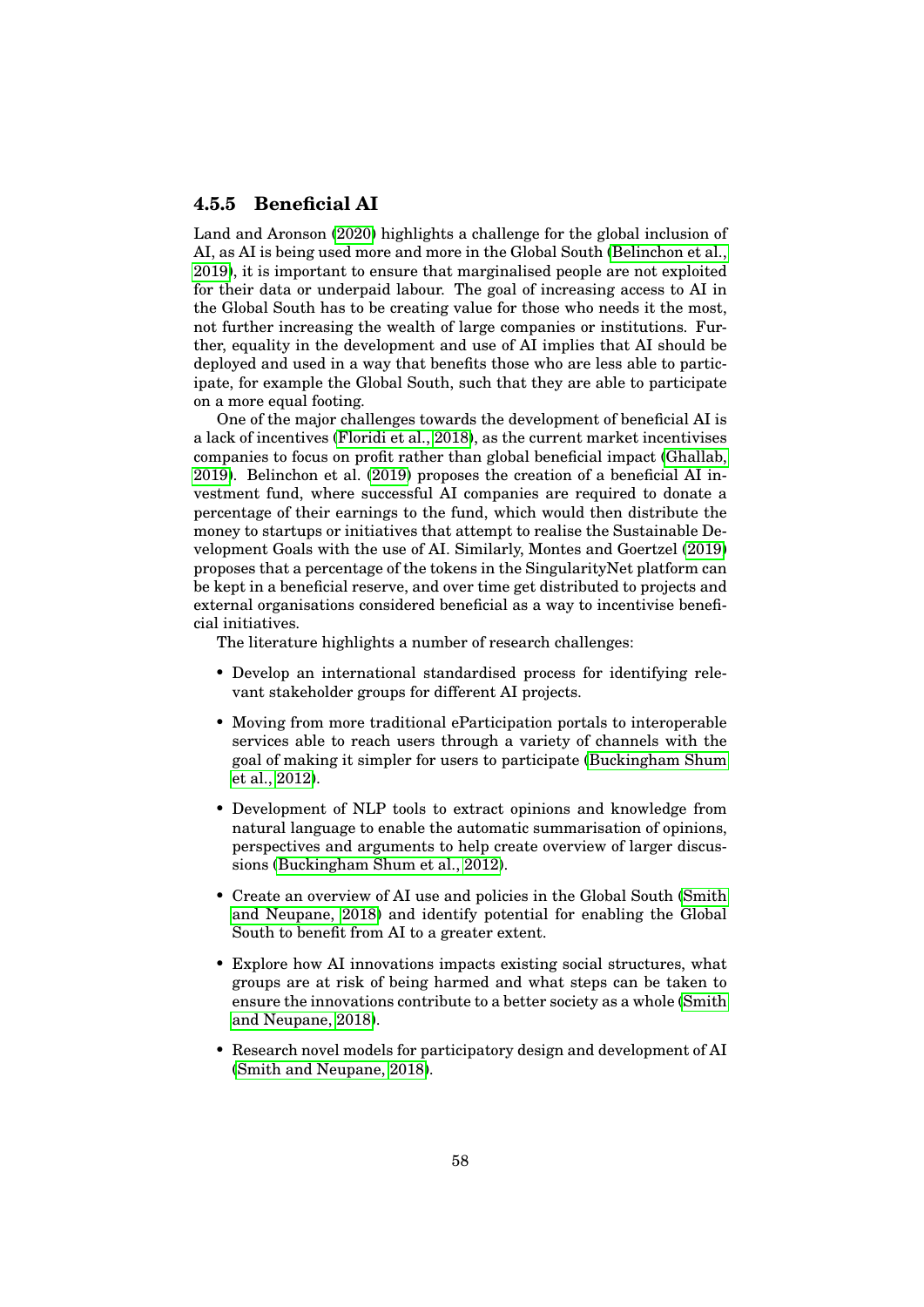# **5 Community Coordinated Artificial Intelligence: A framework for the democratisation of AI**

In this chapter I will be establishing my proposal for a socio-technical framework for the democratisation of AI, tackling the final research objective: *Develop a socio-technical framework for the democratisation of AI*. The purpose of the framework is to provide a set of components that can be implemented as part of an AI project or platform, with the goal of making the project or platform more democratic. Further, the framework is purposefully general, avoiding explicitly describing how something should be implemented, as it is intended to be used for projects and platforms of varying scopes. While the resulting framework can help by creating an overview of the various challenges and highlight a number of solutions for tackling them, I will emphasise that it should be considered as a starting point for further work, not as a be-all and end-all conclusion regarding what such a framework should be and do. I have named the framework Community Coordinated Artificial Intelligence (CoCoAI), emphasising the idea of tackling AI as an open community, to highlight the importance of being inclusive and spreading the control among the community of AI stakeholders rather than centralising it among a technical elite.

As discussed in section [3,](#page-27-0) the democratisation of AI is a process that involves three layers; technical, social and political. However, currently most frameworks (for instance [Ahmed et al., 2020;](#page-88-10) [Gao et al., 2018;](#page-90-7) [Montes](#page-93-2) [and Goertzel, 2019\)](#page-93-2) focus on the technical side of the democratisation of AI, whereas my proposal aims to establish a relation between all three aspects.

CoCoAI is intended to be used as a tool in the process of planning new AI projects or platforms, providing a structured overview of various components that can be used to address challenges associated with the democratisation of AI, as well as pointing the reader to concrete solutions from the literature.

#### **5.1 Components**

To address the challenges discussed in chapter [4,](#page-37-0) CoCoAI contains a number of components detailed below. A number of the components will be tagged with a score describing the level of public involvement enabled by the component. The scores are based on my framework for determining the level of public involvement for an AI project (see figure [2\)](#page-65-0), and range from level one to level four. It is important to note that the level of public involvement does not strictly correlate with a level of inclusiveness, as the framework concerns itself with to what extent people are able to participate, not necessarily that all interests and concerns are represented among those participating. However, as a wider community is able to participate, one can argue that there is a higher chance that more perspectives are represented.

By proposing to use these components, I do not necessarily mean that one should implement them from scratch. In many cases it would be enough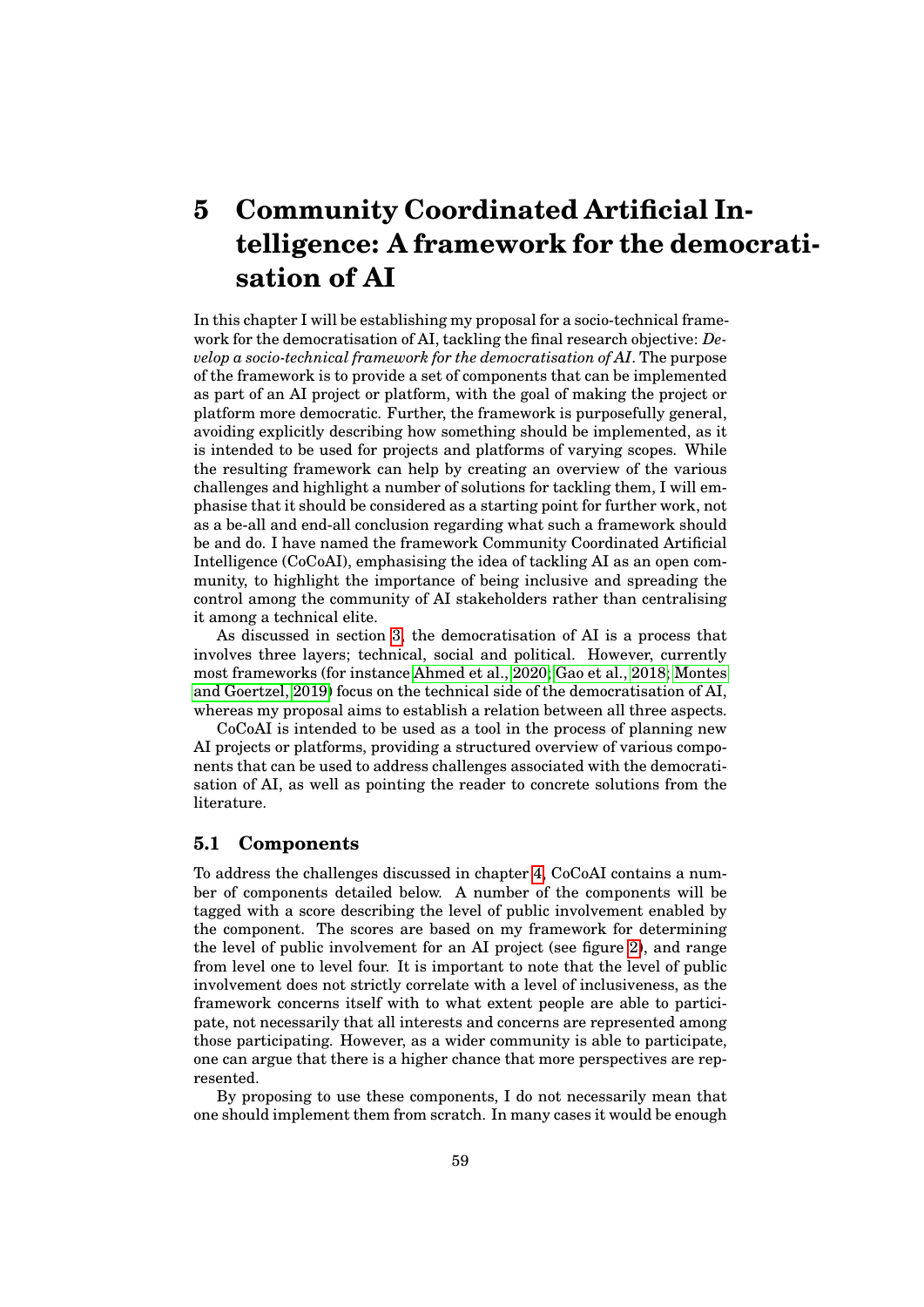to integrate with available services or solutions. For example, one might choose to develop a crowd-sourced dataset labelling component from scratch, but simply use GitHub as an open-source AI algorithm repository.

When implementing the CoCoAI framework, one can include or leave out certain components depending on what the focus of the implementation is. There are also ways to partially implement components, which may be useful if one wishes to offer certain functionalities, but a full implementation would be too costly or not considered useful in that specific case. In the sections below, there will be examples of partial implementations of components, and later in the paper I will describe a partial implementation of the CoCoAI framework, called CoCoAI4Privacy, focused on privacy agreements.

## **5.1.1 Open documentation**

#### **Level of public involvement:** 3 **Goals:**

- Make it easier for others to reuse existing resources.
- Enable the sharing of lessons learned.
- Increase transparency regarding:
	- **–** The robustness of the AI model.
	- **–** Steps taken to mitigate negative bias.
	- **–** The selection of stakeholder groups.
	- **–** The factors considered and why a decision was made during deliberation.

By keeping thorough, up-to-date documentation about the AI algorithm and the software surrounding it, it may be easier for others to integrate with, and reuse the solution. In particular, it is important to thoroughly document non-standard interfaces, file formats and so forth. Further, datasets should be documented to the extent that there is no ambiguity regarding the meaning of the data or its context [\(Choi and Tausczik, 2017\)](#page-89-5). In addition, the development and deliberation processes should be documented such that others can learn from the experiences gained throughout the project. New projects may take this additional knowledge into consideration during planning or use it to discover new perspectives during deliberation. Further, information regarding the robustness of the AI model should also be documented and displayed prominently [\(Baird and Schuller, 2020;](#page-88-4) [Floridi et al., 2018\)](#page-90-0), so potential users of the model can evaluate whether it is suitable for their particular needs. This robustness information could potentially be displayed through the use of ML labels [\(Belinchon et al., 2019;](#page-88-2) [Shah, 2018\)](#page-95-0), a simplified visualisation of the various information to help users get a quick overview, rather than requiring them to read through large documents. In addition, a project's website could be considered part of the documentation, creating awareness about the project, the goals and how a potential participant may get involved. Relevant section: [4.3.2](#page-50-0) on transparency.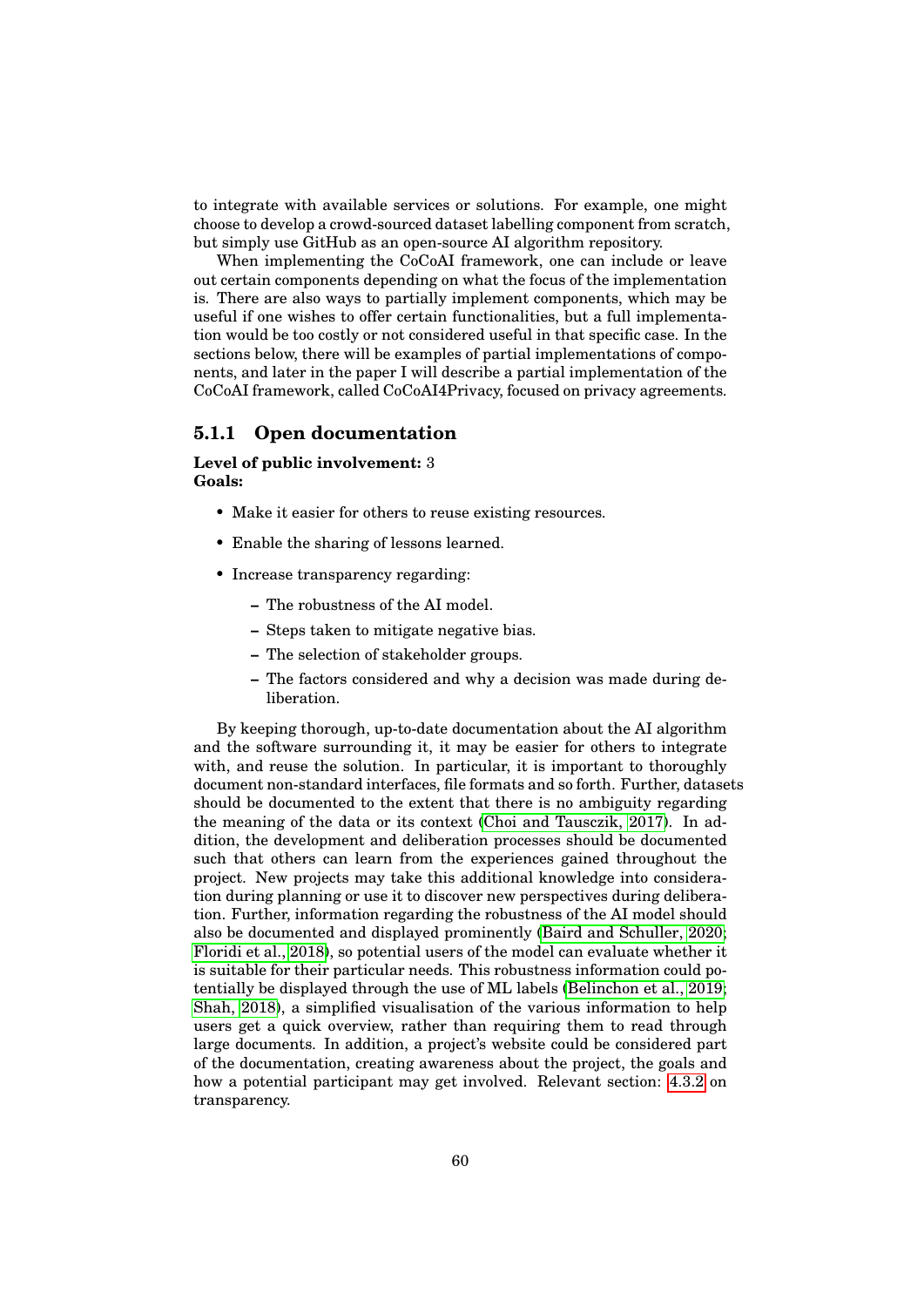Open documentation may enable public involvement of level three, as community members could contribute to the project by writing documentation or keeping it up to date.

# **5.1.2 Open standards**

**Level of public involvement:** Not applicable **Goals:**

- Discourage monopolisation of AI resources.
- Make it easier to reuse or extend existing resources.
- Reduce the complexity of integrating with available services.

By using open standards wherever applicable, it will be easier for developers to move their artefacts between services and frameworks, which reduces the chance of monopolisation [\(Belinchon et al., 2019;](#page-88-2) [Braiek et al.,](#page-88-1) [2018;](#page-88-1) [Miikkulainen et al., 2019\)](#page-93-1). Moreover, setting up integrations with services and frameworks may also be easier, as there may be more functionality provided through community developed software packages and libraries for popular interface standards. Relevant section: [4.1.2](#page-39-0) on interoperability.

The use of open standards does not seem to enable any particular type of public involvement.

#### **5.1.3 Democratic governance platform**

**Level of public involvement:** 3 **Goals:**

- Decentralise the control of AI projects.
- Increase diversity in the choice of AI projects.

To decentralise the control of AI projects one should adapt a democratic form of governance. Unfortunately, the literature did not provide examples of democratic governance models for AI projects. However, one may be able to draw inspiration from democratic governance models in other contexts, such as participatory and representative democracies. Through the use of a governance platform, community members could voice problems they wish to solve or projects they are interested in creating and the community could engage in a dialogue about the problem and whether they should attempt to tackle it. Relevant section: [4.1.3](#page-40-0) on democratic governance.

A democratic governance platform enables public involvement of level three, as community members participate in governing the project, platform and relevant resources.

# **5.1.4 Deliberative platform**

**Level of public involvement:** 2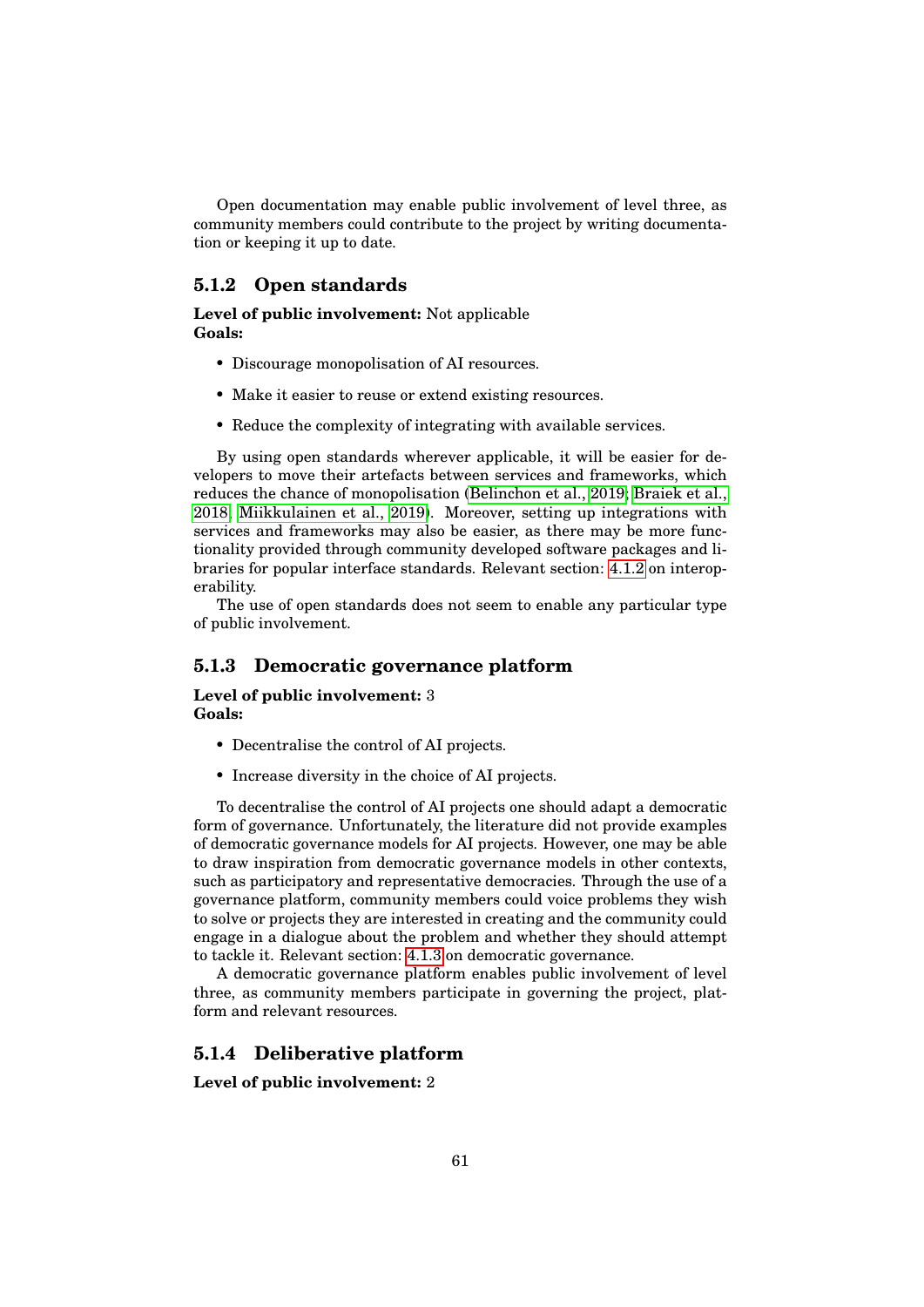#### **Goals:**

- Enable more people to participate in debates surrounding ethics and expectations of AI.
- Increase the diversity of viewpoints brought up in relevant discussions.
- Increase the potential to unveil ethical issues or problematic areas for AI in development.
- Increase knowledge sharing regarding AI.

A deliberative platform could serve as a place to discuss the norms and expectations regarding what AI should be developed and how it should be used. The purpose is to weigh opposing opinions and interests with a diverse set of stakeholders as it may reveal additional perspectives or considerations that were not originally considered [\(Floridi et al., 2018;](#page-90-0) [Robin](#page-95-9)[son, 2020;](#page-95-9) [Yigitcanlar and Cugurullo, 2020\)](#page-97-0). These considerations should include how the resulting AI could be misused for malicious purposes, and whether the resulting concerns outweigh the potential benefit of the project [\(Ienca, 2019;](#page-92-0) [Miikkulainen et al., 2019;](#page-93-1) [Sudmann, 2020\)](#page-95-1). Relevant sections: [4.5](#page-61-0) on inclusiveness, [4.2.1](#page-42-1) on ethical principles and [4.4.1](#page-51-1) on dual-use)

The language during deliberations should be kept simple enough for non-experts to participate, so narrative based communication can be a useful tool for communicating complex topics [\(Buckingham Shum et al., 2012\)](#page-89-2). Through participation the non-experts may gain insights into AI as they see how the project is executed and interact with people who may be more knowledgeable in AI, and thus it may be also be a useful tool for knowledge sharing. Relevant section: [4.5.4](#page-66-0) on communication.

A democratic governance platform enables public involvement of level two, as community members participate in the deliberation regarding decisions during the project.

# **5.1.5 Algorithmic transparency**

**Level of public involvement:** Not applicable **Goals:**

- Make it possible for stakeholders to get explanations for why a certain decision was made about them
- Ensure decisions made by critical systems are explainable
- Enable further checking of internal AI model logic for negative bias

Technology that enables the explanation of AI decisions can help stakeholders understand how a certain decision regarding them was reached [\(Gao et al., 2018;](#page-90-7) [Yigitcanlar and Cugurullo, 2020\)](#page-97-0). One could, for example, imagine a user getting a button to request explanation along with the answer to a decision. Pressing the button could produce a short natural language explanation of the various factors and how they impacted the decision. These explanations could potentially reveal cases where there were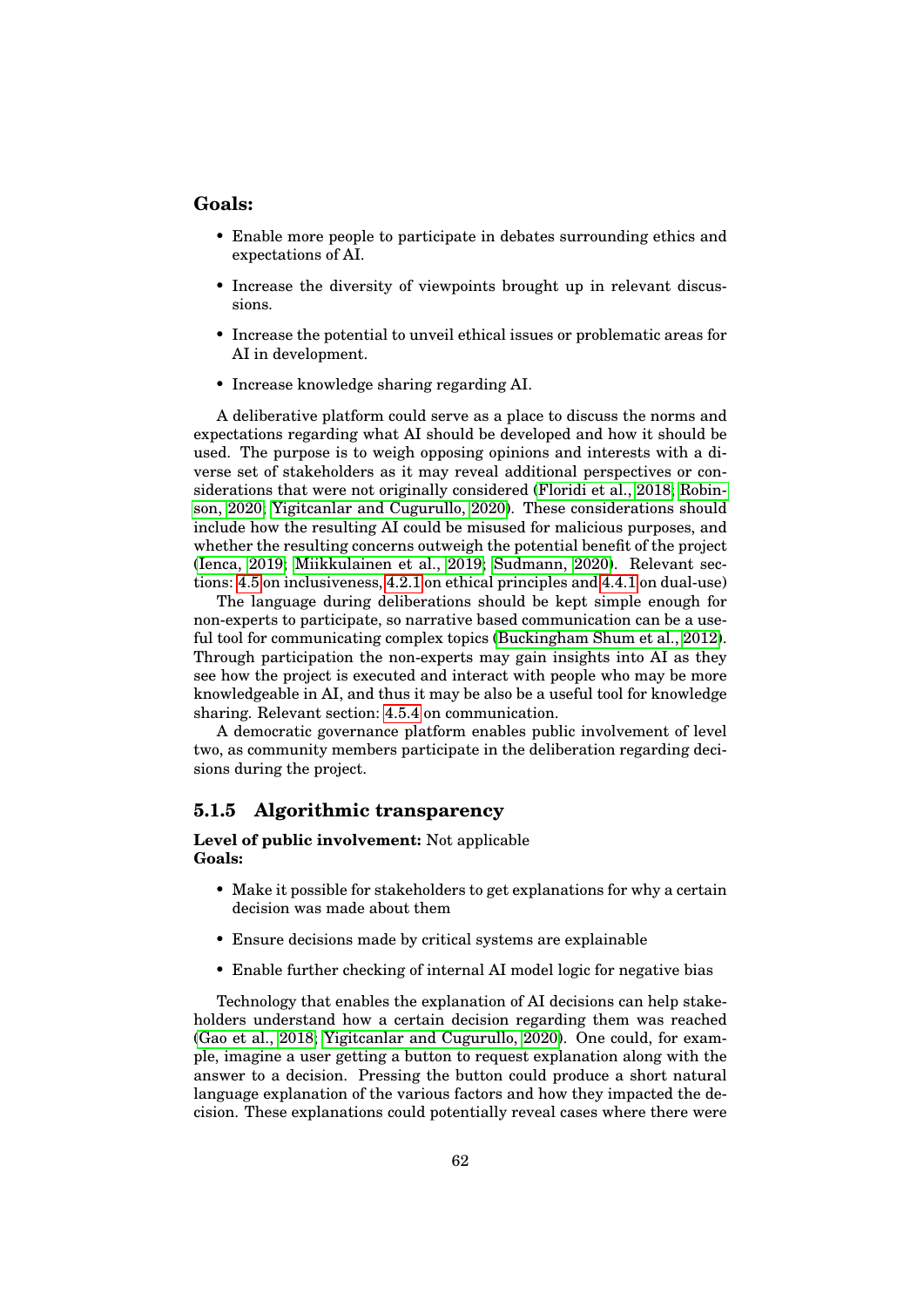discriminatory factors or decisions as a step in the process of reaching a conclusion, and thus indicate a negative bias in the system [\(Hohman et al.,](#page-91-0) [2019\)](#page-91-0). This increased insight into the logic behind the system may increase a users confidence in the system, as it is less of a black box. Relevant section: [4.3.1](#page-48-0) on algorithmic transparency.

The inclusion of methods for enabling algorithmic transparency does not seem to facilitate any particular form of public participation.

# **5.1.6 Open-source AI code/model repository**

#### **Level of public involvement:** 4 **Goals:**

- Increase trust and transparency surrounding how AI is used and what types of AI are developed.
- Enable more people to make use of existing algorithms.
- Enable more people to learn from existing algorithms.
- Enable wider participation in the development.
- Increase reusability of existing models and algorithms.

In order to increase trust and transparency the algorithms developed should be open-source, along with documentation regarding how to train and use the algorithm, and what data to use. The repositories could be hosted on open-source code management systems like GitHub. Having the source code available would enable insight into the inner workings of the algorithms, so others could learn from and reuse the implementation. Furthermore, it would inform people about what data is used as input and what information is extracted, showing whether the project is extracting information that is appropriate or not. In addition, it would enable others in the community could contribute to the project, for example through the use of pull requests. By publishing the final model, other developers may use it for their projects without having to train their own model from scratch. In addition, when it comes to research projects, publishing the full algorithm and model makes it easier for other researchers to replicate results [\(Moreau et al., 2019\)](#page-94-0). Relevant sections: [4.4.7](#page-59-0) on AI access, [4.4.1](#page-51-0) on dual-use and [4.1.4](#page-40-0) on governing open resources.

Open-source AI code repository may enable public involvement of level four, as the community may participate in the development of the AI or the software surrounding it.

# **5.1.7 Open-source data processing**

#### **Level of public involvement:** 4 **Goals:**

- Enable more people to participate in the development of data preprocessing pipelines.
- Enable sharing of solutions.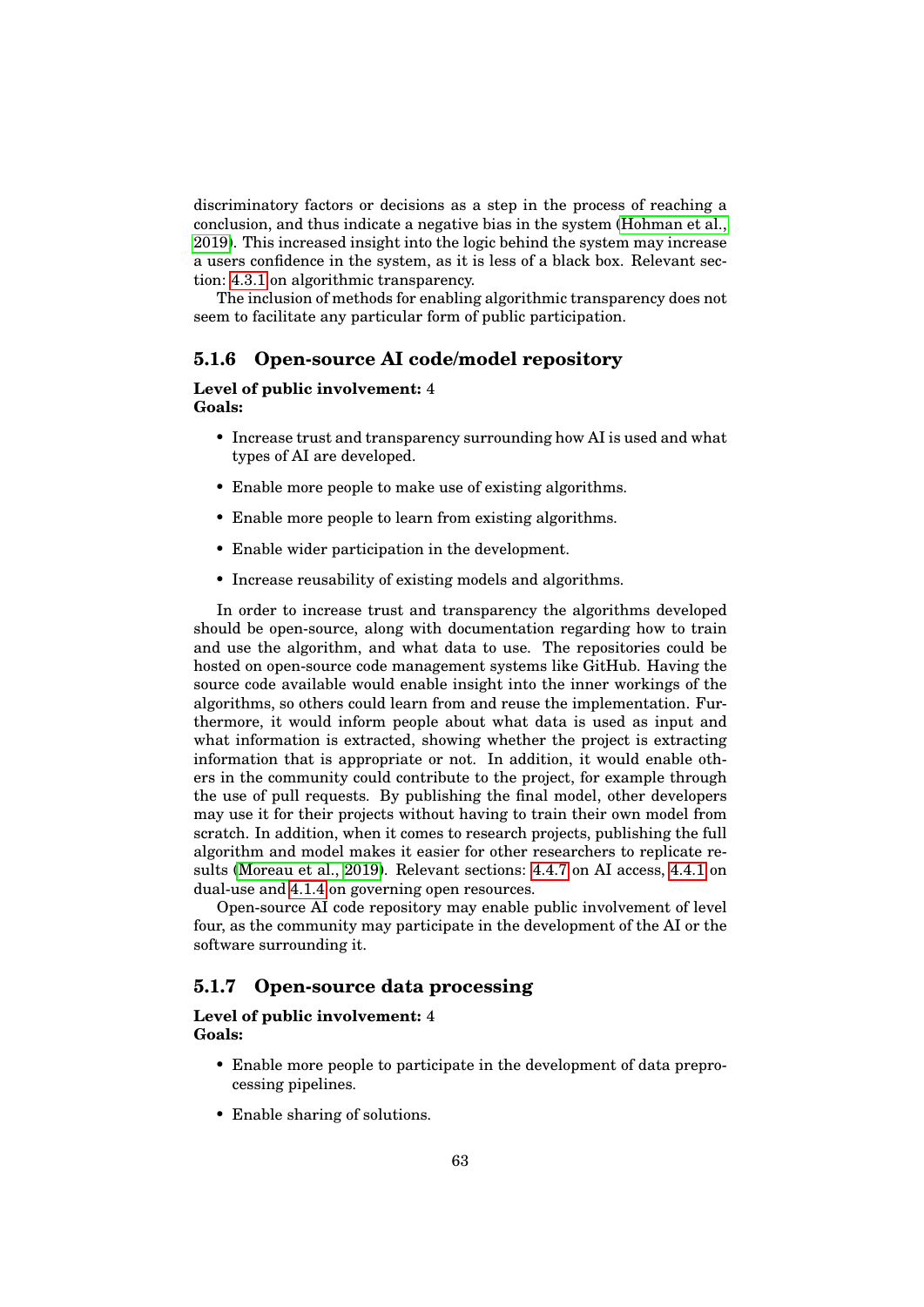• Reduce the amount of work that is duplicated across projects.

A significant portion of the work when developing AI goes into setting up the data processing. By publishing the computed features, other AI developers may use the data without needing to repeat that work [\(Patel, 2020\)](#page-95-0). Another approach is to publish the data processing pipeline itself. The pipeline can, for example, be implemented using sequences of high-level processing steps, such as scaling an image or removing stop words from a string, which can then be reused by someone else. Further, these high-level modules could be integrated into a graphical user interface, where nonprogramming users, relying on open-source modules developed by the community, can tweak parameters for each module to change their behaviour. One can also imagine integrating AI models into such a pipeline, to perform steps or decisions that may not be easily programmable. Relevant section: [4.4.6](#page-58-0) on data preprocessing.

Open-source data processing may enable public involvement of level four, as the community may participate in the development of the data processing pipelines.

## **5.1.8 Auto ML**

#### **Level of public involvement:** 4 **Goals:**

- Enable more people to develop AI.
- Make it easier to optimise hyper parameters.
- Make it easier to select algorithms and architectures.

Auto ML can simplify the process of developing AI to the extent that non-experts can contribute or even set out to tackle their own projects [\(Allen et al., 2019;](#page-88-0) [Bagrow, 2020;](#page-88-1) [Binnig et al., 2018;](#page-88-2) [Masood and Hashmi,](#page-93-0) [2019\)](#page-93-0). A user can provide a dataset and a parameter to optimise and then the algorithm will attempt to find the best combination of settings for the optimisation of the given parameter. By limiting the settings the Auto ML algorithm will explore, a user can use it to only test a set of hyper parameters, or to check what architecture from a set of architectures work best for a given problem. Relevant section: [4.4.5](#page-56-0) on hardware access and Auto ML.

Auto ML may enable public involvement of level four, as the community may participate in the development of the AI model.

# **5.1.9 Distributed computing**

#### [4.4.5](#page-56-0) **Level of public involvement:** 1

## **Goals:**

- Increase the number of people with the capability to train AI models.
- Simplify the process of training AI using multiple machines.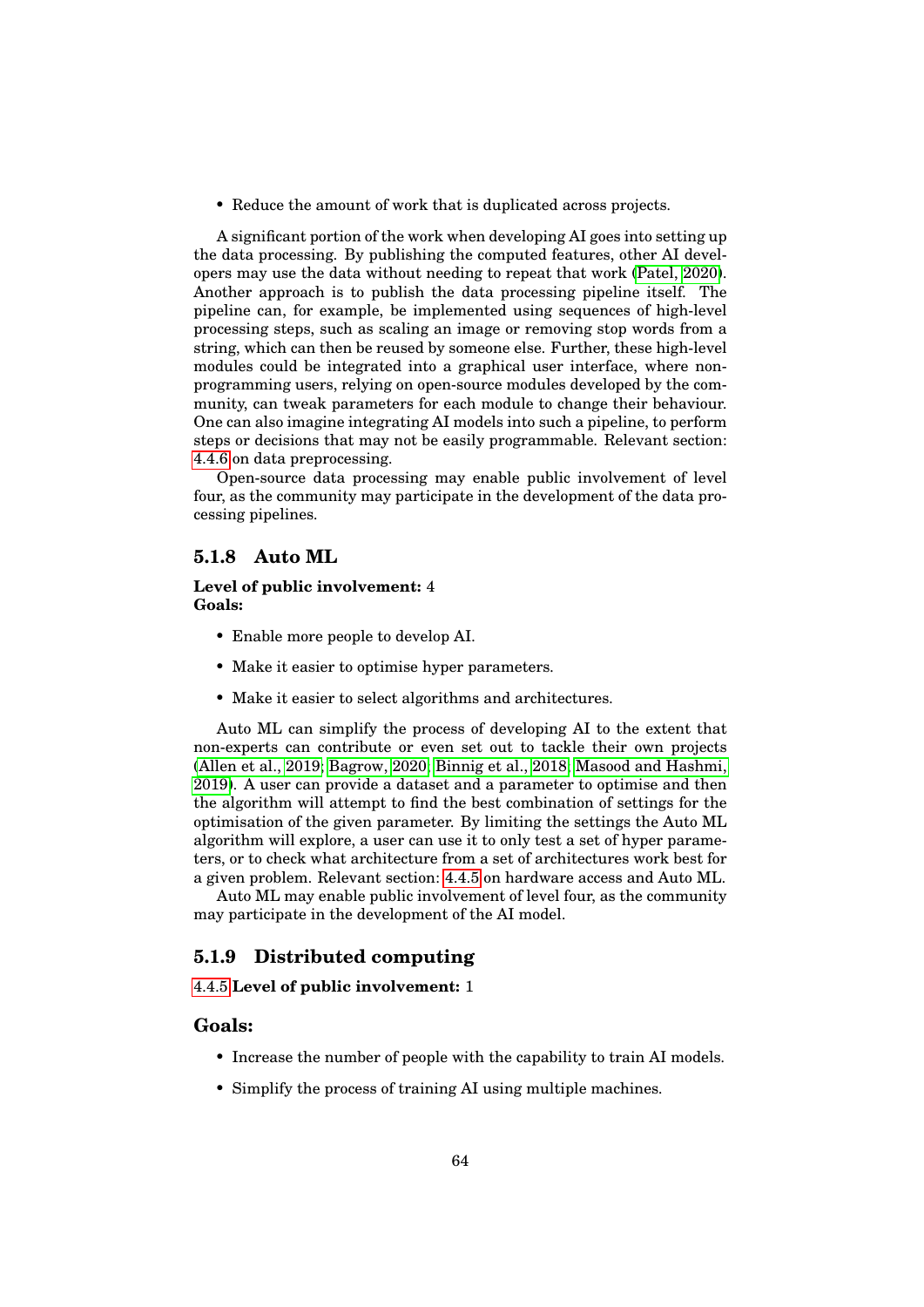• Enable people to contribute to a project without knowing programming.

Acquiring the hardware, setting up and managing the environments necessary for training AI is another challenge when working with AI. To address this, one can offer the ability to train AI on a server or a machine offered by the community. This will enable users who do not have access to powerful hardware to train their own algorithms. However, there seems to be quite a significant security risk to offer the ability to run unverified code on a user's computer, and thus it is imperative to ensure the necessary precautions have been taken such that this ability cannot be exploited. This component can be partially implemented by only offering access to hardware managed by the people organising the project, or only allowing the execution of code developed by a trusted team. Relevant section: [4.4.5](#page-56-0) on hardware access and Auto ML, and [4.1.4](#page-40-0) on governing open resources.

Distributed computing may enable public involvement of level one, as the community may participate by providing compute capacity with their devices.

# **5.1.10 Open AI model API**

**Level of public involvement:** Not applicable **Goals:**

- Increase the number of people and organisations with access to AI capabilities.
- Simplified process of deploying models.

To simplify the use of AI, one could provide an API to make it easier to integrate a trained AI model in a new application [\(Chard et al., 2019;](#page-89-0) [Montes and Goertzel, 2019\)](#page-93-1). This API could be an online web API or an AI model packaged into a component that could be easily implemented in a project. Benefits of a web API include users getting access to the most recent model version without any need to update the software. This way, heavy computation could be offloaded from the user's device and it would require little configuration by the developer. Whereas, with an AI software package, all computation could be done locally on the users device, which avoids transferring any user data. The publishing of finished models could be automated to enable people without experience in the deployment of digital services to publish their own AI models. Relevant section: [4.4.7](#page-59-0) on AI access and [4.1.4](#page-40-0) on governing open resources.

The inclusion of an open AI model API does not seem to facilitate any particular form of public participation in the project.

## **5.1.11 Open-source dataset repository**

#### **Level of public involvement:** 1 **Goals:**

• Reduce the difficulty of finding data for a particular problem.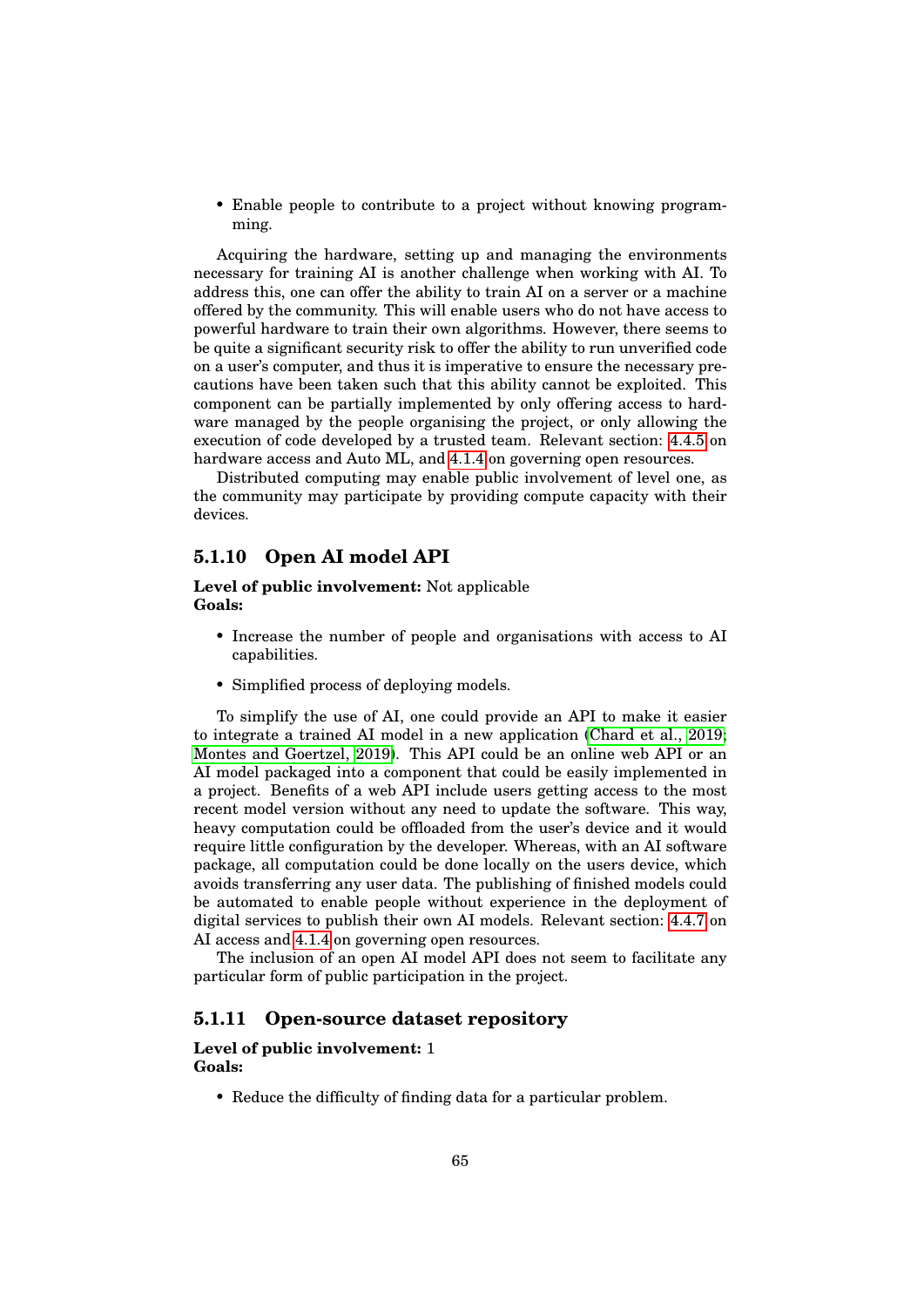- Enable more people to make use of a dataset without having to create their own.
- Increase the longevity of datasets.
- Increase the transparency into the composition of datasets.
- Reduce the bias of datasets by enabling more people to analyse them.
- Reduce the chance of research becoming unreproducible due to datasets vanishing.
- Enable the community to contribute data to a project.

A common challenge in AI is assembling a dataset big enough to train a model for the problem of interest [\(Musikanski et al., 2020\)](#page-94-1). To address this, one could host a repository of datasets, where people and projects can contribute data [\(Belinchon et al., 2019;](#page-88-3) [Montes and Goertzel, 2019\)](#page-93-1). Having an open dataset repository would enable continuous expansion of the data available, through the contributions from all the projects on the platform. Every project could then benefit from the data contributed by other projects, instead of spending time finding or assembling their own dataset. Having multiple projects labelling the same data for different purposes could increase the information richness of each example, making it easier to filter the available data down to a dataset suitable for a specific problem. Detecting and reducing negative biases in data is hard, but perhaps collaboration between experts across projects and disciplines could increase the chance of biases being detected. Further, perhaps richly labelled examples could make it easier to detect common biases. For example, if one project labelled samples with gender, another project could use that label to statistically check that they have an even distribution of samples from each gender. Relevant sections: [4.4.3](#page-54-0) on open data, and section [4.1.4](#page-40-0) on governing open resources.

An open-source dataset repository may enable public involvement of level one, as the community may participate by gathering or providing data for the dataset.

# **5.1.12 Data exploration and visualisation tools**

#### **Level of public involvement:** 2 **Goals:**

- Improve understanding of a dataset's composition.
- Make it easier to detect biases in a set of data.
- Enable a wider community to explore and analyse data.

Data exploration and visualisation tools can play an important role by providing insights into one's data [\(Gao et al., 2018\)](#page-90-0). These tools can help reveal negative biases or provide information about how data is related through analysis. Further, perhaps involving the community in the analysis of data can help reveal insights that otherwise would not have been realised, due to a diversity in backgrounds and experiences. However, there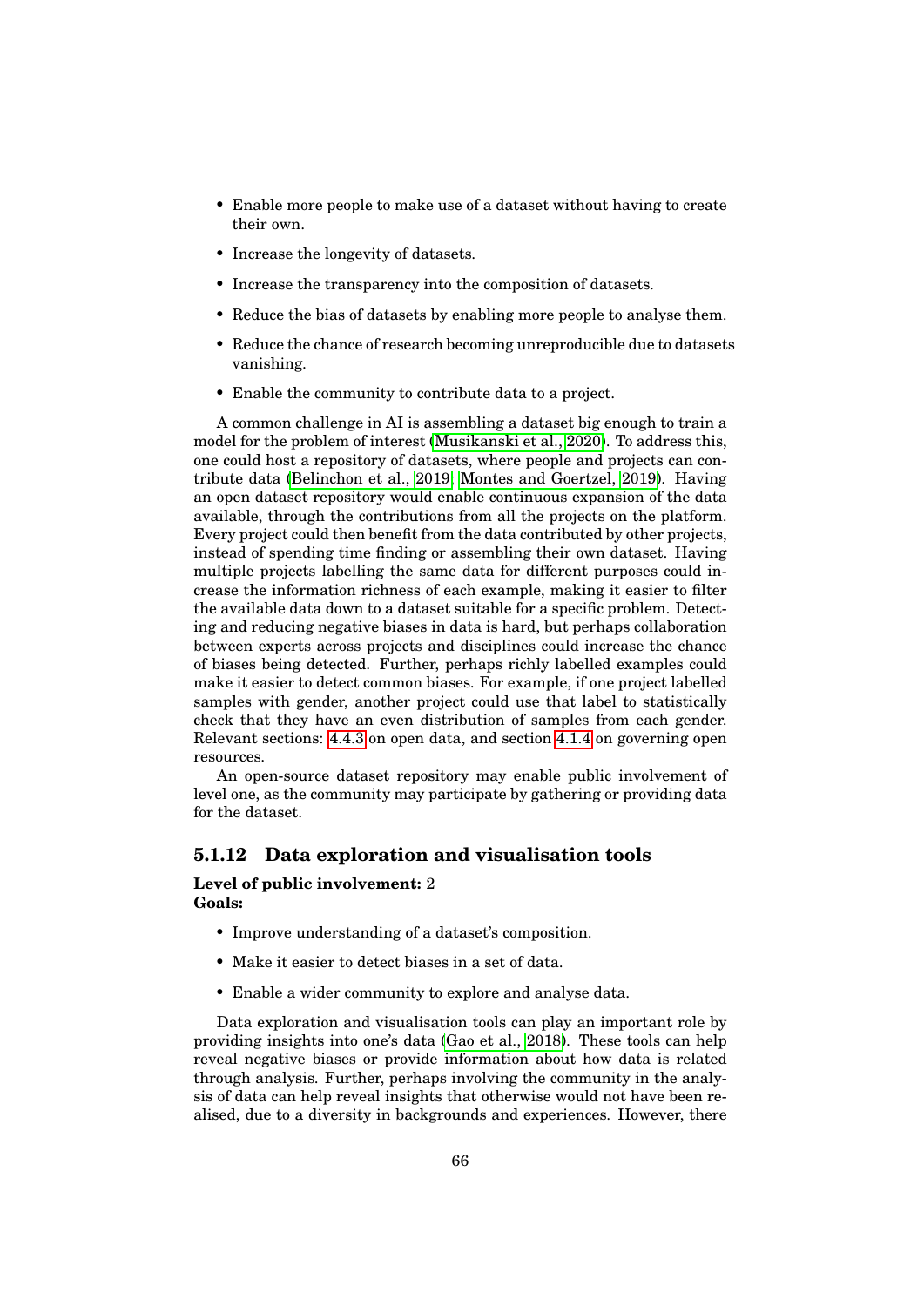are mistakes that can be made when using statistical tools without any prerequisite training, and thus it is important to ensure the tools provide sufficient guidance such that the user is able to avoid making mistakes [\(Kraska, 2018\)](#page-92-0). Relevant section: [4.4.4](#page-55-0) on data exploration and section [4.5](#page-61-0) on inclusiveness.

Data exploration and visualisation tools may enable public involvement of level two, as the community may participate in the analysis of the project's dataset.

# **5.1.13 Crowdsourced data labelling**

#### **Level of public involvement:** 2 **Goals:**

- Enable people with domain knowledge to participate in a project.
- Increase chance that someone notices that datasets are unbalanced.
- Reduce the work required to create datasets

In cases where the current dataset repository does not contain enough labelled data for a problem, one can call on the community to participate in creating or labelling the data [\(Moreau et al., 2019\)](#page-94-0). To enable crowdsourcing of data labelling, one will need a data labelling interface and the necessary logic to ensure a high confidence in the resulting labels. There are several challenges with this, the most prominent being to ensure the resulting labels are of good quality, i.e., containing few false positives and false negatives, and that the distribution of images in the dataset contains as few negative biases as possible. A dataset labelled in great detail may reveal biases, i.e., if one wishes to train a model to distinguish between pictures of people who are facing towards or away from the camera, one can check the frequencies of other labels in the two data classes. One might expect that images that contain the label 'glasses' may be more common in one than the other, as one would be more likely to see glasses in pictures where the person is facing the camera. But if there is a great difference between the two classes in how many pictures are labelled with 'blue trousers', that is a bias one could argue would be irrelevant for the learning task, and one could adjust the dataset to even out this bias. Relevant sections: [4.4.3](#page-54-0) on access to data and [4.5.3](#page-63-0) on participation.

Crowdsourced data labelling enables public involvement of level 2, as community members can help gather, produce and label data.

# **5.1.14 Education platform**

#### **Level of public involvement:** 3 **Goals:**

- Increase knowledge sharing.
- Raise general awareness of how AI works.
- Improve access to practical experience in AI.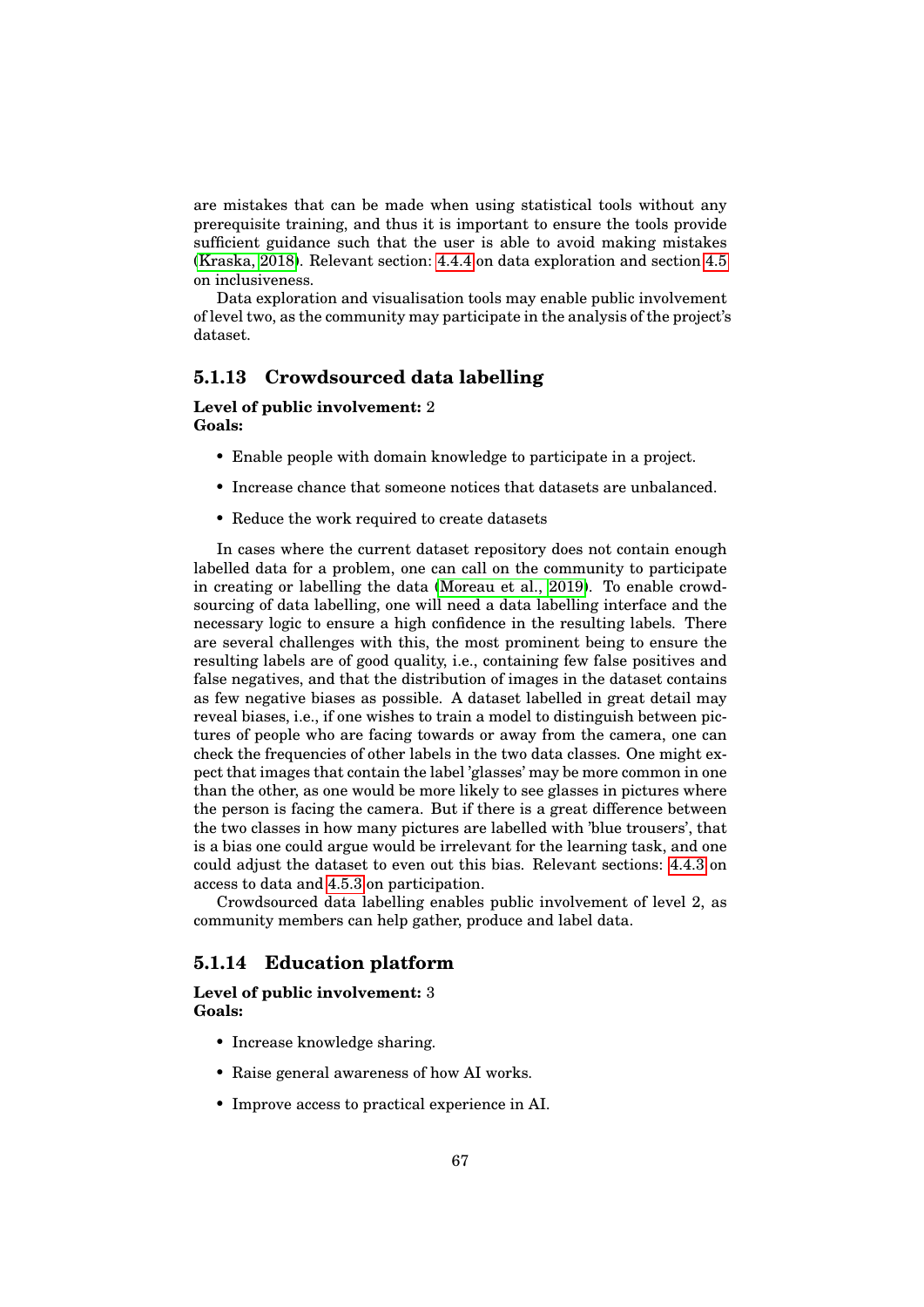To improve access to practical experience [\(Allen et al., 2019\)](#page-88-0), one could provide an educational platform, based around practical examples, and developed together with domain experts in a variety of fields from the community. It could, for example, be based on projects developed in the community, where domain experts contribute with context around the problem and community members with pedagogic experience could help design assignments and problems of varying difficulty. The platform could leverage other modules from the CoCoAI framework, such as datasets from the dataset repository, example algorithms from the algorithm repository and compute from the distributed computing. Further, the educational module could include a fora where community members can discuss challenges they have encountered or share experiences. Perhaps the module could have a section where community members can share guides, including runnable examples. Or a postmortem section, where community members can write about things that went wrong and how they learned from the mistakes, so other community members don't have to repeat them. Relevant section: [4.4.8](#page-60-0) on education and [4.4.1.](#page-51-0)

The inclusion of an education module may enable public participation of level 3, as community members can contribute in the creation of the learning resources.

#### **5.2 Applications**

As CoCoAI was developed with flexibility in mind, there is a variety of different ways in which to apply the framework. To illustrate some of this flexibility, I will provide some ideas for various applications. First of all, the framework can be used for small AI projects by simply making use of existing services that offer the functionality they need. As a step up, the framework can exist as a partial implementation, where a project uses some services to cover some functionalities, but implements their own components in the cases where they need something that is not readily available. In appendix [B,](#page-99-0) I will briefly go through what such an implementation may look like.

Further, the framework can be implemented as an open-source reusable set of platform components with standardised interfaces, where projects can pick and mix between the components they are interested in. I find this use case particularly intriguing, as open-source projects can provide different implementations of the same components. For example, there can be an implementation of the Open-source dataset repository using cloud providers for storage, and another implementation that instead uses peerto-peer technology, distributing the dataset storage across the community's devices.

Finally, at the other end of the scale, CoCoAI can be implemented as a global AI platform, serving as an international hub for AI project organisation. In this case, projects would not only benefit from the insights of their communities, but from people and advocacy groups across the globe. One benefit of such a platform is having a forum where the challenges, norms and ethics of new AI technologies are deliberated by a diverse set of stakeholders as the technologies are developed.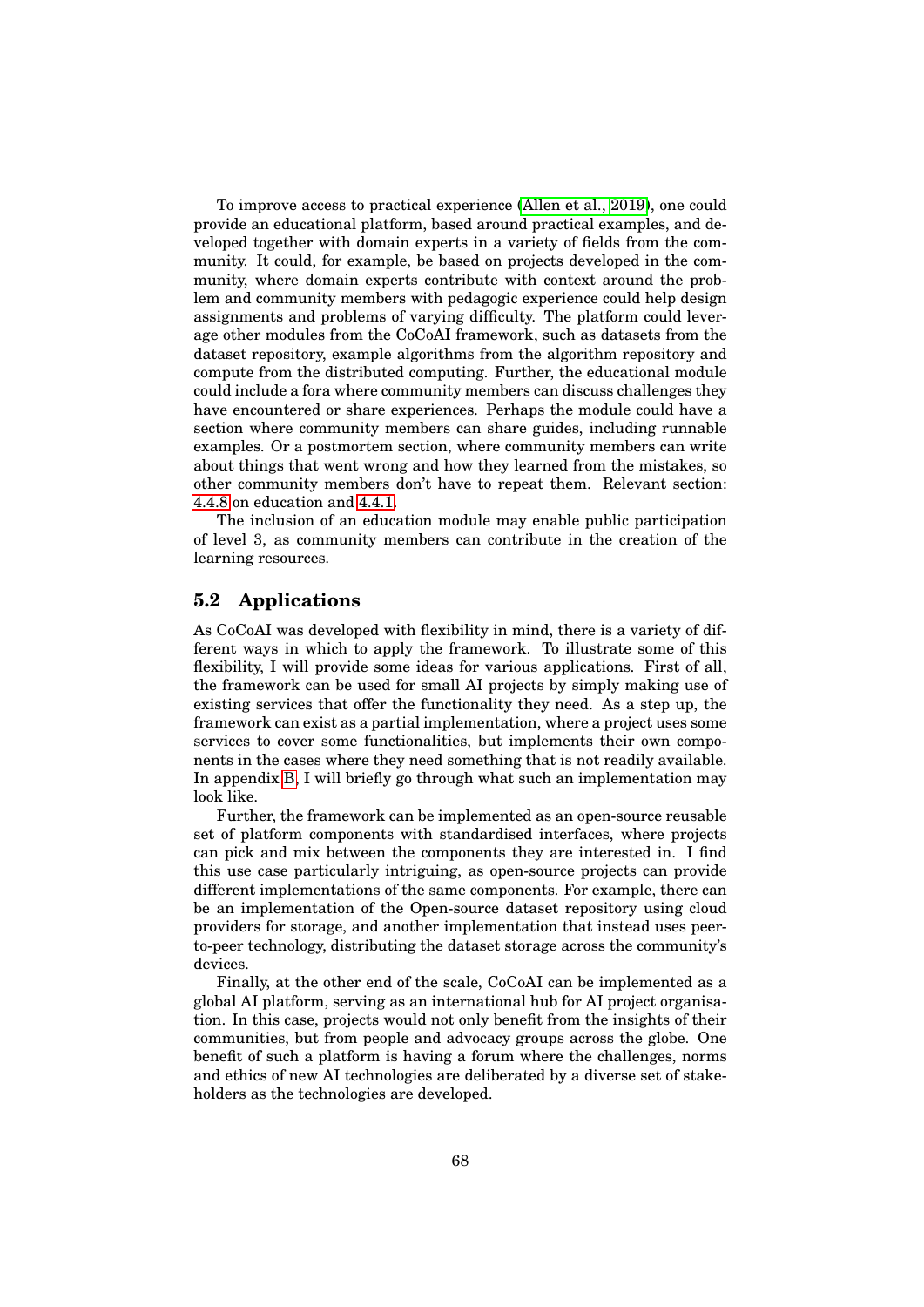# **6 Conclusion**

I started the thesis by explaining how the development and use of AI seems to primarily be a power in the hands of the few, whereas the impact of the technology affects the many. In particular, I highlighted how the technology enabled a severely imbalanced power dynamic between the AI's controller and the AI's subject. This issue is especially relevant in the context of the economic incentives in a surveillance capitalistic system. In this final chapter, I will demonstrate how my work contributes to tackling this important issue by going through the four research objectives accomplished as part of this thesis. For each objective, I will explain the contributions of the accomplishment to the initial problem and the current research on the democratisation of AI. Then, I will highlight some avenues of future research from the outset of my results, as well as how future work of system designers, politicians and users can further contribute to the democratisation of AI.

Fundamentally, the imbalance of power between those who control the AI and those who are subject to the AI is an issue of equality. Since AI is a technology where few people and organisations have the knowledge, resources and experience to develop sufficiently advanced AI, the control of AI is limited to small technical elites. Moreover, the two parties are unequal in their potential to influence one another [\(Hall, 2017;](#page-91-1) [Jiang et al., 2017;](#page-92-1) [Manheim and Kaplan, 2019\)](#page-93-2). As AI can be used to extract information about peoples' interests, thoughts, political views and so forth [\(Kosinski et](#page-92-2) [al., 2013\)](#page-92-2), the party that controls AI knows significantly more about the other. This is of particular importance, as it can conflict with individuals' fundamental rights such as privacy and freedom (André et al., 2018; [Floridi](#page-90-1) [et al., 2018;](#page-90-1) [Thwaite, 2019\)](#page-96-0). This problem urges a response from societies, organisations and individuals to address how control, resources and knowledge can be shared. The democratisation of AI is an emerging AI paradigm attempting to address this exact issue. But that raises the question, what does democracy mean in the context of AI? To answer this question, I first need a foundation upon which I can base my answer.

# **6.1 Literature review on the democratisation of AI**

In chapter [2](#page-18-0) I addressed research objective [1](#page-16-0) by performing a review of the literature on the democratisation of AI. As I was unable to find any published systematic review of the literature on this topic, the creation of a structured configurative review seems like a significant contribution to the research on the topic. Since the review followed a predetermined process, as described in the methodology chapter, it will be possible for other researchers to repeat the process in order to update or expand the review as new research is published. Further, when taking into account the fact that I processed all the search results for all but one query, and how broad the final queries were, this may indicate that a significant portion of the literature explicitly discussing the democratisation of AI was covered in the review. However, one still has to keep in mind that there may be literature that was not indexed by the search engines I used, and that some researchers may have chosen to use other terms for the democratisation of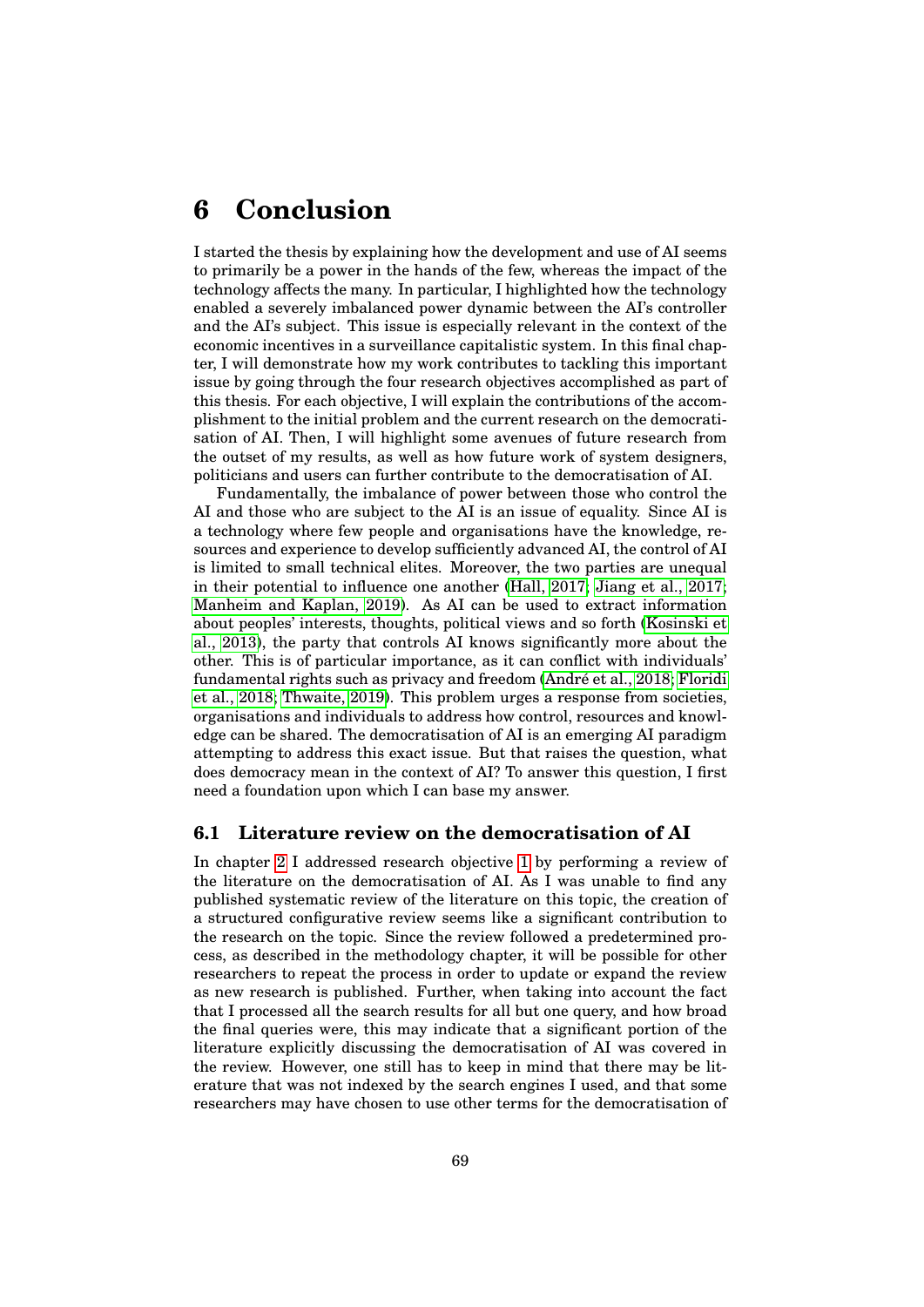AI that I did not cover or consider. After all, a structured literature review provides no guarantee that one will find all the relevant literature on a topic.

The fact that it was feasible to process all the search results (see table [1\)](#page-20-0) speaks to how the democratisation of AI is still an emerging topic in the discussion surrounding the development, use and governance of AI. This observation was also supported by how the number of papers found in the review increased year over year (see figure [1\)](#page-22-0). Additionally, new initiatives, such as Datatilsynet's Sandbox for Beneficial AI, UN's AI for Good, and EU's Horizon Europe work programme draft. The latter includes a call for proposals about research and development projects, with the title *Artificial intelligence, big data and democracy*. These examples further highlight the timeliness and relevancy of this thesis.

In regards to limitations of the literature review, there were a number of queries that could have uncovered additional research relevant for the democratisation of AI which I did not include due to the time constraints of my thesis. Further, the use of other search engines and literature databases may yield literature not indexed by the search engines I chose. Future research could explore these additional avenues to find topics that potentially was not uncovered in my structured review. Further, as the research on this topic evolves, it will be relevant to update the overview to ensure new discourses and topics are covered.

With an overview of the current literature on the democratisation of AI established, I was able to start addressing the question of what democracy means in relation to AI. In the literature review, I found that there were only two explicit definitions uncovered by my search (see [Ienca, 2019;](#page-92-3) [D.](#page-96-1) [Wang et al., 2020\)](#page-96-1). Further, there appeared to be various aspects of the topic that was not addressed by either definition. Thus, in order to provide a satisfactory answer to my question I decided to analyse the literature further, so I could establish my own unified definition.

# **6.2 Unified definition of the democratisation of AI**

In chapter [3](#page-27-0) I addressed research objective [2](#page-16-1) by proposing a new definition for the democratisation of AI. To create the definition, I analysed how previous work had defined the democratisation of AI, both explicitly and implicitly. Further, I analysed an established definition of democracy by [Held \(2006\)](#page-91-2), from the perspective of AI to firmly relate my definition of democratisation to a broadly accepted understanding of democracy. By analysing the literature from my search, I identified five central principles of democratisation which contribute to the definition by illustrating various mechanisms through which the technology is democratised.

The definition I established as a result of this work is as follows:

The democratisation of artificial intelligence is the technical, social and political process towards accomplishing equality among stakeholders in the development, use and governance of AI through decentralised control, accountability, openness, transparency and inclusiveness.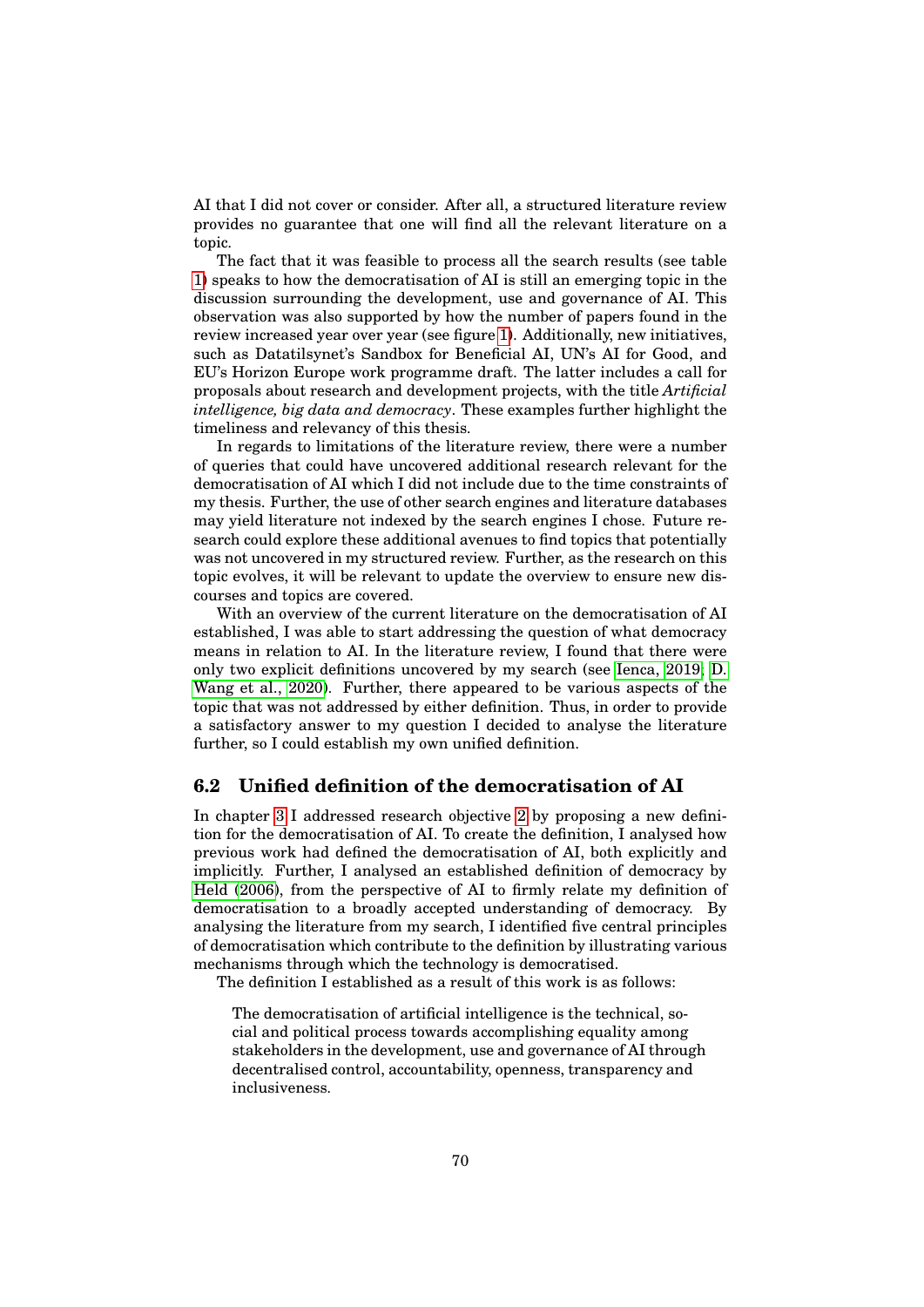This definition provides a broader understanding of the term than previous definitions found in the literature (see for instance [Ienca, 2019;](#page-92-3) [D.](#page-96-1) [Wang et al., 2020\)](#page-96-1), and importantly includes aspects of democratisation that were not previously covered. In particular, my definition improves upon existing definitions by identifying the three layers (social, technical and political) through which the process of democratisation occurs. It highlights equality as a goal for democratisation, and establishes in which AI related processes equality is important. Notably, these processes do not limit the democratisation of AI to merely be about group-decision making, but acknowledges that equality is also relevant for other aspects of AI, such as individuals' access to resources and technology. Finally, the definition presents five mechanisms that can serve as standards in the democratisation of AI. These principles are decentralised control, accountability, openness, transparency and inclusiveness (see definition). In the context of current research, the definition contributes by serving as a point that can be used to establish a common understanding among researchers regarding exactly what it means to democratise AI. This includes the ability to identify what topics are to be considered relevant for the process.

Limitations regarding my proposed definition relates back to the literature search and my academic background. As highlighted previously, there may have been literature not uncovered by my search that could have provided additional insights regarding how to define the democratisation of AI. Further, as my background is in computer science, other researchers with a deeper understanding of democracy and other fields relating to the topic may be able to identify ways to further improve it.

Now that I have answered the question of what democracy means in the context of AI, I am ready to turn my attention to what can be done to further this process. Thus, the next question is: what are the challenges faced by this process and what solutions do scholars propose to tackle them? This question is important as it highlights what problems can be tackled to make the development, use and governance of AI more democratic.

# **6.3 Overview of challenges and solutions for the democratisation of AI**

In chapter [4](#page-37-0) I addressed research objective [3](#page-17-0) by providing an overview of the various challenges for the democratisation of AI and solutions presented by existing research. The overview is based upon my systematic literature review, whereby it identifies various topics discussed by the literature, highlight ways in which scholars seem to agree or disagree within each topic and discusses the solutions proposed.

As part of this effort, I created a categorisation of the various topics based upon the five principles identified in the definition. Further, I adapted a framework by [Buckingham Shum et al. \(2012\)](#page-89-1) for determining the level of public involvement in research projects, to more generally describe public involvement in AI projects. My overview recognises the breadth of the challenges facing the democratisation of AI, spanning an interdisciplinary range from sociology, to international politics, and to technical research on the inner workings of neural networks.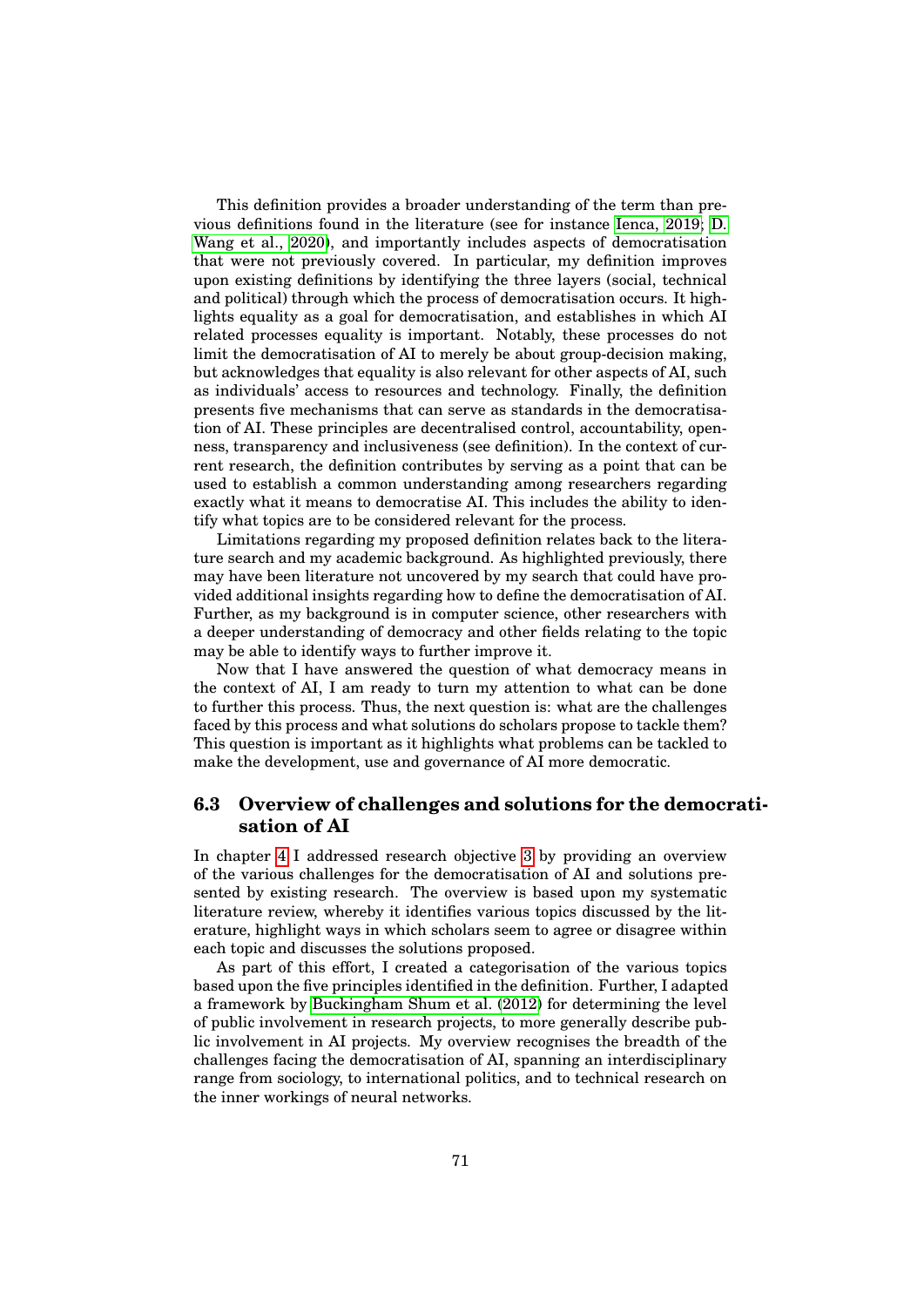I identified about 24 topics of challenges and solutions related to the democratisation of AI. Some challenges already have several solutions presented in literature. However, in other cases there appears to be gaps, as the literature did not include any solutions, such as for the democratic governance of AI projects (see section [4.1.3\)](#page-40-1). This speaks to how this is an emerging paradigm and highlights that more research is needed. Many of the solutions and topics within the democratisation of AI are overlapping and interrelated, which indicates that there is an interplay between these solutions and challenges in practise. Further, many of the solutions presented face challenges of their own, and thus there is no singular solution in which all scholars agree. An example of this is the regulation of AI, where some scholars argue that regulation is necessary to ensure that the technology does not violate values and rights (see for instance [Lyu et al.,](#page-93-3) [2020;](#page-93-3) [Shah, 2018\)](#page-95-1). However, there are also researchers who argue that there should be little or no regulation of AI, as it may slow the innovation in the field, drive researchers to countries with less restrictions or that the regulations will be too slow or inflexible to adapt to the pace of AI development (for instance [Baum, 2017;](#page-88-5) [Ghallab, 2019;](#page-91-3) [Nemitz, 2018\)](#page-94-2). Therefore, it is of key importance that AI designers consider this interplay in searching for their solutions.

The literature review unveiled several topics of high significance, such as interoperability, governing open resources, algorithmic transparency, dualuse, access to data, Auto ML and access to hardware (see table [3](#page-25-0) for a full overview). To give an indication as to what types of challenges and solutions are represented in the overview, I will present two examples:

- The majority of AI tools and frameworks are owned or backed by companies [\(Braiek et al., 2018\)](#page-88-6). This can be problematic, as companies may have economic incentives to lock AI development within their ecosystem, for example, in order to make money from their use of cloud computing infrastructure [\(Braiek et al., 2018\)](#page-88-6).
	- **–** The use of open standards can ensure that developers have the ability to move between tools and frameworks [\(Belinchon et al.,](#page-88-3) [2019;](#page-88-3) [Miikkulainen et al., 2019\)](#page-93-4).
	- **–** There already exists legislation to prevent anti-competitive behaviour. Thus, ensuring that the legislation is sufficient to handle the cases regarding AI tools and frameworks may be enough to dissuade such behaviour [\(Ienca, 2019\)](#page-92-3).
- There is a risk that open resources are abused, whether it is by tampering with data in a dataset or interrupting availability through denial-of-service attacks [\(Buckingham Shum et al., 2012\)](#page-89-1).
	- **–** Cryptographic techniques can be used to make it very hard for attackers to gain access, as they either need to break the encryption or gain access to a key [\(Buckingham Shum et al., 2012\)](#page-89-1).
	- **–** Obfuscation can be used to make data less valuable for attackers, as the valuable information in the data is either removed or separated in such a way that it becomes exceedingly difficult for an attacker to get it back [\(Buckingham Shum et al., 2012\)](#page-89-1).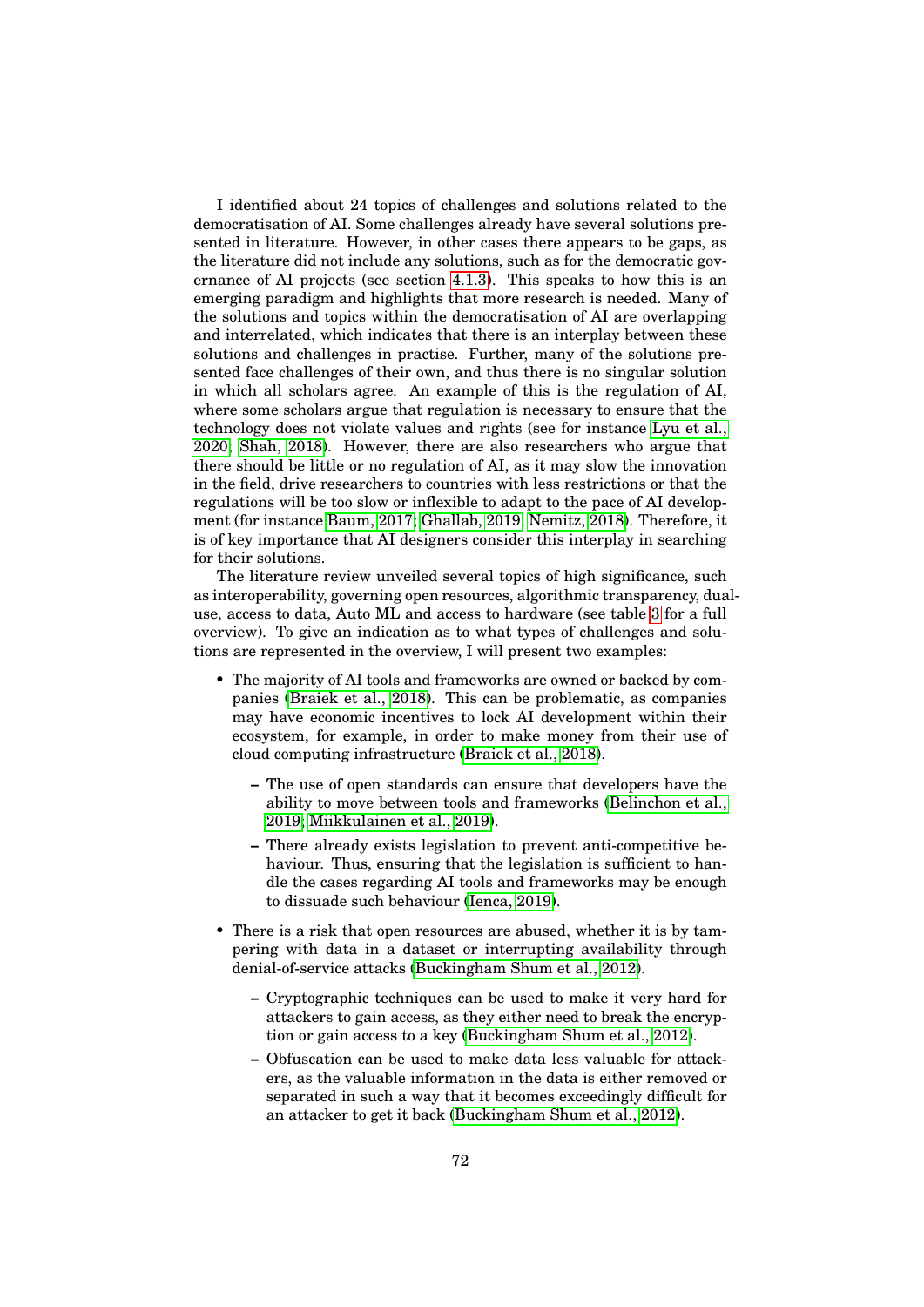- **–** Reputation techniques can be used to gate the access to open resources, where users are required to have a level of trust in order to gain access [\(Buckingham Shum et al., 2012\)](#page-89-1).
- **–** Sanctioning retroactively punishes users for bad behaviour on a platform, and the knowledge of the consequences may dissuade potential attackers from attempting [\(Buckingham Shum et al.,](#page-89-1) [2012\)](#page-89-1).

My effort provide researchers, regulators, experts and others with an overview of challenges, solutions and topics relevant to the democratisation of AI. It can help guide future research and serve as a template for the development of AI platforms and project designs. Further, for each major category in the overview I have listed future research objectives and questions highlighted by the literature in the category. These research objectives and questions can also serve as avenues of future work within and across the various subject areas covered by the overview.

# **6.4 Socio-technical framework for the democratisation of AI**

As my background is in computer science, I decided to develop a sociotechnical framework informed by the overview. This framework can be applied in the future development of AI projects and platforms to promote the beneficial development and use of AI. In chapter [5](#page-68-0) I addressed research objective [4](#page-17-1) by proposing a socio-technical framework for the democratisation of AI, called *Community Coordinated Artificial Intelligence*. This framework is enabled by the work done in the previous chapters of the thesis. However, in the process of developing this framework I experienced that a number of the challenges from the overview, while important, did not seem appropriate to tackle with a socio-technical framework. A good example of this is the regulation of AI, which clearly should rather be tackled through a regulatory framework, such as the framework recently proposed by the European Commission (see [European Commission, 2021\)](#page-90-2). This also informs the scope of the socio-technical framework, focusing on the micro-political processes related directly to the development, use and governance of AI, rather than processes such as those addressed by the aforementioned regulatory framework. I will argue, however, that the framework could also be applicable to macro-political non-governmental processes such as in an international AI platform.

To give an indication of the ways in which CoCoAI addresses the challenges of democratising AI, I will give a brief overview over some of the components included in the framework:

• **Open documentation** addresses the need for appropriate information regarding the AI solutions and resources available. This includes, for example, documenting datasets such that there is no ambiguity regarding what the data means [\(Choi and Tausczik, 2017\)](#page-89-2). Further, information regarding the robustness of available AI services is necessary to evaluate if they are appropriate for a use case [\(Baird and](#page-88-7) [Schuller, 2020;](#page-88-7) [Floridi et al., 2018\)](#page-90-1).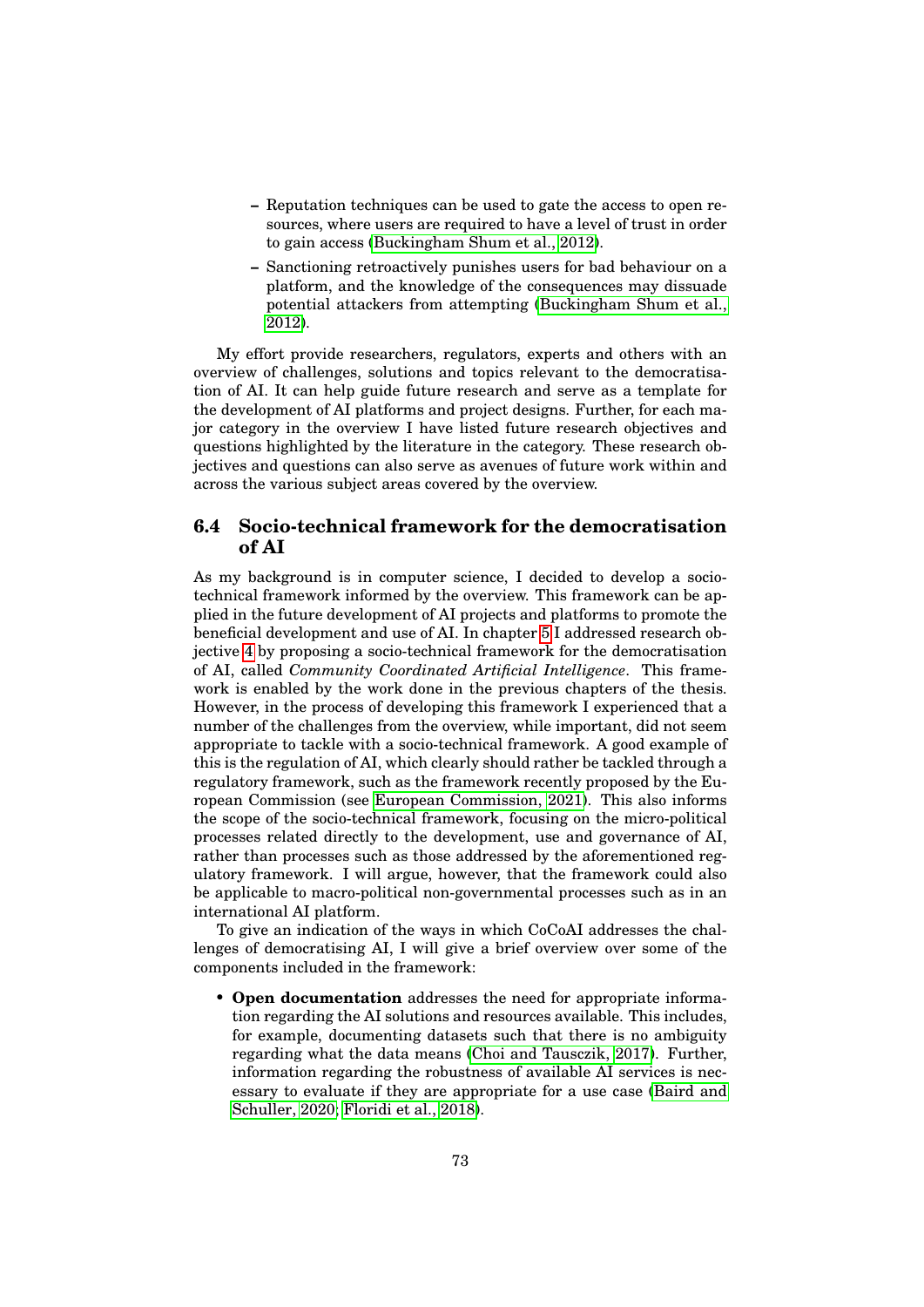- **Deliberative platform** tackles the challenge of ensuring that the various perspectives, interests and concerns relevant for a decisions are appropriately considered when making decisions regarding the development and use of AI. By involving the wider community in the process of deliberation, one may reveal additional perspectives or insights that otherwise may not have been considered [\(Floridi et al.,](#page-90-1) [2018;](#page-90-1) [Robinson, 2020;](#page-95-2) [Yigitcanlar and Cugurullo, 2020\)](#page-97-0).
- **Open-source data processing** addresses the challenge of getting data from the source format to the format required by the AI algorithm, by enabling projects to reuse the solutions developed by other projects. This can, for example, be done through sharing computed AI features [\(Patel, 2020\)](#page-95-0).
- **Auto ML** enables more people to develop AI algorithms to address their own interests, by simplifying or automating the process of selecting AI algorithms, hyper parameters and architectures [\(Allen et](#page-88-0) [al., 2019;](#page-88-0) [Bagrow, 2020;](#page-88-1) [Binnig et al., 2018;](#page-88-2) [Masood and Hashmi,](#page-93-0) [2019\)](#page-93-0).
- **Open-source dataset repository** addresses the challenge of getting data for an AI problem [\(Belinchon et al., 2019;](#page-88-3) [Montes and Goertzel,](#page-93-1) [2019;](#page-93-1) [Musikanski et al., 2020\)](#page-94-1). A dataset repository enables projects and community members to make use of existing datasets, but also to contribute data to the datasets available.
- **Crowdsourced data labelling** enables the community to contribute to the project by creating or labelling data to expand the dataset [\(Morea](#page-94-0)u [et al., 2019\)](#page-94-0). By combining crowdsourced data labelling with the opensource dataset repository, one can have multiple projects contributing to the labelling of the data.

The primary contribution of the framework is providing AI platform developers and project organisers with a selection of components they can implement to make the processes for developing, using and governing AI in the related project or platform more aligned with democratic principles. In relation to current research, the framework serves as a starting point for further development and calibration with existing practices. Future research can expand upon the framework by identifying additional components that would contribute to the democratisation of AI. Further, each component can be updated with new solutions or details as scholars investigate alternatives and identify new opportunities. Finally, a potentially fruitful avenue of work would be providing an implementation of the various components in an open-source modular fashion. This will make it easier for interested developers to compile a platform from the various components, rather than developing each component from scratch. Further, an open source implementation may enable projects to be more independent from existing proprietary services, which would allow them to maintain control over more of their platform.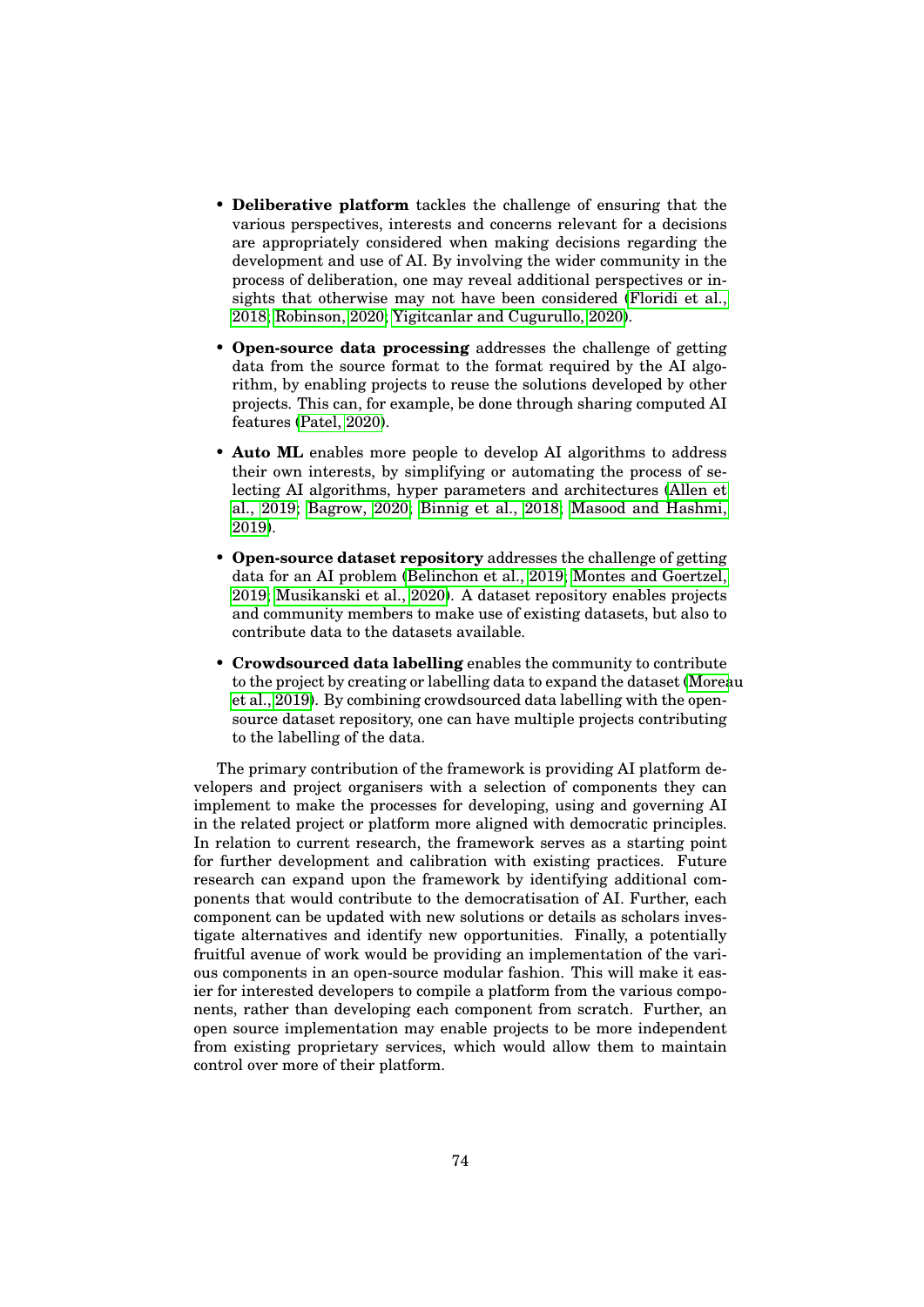#### **6.5 Impact**

Currently, much of the research on the democratisation of AI appears to be quite scattered, presenting differing understandings of what the term means and working on individual challenges without a recognition of the topic as a whole (see for instance [Shang et al., 2019;](#page-95-3) [Sudmann, 2020;](#page-95-4) [D.](#page-96-1) [Wang et al., 2020\)](#page-96-1). The work in this thesis contributes an anchor point and foundation for the future of research on the democratisation of AI, enabling an understanding of the topic as a cohesive whole rather than as a set of isolated issues. This is recognised on a transnational level, for example by EU's Horizon Europe work programme draft for 2021 - 2022, in the approved call for proposals with the title: *Artificial intelligence, big data and democracy*. This shows the recognition of the importance of this topic among EU policy makers and research leaders. The objectives include introducing value-based frameworks for AI governance, as well as protecting and reinforcing values and rights in relation to AI. This will make resources available for further research into the topic of this thesis.

Beyond research, this work also enables societal efforts to promote beneficial AI by proposing CoCoAI, a framework showing how democratic processes can be used as catalysts to promote AI development, use and government that promotes the rights, values, interests and concerns recognised by the society in its complexity. Further, my work shows how the democratisation of AI has to happen on all levels in society, ranging from international politics to the individual person.

On the global scale we find issues such as a race dynamic between nation states. This is a very important issue, as a race dynamic may encourage participants to cut corners in regards to safety, ethics and regulation in order to stay ahead of the competition (Cave and Oh $\dot$  [Eigeartaigh, 2018\)](#page-89-3). The disregard for these important considerations may lead to AI solutions that are actively detrimental to society (Cave and Oh[Eigeartaigh, 2018\)](#page-89-3), for example by discriminating against minority groups or normalising the breach of fundamental rights such as privacy or autonomy. The regulatory framework for AI, recently proposed by the European Commission [\(Euro](#page-90-2)[pean Commission, 2021\)](#page-90-2), demonstrates recognition of the importance of ensuring that the development and use of AI does not happen at the expense of people's rights. The purpose of the framework is to regulate AI to avoid unacceptable risks in the implementation and use of the technology. This shows initiatives on the transnational level to regulate AI with a valuebased approach. It comes in addition to EU initiatives to use regulation of competition against the dominance of tech giants. But there is a need for a more integrated approach towards the democratisation of AI on an transnational level.

On a national level, I show how the democratisation of AI depends on a well-functioning democratic state that can hold AI developers and users accountable for behaving responsibly. This presupposes a democratic process to produce regulation and incentives that align with the interest of the people. An example of the result from such a process is the Norwegian national strategy for AI[29](#page-0-0). This shows willingness of the government to use AI

 $^{29}$ Norwegian national strategy for AI [https://www.regjeringen.no/en/dokumenter/](https://www.regjeringen.no/en/dokumenter/nasjonal-strategi-for-kunstig-intelligens/id2685594/) [nasjonal-strategi-for-kunstig-intelligens/id2685594/](https://www.regjeringen.no/en/dokumenter/nasjonal-strategi-for-kunstig-intelligens/id2685594/)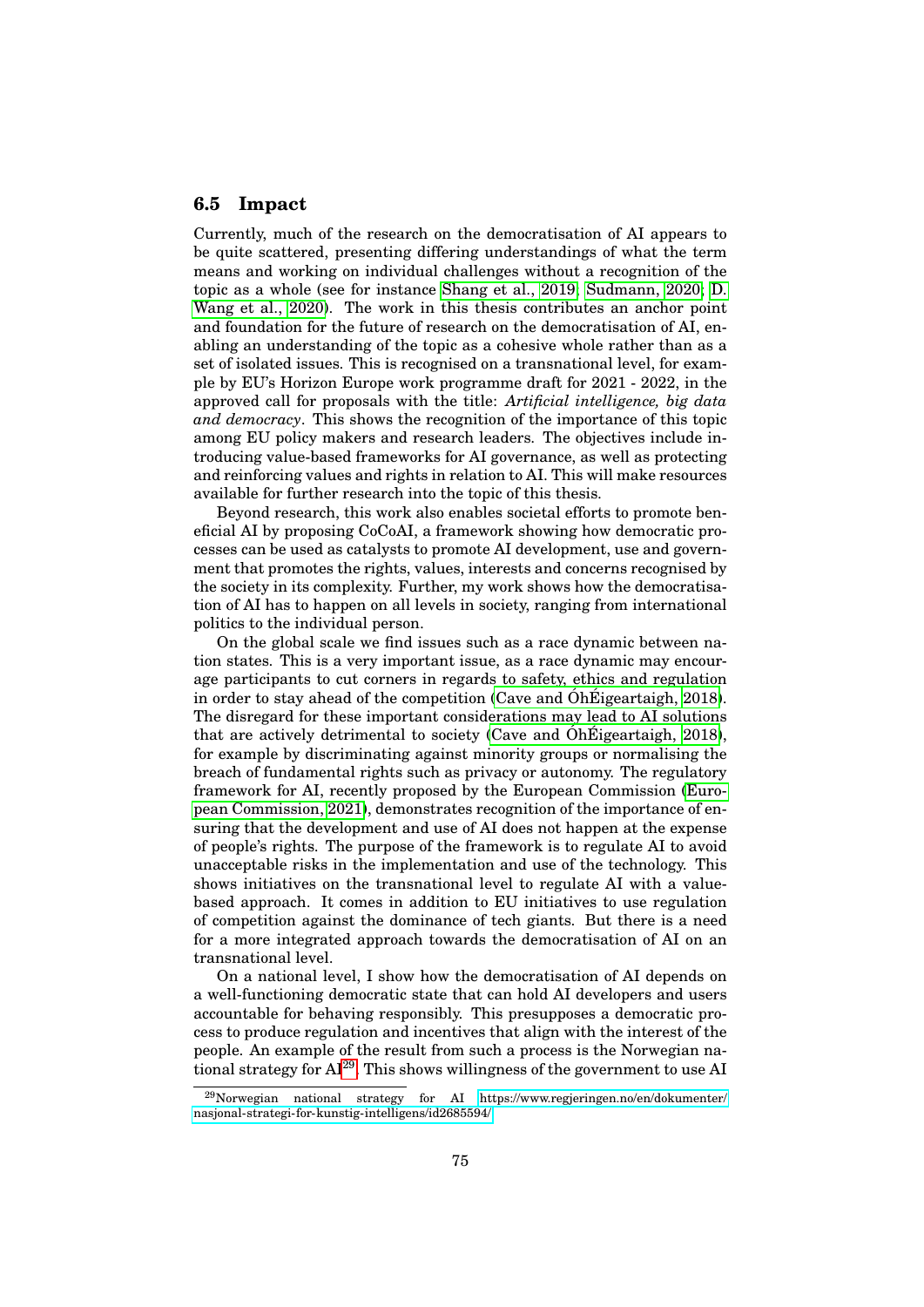to create value in collaboration with business interests, but highlights that it must be regulated and technical solutions must be developed that allows the use of data while respecting the privacy of individuals. Such initiatives could be further developed to also include the democratisation of AI, in line with the CoCoAI framework.

On an organisational level, we have challenges such as inclusiveness in various AI processes. Inclusiveness can help surface interests or concerns that might not otherwise have been considered by the AI's developers [\(Be](#page-88-3)[linchon et al., 2019;](#page-88-3) [Floridi et al., 2018;](#page-90-1) [Robinson, 2020;](#page-95-2) [Shah, 2018;](#page-95-1) [Yig](#page-97-0)[itcanlar and Cugurullo, 2020\)](#page-97-0). By increasing the inclusiveness in the development, use and governance of AI projects, we can promote AI solutions that are beneficial for more people, and avoid solutions that discriminate or otherwise unfairly treat certain social groups. As a contribution to this challenge, I adapted a framework by [Buckingham Shum et al. \(2012\)](#page-89-1) for rating the level of involvement of the general public in a research project, to more generally describe involvement in an AI project (see figure [2\)](#page-65-0).

On the individual level, we have challenges such as education, as most people do not have any considerable understanding of how AI works or how to make decisions in relation to it. Further, there is a big demand for AI expertise, but a very low availability of it. Thus, there is a need for more comprehensive AI education offers [\(Allen et al., 2019;](#page-88-0) [Belinchon](#page-88-3) [et al., 2019;](#page-88-3) [Floridi et al., 2018;](#page-90-1) [Kobayashi et al., 2019;](#page-92-4) [Lauterbach, 2019;](#page-92-5) [Moreau et al., 2019;](#page-94-0) [Robinson, 2020;](#page-95-2) [Van Horn et al., 2017;](#page-96-2) [Vazhayil et al.,](#page-96-3) [2019;](#page-96-3) [Ylipulli and Luusua, 2019\)](#page-97-1), so that AI will become more accessible for less wealthy organisations and community projects. Education can also help ensure people have a basic understanding of how AI works, so they can make informed decisions regarding what services they will use in their day-to-day lives [\(Ienca, 2019\)](#page-92-3). Today, increasing number of countries introduce programming as a compulsory school subject in primary education. An introduction to the basic concepts of AI could be a topic covered in such a subject.

A main contribution of my thesis is therefore to demonstrate the breadth of these challenges and how important they are for ensuring that AI will be a technology that is beneficial for our society in the long run, not just a good market opportunity for a few wealthy companies in the short-term. However, I also provide an overview of the various solutions proposed to tackle these challenges, so that researchers and other stakeholders can get a quick overview of potential approaches in the face of each challenge.

My new framework called Community Coordinated Artificial Intelligence, demonstrates how AI projects and platforms can use socio-technical components to ensure their AI and its use are beneficial. The framework impacts society by changing how AI is developed and used, resulting in solutions that are beneficial for society as a whole. Further, it impacts organisations by promoting open AI technology, resources and knowledge which provides opportunities for more organisations to make use of AI. Additionally, it impacts individuals in society by promoting education, knowledge sharing, transparency and beneficial solutions. This will help individuals in gaining a deeper understanding of the technology and thereby, make more informed decisions in relation to AI services they use. Additionally, they will have access to more beneficial AI solutions developed through democratic corporate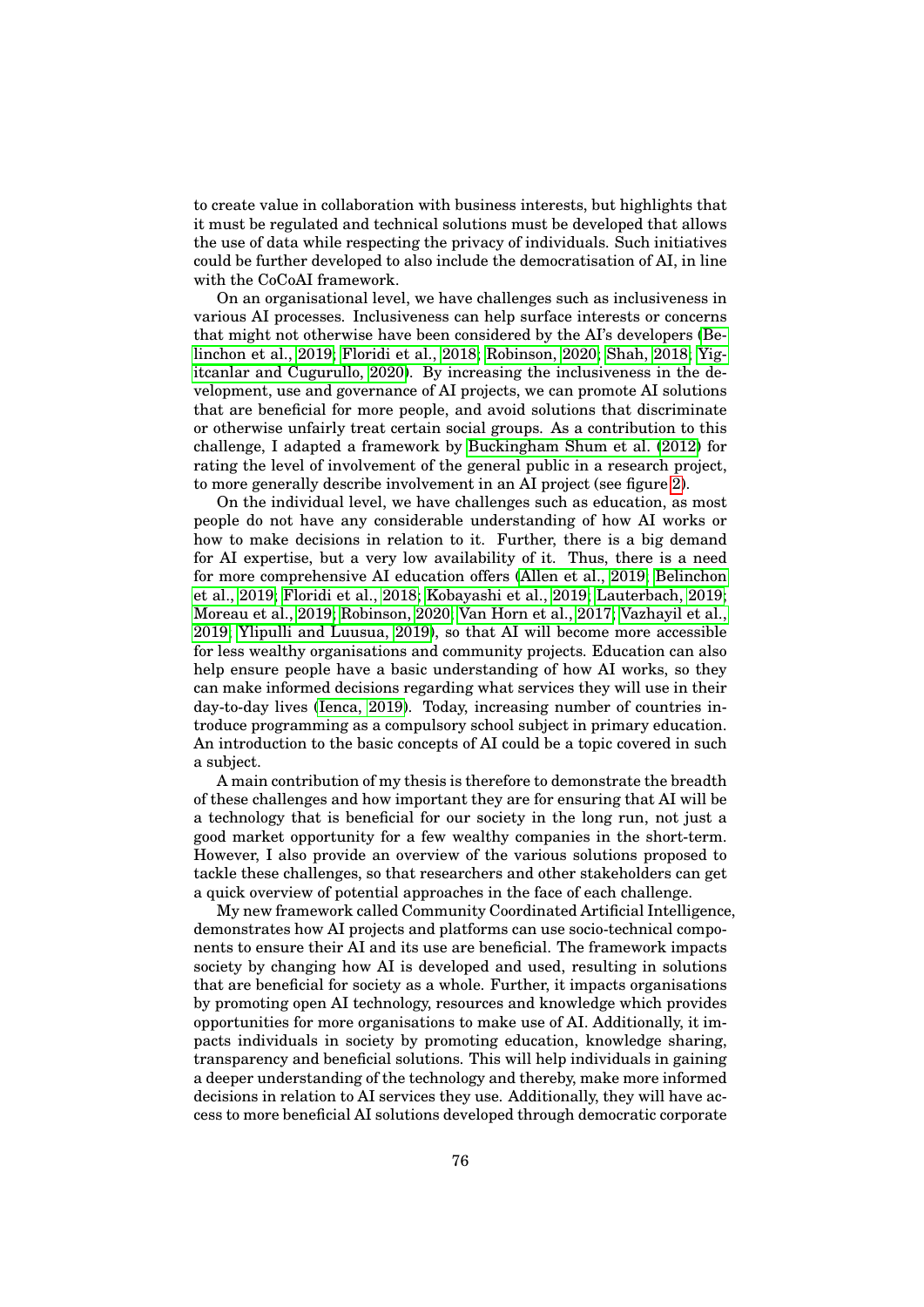processes or as a result of more grassroots AI projects stemming from the wider accessibility of the technology, knowledge and resources required for the development.

CoCoAI focuses on the micro-political level in this view, as it is primarily relevant for encouraging local effects through AI projects and platforms. However, the framework can also be relevant for the macro-political level, since it can be implemented as an open global AI platform. At this level, deliberation and governance processes are not limited to one or a few local organisations or communities, but can include societies and advocacy groups across the globe. One can, for example, imagine a macro-political implementation that is governed by an international democratic institution, where the platform is open for people to organise their own AI projects. The platform can serve as a hub where AI projects on the platform, as well as companies with proprietary projects, can open their decisions for public deliberation, benefiting from the diversity in background and culture of the people involved. Governments could potentially use these public deliberations to guide their efforts in developing, altering or removing AI regulations.

Importantly, the framework contributes to the beneficial future of AI in a number of ways. First of all, it focuses on the involvement of people in the various AI processes. Perhaps most importantly, is the involvement in the deliberation of the various decisions to be made during the development, use and governance of the AI. But CoCoAI also promotes involving the community directly in the development of software and algorithms, as well as the surrounding tasks such as gathering and labelling data, organising AI projects, as well as producing documentation and keeping it up to date. This inclusiveness does not only contribute to how beneficial the resulting AI is, but it also helps dispersing AI knowledge in the community, as participants learn from seeing how the project is executed and by interacting with people who are knowledgeable on the topic. This knowledge sharing is also directly promoted through the education module, where projects can, for example, make assignments using the dataset of the project or write about things they learned throughout the process so others can also learn from their experience. Further, as CoCoAI promotes the use of open standards and ensuring that the solutions developed are easy to reuse, thus AI community as a whole can benefit from increased access to AI resources and technology.

Finally, I have established a contribution to the issue raised in the beginning of this thesis. I tackle the inequality of control by leaning on firmly established democratic principles. By using democratic processes in the development, use and governance of AI, projects can identify relevant rights and values that are potentially challenged or threatened by the outcome of the projects. By providing the people, who may be impacted by the decisions throughout the project, a way of influencing the decisions made, they can defend their own interests and thereby avoid outcomes that would impact them negatively. Further, subjects of AI would gain insight into how decisions about them are made and what information is extracted about them, which would somewhat reduce the imbalance of power between them and the AI's controller. I do not claim that my framework solves the initial problem in its entirety, after all the democratisation of AI is also dependent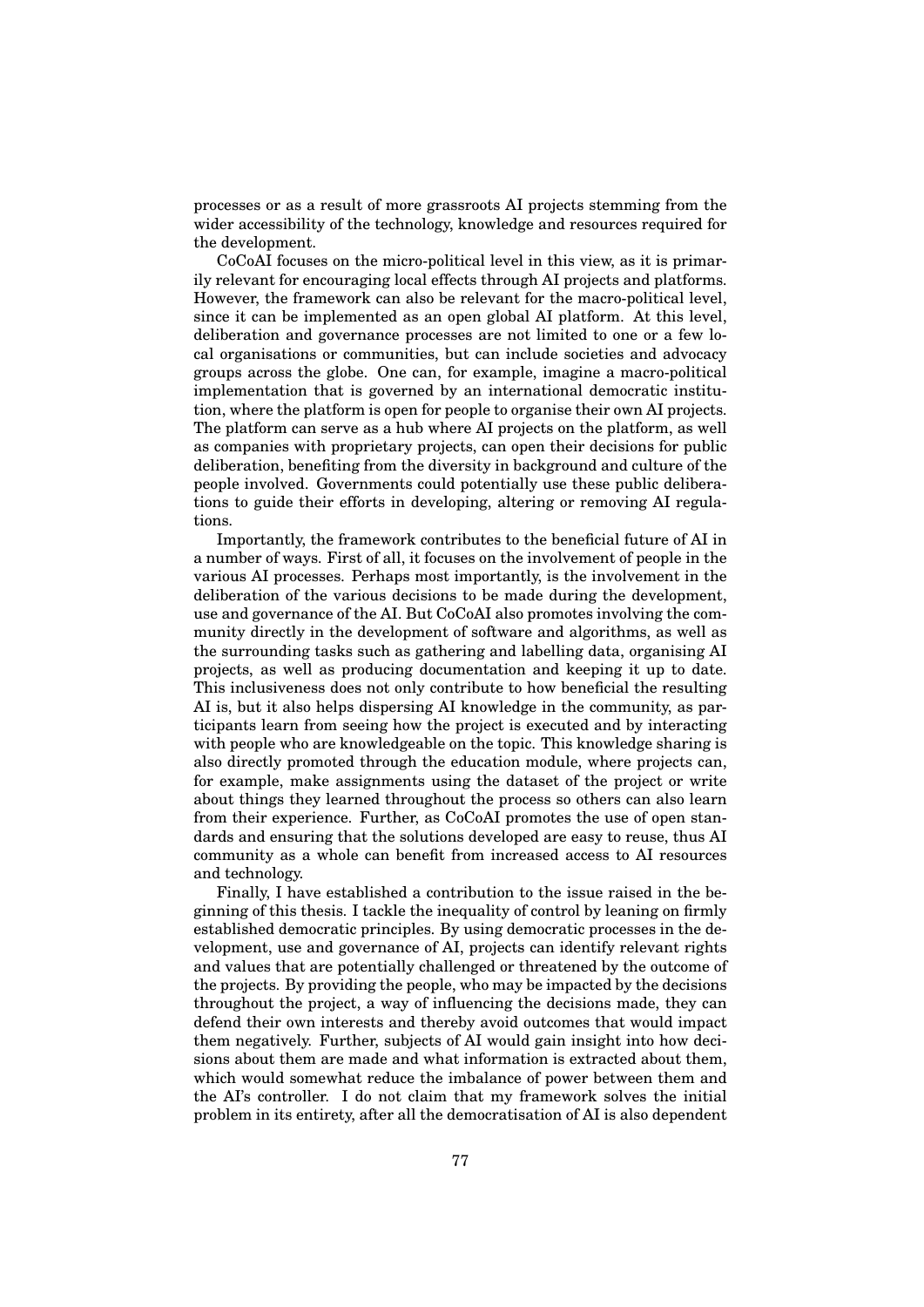on, amongst other things, appropriate regulation of the technology and its users. But I believe my framework can serve as a stepping stone in addressing these issues and making AI more beneficial for society as a whole.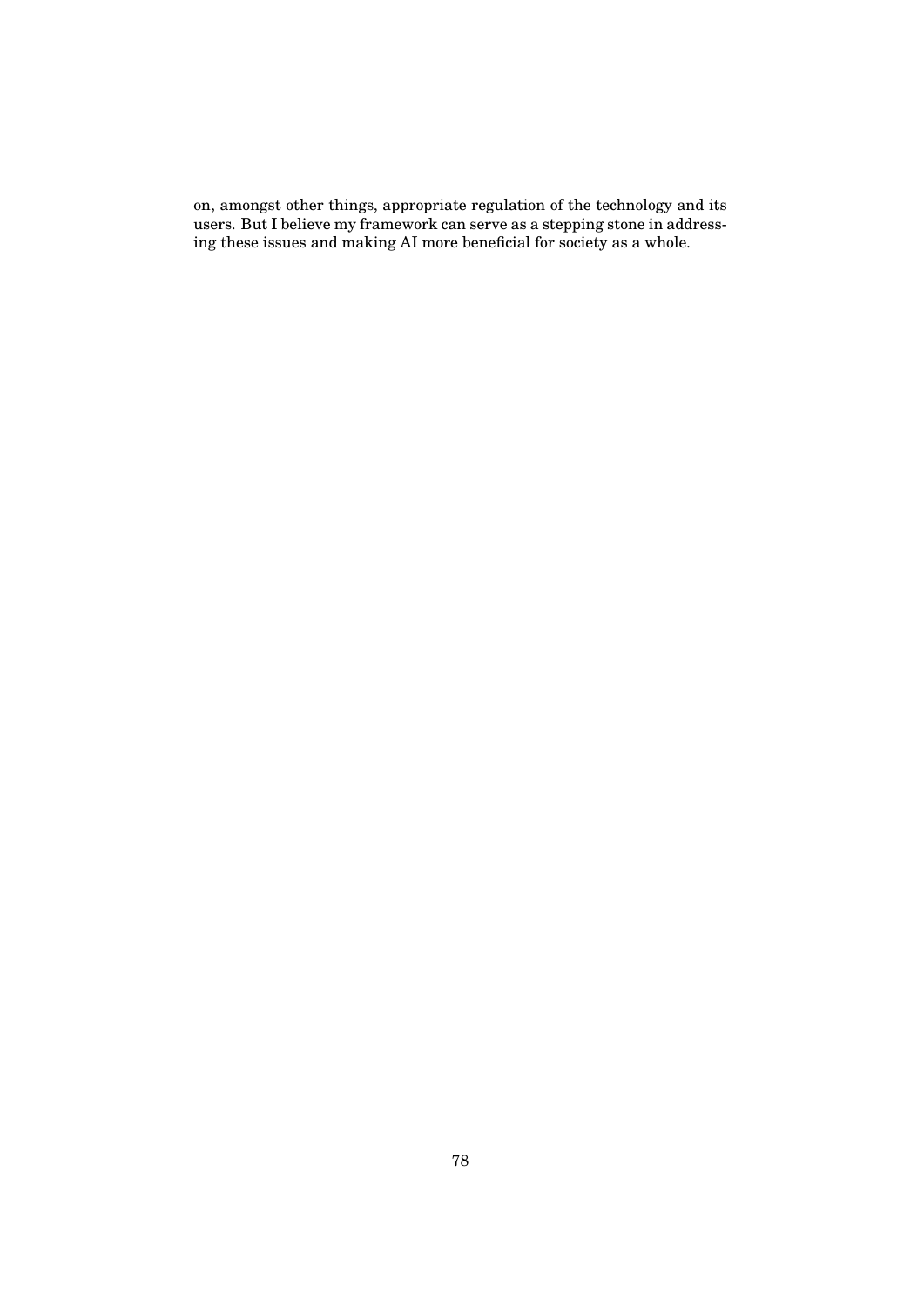# **References**

- Ahmed, S., Mula, R. S., & Dhavala, S. S. (2020). A Framework for Democratizing AI. *arXiv:2001.00818 [cs, stat]*. [http://arxiv.org/abs/2001.](http://arxiv.org/abs/2001.00818) [00818](http://arxiv.org/abs/2001.00818)
- Allcott, H., & Gentzkow, M. (2017). Social Media and Fake News in the 2016 Election. *Journal of Economic Perspectives*, *31*(2), 211–236. [https:](https://doi.org/10.1257/jep.31.2.211) [//doi.org/10.1257/jep.31.2.211](https://doi.org/10.1257/jep.31.2.211)
- <span id="page-88-0"></span>Allen, B., Agarwal, S., Kalpathy-Cramer, J., & Dreyer, K. (2019). Democratizing AI. *Journal of the American College of Radiology*, *16*(7), 961– 963.<https://doi.org/10.1016/j.jacr.2019.04.023>
- <span id="page-88-4"></span>Andre, Q., Carmon, Z., Wertenbroch, K., Crum, A., Frank, D., Goldstein, W., ´ Huber, J., van Boven, L., Weber, B., & Yang, H. (2018). Consumer Choice and Autonomy in the Age of Artificial Intelligence and Big Data. *Customer Needs and Solutions*, *5*(1), 28–37. [https://doi.org/](https://doi.org/10.1007/s40547-017-0085-8) [10.1007/s40547-017-0085-8](https://doi.org/10.1007/s40547-017-0085-8)
- Arogyaswamy, B. (2020). Big tech and societal sustainability: An ethical framework. *AI & SOCIETY*, *35*(4), 829–840. [https : / / doi . org / 10 .](https://doi.org/10.1007/s00146-020-00956-6) [1007/s00146-020-00956-6](https://doi.org/10.1007/s00146-020-00956-6)
- <span id="page-88-1"></span>Bagrow, J. (2020). Democratizing AI: Non-expert design of prediction tasks. *PeerJ Computer Science*, *6*.<https://doi.org/10.7717/PEERJ-CS.296>
- <span id="page-88-7"></span>Baird, A., & Schuller, B. (2020). Considerations for a More Ethical Approach to Data in AI: On Data Representation and Infrastructure [Publisher: Frontiers Media SA]. *Frontiers in Big Data*, *3*. [https:](https://doi.org/10.3389/fdata.2020.00025) [//doi.org/10.3389/fdata.2020.00025](https://doi.org/10.3389/fdata.2020.00025)
- <span id="page-88-5"></span>Baum, S. D. (2017). On the promotion of safe and socially beneficial artificial intelligence. *AI & SOCIETY*, *32*(4), 543–551. [https:// doi. org/ 10.](https://doi.org/10.1007/s00146-016-0677-0) [1007/s00146-016-0677-0](https://doi.org/10.1007/s00146-016-0677-0)
- <span id="page-88-3"></span>Belinchon, E., Bollmann, B., Cussins Newman, J., Jobin, A., & Nakonz, J. (2019). *Towards an Inclusive Future in AI. A Global Participatory Process* (SSRN Scholarly Paper No. ID 3505425). Social Science Research Network. Rochester, NY. Retrieved October 28, 2020, from <https://papers.ssrn.com/abstract=3505425>
- Beretta, E., Santangelo, A., Lepri, B., Vetro, A., & De Martin, J. C. (2019). The Invisible Power of Fairness. How Machine Learning Shapes Democracy. In M. J. Meurs & F. Rudzicz (Eds.), *Advances in Artificial Intelligence* (pp. 238–250). Springer International Publishing Ag.
- <span id="page-88-2"></span>Binnig, C., Buratti, B., Chung, Y., Cousins, C., Kraska, T., Shang, Z., Upfal, E., Zeleznik, R., & Zgraggen, E. (2018). Towards Interactive Curation & Automatic Tuning of ML Pipelines. *Proceedings of the Second Workshop on Data Management for End-To-End Machine Learning*, 1–4.<https://doi.org/10.1145/3209889.3209891>
- Bostrom, N. (2017). Strategic Implications of Openness in AI Development. *Global Policy*, *8*(2), 135–148. [https://doi.org/10.1111/1758 - 5899.](https://doi.org/10.1111/1758-5899.12403) [12403](https://doi.org/10.1111/1758-5899.12403)
- <span id="page-88-6"></span>Braiek, H. B., Khomh, F., & Adams, B. (2018). The Open-Closed Principle of Modern Machine Learning Frameworks. *2018 IEEE/ACM 15th*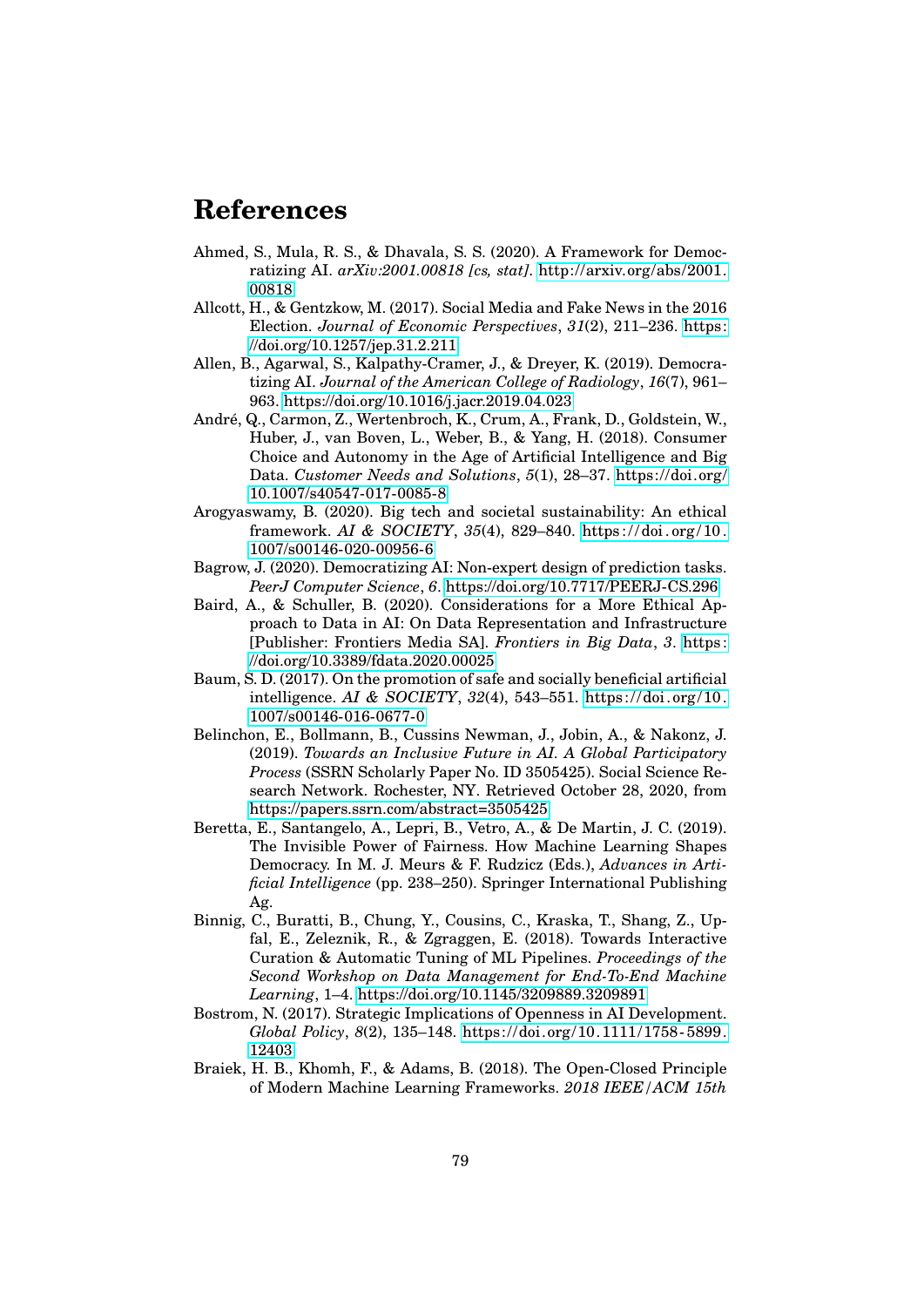*International Conference on Mining Software Repositories (MSR)*, 353–363.<https://ieeexplore.ieee.org/document/8595219>

- Bryman, A. (2016). *Social Research Methods* (5th edition). Oxford University Press.
- <span id="page-89-1"></span>Buckingham Shum, S., Aberer, K., Schmidt, A., Bishop, S., Lukowicz, P., Anderson, S., Charalabidis, Y., Domingue, J., de Freitas, S., Dunwell, I., Edmonds, B., Grey, F., Haklay, M., Jelasity, M., Karpištšenko, A., Kohlhammer, J., Lewis, J., Pitt, J., Sumner, R., & Helbing, D. (2012). Towards a global participatory platform: Democratising open data, complexity science and collective intelligence. *The European Physical Journal Special Topics*, *214*(1), 109–152. [https://doi.org/10.1140/](https://doi.org/10.1140/epjst/e2012-01690-3) [epjst/e2012-01690-3](https://doi.org/10.1140/epjst/e2012-01690-3)
- Carter, D. (2020). Regulation and ethics in artificial intelligence and machine learning technologies: Where are we now? Who is responsible? Can the information professional play a role? *Business Information Review*, *37*(2), 60–68.<https://doi.org/10.1177/0266382120923962>
- Carvalho, D. V., Pereira, E. M., & Cardoso, J. S. (2019). Machine Learning Interpretability: A Survey on Methods and Metrics. *Electronics*, *8*(8), 832.<https://doi.org/10.3390/electronics8080832>
- <span id="page-89-3"></span>Cave, S., & ÓhÉigeartaigh, S. S. (2018). An AI Race for Strategic Advantage: Rhetoric and Risks. *Proceedings of the 2018 AAAI/ACM Conference on AI, Ethics, and Society*, 36–40. [https://doi.org/10.1145/](https://doi.org/10.1145/3278721.3278780) [3278721.3278780](https://doi.org/10.1145/3278721.3278780)
- <span id="page-89-0"></span>Chard, R., Li, Z., Chard, K., Ward, L., Babuji, Y., Woodard, A., Tuecke, S., Blaiszik, B., Franklin, M. J., & Foster, I. (2019). DLHub: Model and Data Serving for Science. *2019 IEEE International Parallel and Distributed Processing Symposium (IPDPS)*, 283–292. [https:](https://doi.org/10.1109/IPDPS.2019.00038) [//doi.org/10.1109/IPDPS.2019.00038](https://doi.org/10.1109/IPDPS.2019.00038)
- <span id="page-89-2"></span>Choi, J., & Tausczik, Y. (2017). Characteristics of Collaboration in the Emerging Practice of Open Data Analysis. *Proceedings of the 2017 ACM Conference on Computer Supported Cooperative Work and Social Computing*, 835–846.<https://doi.org/10.1145/2998181.2998265>
- Chui, M., Harrysson, M., Manyika, J., Roberts, R., Chung, R., Nel, P., & van Heteren, A. (2018). Applying AI for social good. Retrieved May 10, 2021, from [https://www.mckinsey.com/featured- insights/artificial](https://www.mckinsey.com/featured-insights/artificial-intelligence/applying-artificial-intelligence-for-social-good)[intelligence/applying-artificial-intelligence-for-social-good](https://www.mckinsey.com/featured-insights/artificial-intelligence/applying-artificial-intelligence-for-social-good)
- Chung, Y., Kraska, T., Polyzotis, N., Tae, K. H., & Whang, S. E. (2019). Slice Finder: Automated Data Slicing for Model Validation. *2019 IEEE 35th International Conference on Data Engineering (ICDE)*, 1550– 1553.<https://doi.org/10.1109/ICDE.2019.00139>
- Clarke, R. (2019). Principles and business processes for responsible AI. *Computer Law & Security Review*, *35*(4), 410–422. [https://doi.org/](https://doi.org/10.1016/j.clsr.2019.04.007) [10.1016/j.clsr.2019.04.007](https://doi.org/10.1016/j.clsr.2019.04.007)
- Couchman, H., & Lemos, A. P. (2019). Policing by Machine: Predictive policing and the threat to our rights. Retrieved October 1, 2020, from [https://www.libertyhumanrights.org.uk/wp-content/uploads/2020/](https://www.libertyhumanrights.org.uk/wp-content/uploads/2020/02/LIB-11-Predictive-Policing-Report-WEB.pdf) [02/LIB-11-Predictive-Policing-Report-WEB.pdf](https://www.libertyhumanrights.org.uk/wp-content/uploads/2020/02/LIB-11-Predictive-Policing-Report-WEB.pdf)
- Daniels, N., & Sabin, J. (1997). Limits to Health Care: Fair Procedures, Democratic Deliberation, and the Legitimacy Problem for Insurers.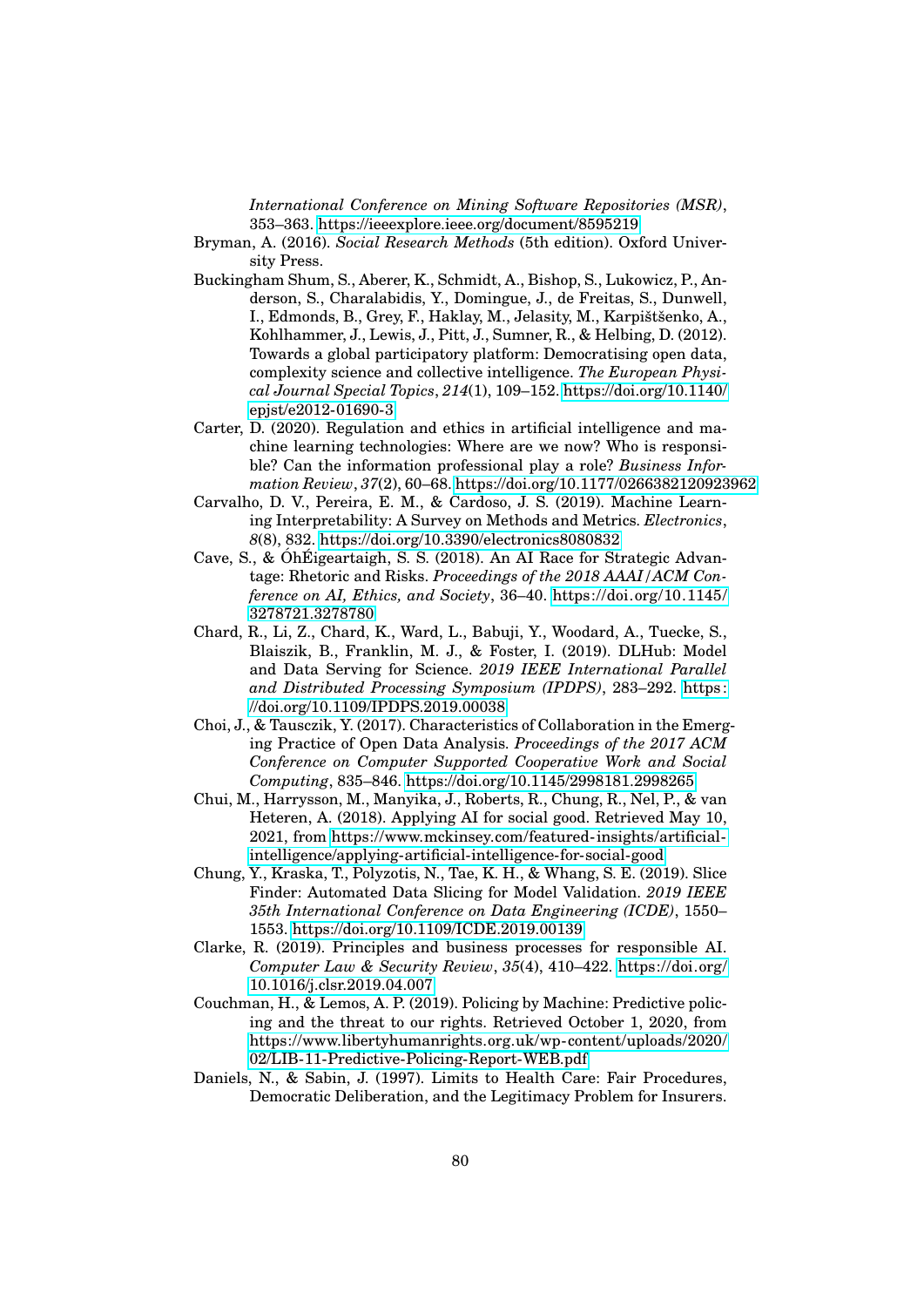*Philosophy & Public Affairs*, *26*(4), 303–350. [https://doi.org/https:](https://doi.org/https://doi.org/10.1111/j.1088-4963.1997.tb00082.x) [//doi.org/10.1111/j.1088-4963.1997.tb00082.x](https://doi.org/https://doi.org/10.1111/j.1088-4963.1997.tb00082.x)

- Datatilsynet. (2020). Sandbox for responsible artificial intelligence. Retrieved May 6, 2021, from [https://www.datatilsynet.no/en/regulations-and](https://www.datatilsynet.no/en/regulations-and-tools/sandbox-for-artificial-intelligence/)[tools/sandbox-for-artificial-intelligence/](https://www.datatilsynet.no/en/regulations-and-tools/sandbox-for-artificial-intelligence/)
- Djeffal, C. (2020). AI, Democracy and the Law. *The Democratization of Artificial Intelligence* (pp. 255–284). transcript Verlag.
- Dobbe, R., Gilbert, T., & Mintz, Y. (2020). Hard choices in artificial intelligence: Addressing Normative Uncertainty through Sociotechnical Commitments, 242.<https://doi.org/10.1145/3375627.3375861>
- Donahoe, E., & Metzger, M. M. (2019). Artificial Intelligence and Human Rights. *Journal of Democracy*, *30*(2), 115–126. [https://doi.org/10.](https://doi.org/10.1353/jod.2019.0029) [1353/jod.2019.0029](https://doi.org/10.1353/jod.2019.0029)
- D'Souza, D. (2019). Tech Lobby: Internet Giants Spend Record Amounts, Electronics Firms Trim Budgets. Retrieved April 26, 2021, from [https://www.investopedia.com/tech/what-are-tech-giants-lobbying](https://www.investopedia.com/tech/what-are-tech-giants-lobbying-trump-era/)[trump-era/](https://www.investopedia.com/tech/what-are-tech-giants-lobbying-trump-era/)
- Elster, J. (1998). *Deliberative Democracy*. Cambridge University Press. Retrieved May 4, 2021, from [https://repository.library.georgetown.edu/](https://repository.library.georgetown.edu/handle/10822/909083) [handle/10822/909083](https://repository.library.georgetown.edu/handle/10822/909083)
- Etzioni, O. (2018). Point: Should AI technology be regulated? yes, and here's how. *Communications of the ACM*, *61*(12), 30–32. [https://doi.org/10.](https://doi.org/10.1145/3197382) [1145/3197382](https://doi.org/10.1145/3197382)
- <span id="page-90-2"></span>European Commission. (2021). Regulatory framework on AI. Retrieved May 6, 2021, from [https : / / digital - strategy. ec. europa . eu / en / policies /](https://digital-strategy.ec.europa.eu/en/policies/regulatory-framework-ai) [regulatory-framework-ai](https://digital-strategy.ec.europa.eu/en/policies/regulatory-framework-ai)
- European Parliament. (2016). GDPR. Retrieved October 2, 2020, from [https:](https://eur-lex.europa.eu/legal-content/EN/TXT/HTML/?uri=CELEX:32016R0679) [//eur- lex.europa.eu/ legal- content/EN/TXT/HTML/?uri=CELEX:](https://eur-lex.europa.eu/legal-content/EN/TXT/HTML/?uri=CELEX:32016R0679) [32016R0679](https://eur-lex.europa.eu/legal-content/EN/TXT/HTML/?uri=CELEX:32016R0679)
- Feenberg, A. (1991). *Critical theory of technology*. Oxford University Press.
- Finley, T. K. (2019). The Democratization of Artificial Intelligence: One Library's Approach. *Information Technology and Libraries*, *38*(1), 8– 13.<https://doi.org/10.6017/ital.v38i1.10974>
- <span id="page-90-1"></span>Floridi, L., Cowls, J., Beltrametti, M., Chatila, R., Chazerand, P., Dignum, V., Luetge, C., Madelin, R., Pagallo, U., Rossi, F., Schafer, B., Valcke, P., & Vayena, E. (2018). AI4People—An Ethical Framework for a Good AI Society: Opportunities, Risks, Principles, and Recommendations. *Minds and Machines*, *28*(4), 689–707. [https://doi.org/10.](https://doi.org/10.1007/s11023-018-9482-5) [1007/s11023-018-9482-5](https://doi.org/10.1007/s11023-018-9482-5)
- Friedman, B., & Nissenbaum, H. (1996). Bias in Computer Systems. *ACM Trans. Inf. Syst.*, *14*(3), 330–347. [https://doi.org/10.1145/230538.](https://doi.org/10.1145/230538.230561) [230561](https://doi.org/10.1145/230538.230561)
- Friend, Z. (2013). Predictive Policing: Using Technology to Reduce Crime. Retrieved October 1, 2020, from [https://leb.fbi.gov/articles/featured](https://leb.fbi.gov/articles/featured-articles/predictive-policing-using-technology-to-reduce-crime)[articles/predictive-policing-using-technology-to-reduce-crime](https://leb.fbi.gov/articles/featured-articles/predictive-policing-using-technology-to-reduce-crime)
- <span id="page-90-0"></span>Gao, J., Wang, W., Zhang, M., Chen, G., Jagadish, H. V., Li, G., Ng, T. K., Ooi, B. C., Wang, S., & Zhou, J. (2018). PANDA: Facilitating Usable AI Development. *arXiv:1804.09997 [cs]*. [http://arxiv.org/abs/1804.](http://arxiv.org/abs/1804.09997) [09997](http://arxiv.org/abs/1804.09997)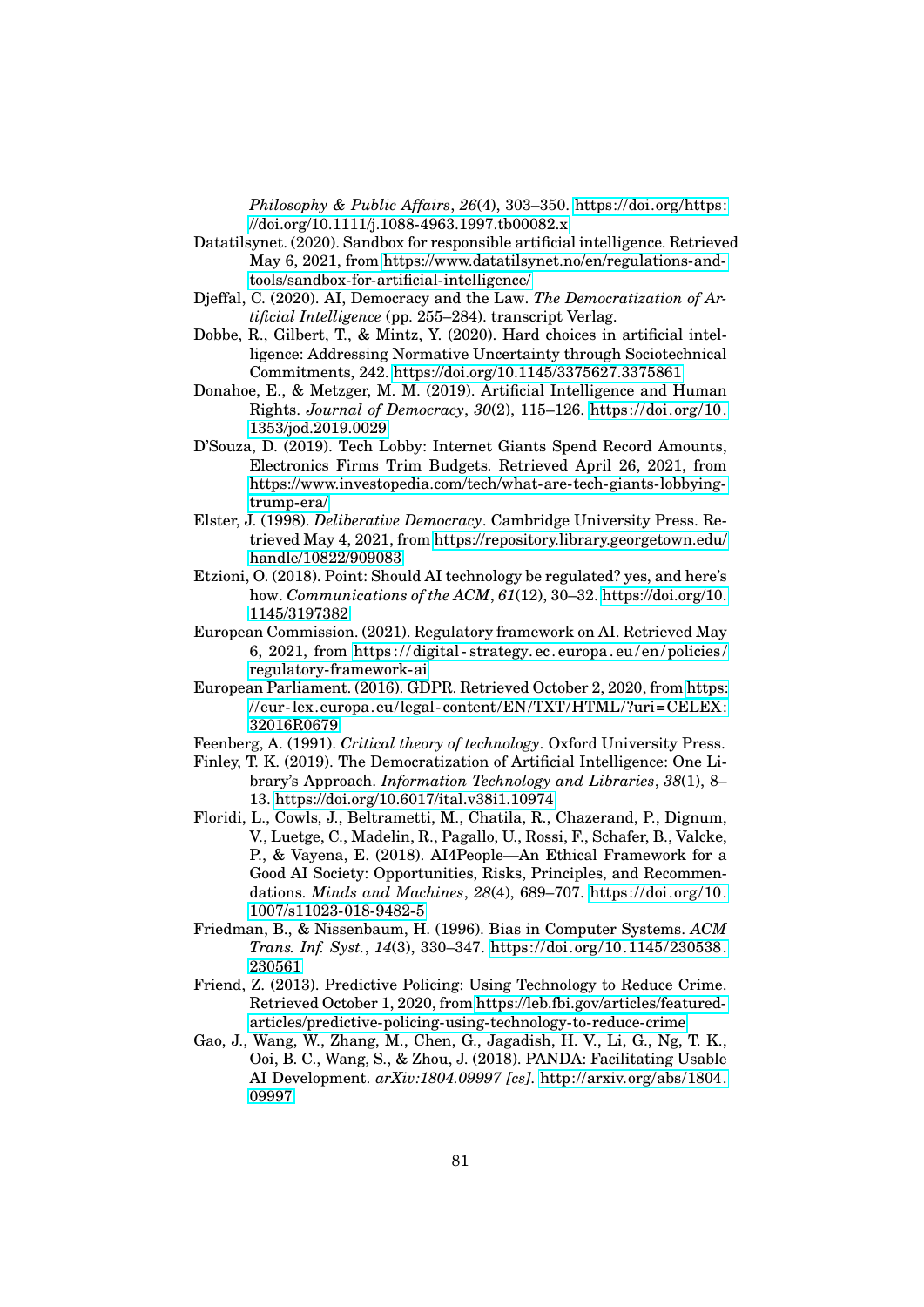- Garvey, C. (2018). A Framework for Evaluating Barriers to the Democratization of Artificial Intelligence. *Proceedings of the AAAI Conference on Artificial Intelligence*, *32*(1). [https://ojs.aaai.org/index.php/AAAI/](https://ojs.aaai.org/index.php/AAAI/article/view/12194) [article/view/12194](https://ojs.aaai.org/index.php/AAAI/article/view/12194)
- <span id="page-91-3"></span>Ghallab, M. (2019). Responsible AI: Requirements and challenges. *AI Perspectives*, *1*(1), 3.<https://doi.org/10.1186/s42467-019-0003-z>
- Gough, D., Thomas, J., & Oliver, S. (2012). Clarifying differences between review designs and methods. *Systematic Reviews*, *1*(1), 28. [https:](https://doi.org/10.1186/2046-4053-1-28) [//doi.org/10.1186/2046-4053-1-28](https://doi.org/10.1186/2046-4053-1-28)
- Guss, W. H., Houghton, B., Topin, N., Wang, P., Codel, C., Veloso, M., & Salakhutdinov, R. (2019). MineRL: A Large-Scale Dataset of Minecraft Demonstrations. *arXiv:1907.13440 [cs, stat]*. [http://arxiv.org/abs/](http://arxiv.org/abs/1907.13440) [1907.13440](http://arxiv.org/abs/1907.13440)
- Habermas, J. (2015). *Between facts and norms: Contributions to a discourse theory of law and democracy*. John Wiley & Sons.
- Hajian, S., Bonchi, F., & Castillo, C. (2016). Algorithmic Bias: From Discrimination Discovery to Fairness-aware Data Mining. *Proceedings of the 22Nd ACM SIGKDD International Conference on Knowledge Discovery and Data Mining*, 2125–2126. [https://doi.org/10.1145/](https://doi.org/10.1145/2939672.2945386) [2939672.2945386](https://doi.org/10.1145/2939672.2945386)
- <span id="page-91-1"></span>Hall, S. (2017). How Artificial Intelligence Is Changing the Insurance Industry. Retrieved September 30, 2020, from [https://www.naic.org/](https://www.naic.org/cipr_newsletter_archive/vol22_ai.pdf) cipr newsletter [archive/vol22](https://www.naic.org/cipr_newsletter_archive/vol22_ai.pdf) ai.pdf
- Hara, K., Adams, A., Milland, K., Savage, S., Callison-Burch, C., & Bigham, J. (2017). A Data-Driven Analysis of Workers' Earnings on Amazon Mechanical Turk. *arXiv:1712.05796 [cs]*. [http://arxiv.org/abs/1712.](http://arxiv.org/abs/1712.05796) [05796](http://arxiv.org/abs/1712.05796)
- Harwell, D., & Dou, E. (2020). Huawei tested AI software that could recognize Uighur minorities and alert police, report says. *Washington Post*. Retrieved January 10, 2021, from [https://www.washingtonpost.](https://www.washingtonpost.com/technology/2020/12/08/huawei-tested-ai-software-that-could-recognize-uighur-minorities-alert-police-report-says/) [com/technology/2020/12/08/huawei-tested-ai-software-that-could](https://www.washingtonpost.com/technology/2020/12/08/huawei-tested-ai-software-that-could-recognize-uighur-minorities-alert-police-report-says/)[recognize-uighur-minorities-alert-police-report-says/](https://www.washingtonpost.com/technology/2020/12/08/huawei-tested-ai-software-that-could-recognize-uighur-minorities-alert-police-report-says/)
- He, K., Zhang, X., Ren, S., & Sun, J. (2015). Delving Deep into Rectifiers: Surpassing Human-Level Performance on ImageNet Classification. *2015 IEEE International Conference on Computer Vision (ICCV)*, 1026–1034.<https://doi.org/10.1109/ICCV.2015.123>
- <span id="page-91-2"></span>Held, D. (2006). *Models of democracy*. Stanford University Press.
- Hertel-Fernandez, A., Skocpol, T., & Sclar, J. (2018). When political megadonors join forces: How the Koch network and the Democracy Alliance influence organized US politics on the right and left. *Studies in American Political Development*, *32*(2), 127–165.
- <span id="page-91-0"></span>Hohman, F., Kahng, M., Pienta, R., & Chau, D. H. (2019). Visual Analytics in Deep Learning: An Interrogative Survey for the Next Frontiers. *IEEE Transactions on Visualization and Computer Graphics*, *25*(8), 2674–2693.<https://doi.org/10.1109/TVCG.2018.2843369>
- Holford, W. D. (2019). The future of human creative knowledge work within the digital economy. *Futures*, *105*, 143–154. [https://doi.org/10.1016/](https://doi.org/10.1016/j.futures.2018.10.002) [j.futures.2018.10.002](https://doi.org/10.1016/j.futures.2018.10.002)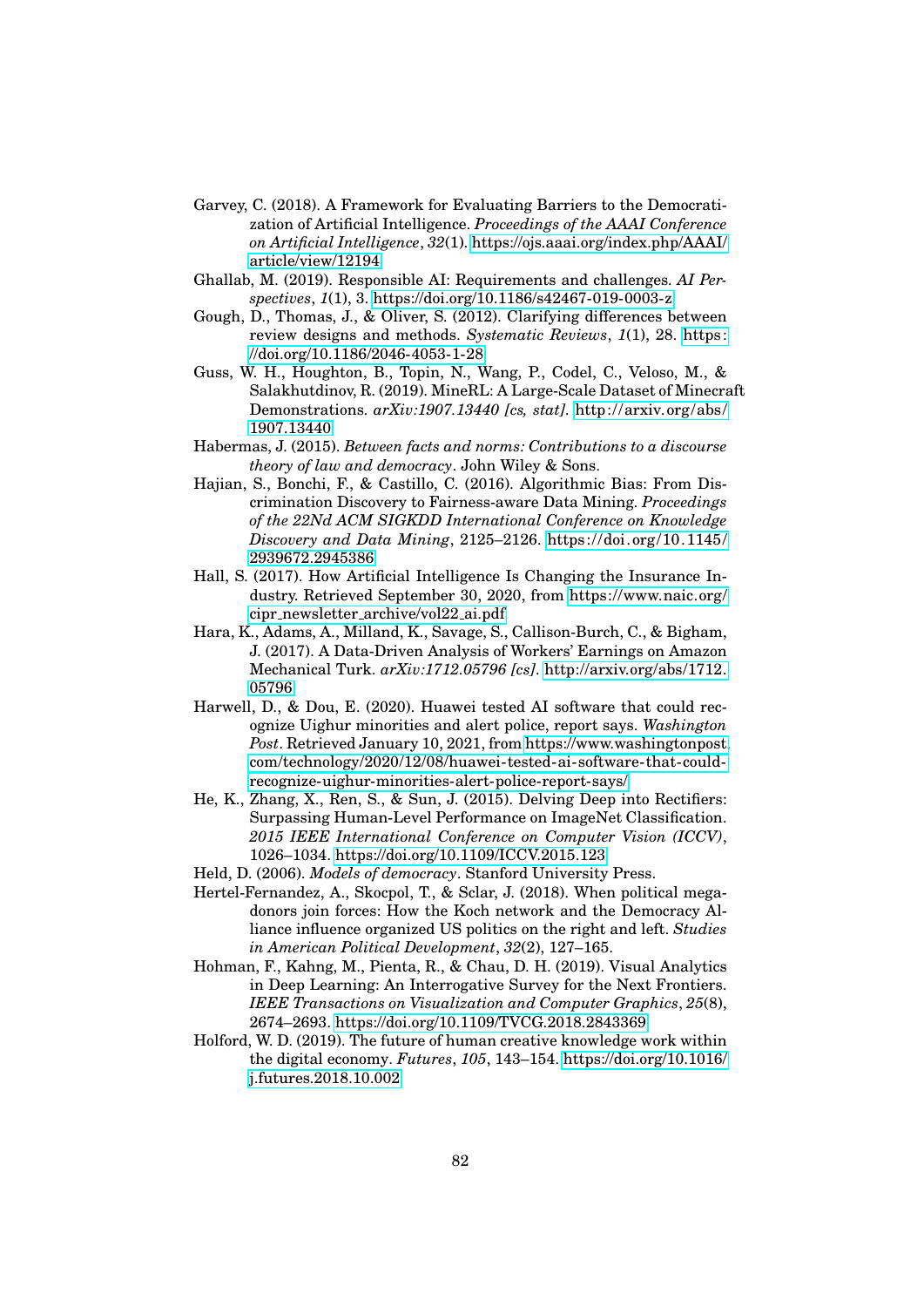- Hutt, D. B. (2018). Republicanism, Deliberative Democracy, and Equality of Access and Deliberation. *Theoria*, *84*(1), 83–111. [https://doi.org/](https://doi.org/10.1111/theo.12138) [10.1111/theo.12138](https://doi.org/10.1111/theo.12138)
- <span id="page-92-3"></span>Ienca, M. (2019). Democratizing cognitive technology: A proactive approach. *Ethics and Information Technology*, *21*(4), 267–280. [https://doi.org/](https://doi.org/10.1007/s10676-018-9453-9) [10.1007/s10676-018-9453-9](https://doi.org/10.1007/s10676-018-9453-9)
- Isaak, J., & Hanna, M. J. (2018). User Data Privacy: Facebook, Cambridge Analytica, and Privacy Protection. *Computer*, *51*(8), 56–59. [https:](https://doi.org/10.1109/MC.2018.3191268) [//doi.org/10.1109/MC.2018.3191268](https://doi.org/10.1109/MC.2018.3191268)
- Jain, N., Manikonda, L., Hernandez, A. O., Sengupta, S., & Kambhampati, S. (2018). Imagining an Engineer: On GAN-Based Data Augmentation Perpetuating Biases. *arXiv:1811.03751 [cs, stat]*. [http://arxiv.](http://arxiv.org/abs/1811.03751) [org/abs/1811.03751](http://arxiv.org/abs/1811.03751)
- <span id="page-92-1"></span>Jiang, F., Jiang, Y., Zhi, H., Dong, Y., Li, H., Ma, S., Wang, Y., Dong, Q., Shen, H., & Wang, Y. (2017). Artificial intelligence in healthcare: Past, present and future. *Stroke and Vascular Neurology*, *2*(4). [https:](https://doi.org/10.1136/svn-2017-000101) [//doi.org/10.1136/svn-2017-000101](https://doi.org/10.1136/svn-2017-000101)
- Johansen, J., Pedersen, T., Fischer-Hubner, S., Johansen, C., Schneider, G., ¨ Roosendaal, A., Zwingelberg, H., Sivesind, A. J., & Noll, J. (2021). Privacy Labelling and the Story of Princess Privacy and the Seven Helpers. *arXiv:2012.01813 [cs]*.<http://arxiv.org/abs/2012.01813>
- Keohane, R. O., & Nye Jr, J. S. (1998). Power and interdependence in the information age. *Foreign Aff.*, *77*, 81.
- <span id="page-92-4"></span>Kobayashi, Y., Ishibashi, M., & Kobayashi, H. (2019). How will "democratization of artificial intelligence" change the future of radiologists? *Japanese Journal of Radiology*, *37*(1), 9–14. [https://doi.org/10.1007/](https://doi.org/10.1007/s11604-018-0793-5) [s11604-018-0793-5](https://doi.org/10.1007/s11604-018-0793-5)
- Kojima, R., Ishida, S., Ohta, M., Iwata, H., Honma, T., & Okuno, Y. (2020). kGCN: A graph-based deep learning framework for chemical structures. *Journal of Cheminformatics*, *12*. [https:// doi. org/ 10. 1186/](https://doi.org/10.1186/s13321-020-00435-6) [s13321-020-00435-6](https://doi.org/10.1186/s13321-020-00435-6)
- <span id="page-92-2"></span>Kosinski, M., Stillwell, D., & Graepel, T. (2013). Private traits and attributes are predictable from digital records of human behavior. *Proceedings of the National Academy of Sciences*, *110*(15), 5802–5805. [https :](https://doi.org/10.1073/pnas.1218772110) [//doi.org/10.1073/pnas.1218772110](https://doi.org/10.1073/pnas.1218772110)
- <span id="page-92-0"></span>Kraska, T. (2018). Northstar: An interactive data science system. *Proceedings of the VLDB Endowment*, *11*(12), 2150–2164. [https://doi.org/](https://doi.org/10.14778/3229863.3240493) [10.14778/3229863.3240493](https://doi.org/10.14778/3229863.3240493)
- Kriebitz, A., & Lütge, C. (2020). Artificial Intelligence and Human Rights: A Business Ethical Assessment [Publisher: Cambridge University Press]. *Business and Human Rights Journal*, *5*(1), 84–104. [https:](https://doi.org/10.1017/bhj.2019.28) [//doi.org/10.1017/bhj.2019.28](https://doi.org/10.1017/bhj.2019.28)
- Land, M. K., & Aronson, J. D. (2020). Human Rights and Technology: New Challenges for Justice and Accountability. *Annual Review of Law and Social Science*, *16*(1), 223–240. [https://doi.org/10.1146/annurev](https://doi.org/10.1146/annurev-lawsocsci-060220-081955)[lawsocsci-060220-081955](https://doi.org/10.1146/annurev-lawsocsci-060220-081955)
- <span id="page-92-5"></span>Lauterbach, A. (2019). Artificial intelligence and policy: Quo vadis? *Digital Policy, Regulation and Governance*, *21*(3), 238–263. [https://doi.org/](https://doi.org/10.1108/DPRG-09-2018-0054) [10.1108/DPRG-09-2018-0054](https://doi.org/10.1108/DPRG-09-2018-0054)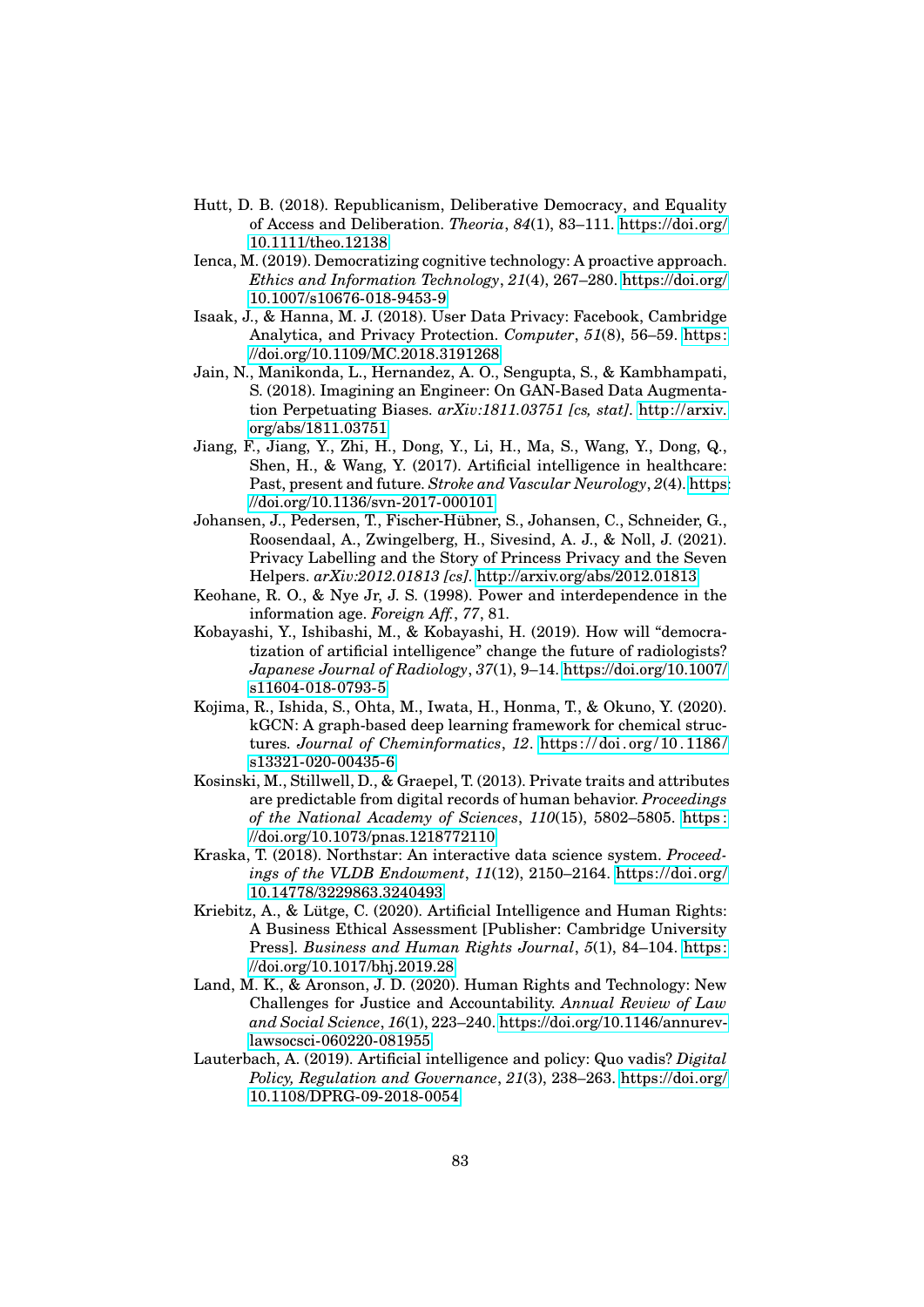- Lee, D. J.-L. (2020). Towards an Integrated Solution for Intelligent Visual Data Discovery. *Extended Abstracts of the 2020 CHI Conference on Human Factors in Computing Systems*, 1–7. [https://doi.org/10.1145/](https://doi.org/10.1145/3334480.3375035) [3334480.3375035](https://doi.org/10.1145/3334480.3375035)
- Lepore, J. (2020). Scientists use big data to sway elections and predict riots — welcome to the 1960s. *Nature*, *585*(7825), 348–350. [https://doi.](https://doi.org/10.1038/d41586-020-02607-8) [org/10.1038/d41586-020-02607-8](https://doi.org/10.1038/d41586-020-02607-8)
- Lewis, A. (2010). Metafilter: User-driven discontent. Retrieved November 13, 2019, from [https : / / www. metafilter. com / 95152 / Userdriven](https://www.metafilter.com/95152/Userdriven-discontent)  [discontent](https://www.metafilter.com/95152/Userdriven-discontent)
- Liang, J., Meyerson, E., Hodjat, B., Fink, D., Mutch, K., & Miikkulainen, R. (2019). Evolutionary neural AutoML for deep learning. *Proceedings of the Genetic and Evolutionary Computation Conference*, 401–409. <https://doi.org/10.1145/3321707.3321721>
- Lindblom, C. E. (1993). *The policy-making process* (3rd ed.). Prentice Hall.
- Lock, O., Bain, M., & Pettit, C. (2020). Towards the collaborative development of machine learning techniques in planning support systems - a Sydney example. *Environment and Planning B-Urban Analytics and City Science*, 2399808320939974. [https://doi.org/10.1177/](https://doi.org/10.1177/2399808320939974) [2399808320939974](https://doi.org/10.1177/2399808320939974)
- Luce, L. (2019). Democratization and Impacts of AI. In L. Luce (Ed.), *Artificial Intelligence for Fashion: How AI is Revolutionizing the Fashion Industry* (pp. 185–195). Apress. [https://doi.org/10.1007/978-1-4842-](https://doi.org/10.1007/978-1-4842-3931-5_12) [3931-5](https://doi.org/10.1007/978-1-4842-3931-5_12) 12
- <span id="page-93-3"></span>Lyu, L., Li, Y., Nandakumar, K., Yu, J., & Ma, X. (2020). How to Democratise and Protect AI: Fair and Differentially Private Decentralised Deep Learning. *IEEE Transactions on Dependable and Secure Computing*, 1–1.<https://doi.org/10.1109/TDSC.2020.3006287>
- Malhotra, R., & Malhotra, D. K. (2003). Evaluating consumer loans using neural networks. *Omega*, *31*(2), 83–96. [https:// doi. org/ 10. 1016/](https://doi.org/10.1016/S0305-0483(03)00016-1) [S0305-0483\(03\)00016-1](https://doi.org/10.1016/S0305-0483(03)00016-1)
- <span id="page-93-2"></span>Manheim, K. M., & Kaplan, L. (2019). Artificial Intelligence: Risks to Privacy and Democracy. *Yale Journal of Law & Technology*, *21*(1), 106– 188.<https://papers.ssrn.com/abstract=3273016>
- <span id="page-93-0"></span>Masood, A., & Hashmi, A. (2019). Democratization of AI Using Cognitive Services. *Cognitive Computing Recipes: Artificial Intelligence Solutions Using Microsoft Cognitive Services and TensorFlow* (pp. 1–17). Apress. [https://doi.org/10.1007/978-1-4842-4106-6](https://doi.org/10.1007/978-1-4842-4106-6_1)<sub>-1</sub>
- Matz, S. C., Kosinski, M., Nave, G., & Stillwell, D. J. (2017). Psychological targeting as an effective approach to digital mass persuasion. *Proceedings of the National Academy of Sciences*, *114*(48), 12714. <https://doi.org/10.1073/pnas.1710966114>
- <span id="page-93-4"></span>Miikkulainen, R., Greenstein, B., Hodjat, B., & Smith, J. (2019). Better Future through AI: Avoiding Pitfalls and Guiding AI Towards its Full Potential. *arXiv:1905.13178 [cs]*.<http://arxiv.org/abs/1905.13178>
- <span id="page-93-1"></span>Montes, G. A., & Goertzel, B. (2019). Distributed, decentralized, and democratized artificial intelligence. *Technological Forecasting and Social Change*, *141*, 354–358. [https://doi.org/10.1016/j.techfore.2018.11.](https://doi.org/10.1016/j.techfore.2018.11.010) [010](https://doi.org/10.1016/j.techfore.2018.11.010)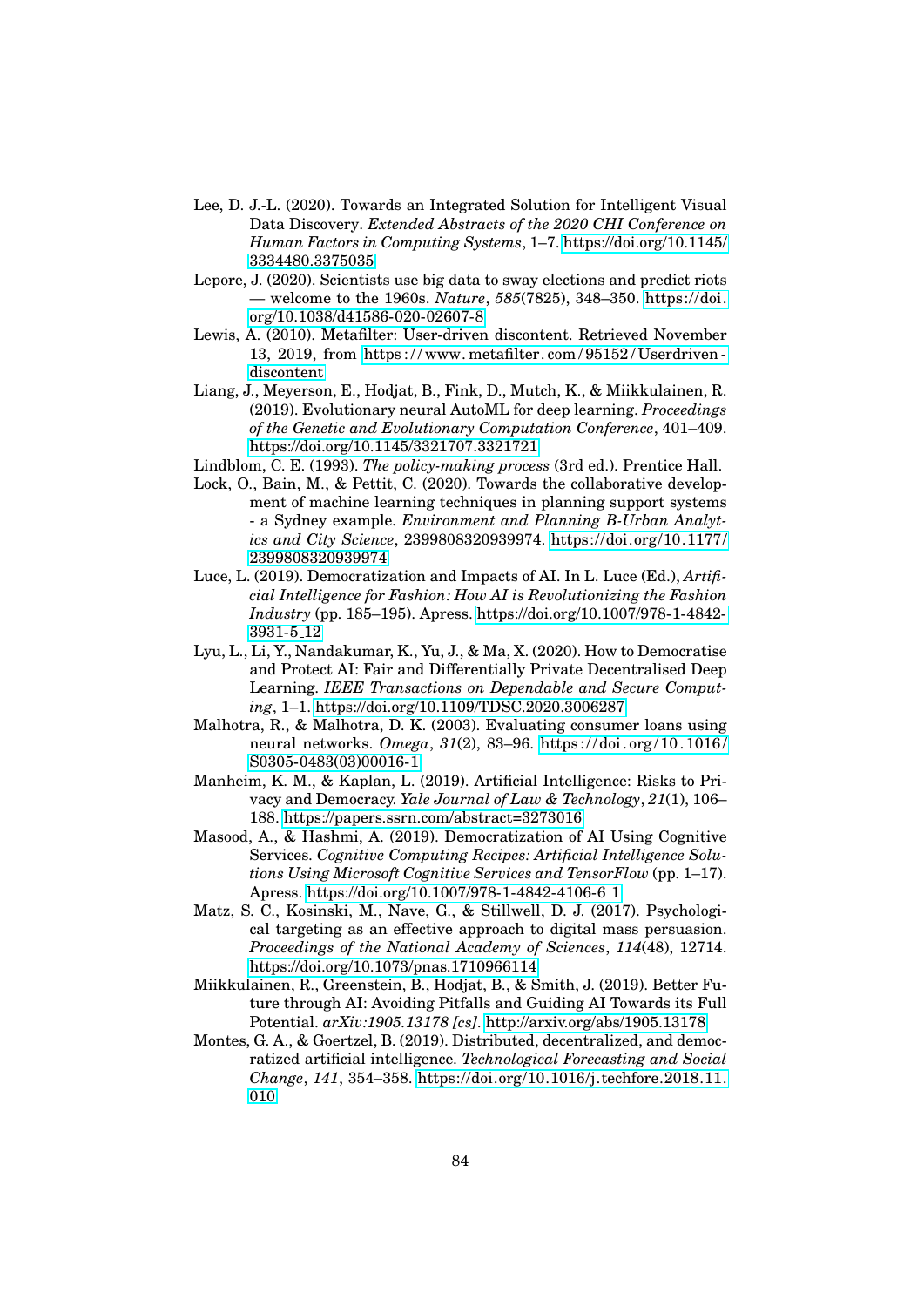- <span id="page-94-0"></span>Moreau, E., Vogel, C., & Barry, M. (2019). A Paradigm for Democratizing Artificial Intelligence Research. In A. Esposito, A. M. Esposito, & L. C. Jain (Eds.), *Innovations in Big Data Mining and Embedded Knowledge* (pp. 137–166). Springer International Publishing. [https:](https://doi.org/10.1007/978-3-030-15939-9_8) [//doi.org/10.1007/978-3-030-15939-9](https://doi.org/10.1007/978-3-030-15939-9_8) 8
- Mozur, P. (2018). Inside China's Dystopian Dreams: A.I., Shame and Lots of Cameras. *The New York Times*. Retrieved October 1, 2020, from [https://www.nytimes.com/2018/07/08/business/china-surveillance](https://www.nytimes.com/2018/07/08/business/china-surveillance-technology.html)[technology.html](https://www.nytimes.com/2018/07/08/business/china-surveillance-technology.html)
- Muehlhauser, L., & Salamon, A. (2012). Intelligence Explosion: Evidence and Import. In A. H. Eden, J. H. Moor, J. H. Søraker, & E. Steinhart (Eds.), *Singularity Hypotheses: A Scientific and Philosophical Assessment* (pp. 15–42). Springer. [https://doi.org/10.1007/978- 3-](https://doi.org/10.1007/978-3-642-32560-1_2) [642-32560-1](https://doi.org/10.1007/978-3-642-32560-1_2) 2
- <span id="page-94-1"></span>Musikanski, L., Rakova, B., Bradbury, J., Phillips, R., & Manson, M. (2020). Artificial Intelligence and Community Well-being: A Proposal for an Emerging Area of Research. *International Journal of Community Well-Being*, *3*(1), 39–55. [https://doi.org/10.1007/s42413-019-00054-](https://doi.org/10.1007/s42413-019-00054-6) [6](https://doi.org/10.1007/s42413-019-00054-6)
- Nakamura, M., & Yamakawa, H. (2016). A Game-Engine-Based Learning Environment Framework for Artificial General Intelligence. In A. Hirose, S. Ozawa, K. Doya, K. Ikeda, M. Lee, & D. Liu (Eds.), *Neural Information Processing* (pp. 351–356). Springer International Publishing. [https://doi.org/10.1007/978-3-319-46687-3](https://doi.org/10.1007/978-3-319-46687-3_39) 39
- <span id="page-94-2"></span>Nemitz, P. (2018). Constitutional democracy and technology in the age of artificial intelligence. *Philosophical Transactions of the Royal Society A: Mathematical, Physical and Engineering Sciences*, *376*(2133). <https://doi.org/10.1098/rsta.2018.0089>
- Neuman, M., Bitton, A., & Glantz, S. (2002). Tobacco industry strategies for influencing European Community tobacco advertising legislation. *The Lancet*, *359*(9314), 1323–1330. [https://doi.org/10.1016/S0140-](https://doi.org/10.1016/S0140-6736(02)08275-2) [6736\(02\)08275-2](https://doi.org/10.1016/S0140-6736(02)08275-2)
- O'Hare, R. (2017). Research collaboration aims to improve breast cancer diagnosis using AI. Retrieved May 10, 2021, from https://www. [imperial.ac.uk/news/183293/research-collaboration-aims-improve](https://www.imperial.ac.uk/news/183293/research-collaboration-aims-improve-breast-cancer/)[breast-cancer/](https://www.imperial.ac.uk/news/183293/research-collaboration-aims-improve-breast-cancer/)
- O'Leary, Z. (2017). *The Essential Guide to Doing Your Research Project* (Third edition). SAGE Publications Ltd.
- Olson, R. S., Sipper, M., Cava, W. L., Tartarone, S., Vitale, S., Fu, W., Orzechowski, P., Urbanowicz, R. J., Holmes, J. H., & Moore, J. H. (2018). A System for Accessible Artificial Intelligence. In W. Banzhaf, R. S. Olson, W. Tozier, & R. Riolo (Eds.), *Genetic Programming Theory and Practice XV* (pp. 121–134). Springer International Publishing. [https://doi.org/10.1007/978-3-319-90512-9](https://doi.org/10.1007/978-3-319-90512-9_8)<sub>-8</sub>
- O'Neil, C. (2016). *Weapons of Math Destruction: How Big Data Increases Inequality and Threatens Democracy*. Crown.
- Ostrom, E. (1990). *Governing the Commons: The Evolution of Institutions for Collective Action*. Cambridge University Press.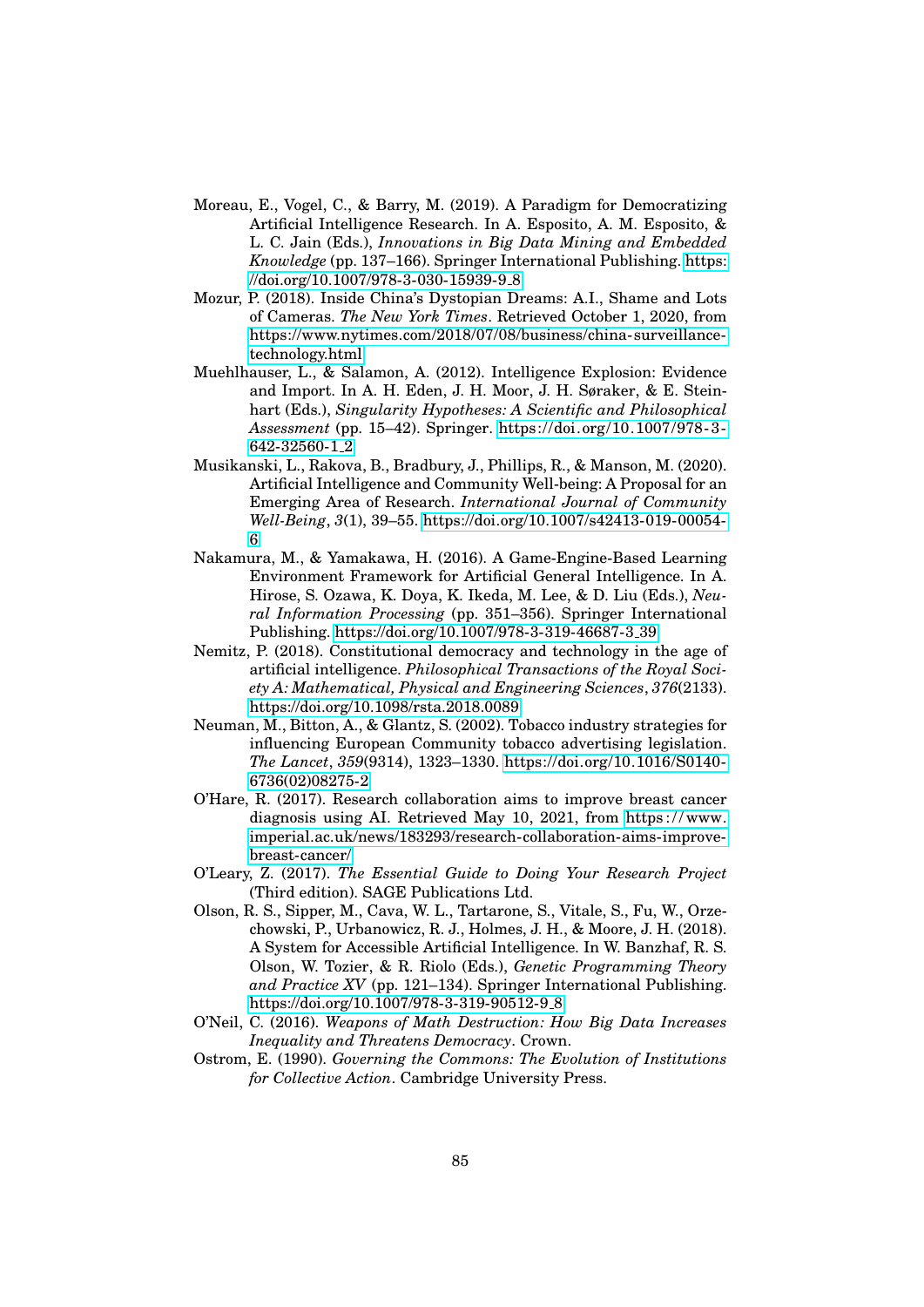- O'Sullivan, A., & Thierer, A. (2018). Counterpoint: Regulators should allow the greatest space for AI innovation. *Communications of the ACM*, *61*(12), 33–35.<https://doi.org/10.1145/3241035>
- <span id="page-95-0"></span>Patel, J. (2020). The Democratization of Machine Learning Features, 136– 141.<https://doi.org/10.1109/IRI49571.2020.00027>
- Pavao, A., Kalainathan, D., Sun-Hosoya, L., Bennett, K., & Guyon, I. (2019). Design and Analysis of Experiments: A Challenge Approach in Teaching.<https://hal.inria.fr/hal-02415639>
- Peters, M. A. (2019). Platform ontologies, the AI crisis and the ability to hack humans 'An algorithm knows me better than I know myself'. *Educational Philosophy and Theory*, *0*(0), 1–9. [https://doi.org/10.](https://doi.org/10.1080/00131857.2019.1618227) [1080/00131857.2019.1618227](https://doi.org/10.1080/00131857.2019.1618227)
- Raso, F. A., Hilligoss, H., Krishnamurthy, V., Bavitz, C., & Kim, L. (2018). *Artificial Intelligence & Human Rights: Opportunities & Risks* (SSRN Scholarly Paper No. ID 3259344). Social Science Research Network. Rochester, NY.<https://doi.org/10.2139/ssrn.3259344>
- <span id="page-95-2"></span>Robinson, S. C. (2020). Trust, transparency, and openness: How inclusion of cultural values shapes Nordic national public policy strategies for artificial intelligence (AI). *Technology in Society*, 101421. [https:](https://doi.org/10.1016/j.techsoc.2020.101421) [//doi.org/10.1016/j.techsoc.2020.101421](https://doi.org/10.1016/j.techsoc.2020.101421)
- Schalkoff, R. J. (1990). *Artificial intelligence: An engineering approach*. McGraw-Hill New York, NY, USA.
- Schneider, I. (2020). Democratic Governance of Digital Platforms and Artificial Intelligence? : Exploring Governance Models of China, the US, the EU and Mexico. *JeDEM - eJournal of eDemocracy and Open Government*, *12*(1), 1–24.<https://doi.org/10.29379/jedem.v12i1.604>
- Schneier, B. (2015). *Data and Goliath: The Hidden Battles to Collect Your Data and Control Your World*. W. W. Norton & Company.
- Seale, C. (Ed.). (2018). *Researching Society and Culture* (Fourth edition). SAGE Publications Ltd.
- Semuels, A. (2018). The Internet Is Enabling a New Kind of Poorly Paid Hell. Retrieved April 29, 2021, from [https://www.theatlantic.com/](https://www.theatlantic.com/business/archive/2018/01/amazon-mechanical-turk/551192/) [business/archive/2018/01/amazon-mechanical-turk/551192/](https://www.theatlantic.com/business/archive/2018/01/amazon-mechanical-turk/551192/)
- <span id="page-95-1"></span>Shah, H. (2018). Algorithmic accountability. *Philosophical Transactions of the Royal Society A: Mathematical, Physical and Engineering Sciences*, *376*(2128).<https://doi.org/10.1098/rsta.2017.0362>
- <span id="page-95-3"></span>Shang, Z., Zgraggen, E., Buratti, B., Kossmann, F., Eichmann, P., Chung, Y., Binnig, C., Upfal, E., & Kraska, T. (2019). Democratizing Data Science through Interactive Curation of ML Pipelines. *Proceedings of the 2019 International Conference on Management of Data*, 1171– 1188.<https://doi.org/10.1145/3299869.3319863>
- Smith, M., & Neupane, S. (2018). Artificial intelligence and human development: Toward a research agenda. Retrieved October 28, 2020, from <https://idl-bnc-idrc.dspacedirect.org/handle/10625/56949>
- Sudmann, A. (2018). On the Media-political Dimension of Artificial Intelligence: Deep Learning as a Black Box and OpenAI. *Digital Culture & Society*, *4*(1), 181–200.<https://doi.org/10.14361/dcs-2018-0111>
- <span id="page-95-4"></span>Sudmann, A. (2020). The Democratization of Artificial Intelligence: Net Politics in the Era of Learning Algorithms. *The Democratization of Artificial Intelligence* (pp. 9–32). transcript Verlag.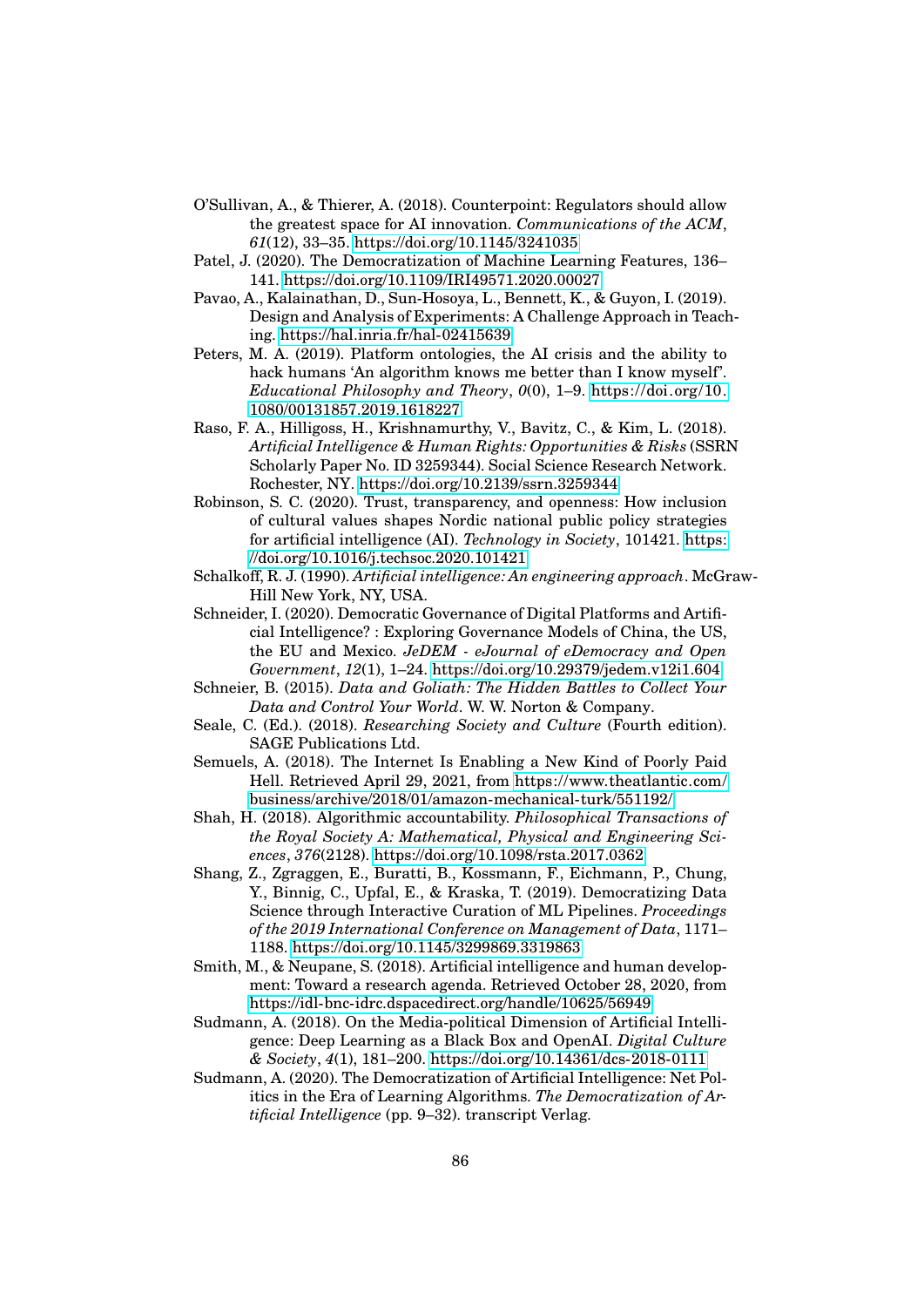- Thinyane, H., & Sassetti, F. (2020). Towards a Human Rights-Based Approach to AI: Case Study of Apprise. In D. R. Junio & C. Koopman (Eds.), *Evolving Perspectives on ICTs in Global Souths* (pp. 33–47). Springer International Publishing. [https://doi.org/10.1007/978-3-](https://doi.org/10.1007/978-3-030-52014-4_3) [030-52014-4](https://doi.org/10.1007/978-3-030-52014-4_3) 3
- <span id="page-96-0"></span>Thwaite, A. (2019). Literature review on elections, political campaigning and democracy. Retrieved November 14, 2019, from [https://comprop.](https://comprop.oii.ox.ac.uk/wp-content/uploads/sites/93/2019/09/OxTEC-Literature-Review-Alice-Thwaite-Report-25-09-19.pdf) [oii . ox . ac . uk / wp - content / uploads / sites / 93 / 2019 / 09 / OxTEC -](https://comprop.oii.ox.ac.uk/wp-content/uploads/sites/93/2019/09/OxTEC-Literature-Review-Alice-Thwaite-Report-25-09-19.pdf) [Literature-Review-Alice-Thwaite-Report-25-09-19.pdf](https://comprop.oii.ox.ac.uk/wp-content/uploads/sites/93/2019/09/OxTEC-Literature-Review-Alice-Thwaite-Report-25-09-19.pdf)
- Timan, T., & Gromme, F. (2020). ´ *A framework for social fairness; Insights from two algorithmic decision-making controversies in The Netherlands*.
- Umbrello, S. (2019). Beneficial Artificial Intelligence Coordination by Means of a Value Sensitive Design Approach. *Big Data and Cognitive Computing*, *3*(1), 5.<https://doi.org/10.3390/bdcc3010005>
- <span id="page-96-2"></span>Van Horn, J. D., Fierro, L., Kamdar, J., Gordon, J., Stewart, C., Bhattrai, A., Abe, S., Lei, X., O'Driscoll, C., Sinha, A., Jain, P., Burns, G., Lerman, K., & Ambite, J. L. (2017). Democratizing data science through data science training. *Biocomputing 2018* (pp. 292–303). World Scientific. [https://doi.org/10.1142/9789813235533](https://doi.org/10.1142/9789813235533_0027) 0027
- Vartiainen, H., Tedre, M., & Valtonen, T. (2020). Learning machine learning with very young children: Who is teaching whom? *International Journal of Child-Computer Interaction*, *25*, 100182. [https://doi.org/](https://doi.org/10.1016/j.ijcci.2020.100182) [10.1016/j.ijcci.2020.100182](https://doi.org/10.1016/j.ijcci.2020.100182)
- <span id="page-96-3"></span>Vazhayil, A., Shetty, R., Bhavani, R. R., & Akshay, N. (2019). Focusing on Teacher Education to Introduce AI in Schools: Perspectives and Illustrative Findings. *2019 IEEE Tenth International Conference on Technology for Education (T4E)*, 71–77. [https:// doi. org/ 10. 1109/](https://doi.org/10.1109/T4E.2019.00021) [T4E.2019.00021](https://doi.org/10.1109/T4E.2019.00021)
- Victor, D. G. (2009). *The Politics of Fossil-Fuel Subsidies* (SSRN Scholarly Paper No. ID 1520984). Social Science Research Network. Rochester, NY.<https://doi.org/10.2139/ssrn.1520984>
- Völcker, C., Molina, A., Neumann, J., Westermann, D., & Kersting, K. (2020). DeepNotebooks: Deep probabilistic models construct python notebooks for reporting datasets. *Communications in Computer and Information Science*, *1167 CCIS*, 28–43. [https://doi.org/10.1007/978-](https://doi.org/10.1007/978-3-030-43823-4_3) [3-030-43823-4](https://doi.org/10.1007/978-3-030-43823-4_3) 3
- <span id="page-96-1"></span>Wang, D., Ram, P., Weidele, D. K. I., Liu, S., Muller, M., Weisz, J. D., Valente, A., Chaudhary, A., Torres, D., Samulowitz, H., & Amini, L. (2020). AutoAI: Automating the End-to-End AI Lifecycle with Humans-inthe-Loop. *Proceedings of the 25th International Conference on Intelligent User Interfaces Companion*, 77–78. [https://doi.org/10.1145/](https://doi.org/10.1145/3379336.3381474) [3379336.3381474](https://doi.org/10.1145/3379336.3381474)
- Wang, K., Guo, P., Xin, X., & Ye, Z. (2017). Autoencoder, low rank approximation and pseudoinverse learning algorithm. *2017 IEEE International Conference on Systems, Man, and Cybernetics (SMC)*, 948– 953.<https://doi.org/10.1109/SMC.2017.8122732>
- Ward, S. J. (2009). Journalism ethics (K. Wahl-Jorgensen & T. Hanitzsch, Eds.). *The handbook of journalism studies*, 295–309.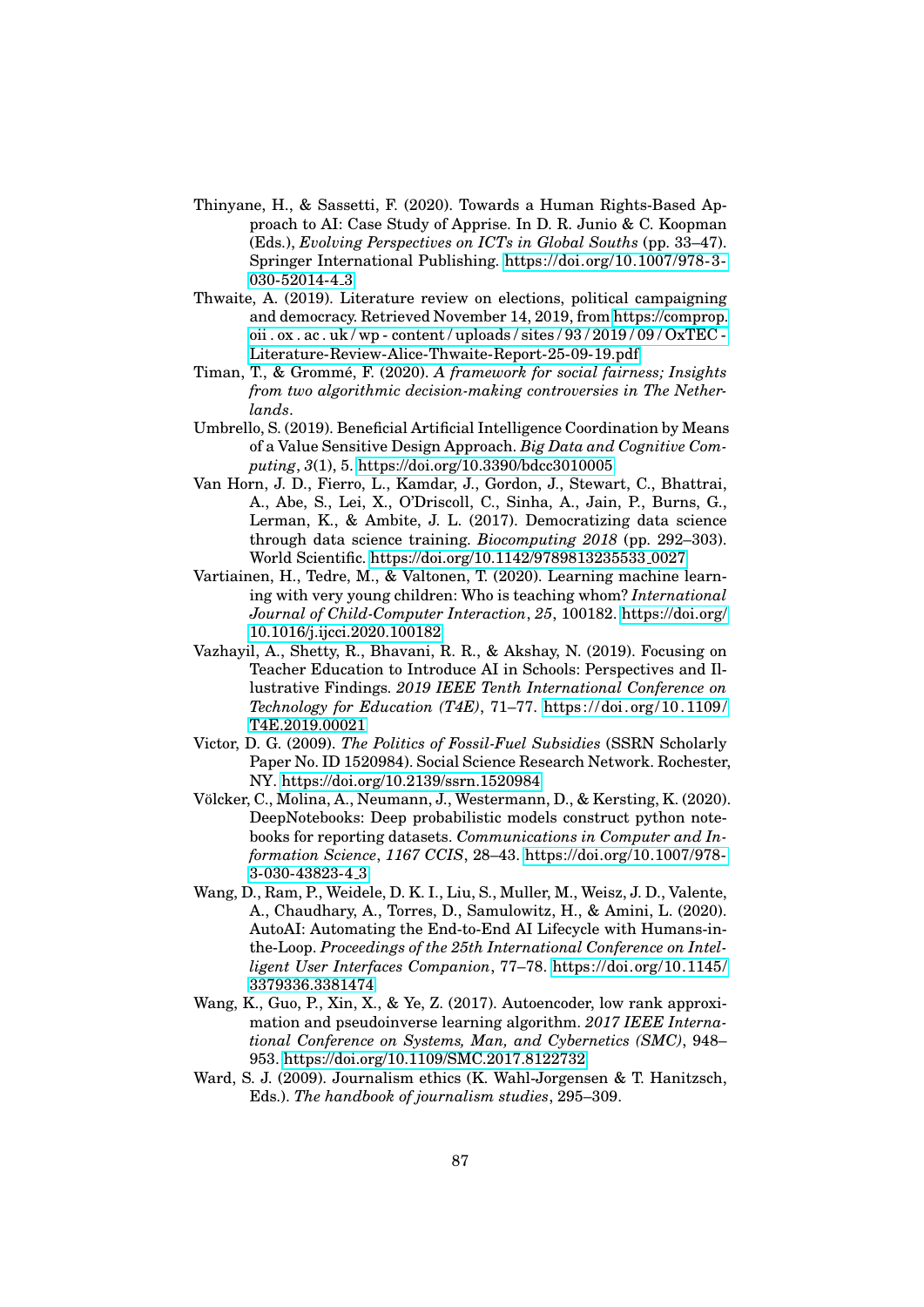- Weidele, D. K. I., Weisz, J. D., Oduor, E., Muller, M., Andres, J., Gray, A., & Wang, D. (2020). AutoAIViz: Opening the blackbox of automated artificial intelligence with conditional parallel coordinates. *Proceedings of the 25th International Conference on Intelligent User Interfaces*, 308–312.<https://doi.org/10.1145/3377325.3377538>
- West, J., & Gallagher, S. (2006). Challenges of open innovation: The paradox of firm investment in open-source software. *R&D Management*, *36*(3), 319–331.<https://doi.org/10.1111/j.1467-9310.2006.00436.x>
- Wirtz, B. W., Weyerer, J. C., & Geyer, C. (2019). Artificial Intelligence and the Public Sector—Applications and Challenges. *International Journal of Public Administration*, *42*(7), 596–615. [https://doi. org/ 10.](https://doi.org/10.1080/01900692.2018.1498103) [1080/01900692.2018.1498103](https://doi.org/10.1080/01900692.2018.1498103)
- Wischmeyer, T. (2020). Artificial Intelligence and Transparency: Opening the Black Box. In T. Wischmeyer & T. Rademacher (Eds.), *Regulating Artificial Intelligence* (pp. 75–101). Springer International Publishing. [https://doi.org/10.1007/978-3-030-32361-5](https://doi.org/10.1007/978-3-030-32361-5_4) 4
- Wong, P.-H. (2020). Democratizing Algorithmic Fairness. *Philosophy & Technology*, *33*(2), 225–244. [https://doi.org/10.1007/s13347-019-00355](https://doi.org/10.1007/s13347-019-00355-w) [w](https://doi.org/10.1007/s13347-019-00355-w)
- Wu, N., & Silva, E. A. (2010). Artificial Intelligence Solutions for Urban Land Dynamics: A Review. *Journal of Planning Literature*, *24*(3), 246–265.<https://doi.org/10.1177/0885412210361571>
- Xanthopoulos, I., Tsamardinos, I., Christophides, V., Simon, E., & Salinger, A. (2020). *Putting the Human Back in the AutoML Loop*.
- <span id="page-97-0"></span>Yigitcanlar, T., & Cugurullo, F. (2020). The Sustainability of Artificial Intelligence: An Urbanistic Viewpoint from the Lens of Smart and Sustainable Cities. *Sustainability*, *12*(20), 8548. [https://doi.org/10.](https://doi.org/10.3390/su12208548) [3390/su12208548](https://doi.org/10.3390/su12208548)
- <span id="page-97-1"></span>Ylipulli, J., & Luusua, A. (2019). Without libraries what have we? Public libraries as nodes for technological empowerment in the era of smart cities, AI and big data. *Proceedings of the 9th International Conference on Communities & Technologies - Transforming Communities*, 92–101.<https://doi.org/10.1145/3328320.3328387>
- Zuboff, P. S. (2019). *The Age of Surveillance Capitalism: The Fight for a Human Future at the New Frontier of Power*. Profile Books.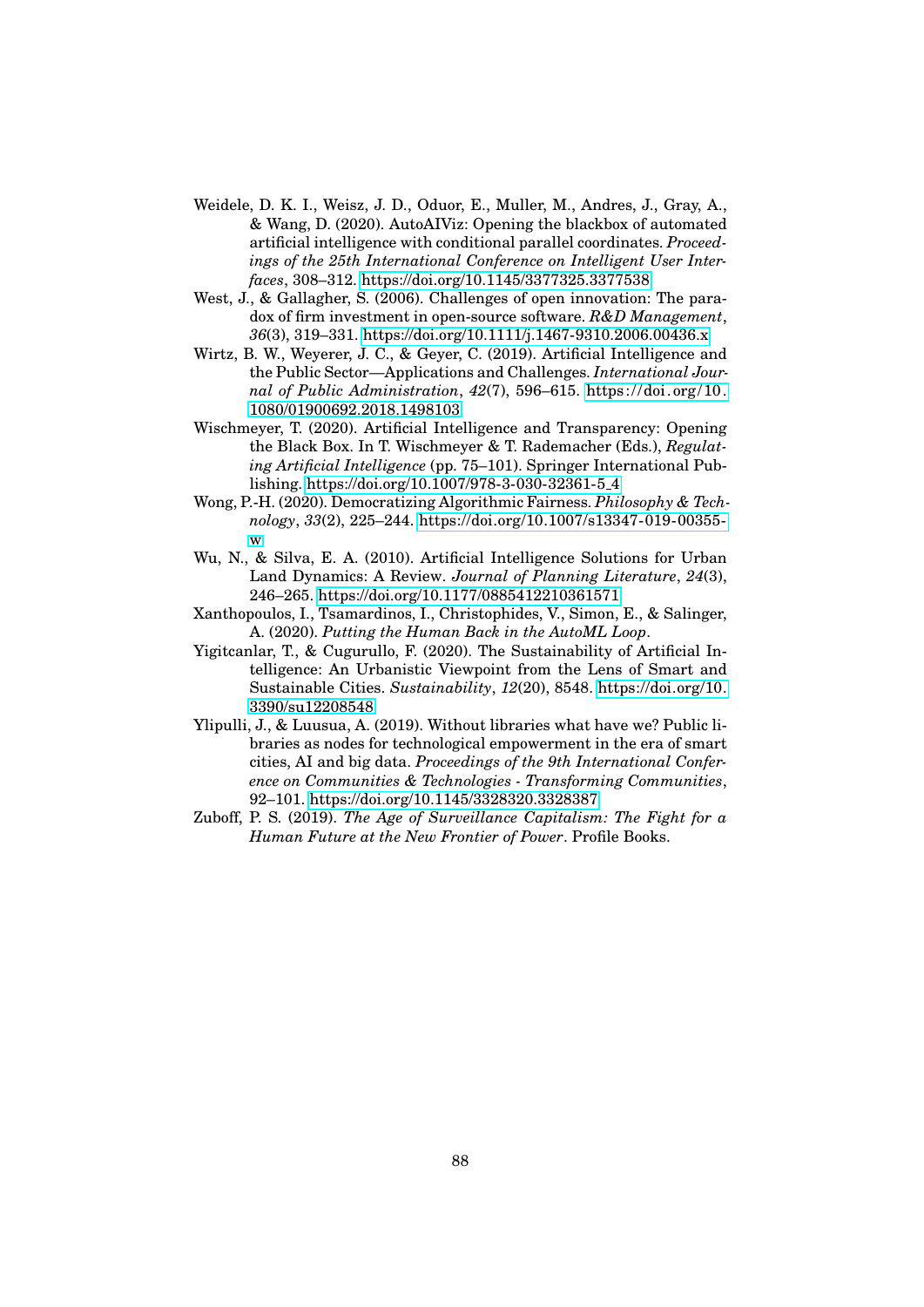# **Appendix A Source documents**

| <b>Title</b>                                                                                                                                                                           | <b>Author</b>                        | Year         |
|----------------------------------------------------------------------------------------------------------------------------------------------------------------------------------------|--------------------------------------|--------------|
| A paradigm for democratizing artificial intelligence research                                                                                                                          | Moreau et al.                        | 2019         |
| AutoAI: Automating the end-to-end AI lifecycle with humans-in-the-loop                                                                                                                 | D. Wang et al.                       | 2020         |
| Democratizing cognitive technology: a proactive approach                                                                                                                               | <b>Ienca</b>                         | 2019         |
| The Democratization of Artificial Intelligence: Net Politics in the Era of Learning Algorithms                                                                                         | Sudmann                              | 2020         |
| Towards a global participatory platform                                                                                                                                                | Buckingham Shum et al.               | 2012         |
| AI, Democracy and the Law                                                                                                                                                              | Djeffal                              | 2020         |
| Democratization of AI Using Cognitive Services                                                                                                                                         | Masood and Hashmi                    | 2019         |
| Democratizing AI                                                                                                                                                                       | Allen et al.                         | 2019         |
| Democratization and Impacts of AI                                                                                                                                                      | Luce                                 | 2019         |
| How will "democratization of artificial intelligence" change the future of radiologists?                                                                                               | Kobayashi et al.                     | 2019         |
| On the media-political dimension of artificial intelligence: Deep learning as a black box and OpenAI                                                                                   | Sudmann                              | 2018         |
| PANDA: facilitating usable AI development                                                                                                                                              | Gao et al.                           | 2018         |
| The sustainability of artificial intelligence: An urbanistic viewpoint from the lens of smart and sustainable cities                                                                   | Yigitcanlar and Cugurullo            | 2020         |
| Artificial intelligence and human development: toward a research agenda                                                                                                                | <b>Smith and Neupane</b>             | 2018         |
| Distributed, decentralized, and democratized artificial intelligence                                                                                                                   | Montes and Goertzel                  | 2019         |
| Artificial Intelligence and Community Well-being: A Proposal for an Emerging Area of Research                                                                                          | Musikanski et al.                    | 2020         |
| Considerations for a more ethical approach to data in AI: on data representation and infrastructure                                                                                    | <b>Baird and Schuller</b>            | 2020         |
| Better Future through AI: Avoiding Pitfalls and Guiding AI Towards its Full Potential<br>The open-closed principle of modern machine learning frameworks                               | Miikkulainen et al.<br>Braiek et al. | 2019<br>2018 |
| Human rights and technology: New challenges for justice and accountability                                                                                                             | Land and Aronson                     | 2020         |
| Regulation and ethics in artificial intelligence and machine learning technologies:                                                                                                    |                                      |              |
| Where are we now? Who is responsible? Can the information professional play a role?                                                                                                    | Carter                               | 2020         |
| Towards the collaborative development of machine learning techniques in planning support systems - a Sydney example                                                                    | Lock et al.                          | 2020         |
| How to Democratise and Protect AI: Fair and Differentially Private Decentralised Deep Learning                                                                                         | Lyu et al.                           | 2020         |
| Constitutional democracy and technology in the age of artificial intelligence                                                                                                          | Nemitz                               | 2018         |
| Artificial intelligence and policy: quo vadis?                                                                                                                                         | Lauterbach                           | 2019         |
| Artificial intelligence and the public sector-applications and challenges                                                                                                              | Wirtz et al.                         | 2019         |
| An AI race for strategic advantage: rhetoric and risks                                                                                                                                 | Cave and OhÉigeartaigh               | 2018         |
| Responsible AI: requirements and challenges                                                                                                                                            | Ghallab                              | 2019         |
| The Democratization of Artificial Intelligence: One Library's Approach                                                                                                                 | Finley                               | 2019         |
| Design and Analysis of Experiments: A Challenge Approach in Teaching                                                                                                                   | Pavao et al.                         | 2019         |
| Trust, transparency, and openness: How inclusion of cultural values shapes                                                                                                             |                                      |              |
| Nordic national public policy strategies for artificial intelligence                                                                                                                   | Robinson                             | 2020         |
| Focusing on Teacher Education to Introduce AI in Schools: Perspectives and Illustrative Findings                                                                                       | Vazhayil et al.                      | 2019         |
| Towards an Inclusive Future in AI: A Global Participatory Process                                                                                                                      | Belinchon et al.                     | 2019         |
| Learning machine learning with very young children: Who is teaching whom?                                                                                                              | Vartiainen et al.                    | 2020         |
| A framework for social fairness; Insights from two algorithmic decision-making controversies in The Netherlands                                                                        | Timan and Grommé                     | 2020         |
| Without libraries what have we?: Public libraries as nodes                                                                                                                             | Ylipulli and Luusua                  | 2019         |
| for technological empowerment in the era of smart cities, AI and big data                                                                                                              |                                      |              |
| AI4People-An Ethical Framework for a Good AI Society: Opportunities, Risks, Principles, and Recommendations                                                                            | Floridi et al.                       | 2018         |
| Democratizing data science through data science training                                                                                                                               | Van Horn et al.                      | 2017         |
| A framework for evaluating barriers to the democratization of artificial intelligence                                                                                                  | Garvey                               | 2018         |
| The future of human creative knowledge work within the digital economy                                                                                                                 | Holford                              | 2019         |
| Hard choices in artificial intelligence: Addressing normative uncertainty through sociotechnical commitments                                                                           | Dobbe et al.                         | 2020         |
| Towards a human rights-based approach to AI: Case study of apprise                                                                                                                     | Thinyane and Sassetti                | 2020         |
| Democratizing AI: Non-expert design of prediction tasks                                                                                                                                | Bagrow<br>Patel                      | 2020         |
| The Democratization of Machine Learning Features<br>Algorithmic accountability                                                                                                         | Shah                                 | 2020<br>2018 |
| Characteristics of collaboration in the emerging practice of open data analysis                                                                                                        | Choi and Tausczik                    | 2017         |
| The Invisible Power of Fairness. How Machine Learning Shapes Democracy                                                                                                                 | Beretta et al.                       | 2019         |
| Beneficial artificial intelligence coordination by means of a value sensitive design approach                                                                                          | Umbrello                             | 2019         |
| On the promotion of safe and socially beneficial artificial intelligence                                                                                                               | Baum                                 | 2017         |
| Principles and business processes for responsible AI                                                                                                                                   | Clarke                               | 2019         |
| Democratic governance of digital platforms and artificial intelligence?                                                                                                                |                                      |              |
| Exploring governance models of china, the us, the eu and mexico                                                                                                                        | Schneider                            | 2020         |
| Big tech and societal sustainability: an ethical framework                                                                                                                             | Arogyaswamy                          | 2020         |
| Artificial Intelligence and Human Rights                                                                                                                                               | Donahoe and Metzger                  | 2019         |
| Artificial Intelligence and Human Rights: A Business Ethical Assessment                                                                                                                | Kriebitz and Lütge                   | 2020         |
| Artificial Intelligence and Transparency: Opening the Black Box                                                                                                                        | Wischmeyer                           | 2020         |
| DLHub: Model and data serving for science                                                                                                                                              | Chard et al.                         | 2019         |
| Machine learning interpretability: A survey on methods and metrics                                                                                                                     | Carvalho et al.                      | 2019         |
| Towards an integrated solution for intelligent visual                                                                                                                                  | Lee                                  | 2020         |
| Towards interactive curation & automatic tuning of ML pipelines                                                                                                                        | Binnig et al.                        | 2018         |
| Northstar: An interactive data science system                                                                                                                                          | Kraska                               | 2018         |
| Visual Analytics in Deep Learning: An Interrogative Survey for the Next Frontiers                                                                                                      | Hohman et al.                        | 2019         |
| A system for accessible artificial intelligence                                                                                                                                        | Olson et al.                         | 2018         |
| kGCN: a graph-based deep learning framework for chemical structures                                                                                                                    | Kojima et al.<br>K. Wang et al.      | 2020<br>2017 |
| Autoencoder, low rank approximation and pseudoinverse learning algorithm<br>AutoAIViz: Opening the blackbox of automated artificial intelligence with conditional parallel coordinates | Weidele et al.                       | 2020         |
| Putting the human back in the AutoML loop                                                                                                                                              | Xanthopoulos et al.                  | 2020         |
| Evolutionary neural automl for deep learning                                                                                                                                           | Liang et al.                         | 2019         |
| Democratizing Data Science through Interactive Curation of ML Pipelines                                                                                                                | Shang et al.                         | 2019         |
| Slice finder: Automated data slicing for model validation                                                                                                                              | Chung et al.                         | 2019         |
| DeepNotebooks: Deep probabilistic models construct python notebooks for reporting datasets                                                                                             | Völcker et al                        | 2020         |

Table 4: Literature review documents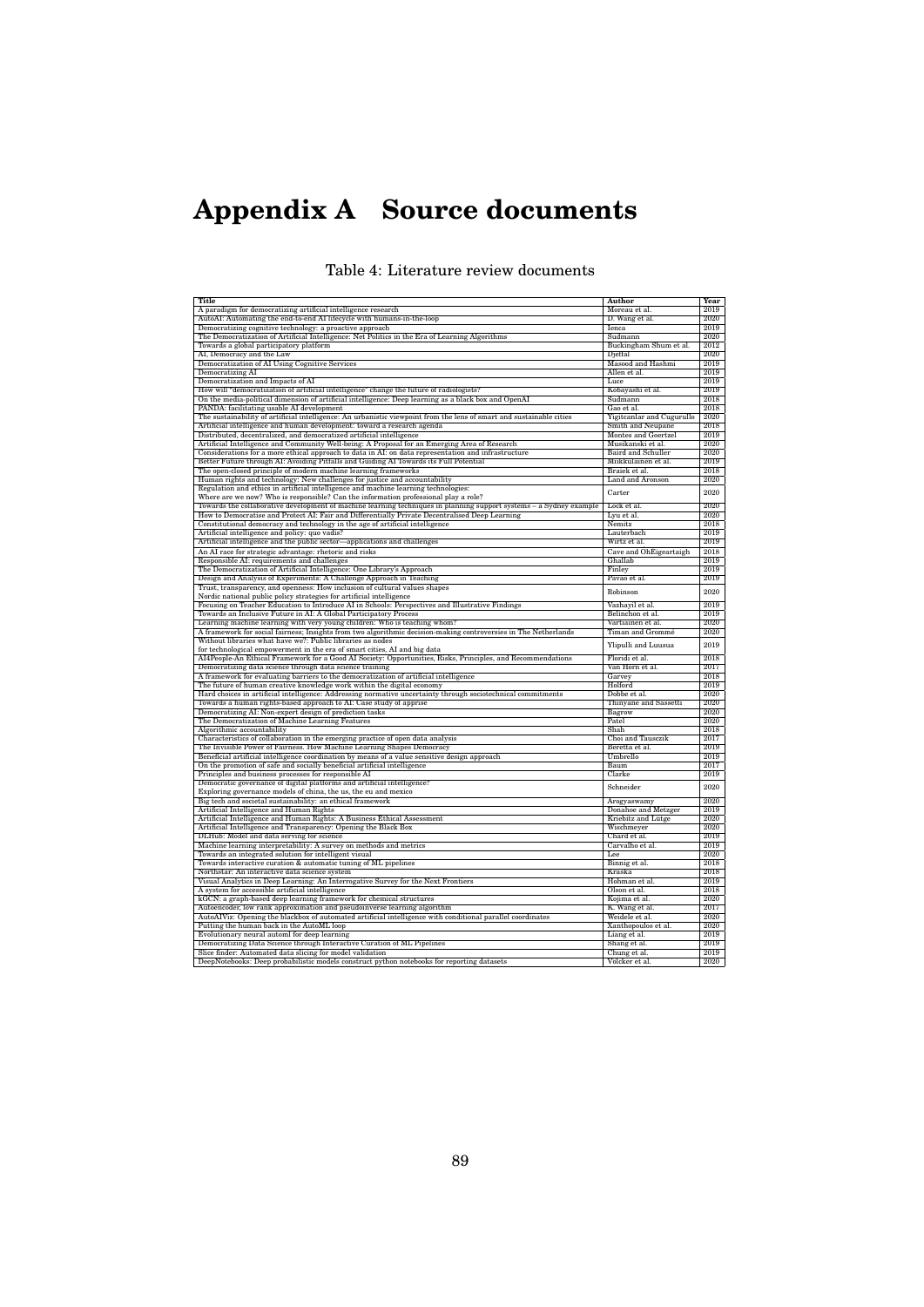# <span id="page-99-0"></span>**Appendix B CoCoAI4Privacy**

To clarify how the CoCoAI framework can be implemented, I will present an imaginary project called CoCoAI4Privacy, which uses machine learning to predict privacy labels based on privacy agreements. The aim of the project is to develop an AI model able to extract information from privacy agreements. More specifically, it will extract information about how user data is being collected and processed by a company, according to their privacy policy. The goal is to present this information to the user, informing them about the terms they are accepting when registering for the service. The project leverages CoCoAI to address several of the challenges of democratising AI, most notably the access to data, transparency and reducing the barrier of entry to use existing AI.

The CoCoAI4Privacy project will be openly available on GitHub, both the project platform and the resulting AI algorithm, thereby using GitHub as it's **Open-source AI code repository**. This openness enables others to reuse or expand the platform for their own projects. The project platform also includes **Crowdsourced data labelling** and an interface for downloading the dataset (as a partial implementation of the **Open-source dataset repository**). These components enable community members to help increase the size of the dataset by labelling data, and to use the dataset for their own projects. A restricted version of **Distributed computing** is used to train models as the dataset is expanded or changes are submitted to the AI algorithm, keeping track of the versions of the dataset and the algorithm each model was trained with. However, the distributed computing will be limited to authorised contributors, to avoid running code from unknown sources. Finally, there will be an interface where people can submit URLs to privacy policies to have them analysed, which is enabled by a online **Open AI model API** that can be used by others in their own projects. Perhaps, for example, one community member wants to make a smartphone app for scanning privacy policies in the app store.

In summary, one can view CoCoAI4Privacy as a partial implementation of the CoCoAI framework, using the Open-source AI code repository, Crowdsourced data labelling, Open AI model API and a partial implementation of the Distributed computing and Open-source dataset repository.

#### **B.1 Architecture goals**

The architecture of this platform should be designed with some special considerations in mind. First and foremost, in order for the platform components to be reusable, the platform has to be flexible. Not all projects will be using the same components, some projects may introduce new components, some may choose not to use all the components and others may replace some components with custom implementations.

Projects should also be able to process different types of data, from images and text, to videos and graphs. The goal is not to provide an implementation for all possible data types, but rather designing each component in such a way that implementing support for a new data type will require touching as few components as possible. In other words, the platform needs